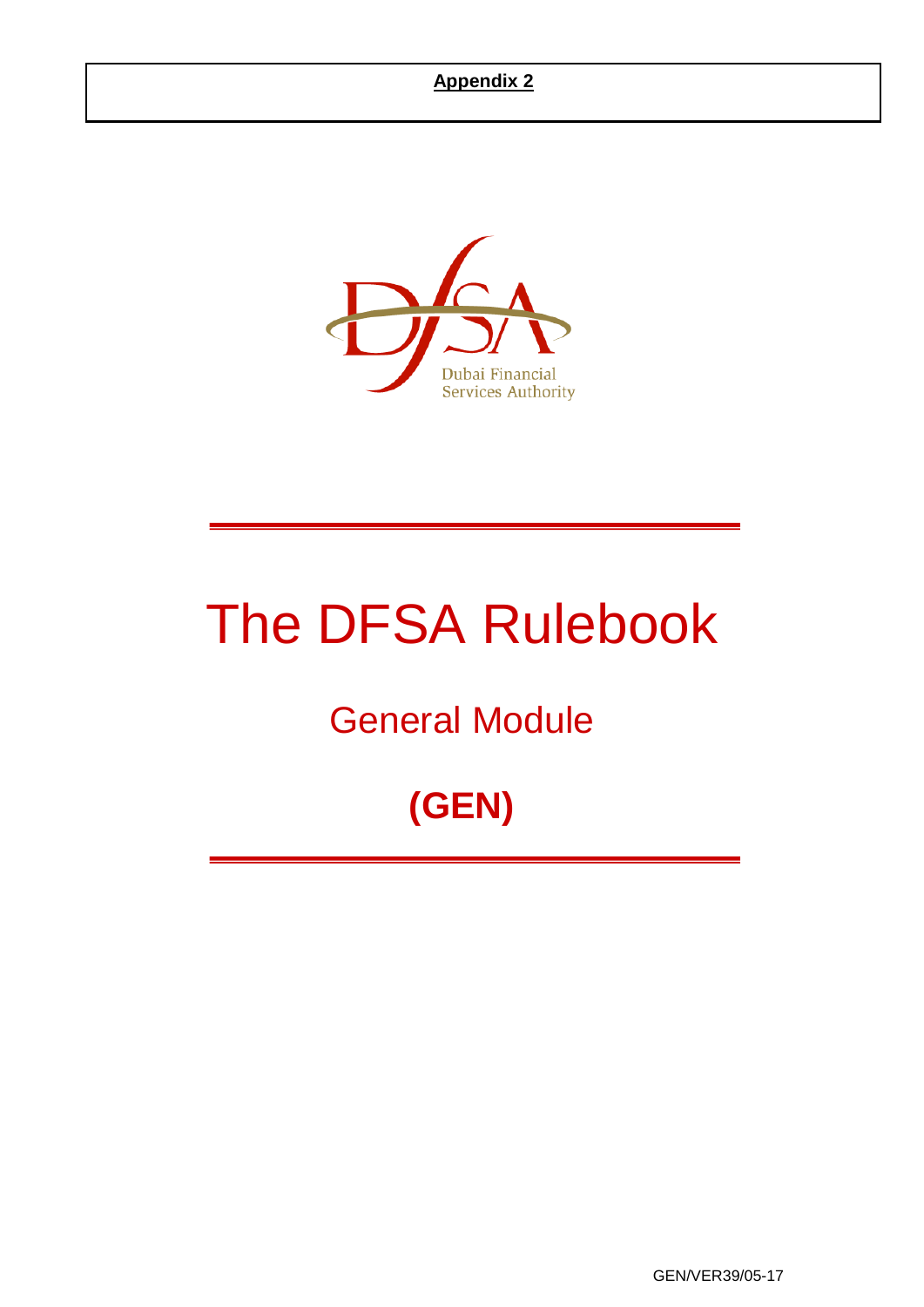

## **Contents**

The contents of this module are divided into the following chapters, sections and appendices:

| 1                    |                                                                                 |  |
|----------------------|---------------------------------------------------------------------------------|--|
| 1.1                  |                                                                                 |  |
| $\overline{2}$       |                                                                                 |  |
| 2.1<br>2.2<br>2.3    |                                                                                 |  |
| 2.4<br>2.5           |                                                                                 |  |
| 2.6<br>2.7           |                                                                                 |  |
| 2.8<br>2.9           |                                                                                 |  |
| 2.10<br>2.11         |                                                                                 |  |
| 2.12<br>2.13         |                                                                                 |  |
| 2.14<br>2.15         |                                                                                 |  |
| 2.16<br>2.17<br>2.18 |                                                                                 |  |
| 2.19<br>2.20         |                                                                                 |  |
| 2.21<br>2.22         |                                                                                 |  |
| 2.23<br>2.24         |                                                                                 |  |
| 2.25<br>2.26         |                                                                                 |  |
| 2.27<br>2.28         |                                                                                 |  |
| 2A.                  | DEFINITION OF FINANCIAL PRODUCT IN THE GENERAL                                  |  |
|                      | Definition of Financial Product in the general prohibition against misconduct35 |  |
| 3.                   |                                                                                 |  |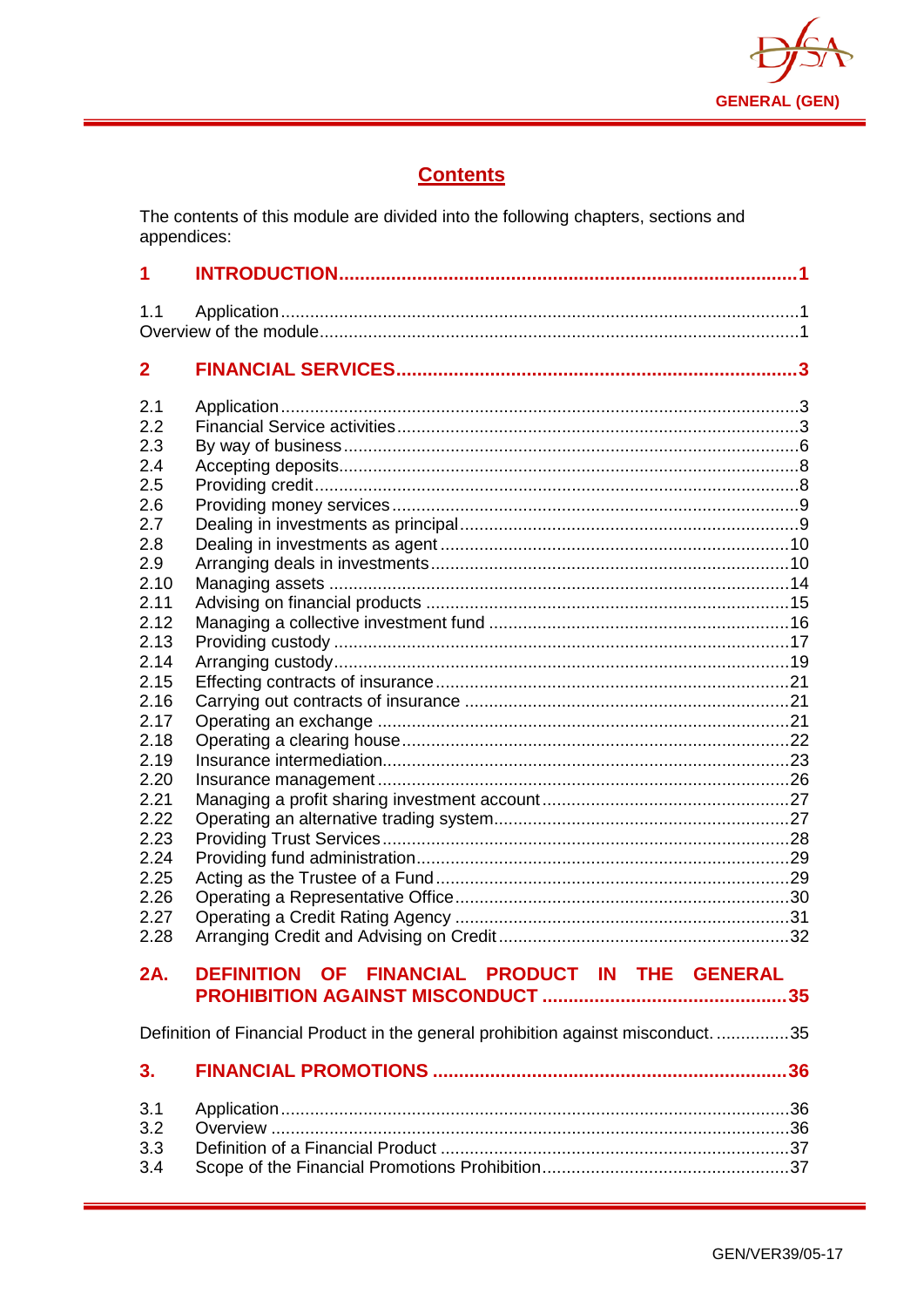

| 3.5                                                                 |  |
|---------------------------------------------------------------------|--|
| 4                                                                   |  |
| 4.1<br>4.2<br>4.3<br>4.4                                            |  |
| 5                                                                   |  |
| 5.1<br>5.2<br>5.3                                                   |  |
| 6                                                                   |  |
| 6.1<br>6.2<br>6.3<br>6.4<br>6.5<br>6.6<br>6.7<br>6.8<br>6.9<br>6.10 |  |
| $\overline{7}$                                                      |  |
| 7.1<br>7.2<br>7.3<br>7.4<br>7.5<br>7.6                              |  |
| 8                                                                   |  |
| 8.1<br>8.2<br>8.3<br>8.4<br>8.5<br>8.6                              |  |
| 9                                                                   |  |
| 9.1<br>9.2<br>9.3                                                   |  |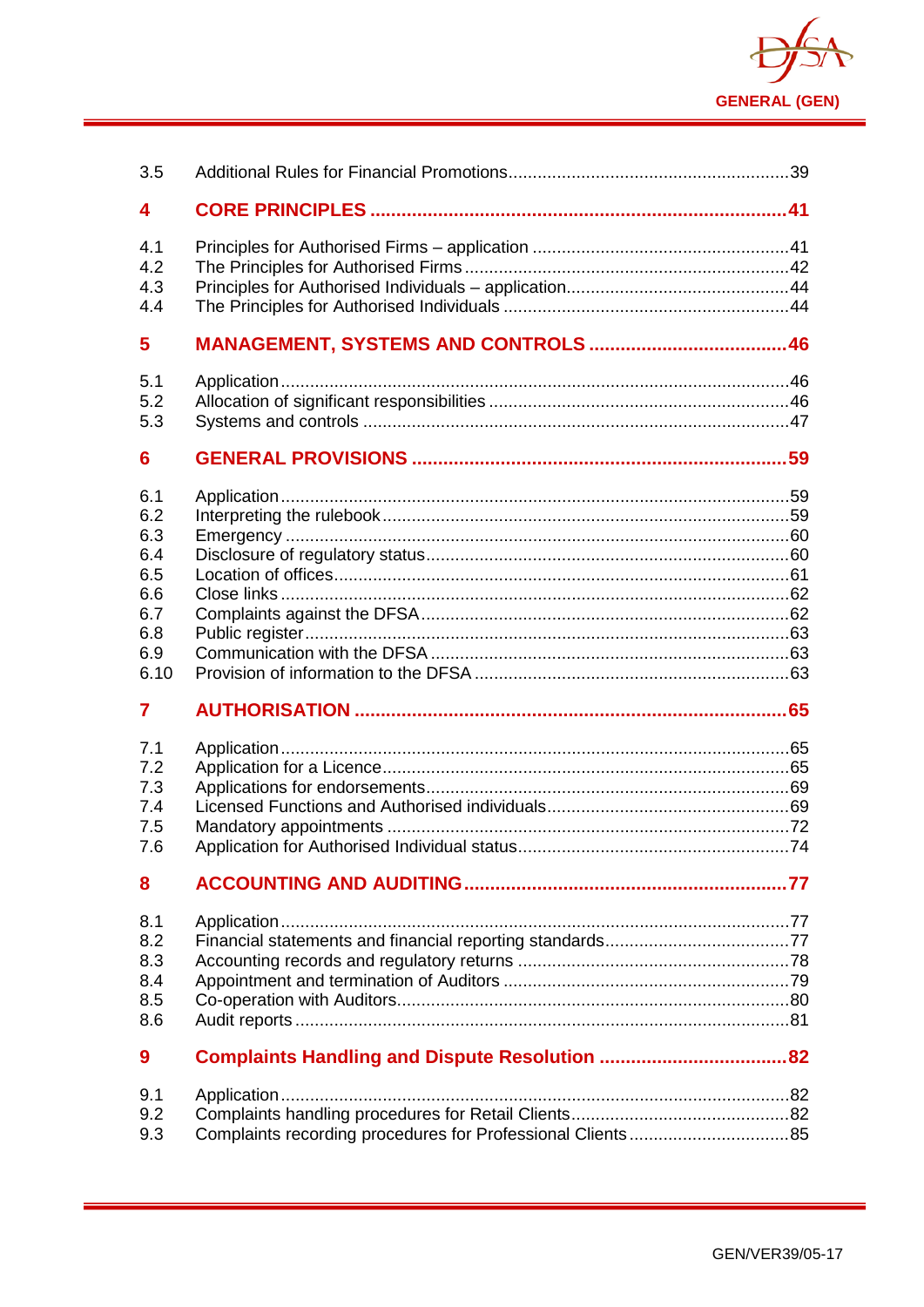

| 10           |                                                                            |  |
|--------------|----------------------------------------------------------------------------|--|
| 10.1         |                                                                            |  |
| 10.2<br>10.3 |                                                                            |  |
| 11           |                                                                            |  |
|              |                                                                            |  |
| 11.1<br>11.2 |                                                                            |  |
| 11.3         |                                                                            |  |
| 11.4         |                                                                            |  |
| 11.5         |                                                                            |  |
| 11.6         |                                                                            |  |
| 11.7<br>11.8 |                                                                            |  |
| 11.9         | Creation of additional cells of a protected cell company for an Insurer103 |  |
| 11.10        |                                                                            |  |
| 11.12        |                                                                            |  |
| 11.13        | Imposing Restrictions on an Authorised Person's business or on an          |  |
|              |                                                                            |  |
| 12           |                                                                            |  |
| 12.1         |                                                                            |  |
|              |                                                                            |  |
| 13.          |                                                                            |  |
| App1         |                                                                            |  |
| A1.1         |                                                                            |  |
|              |                                                                            |  |
|              |                                                                            |  |
| A2.1<br>A2.2 |                                                                            |  |
| A2.3         |                                                                            |  |
| A2.4         |                                                                            |  |
|              | App3 Best Practice relating to corporate governance and remuneration 132   |  |
| A3.1         |                                                                            |  |
| A3.2         |                                                                            |  |
|              |                                                                            |  |
| A4.1         |                                                                            |  |
|              |                                                                            |  |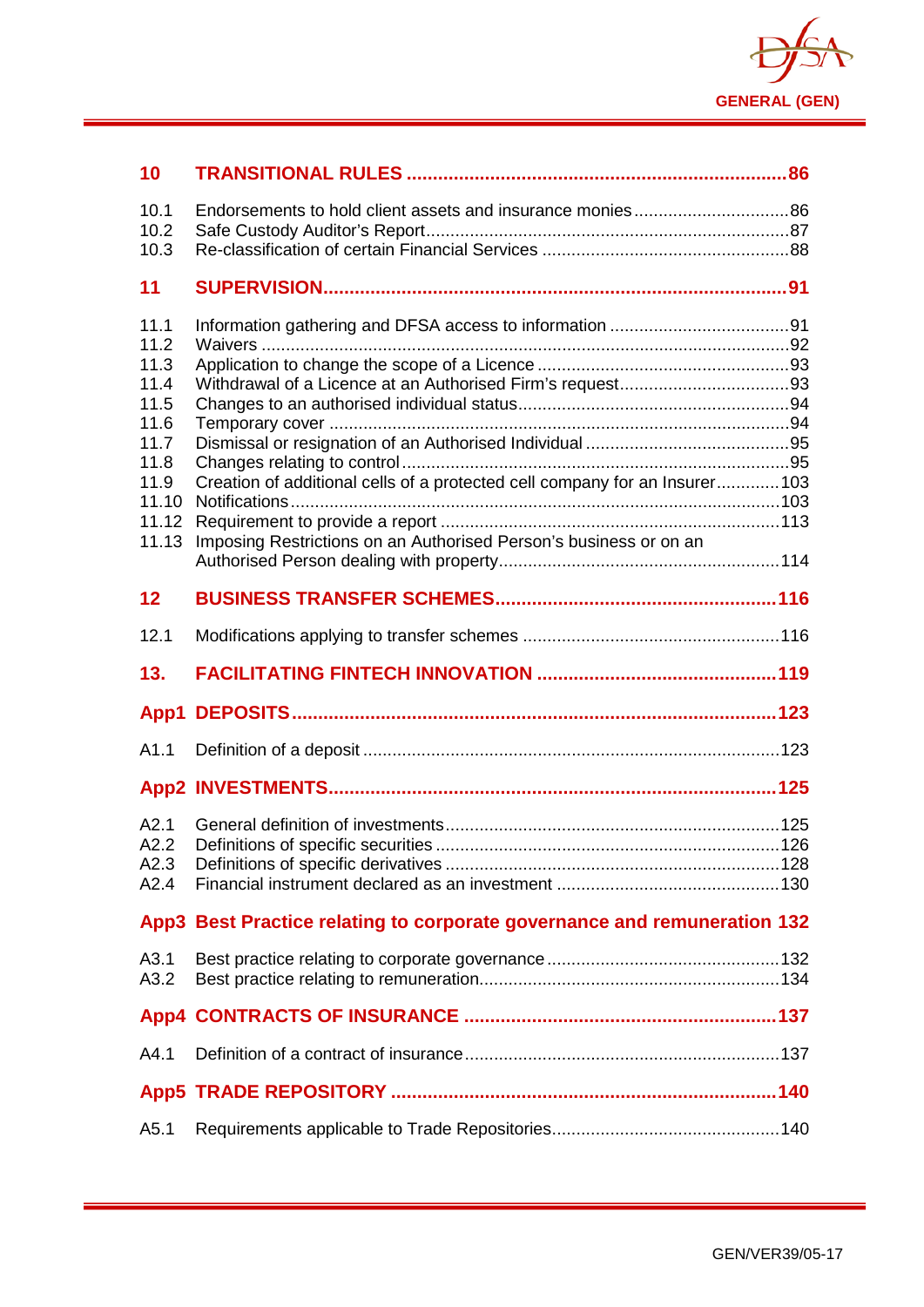

## <span id="page-4-0"></span>**1 INTRODUCTION**

## <span id="page-4-1"></span>**1.1 Application**

**1.1.1** This module (GEN) applies to every Person to whom the Regulatory Law or Markets Law applies and to the same extent in relation to every such Person as that law, except to the extent that a provision of GEN provides for a narrower application.

#### **Guidance**

Pursuant to the application provisions in each chapter, only chapters 1 to 3 inclusive and sections 6.9, 6.10, 11.2, 11.3, 11.12 and 11.13 of GEN apply to a Representative Office.

## <span id="page-4-2"></span>**Overview of the module**

#### **Guidance**

- 1. Chapter 2 prescribes, pursuant to Article 41(2) of the Regulatory Law, the activities which constitute a Financial Service and, pursuant to Article 42(1) of the Regulatory Law, the kind of Financial Services that may be carried on by Authorised Firms and Authorised Market Institutions. It also specifies various exclusions in relation to the 'by way of business' requirement and, where applicable, in relation to each Financial Service. Further, the appendices contain detailed definitions of what constitutes a Deposit, Investment, Collective Investment Fund and Contract of Insurance.
- 1A. Chapter 2A defines a Financial Product for the purposes of the general prohibition against misconduct in Article 41B of the Regulatory Law.
- 2. Chapter 3 sets out the requirements for a Person making or intending to make a Financial Promotion in or from the DIFC.
- 3. Chapter 4 sets out the Principles for Authorised Firms and Authorised Individuals.
- 4. Chapter 5 specifies the requirements upon senior management to implement effective systems and controls. There are also requirements upon the Authorised Firm to apportion material responsibility among its senior management.
- 5. Chapter 6 contains mainly guidance in respect of: interpretation of the Rulebook, emergency procedures, disclosure, the location of offices, close links, complaints against the DFSA and the public register.
- 6. Chapter 7 specifies the DFSA's authorisation requirements for any applicant intending to become an Authorised Firm or Authorised Individual.
- 7. Chapter 8 specifies, in relation to Authorised Persons, the auditing and accounting requirements which deal with such matters as the appointment and termination of auditors, accounts and regulatory returns and the functions of an auditor. There are also requirements for auditors to register with the DFSA.
- 8. Chapter 9 prescribes the manner in which an Authorised Firm must handle Complaints made against it by Retail Clients or Professional Clients.
- 9. Chapter 10 contains three sets of transitional rules.
	- a. Section 10.1 contains transitional rules relating to endorsements to hold Client Assets and Insurance Monies.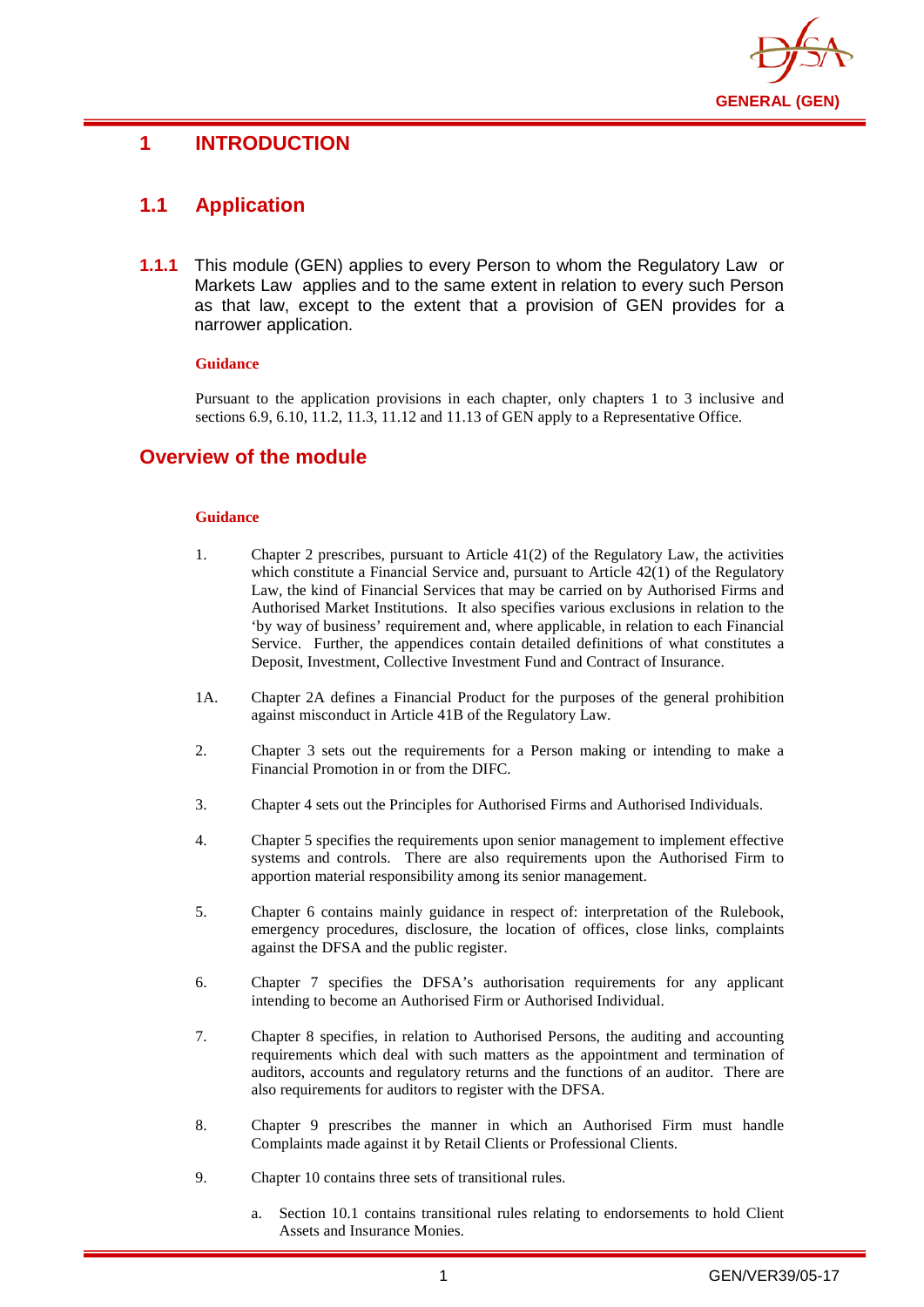

- b. Section 10.2 contains transitional rules relating to a Safe Custody Auditor's Report.
- c. Section 10.3 contains transitional rules relating to the reclassification of the Financial Services of 'Arranging Credit or Deals in Investments' and 'Advising on Financial Products or Credit'.
- 10. Chapter 11 specifies the DFSA's supervisory requirements for any Authorised Person being regulated by the DFSA.
- 11. Chapter 12 sets out Rules relating to business transfer schemes under Part 9 of the Regulatory Law.
- 12. Chapter 13 contains guidance on the DFSA's approach to facilitating the testing and development of innovative financial technology (Fintech) in the DIFC.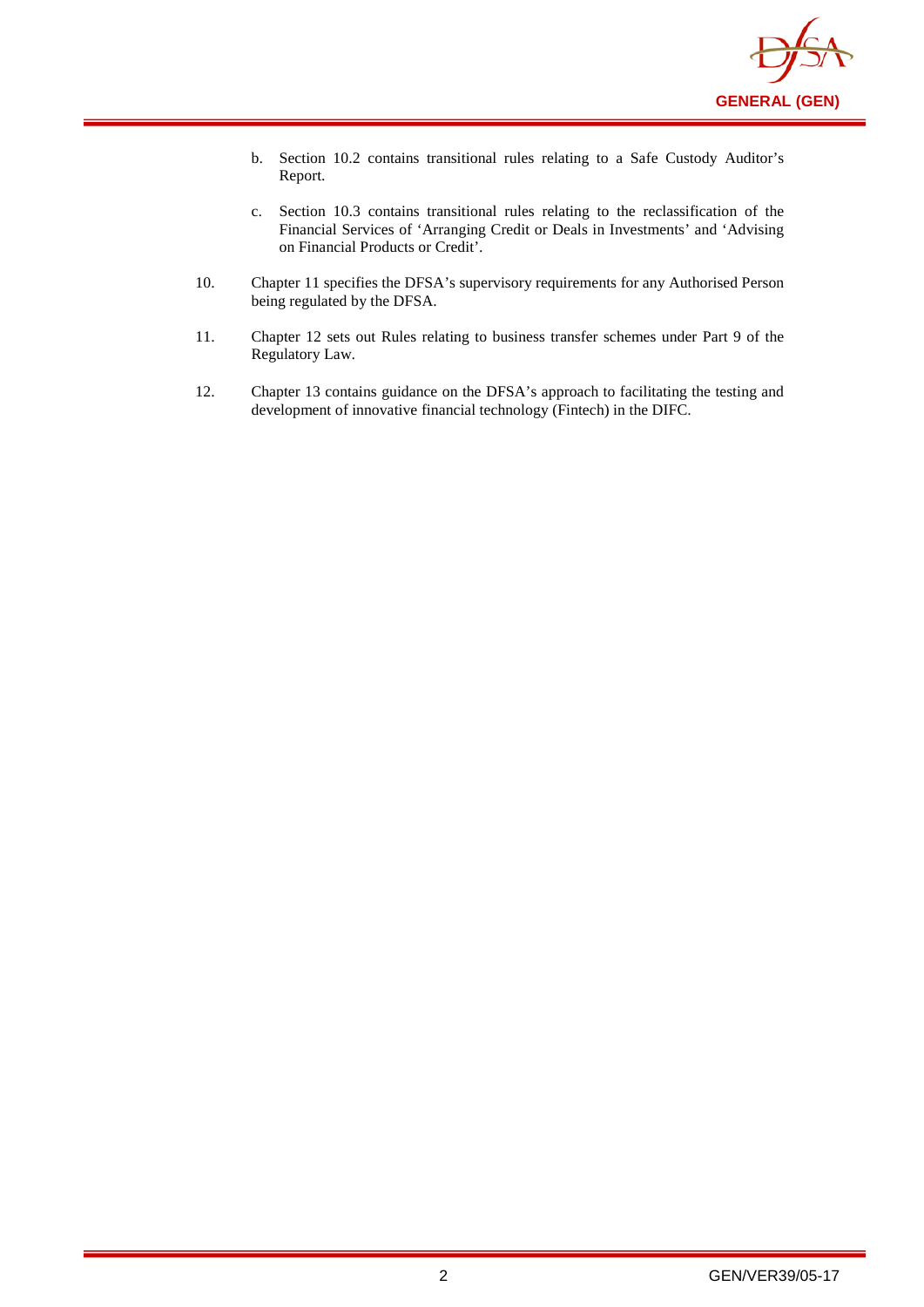

## <span id="page-6-0"></span>**2 FINANCIAL SERVICES**

## <span id="page-6-1"></span>**2.1 Application**

**2.1.1** This chapter applies to every Person to whom the Regulatory Law applies, and to the same extent in relation to every such Person as that law.

## <span id="page-6-2"></span>**2.2 Financial Service activities**

- **2.2.1** An activity constitutes a Financial Service under the Regulatory Law and these Rules where:
	- (a) it is an activity specified in Rule 2.2.2; and
	- (b) such activity is carried on by way of business in the manner described in section 2.3.
- **2.2.2** The following activities are specified for the purposes of Rule 2.2.1:
	- (a) Accepting Deposits;
	- (b) Providing Credit;
	- (c) Providing Money Services;
	- (d) Dealing in Investments as Principal;
	- (e) Dealing in Investments as Agent;
	- (f) Arranging Deals in Investments;
	- (g) Managing Assets;
	- (h) Advising on Financial Products;
	- (i) Managing a Collective Investment Fund;
	- (j) Providing Custody;
	- (k) Arranging Custody;
	- (l) Effecting Contracts of Insurance;
	- (m) Carrying Out Contracts of Insurance;
	- (n) Operating an Exchange;
	- (o) Operating a Clearing House;
	- (p) Insurance Intermediation;
	- (q) Insurance Management;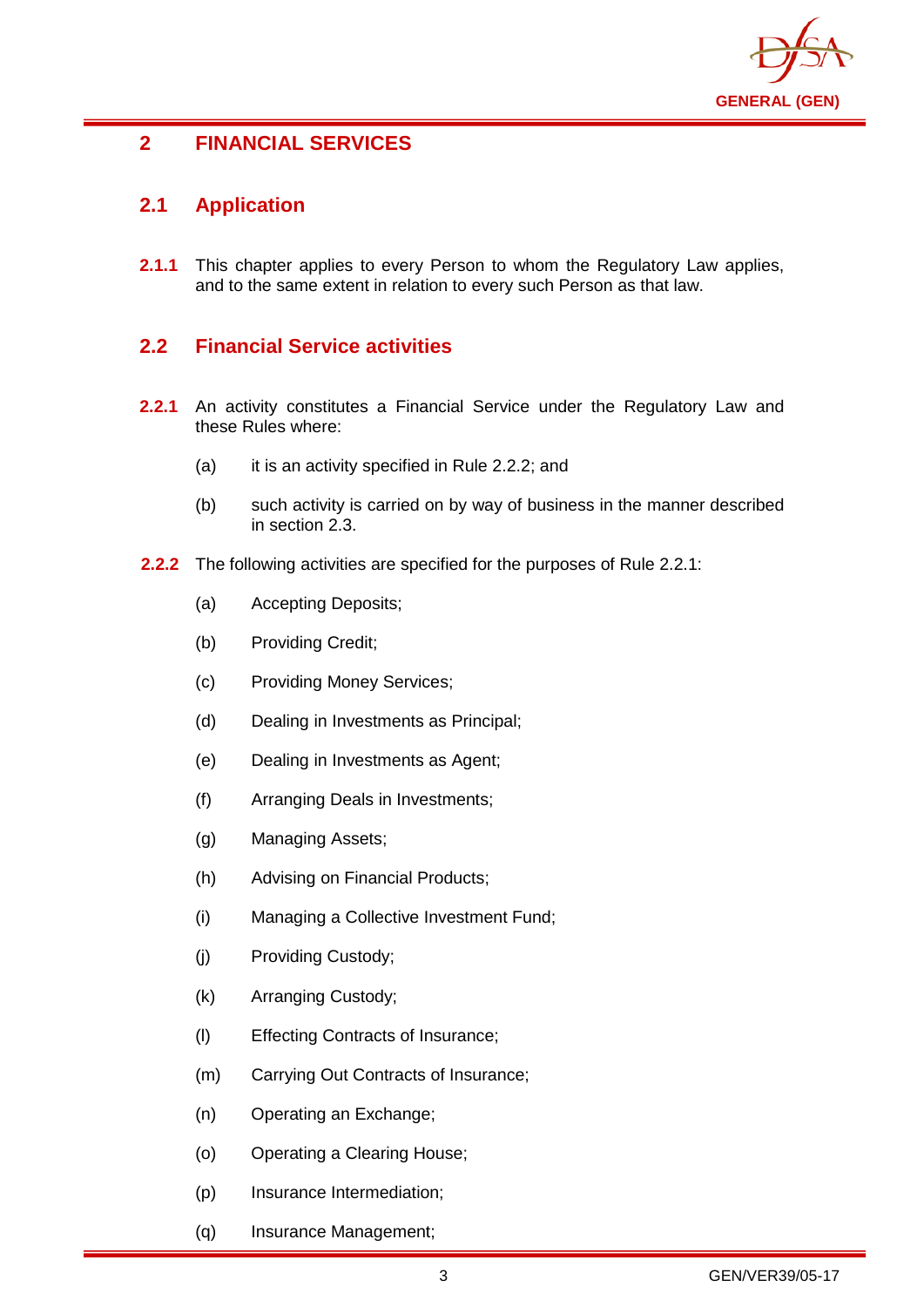

- (r) Managing a Profit Sharing Investment Account;
- (s) Operating an Alternative Trading System;
- (t) Providing Trust Services;
- (u) Providing Fund Administration;
- (v) Acting as the Trustee of a Fund;
- (w) Operating a Representative Office;
- (x) Operating a Credit Rating Agency; and
- (y) Arranging Credit and Advising on Credit.

#### **Guidance**

Note that the ambit of these activities in Rule 2.2.2 may be restricted under COB, AMI or REP and may be fettered by the continuing operation of the Federal Law.

- **2.2.3** Each activity specified in Rule 2.2.2:
	- (a) is to be construed in the manner provided under these Rules; and
	- (b) is subject to exclusions under these Rules which may apply to such an activity.

#### **Permitted Financial Services for Authorised Firms**

- **2.2.4** Pursuant to Article 42(1)(a) of the Regulatory Law 2004 an Authorised Firm, subject to the Rules, may carry on any one or more Financial Services other than Providing Money Services.
- **2.2.5** The Financial Services of Effecting Contracts of Insurance and Carrying Out Contracts of Insurance may be carried on only by an Authorised Firm which by virtue of its Licence is permitted to carry on such Financial Services and no other Financial Services.
- **2.2.6** The Financial Service of Managing a Profit Sharing Investment Account may be carried on only by an Authorised Firm which by virtue of an appropriate endorsement on its Licence is permitted to conduct Islamic Financial Business.
- **2.2.7** The Financial Service of Managing a Collective Investment Fund may be carried on in respect of an Islamic Fund only by an Operator which by virtue of an appropriate endorsement on its Licence is permitted to conduct Islamic Financial Business.
- **2.2.8** A Financial Service may be carried on with or for a Retail Client only by an Authorised Firm which is permitted to do so by endorsement on its Licence.
- **2.2.9** An Authorised Firm which is licenced to carry on the Financial Service of Operating a Representative Office may not be licenced to carry on any other Financial Service.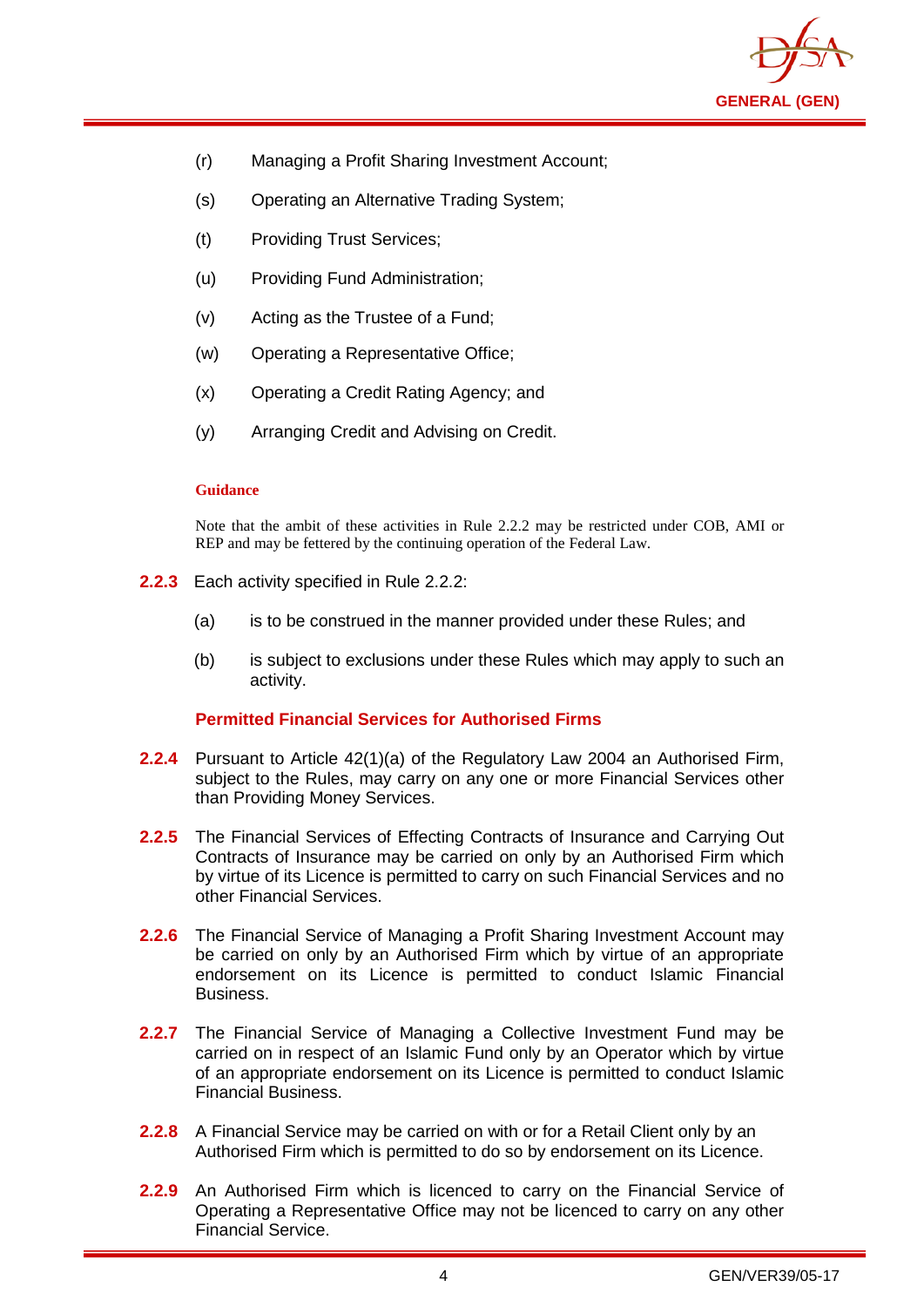

- **2.2.10** An Authorised Firm (other than a Representative Office) may carry on an activity of the kind described in Rule 2.26.1 that constitutes marketing without the need for any additional authorisation to do so.
- **2.2.10A** (1) An Authorised Firm may hold or control Client Assets only if it is permitted to do so by an endorsement on its Licence.
	- (2) In (1), the expression "hold or control Client Assets" has the meaning given in COB Rule 6.11.4.
	- (3) An endorsement under (1) is not required by an Authorised Firm that has an authorisation for Providing Custody.
- **2.2.10B** An Insurance Intermediary or Insurance Manager may hold Insurance Monies only if it is permitted to do so by an endorsement on its Licence.
- **2.2.10C** An Insurance Intermediary may conduct Insurance Intermediation activities in respect of a contract of Long-Term Insurance, that is not a contract of reinsurance, only if it is permitted to do so by an endorsement on its Licence.

#### **Permitted Financial Services for Authorised Market Institutions**

- **2.2.11** Pursuant to Article 42(1)(b) of the Regulatory Law 2004 and subject to Rule 2.2.12, an Authorised Market Institution may carry on any one or more of the following Financial Services:
	- (a) Operating an Exchange;
	- (b) Operating a Clearing House; or
	- (c) Operating an Alternative Trading System to the extent that such activities constitute operating a Multilateral Trading Facility as defined in Rule 2.22.1(1)(a).
- **2.2.12** The Financial Service of Operating an Alternative Trading System, to the extent that such activities constitute operating a Multilateral Trading Facility, may be carried on by an Authorised Market Institution which is permitted to do so by an endorsement on its Licence.

#### **Other permitted activities**

- **2.2.13** (1) The activity of maintaining a Trade Repository may be carried on by an Authorised Person which is permitted to do so by an endorsement on its Licence.
	- (2) In (1), a Trade Repository is a centralised registry that maintains an electronic database containing records of transactions in Investments and over-the-counter derivatives.

#### **Guidance**

1. Maintaining a Trade Repository is not a separately licensed Financial Service, but may be carried on by an Authorised Person which has on its Licence an endorsement permitting it to do so. An Authorised Person maintaining a Trade Repository is subject to some specific requirements relating to that activity, which are set out in App 5.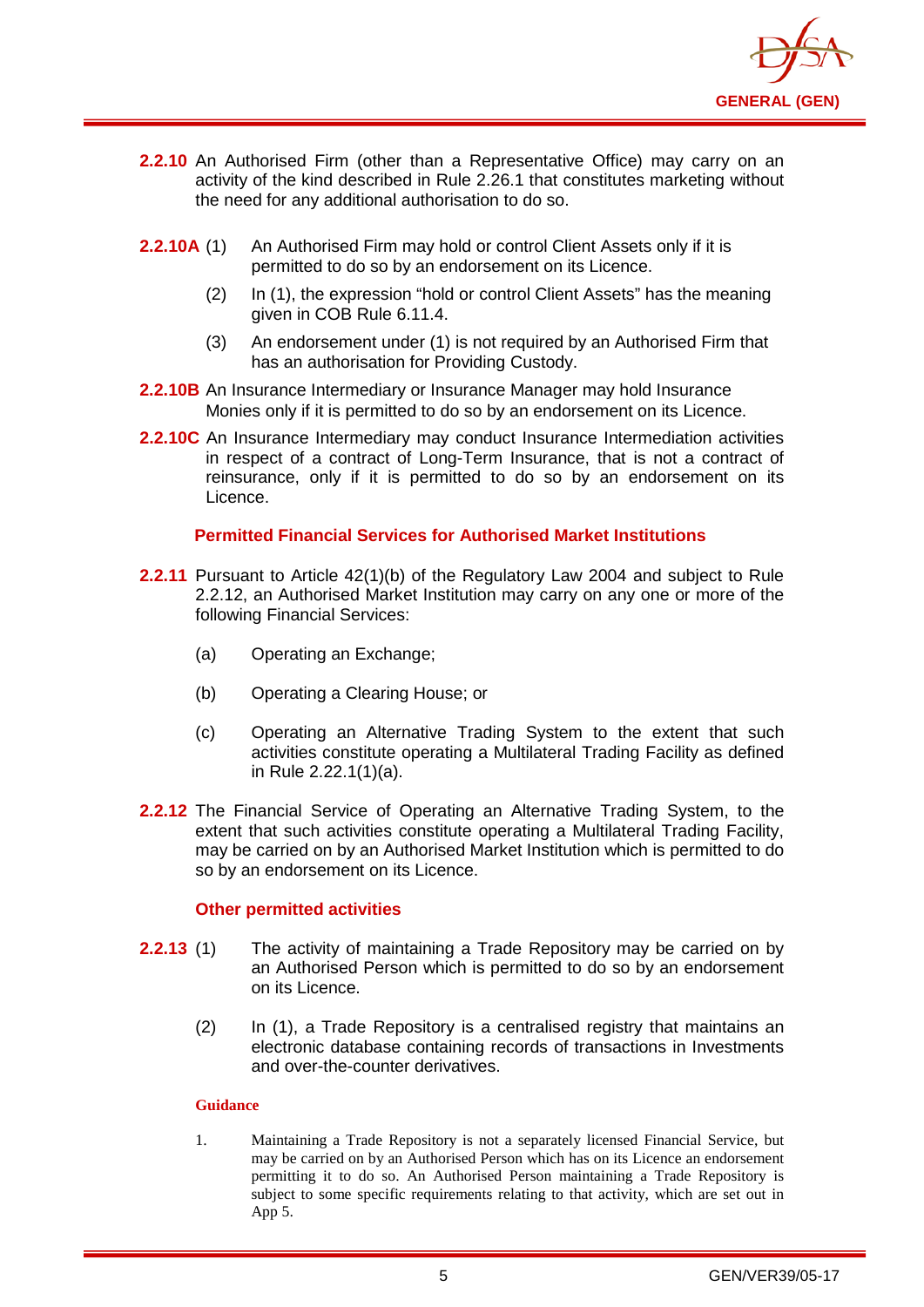

- 2. The functions of a Trade Repository promote increased transparency and integrity of information, particularly for centrally clearing over-the-counter derivatives. Currently there are no transaction reporting requirements in the DIFC which require reporting to Trade Repositories.
- 3. An Authorised Person does not carry on the activities of a Trade Repository to the extent that it maintains records of transactions pursuant to the record keeping requirements applicable to that firm (such as those relating to transactions carried out on behalf of its Clients by an Authorised Firm, or transactions carried out on the facilities of an Authorised Market Institution).

## <span id="page-9-0"></span>**2.3 By way of business**

- **2.3.1** Subject to Rules 2.3.2 and 2.3.3, for the purpose of these Rules a Person carries on an activity by way of business if the Person:
	- (a) engages in the activity in a manner which in itself constitutes the carrying on of a business;
	- (b) holds himself out as willing and able to engage in that activity; or
	- (c) regularly solicits other Persons to engage with him in transactions constituting that activity.

#### **Exclusions**

- **2.3.2** (1) Subject to Rule 2.3.5, a Person does not carry on an activity specified under paragraphs (a), (b), (c), (d), (e), (f), (g), (h), (j), (k), (p), (q) (r) and (y) of Rule 2.2.2 by way of business if:
	- (a) the Person enters into transactions solely as a nominee for another Person and is bound to and does act on that other Person's instructions;
	- (b) the Person is a Body Corporate and carries on that activity solely as principal with or for other Bodies Corporate:
		- (i) which are within the same Group as that Person; or
		- (ii) which are or propose to become participators in a joint enterprise and the transaction is entered into for the purposes of or in connection with that enterprise;

provided:

- (iii) for the purposes of the activities specified in paragraphs  $(q)$ ,  $(i)$ ,  $(k)$  and  $(r)$  of Rule 2.2.2 the assets in question belong to a Body Corporate falling within (i) or (ii); and
- (iv) for the purposes of the activities specified in paragraphs  $(f)$ ,  $(h)$ ,  $(p)$ ,  $(q)$  and  $(y)$  of Rule 2.2.2, the activity does not involve an insurance Policyholder who is not a Group member; or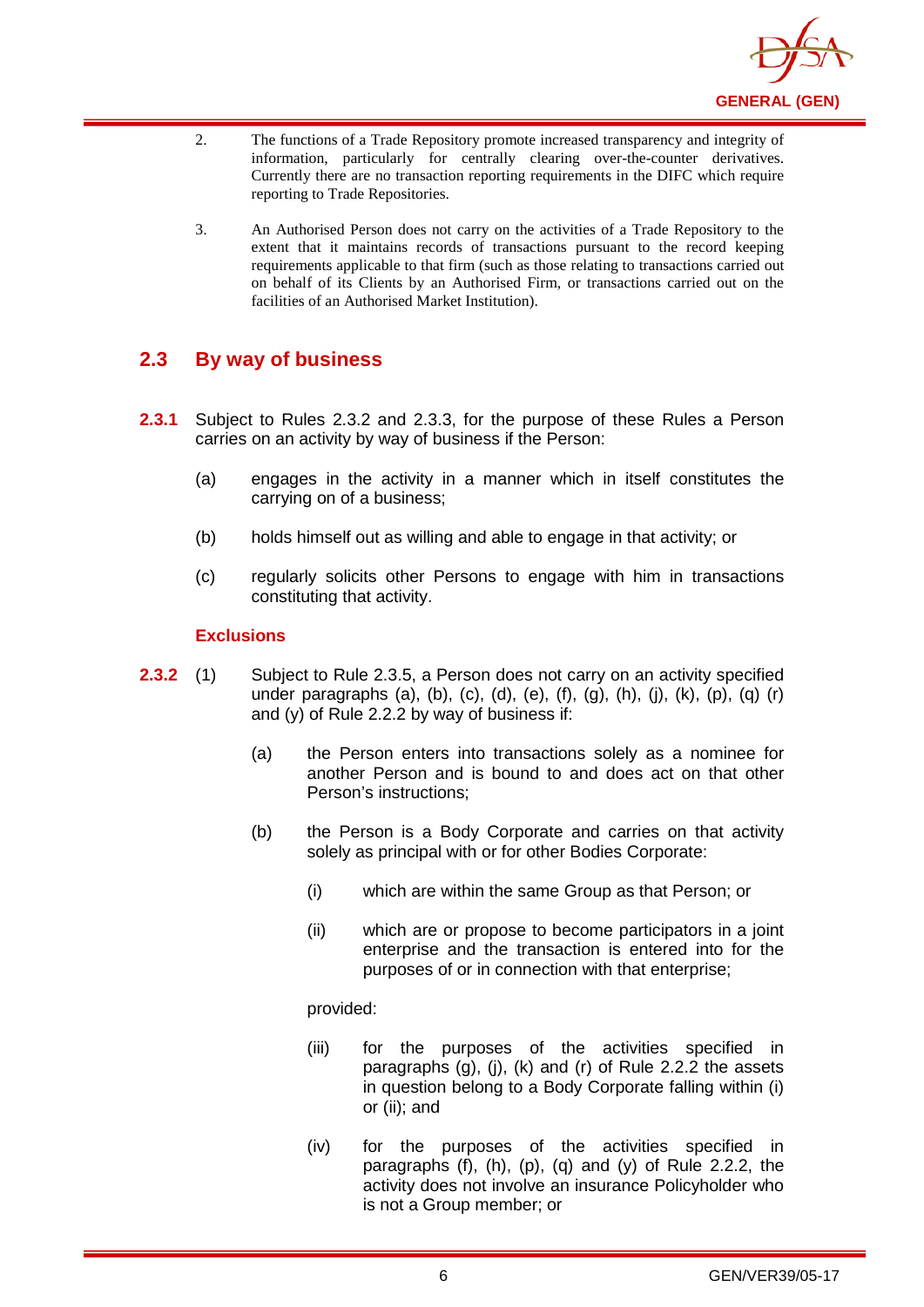

- (c) the Person carries on the activity solely for the purposes of or in connection with the sale of goods or the supply of services to a customer of the Person or a member of the same Group, provided that:
	- (i) the supplier's main business is to sell goods or supply services and not to carry on any Financial Service; and
	- (ii) the customer is not an individual;

and for the purposes of the activities specified in paragraphs (g), (j), (k) and (r) of Rule 2.2.2 the assets in question belong to that customer or member.

- (2) A Person who is a Body Corporate does not carry on the activity specified under paragraph (d) or (e) of [Rule 2.2.2](http://www.complinet.com/dfsa/display/display.html?rbid=1547&element_id=1854) by way of business, if:
	- (a) the Person carries on such activities as a member of an Authorised Market Institution or Recognised Body;
	- (b) the Person carries on such activities for its own account or for another Body Corporate which is in the same Group as the Person, provided that any such member of the Group for which the Person acts is a wholly-owned Subsidiary of a Holding Company within the Group or is the Holding Company itself;
	- (c) the Person restricts such activities to transactions involving or relating only to Commodity Derivatives on that Authorised Market Institution or Recognised Body;
	- (d) the main business of the Person is dealing in relation to Commodity Derivatives; and
	- (e) the Person is not part of a Group whose main business is the provision of financial services.
- **2.3.3** A Person does not carry on an activity specified under paragraphs (d), (e), (f), (h), or (y) of Rule 2.2.2 by way of business if the activity is carried on solely for the purposes of or in connection with the acquisition or disposal of Shares in a Body Corporate, other than an Investment Company or Investment Partnership, provided that:
	- (a) such Shares carry at least 50% of the voting rights or the acquisition will take an existing holding to at least 50%; or
	- (b) the object of the transaction may reasonably be regarded as being the acquisition of day to day control of the Body Corporate; and
	- (c) he is to enter as principal into the transaction.
- **2.3.4** (1) A Person who is a Trustee does not carry on an activity specified under paragraphs (d), (g), and (j) of Rule 2.2.2 by way of business in circumstances where he is acting as a trustee.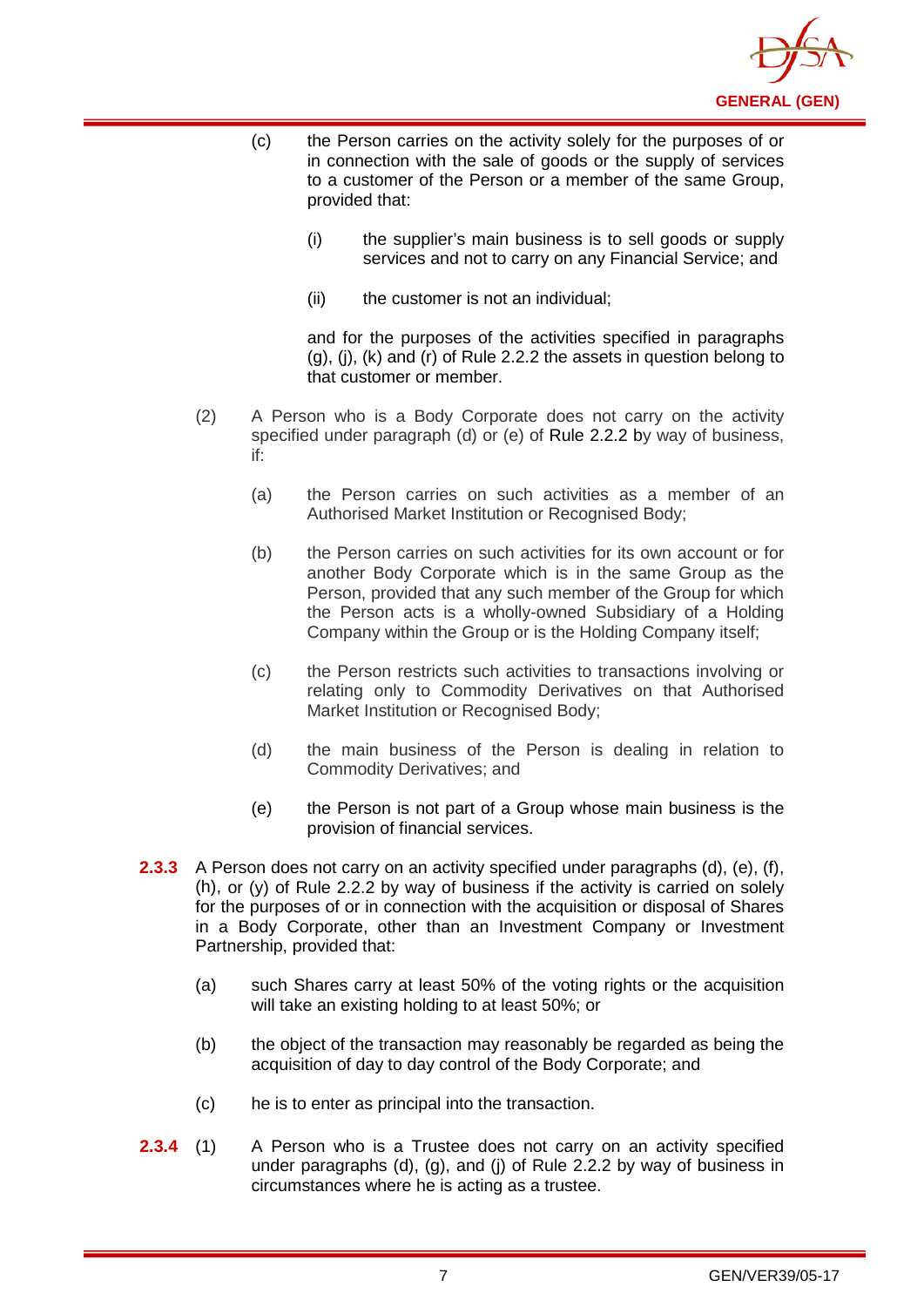

- (2) A Person who is an individual does not carry on an activity specified under paragraph (t) by way of business where he is acting as trustee, enforcer or protector or where he is arranging for a Person to act as trustee, in respect of less than three (3) trusts.
- **2.3.5** (1) A Person does not carry on an activity specified under paragraphs (d), (e), (f), (g), (h), (i), (j), (k), (p), (t), (u), (v) and (y) of Rule 2.2.2 by way of business if:
	- (a) that Person is the holder of a licence under the SFO Regulations to establish a Single Family Office in the DIFC; and
	- (b) the activity is carried on exclusively for the purposes of, and only in so far as it is, carrying out its duties as a Single Family Office.
	- (2) A Private Trust Company or Family Fiduciary Structure does not carry on an activity specified under paragraph (t) of Rule 2.2.2 by way of business if it:
		- (a) carries on that activity exclusively for the purposes of, and only in so far as it is, providing services to a Single Family; and
		- (b) does not solicit trust business from, or provide trust services to, any Person outside the structure of the Single Family Office and outside the Single Family.

## <span id="page-11-0"></span>**2.4 Accepting deposits**

- **2.4.1** In Rule 2.2.2, Accepting Deposits means accepting Deposits where:
	- (a) money received by way of Deposit is lent to others; or
	- (b) any other activity of the Person accepting the Deposit is financed, wholly or to a material extent, out of the capital of or returns on any money received by way of Deposit.

## <span id="page-11-1"></span>**2.5 Providing credit**

**2.5.1** In Rule 2.2.2, Providing Credit means providing a Credit Facility to a Person in his capacity as a borrower or potential borrower.

#### **Exclusions**

**2.5.2** A Person who is an Authorised Firm does not Provide Credit where the provision of the Credit Facility is incidental to or in connection with the trading of Investments, or conducting Insurance Business.

#### **Guidance**

1. Where an Authorised Firm is providing brokerage services pursuant to its Financial Service of Dealing in Investments as Agent, it may in the ordinary course of that business also be necessary to provide margin lending facilities to its Clients. In doing so the Authorised Firm will not be considered to be Providing Credit to its Client.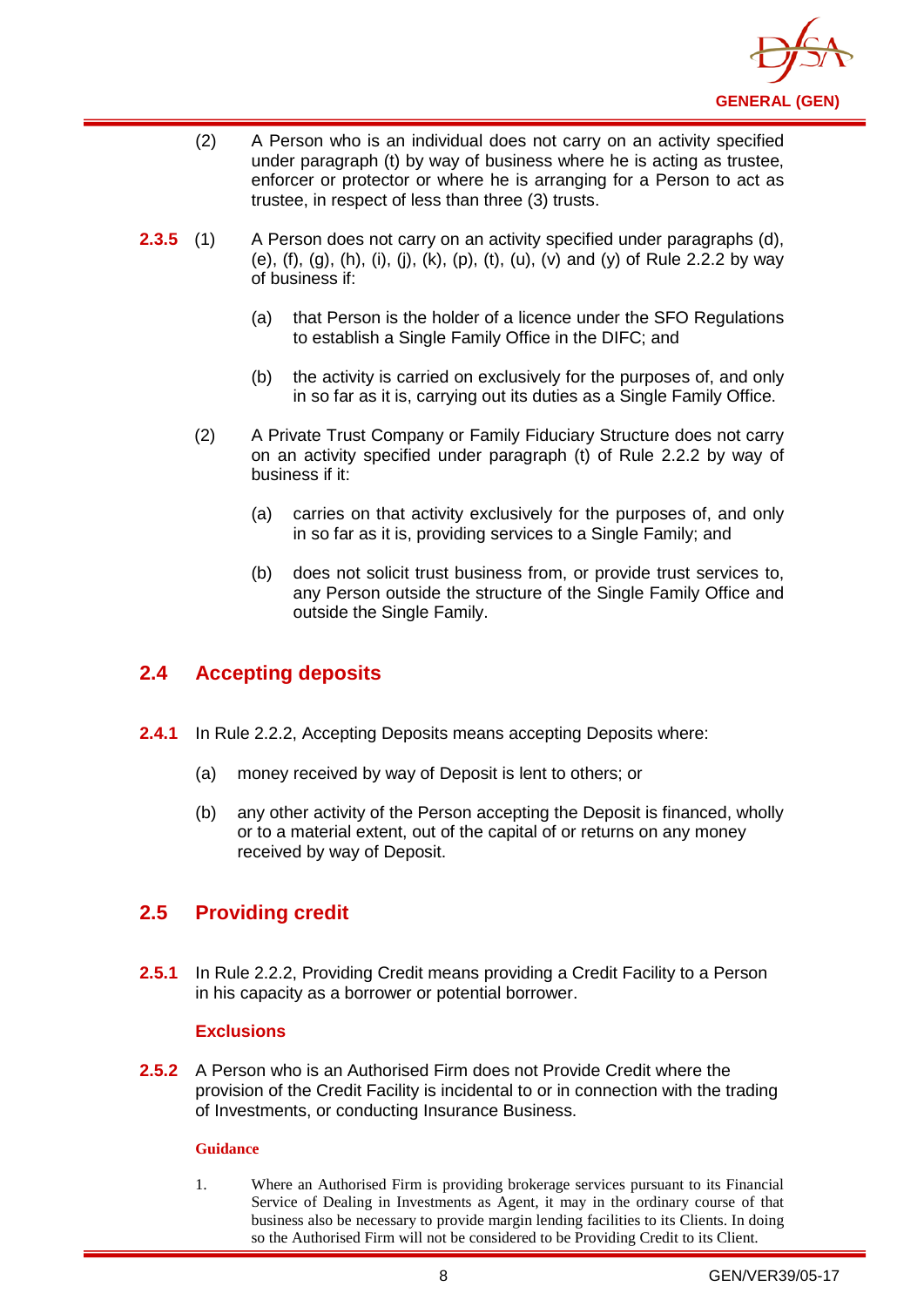

2. Where an Authorised Firm is Effecting Contracts of Insurance or Carrying Out Contracts of Insurance, it may in the ordinary course of that Insurance Business be necessary to provide an instalment contract to a Client with respect to the payment of an insurance premium. In doing so the Authorised Firm will not be considered to be Providing Credit to its Client.

## <span id="page-12-0"></span>**2.6 Providing money services**

- **2.6.1** (1) In Rule 2.2.2, Providing Money Services means providing currency exchange or money transmission.
	- (2) In (1) 'money transmission' means:
		- (a) selling or issuing payment instruments;
		- (b) selling or issuing stored value; or
		- (c) receiving money or monetary value for transmission, including electronic transmission, to a location within or outside the DIFC.

#### **Exclusions**

**2.6.2** A Person who is an Authorised Firm does not Provide Money Services if it does so in relation to the carrying on of another Financial Service where Providing Money Services is in connection with and a necessary part of that other Financial Service.

## <span id="page-12-1"></span>**2.7 Dealing in investments as principal**

**2.7.1** In Rule 2.2.2, Dealing in Investments as Principal means buying, selling, subscribing for or underwriting any Investment as principal.

#### **Exclusions**

- **2.7.2** A Person does not Deal in Investments as Principal merely by accepting an instrument, creating or acknowledging indebtedness in respect of any loan, credit, guarantee or other similar financial accommodation which that person has made or provided.
- **2.7.3** A Person does not Deal in Investments as Principal by issuing or redeeming Securities issued by that person.
- **2.7.4** A Person who is not an Authorised Firm or an Authorised Market Institution does not Deal in Investments as Principal in relation to an Investment by entering into a transaction with or through an Authorised Firm or a Regulated Financial Institution.
- **2.7.5** A Person who is an Authorised Firm does not Deal in Investments as Principal if in the course of managing the assets of a Private Equity Fund:
	- (a) the Person makes an initial subscription for Units of that Fund; and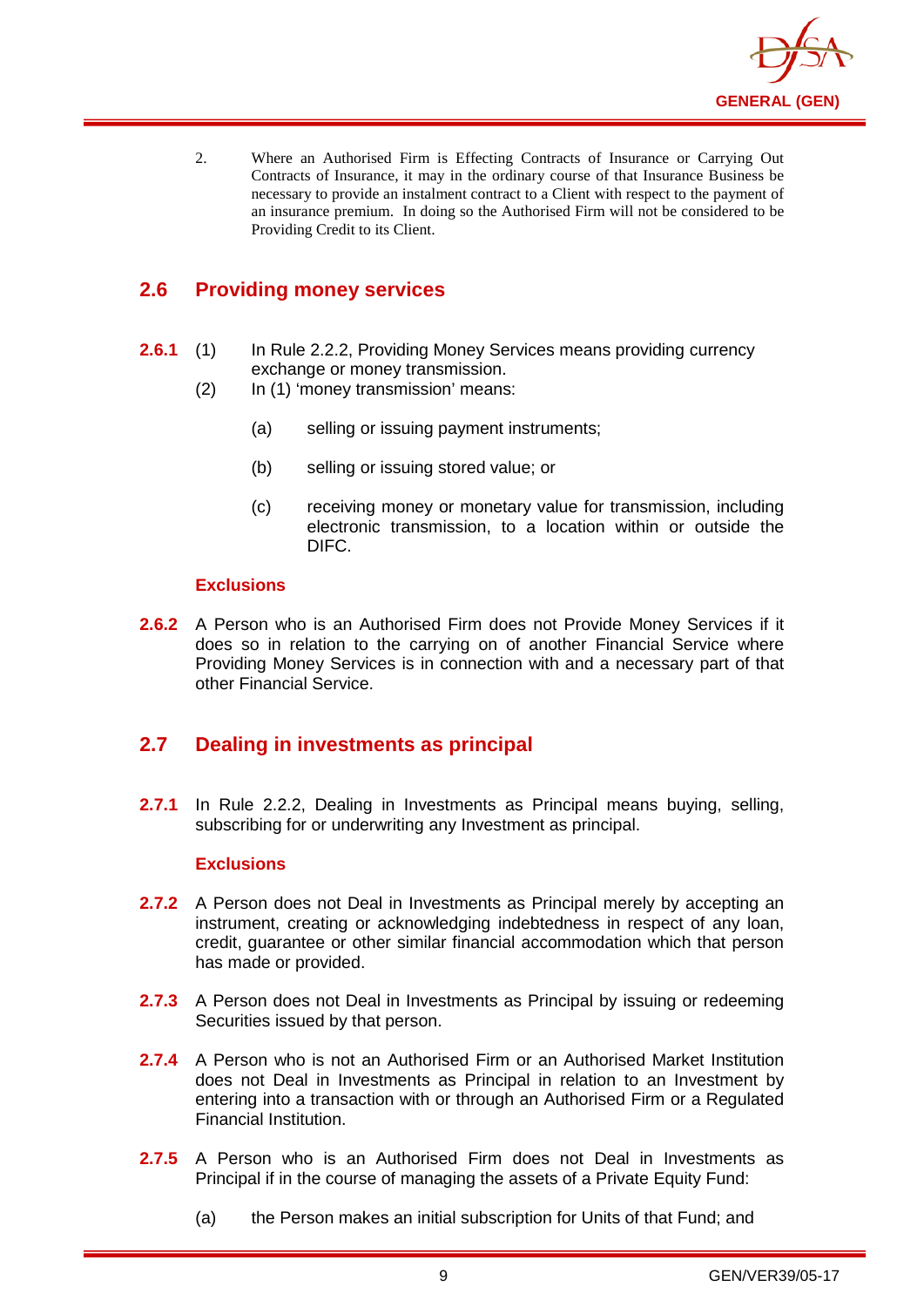

(b) the Units are held by that Person for a period of more than 12 months.

## <span id="page-13-0"></span>**2.8 Dealing in investments as agent**

**2.8.1** In Rule 2.2.2, Dealing in Investments as Agent means buying, selling, subscribing for or underwriting any Investment as agent.

#### **Exclusions**

- **2.8.2** A Person does not Deal in Investments as Agent if the activity:
	- (a) is carried on in the course of providing legal or accountancy services which do not otherwise consist of the carrying on of Financial Services;
	- (b) may reasonably be regarded as a necessary part of any other services provided in the course of providing legal or accountancy services; and
	- (c) is not remunerated separately from the other services.
- **2.8.3** A Person does not Deal in Investments as Agent if that Person:
	- (a) is merely receiving and transmitting a Client order in respect of an Investment; and
	- (b) does not execute the Client order for and on behalf of the Client or otherwise commit the Client to the transaction relating to the relevant Investment.
- **2.8.4** An Exchange does not Deal in Investments as Agent merely by taking action in accordance with its Default Rules.

## <span id="page-13-1"></span>**2.9 Arranging deals in investments**

- **2.9.1** (1) In Rule 2.2.2, Arranging Deals in Investments means making arrangements with a view to another Person buying, selling, subscribing for or underwriting an Investment (whether that other Person is acting as principal or agent).
	- (2) The arrangements in (1) include:
		- (a) arrangements which do not bring about the transaction; and
		- (b) arrangements comprising or involving the receipt and transmission of Client orders in relation to Investments.
	- (3) The arrangements in (1) do not include arrangements which amount to Operating an Alternative Trading System.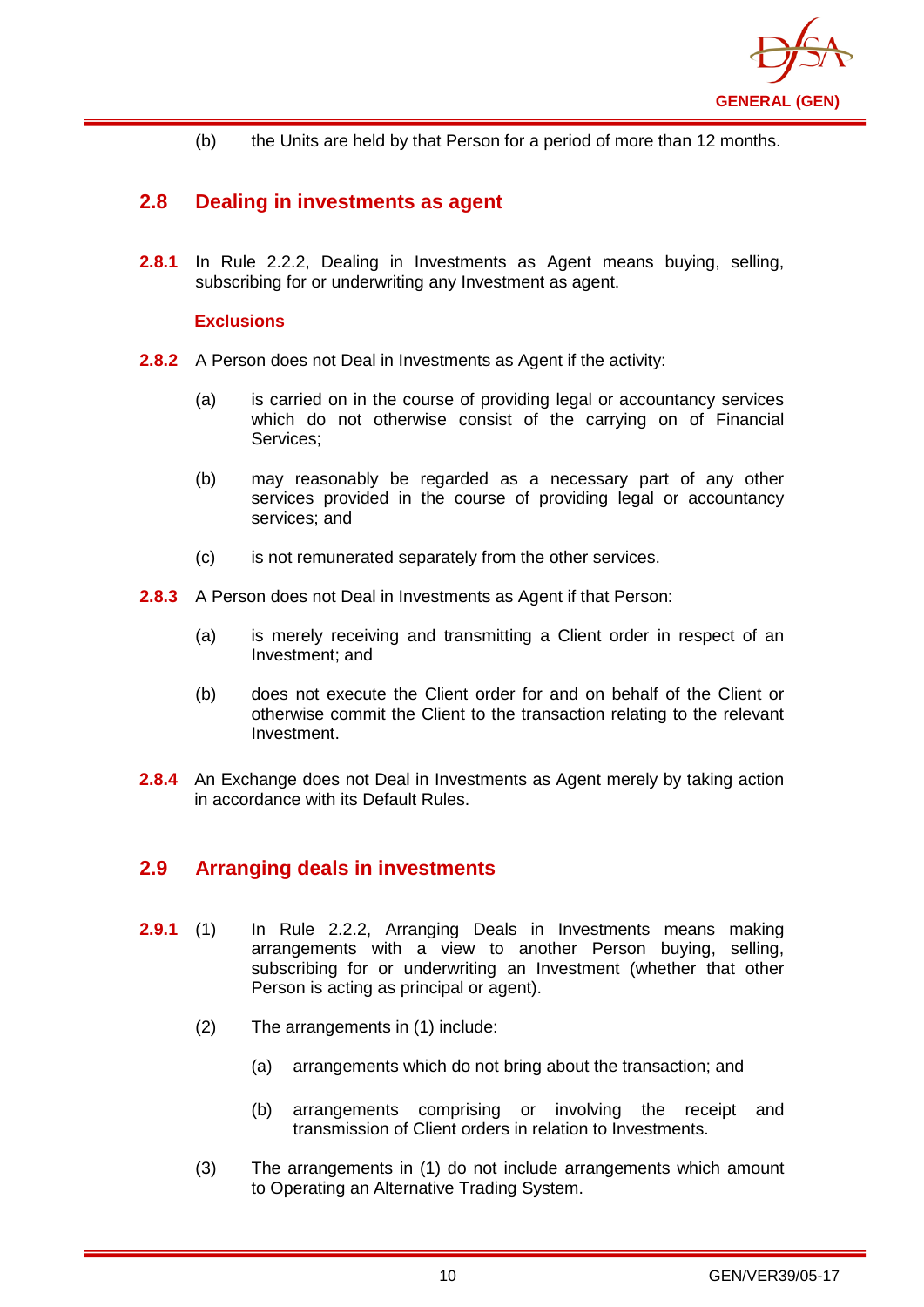

(4) In this Rule and in Rules 2.9.2 to 2.9.7, an "Investment" includes rights under a contract of Long-Term Insurance, that is not a contract of reinsurance.

#### **Guidance**

#### **What constitutes 'Arranging deals in Investments'?**

- 1. The activities which constitute making arrangements with a view to another Person buying, selling, underwriting or subscribing for an Investment (whether that other Person is acting as principal or agent) generally involve the following elements:
	- a. the purpose of such an arrangement is to 'facilitate' or 'bring about' transactions between other parties such as:
		- i. buyers and sellers of Investments;
		- ii. issuers of and subscribers for Securities (note subscription is generally an activity associated with an initial offer of Securities);
		- iii. issuers and underwriters of securities (note underwriting here is an activity associated with an initial offer of Securities, as opposed to underwriting of risks, which is an activity of an insurer); and
		- iv. insurers writing Long-Term Insurance and policyholders who wish to obtain such insurance.
	- b. such arrangements can be either of an on-going nature, for example, an arrangement which is available to potential buyers or sellers of Investments, or an arrangement which is bespoke (i.e. available on a one-off basis for a particular client, such as an underwriter of Securities).
- 2. The activities referred to in Guidance item 1 can include one or more of the following:
	- a. the introduction of:
		- i. potential buyers of Investments to issuers or sellers of Investments, or vice versa;
		- ii. potential subscribers for Securities to issuers;
		- iii. potential underwriters to issuers of Securities, or vice–versa;
		- iv. potential parties to a derivatives transaction; and
		- v. policyholders or cedants to insurers or reinsurers underwriting Long-Term Insurance;
	- b. assisting any of the parties referred to in a. through activities, such as, completing the applications or other processes relevant to the transaction;
	- c. negotiating and settling terms of the contracts between the parties referred to in a.;
	- d. collecting and processing fees, commissions or other payments (such as premiums in the case of Long-Term Insurance); and
	- e. transmitting instructions or confirmations relating to transactions.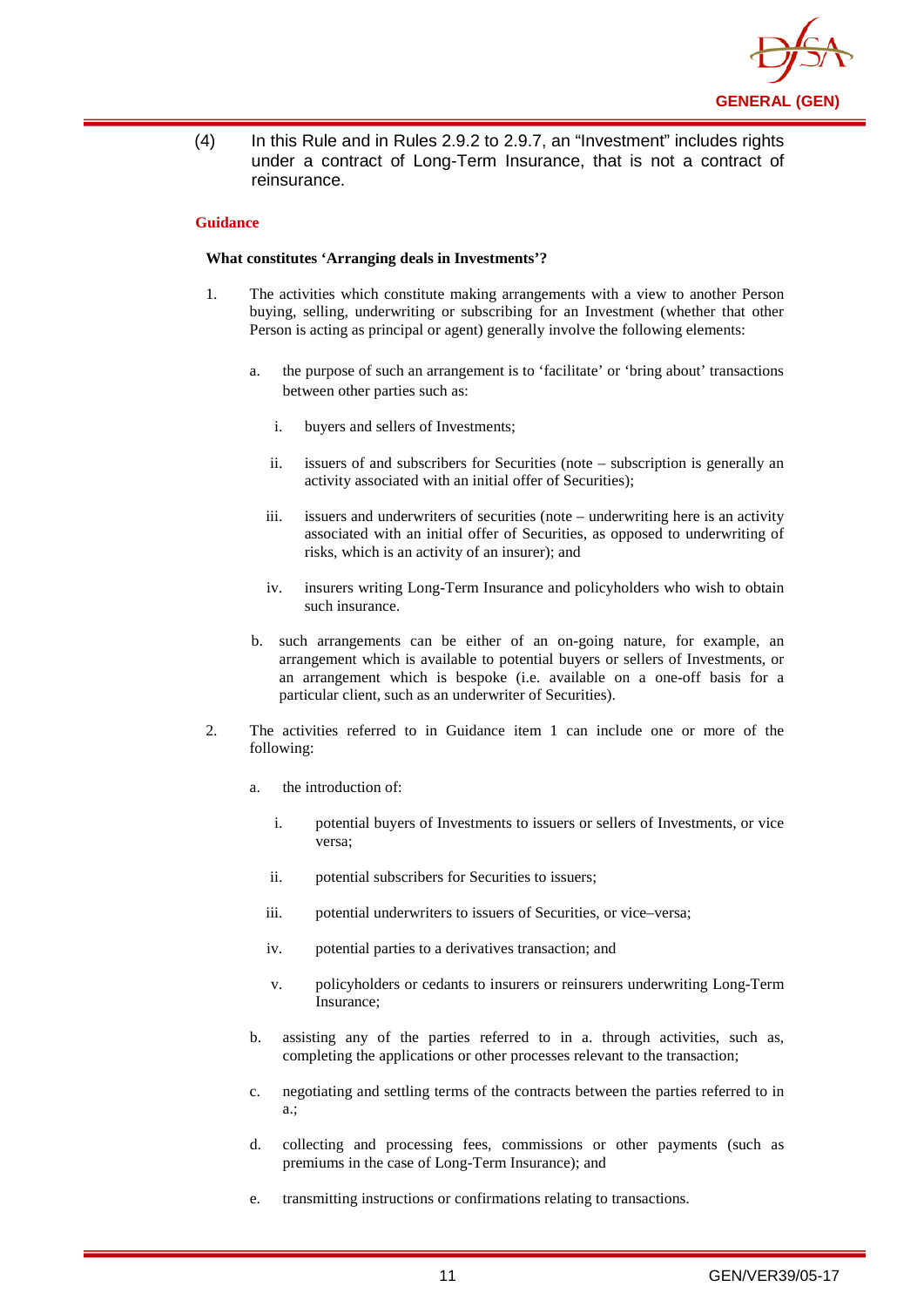

#### **Do arrangements which form part of another facility constitute arranging?**

3. An arrangement which is part of a wider arrangement for the purpose of bringing about transactions in Investments still falls within the scope of the Financial Service of arranging. For example, an arranger may arrange (i.e. allow access) for potential investors to access a facility set up by an offeror of Securities. The arrangement to allow access constitutes arranging, although, for a transaction to be concluded, the investor will also need to use the offeror's facility.

#### **How does 'arranging deals' differ from 'dealing as agent'?**

- 4. 'Arranging Deals in Investments' differs from the Financial Service of 'Dealing in Investments as Agent' in Rule 2.8.1 because:
	- a. a Person 'arranging deals' (i.e. the 'arranger') does not have the authority to bind the parties to an Investment transaction resulting from its 'arranging' activities; and
	- b. a Person 'dealing as agent' acts as the agent of a party to the Investment transaction and has the authority to bind its principal.
- 5. For example, a Person acting as an agent either:
	- a. executes the transaction for its principal (the Client); or
	- b. if using another broker to execute the client order, commits the Client to the transaction by giving a binding order to the broker.
- 6. In contrast, a Person acting as an arranger may, for example, receive and transmit client orders to a broker, but does not have the power to execute or enter into the transaction for the client, or commit the client to a transaction. See the exclusion in GEN Rule 2.8.3 from 'Dealing in Investments as Agent', and GEN Rule 2.9.1(2)(b), both of which reflect the above position.

#### **Do arrangements that do not bring about transactions constitute arranging?**

7. An activity falls within the scope of the Financial Service of 'arranging' even if it does not necessarily lead to a completed transaction. For example, a prospective buyer or seller of Securities may change his mind and not sign a contract for the sale or purchase of Securities. Similarly, a potential buyer of Long-Term Insurance, after having completed an application form for Long-Term Insurance with the assistance of an arranger, may not go ahead with the purchase of the policy. In both examples, just because the transaction has not been concluded, the arranger's activities do not cease to be 'arranging' under Rule 2.9.1.

#### **Which activities do not constitute 'arranging'?**

- 8. A Person who performs for a financial service provider (in or outside the DIFC) delegated or outsourced functions, such as back office administration services, does not carry on 'arranging' activities under Rule 2.9.1. For example, a Person undertaking administrative tasks (such as processing applications, transmitting orders, or issuing confirmations of transactions for a brokerage firm or an insurer) is not arranging transactions.
- 9. A passive display of literature which advertises Investments does not amount to arranging, unless something more is done to help potential investors or policyholders to buy such Investments or policies. For example, a passive display of leaflets advertising Investments in property funds at the reception of an office, such as an accountant's office, or a display of leaflets advertising permanent health policies of an Long-Term Insurance insurer at a doctor's or dentist's waiting rooms, would not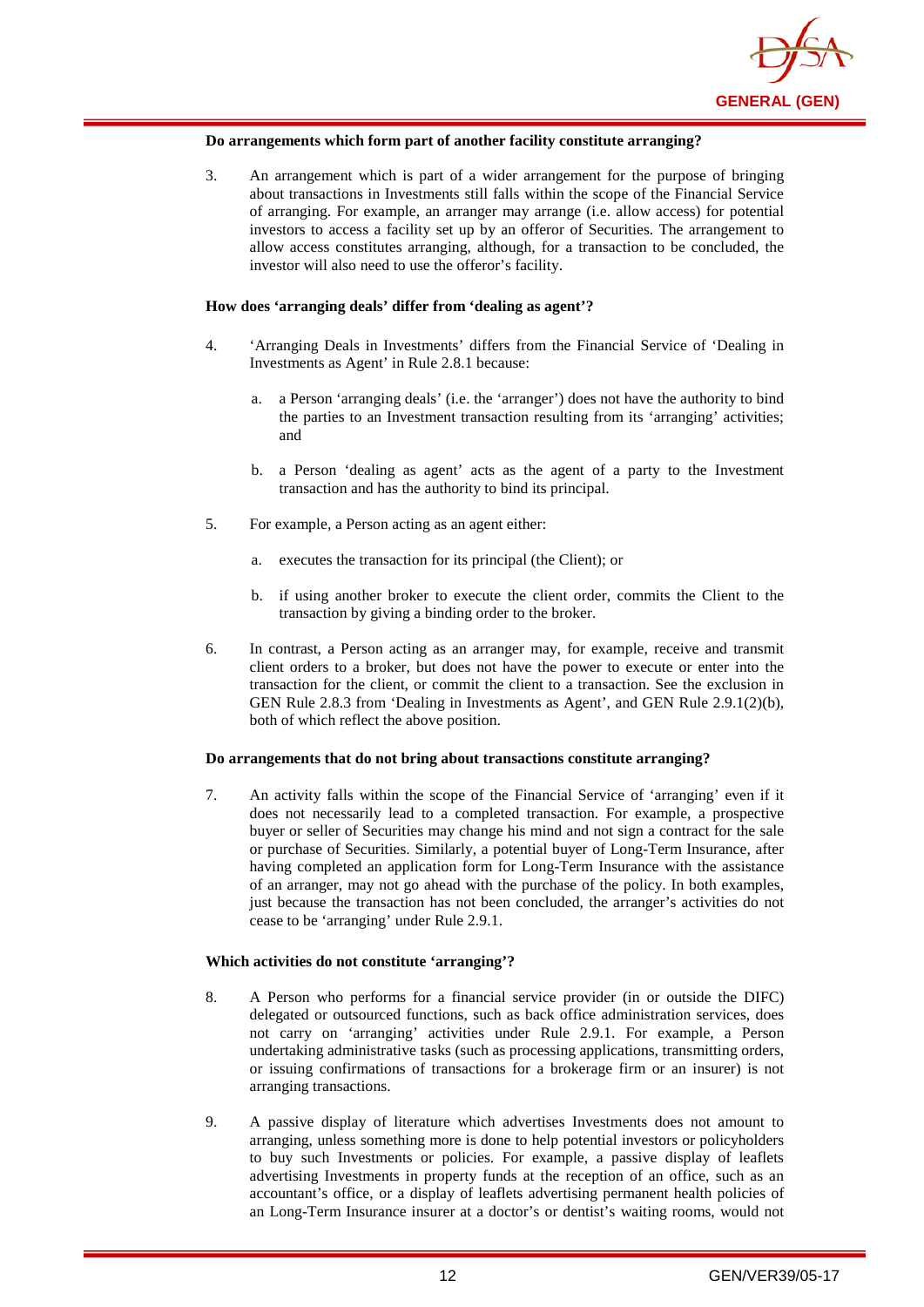

constitute arranging, provided the relevant service providers or employees in their offices do not assist or facilitate transactions by potential investors/policyholders.

#### **Arranging Long-Term Insurance**

10. An 'Investment' is defined in Rule 2.9.1(4) to include rights under a contract of Long-Term Insurance (other than a contract of reinsurance). As a result, arranging activities relating to contracts of Long-Term Insurance fall within Arranging Deals in Investments. 'Long-Term Insurance' is defined in GLO, in summary, as a contract of the type described in Rule A4.1.2 (certain types of life insurance) that is expressed to be in force for more than one year and meets specified conditions.

#### **Exclusions**

- **2.9.2** A Person does not carry on the activity of Arranging Deals in Investments under Rule 2.9.1(1) in relation to a transaction if the Person becomes, or proposes to become, a party to the transaction (regardless of whether the transaction is effected). This exclusion does not apply in the case of a branch which makes arrangements for its head office, or any other branch of the same legal entity as itself, to enter into a transaction as provided under Rule 2.9.1(1).
- **2.9.3** A Person does not Arrange Deals in Investments merely by providing means by which one party to a transaction is able to communicate with other such parties.
- **2.9.4** A Person does not Arrange Deals in Investments by making arrangements under which another Person accepts or is to accept an instrument creating or acknowledging indebtedness in respect of any loan, credit, guarantee or other similar financial accommodation which he or his principal has made or provided.
- **2.9.5** A Person does not Arrange Deals in Investments merely by making arrangements having as their sole purpose the provision of finance to enable a Person to buy, sell, subscribe for or underwrite Investments.
- **2.9.6** A Person does not Arrange Deals in Investments by making arrangements for the issue or redemption of Securities issued by it.
- **2.9.7** A Person does not Arrange Deals in Investments if the activity:
	- (a) is carried on in the course of providing legal or accountancy services, which do not otherwise consist of the carrying on of Financial Services;
	- (b) may reasonably be regarded as a necessary part of any other services provided in the course of providing legal or accountancy services;
	- (c) is not remunerated separately from the other services; and
	- (d) in the case of a contract of Long-Term Insurance, does not assist in the conclusion or performance of the contract.
- **2.9.8** An Exchange does not make arrangements referred to in Rule 2.9.1(1), merely by making arrangements for, or taking steps that facilitate, another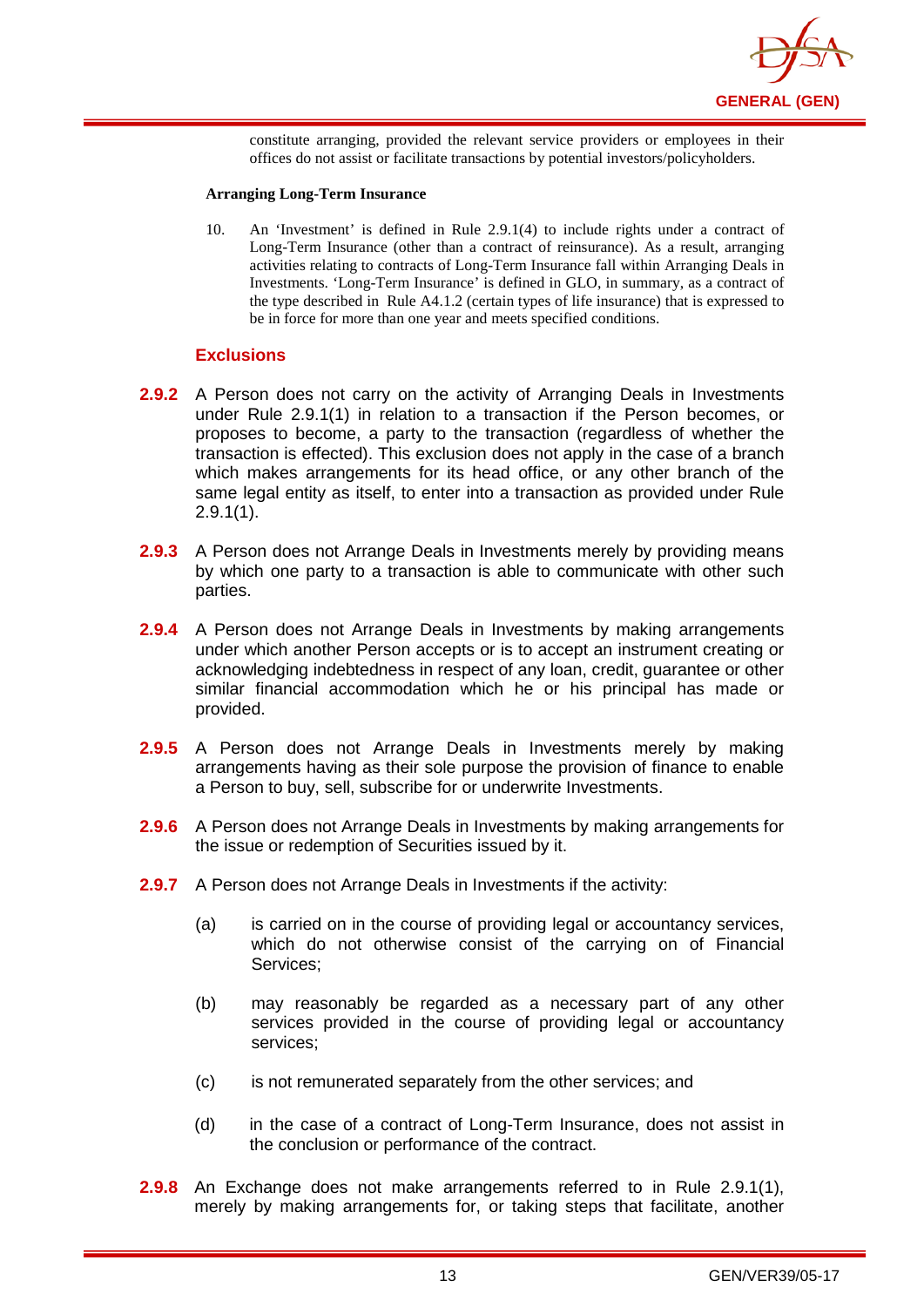

Person to act as Central Counterparty to transactions entered into on a facility operated by the Exchange.

#### **Guidance**

- 1. Rule 2.9.2 excludes the activities of a party to a transaction from being 'arranging'. This is because a person cannot be both a party to a transaction, and its arranger.
- 2. Where a Person (an arranger) makes arrangements in the DIFC for another Person to obtain dealing services (e.g. broking services) from its head office, the arranger is not regarded as 'Dealing in Investments as Agent' in the DIFC merely because it is the same legal entity as its head office. However, to be able to do so without breaching the Financial Services Prohibition, the arranger would need to have an Authorisation for 'Arranging Deals in Investments'. It would also need to take care not to conduct activities that go beyond 'arranging' (see Guidance under Rule 2.9.1 for activities which constitute arranging).
- 3. Rule 2.9.3 excludes providers of means by which one party to a transaction (or potential transaction) communicates with the other contracting parties, from being arrangers. Communication channel providers, such as internet or telecommunication network providers, are excluded from being arrangers under this exclusion. However, if such a provider goes beyond being a 'mere' communication channel provider, for example, by adding value to the service provided to those communicating with each other, with a view to facilitating a contract being concluded, this exclusion will not apply to them.
- 4. Rule 2.9.4 excludes from being arranging the activity of making arrangements for a lender (such as a bank) to accept an instrument acknowledging debt by a person who has obtained credit, a loan, a guarantee or any other form of financial facility. This mirrors the similar carve-out from regulation available to banks and other lenders where they are not considered to be 'dealing as principal' in Investments merely because they accept instruments acknowledging debt from those obtaining credit, loans, guarantees or any other form of financial facility from them.
- 5. Rule 2.9.6 excludes issuers of Securities from being regarded as arrangers. For example, if an issuer of Securities sets up a website which enables prospective buyers of Securities to read the offer document and apply for the relevant Securities, the issuer is not required to have a Licence as an arranger due to this exclusion (but may have to comply with the disclosure requirements in MKT relating to the offer).
- 6. Rule 2.9.7 excludes from being 'arrangers' lawyers and accountants, who, in the course of conducting their legal and accounting business, arrange for their clients to buy or sell Securities. To have the benefit of this exclusion, certain conditions have to be met (such as the activity being reasonably regarded as a necessary part of services provided by legal and accounting practitioners and not being separately remunerated). For example, if a lawyer arranges as part of estate planning services for a portfolio of investments to be sold by a brokerage firm, this exclusion can be applied, provided the lawyer's fees do not include a separate charge for arranging the liquidation of the portfolio, and the lawyer does not assist or participate in the conclusion of the contracts.

#### <span id="page-17-0"></span>**2.10 Managing assets**

**2.10.1** In Rule 2.2.2, Managing Assets means managing on a discretionary basis assets belonging to another Person if the assets include any Investment or rights under a contract of Long-Term Insurance, not being a contract of reinsurance.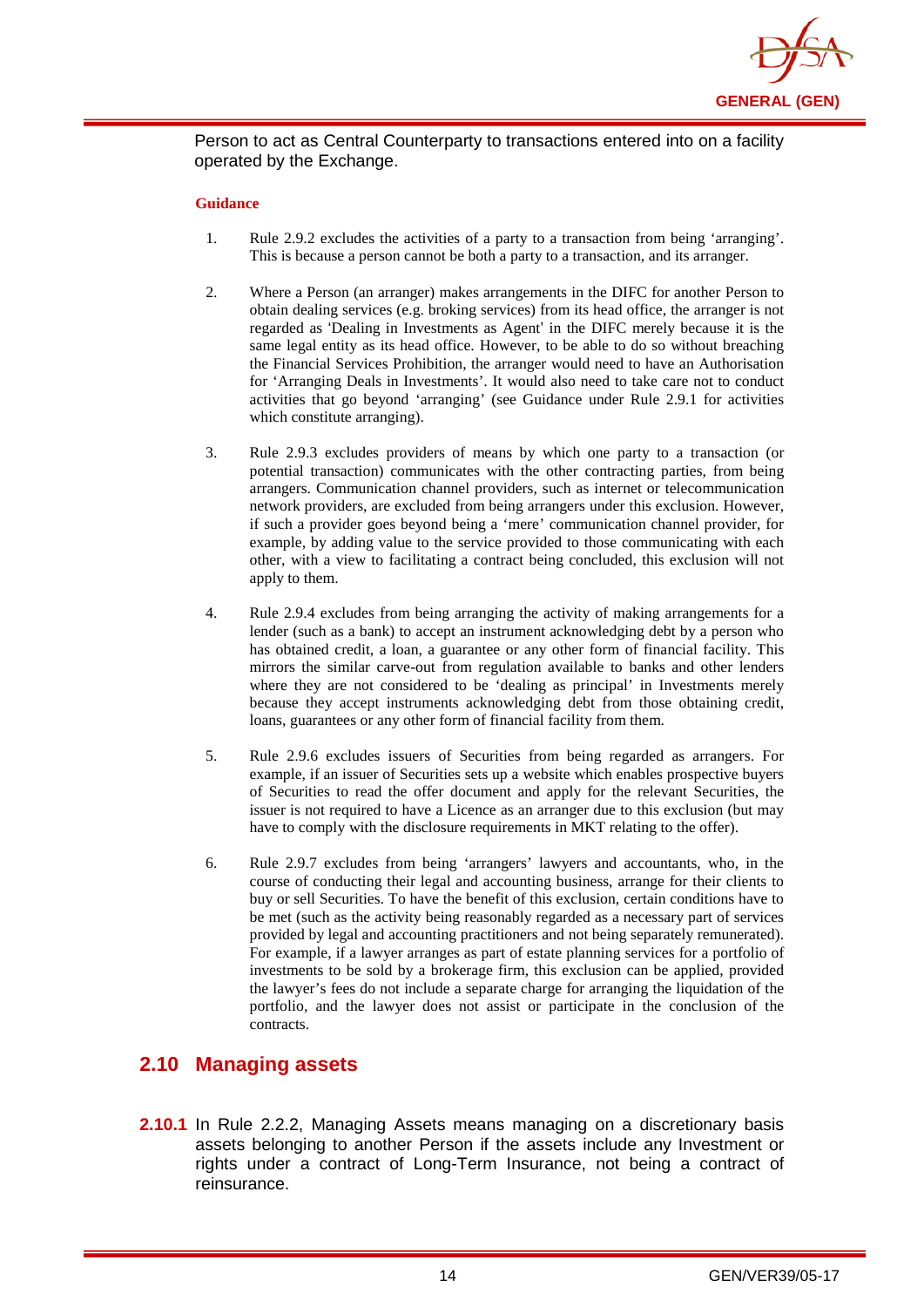

#### **Exclusions**

- **2.10.2** A Person who is not an Authorised Firm or an Authorised Market Institution does not Manage Assets if:
	- (a) he is a Person formally appointed in writing by the owner of the assets to manage the assets in question; and
	- (b) all day-to-day decisions relating to the Investments which are included in those assets are taken by an Authorised Firm or a Regulated Financial Institution.

#### **Guidance**

- 1. A Person does not become a Fund Manager of a Fund merely by being appointed by a Fund Manager of a Fund to provide the Financial Service of Managing Assets to the Fund. This is because the Fund Manager remains legally accountable to the Unitholders of the Fund for the proper management of the Fund in accordance with its Constitution and Prospectus.
- 2. If an Authorised Firm has a discretionary portfolio mandate from a Client to manage assets on behalf of the Client, the firm controls those Client Assets as it can execute transactions relating to those assets, within the parameters set in the mandate (see also COB Rule 6.11.4(d)).

## <span id="page-18-0"></span>**2.11 Advising on financial products**

- **2.11.1** (1) In Rule 2.2.2, Advising on Financial Products means giving advice to a Person in his capacity as an investor or potential investor, or in his capacity as agent for an investor or a potential investor, on the merits of his buying, selling, holding, subscribing for or underwriting a particular financial product (whether as principal or agent).
	- (2) Advice in (1) includes a statement, opinion or report:
		- (a) where the intention is to influence a Person, in making a decision, to select a particular financial product or an interest in a particular financial product; or
		- (b) which could reasonably be regarded as being intended to have such an influence.
	- (3) Giving advice to a Person under (1) includes operating an Insurance Aggregation Site relating to contracts of Long-Term Insurance, other than contracts of reinsurance.
	- (4) For the purposes of this Rule and Rule 2.11.2, a "financial product" is an Investment, Deposit, Profit Sharing Investment Account or rights under a contract of Long-Term Insurance, that is not a contract of reinsurance.

#### **Guidance**

1. As a 'financial product' is defined in Rule 2.11.1(4) to include rights under a contract of Long-Term Insurance (other than a contract of reinsurance), advice on contracts of Long-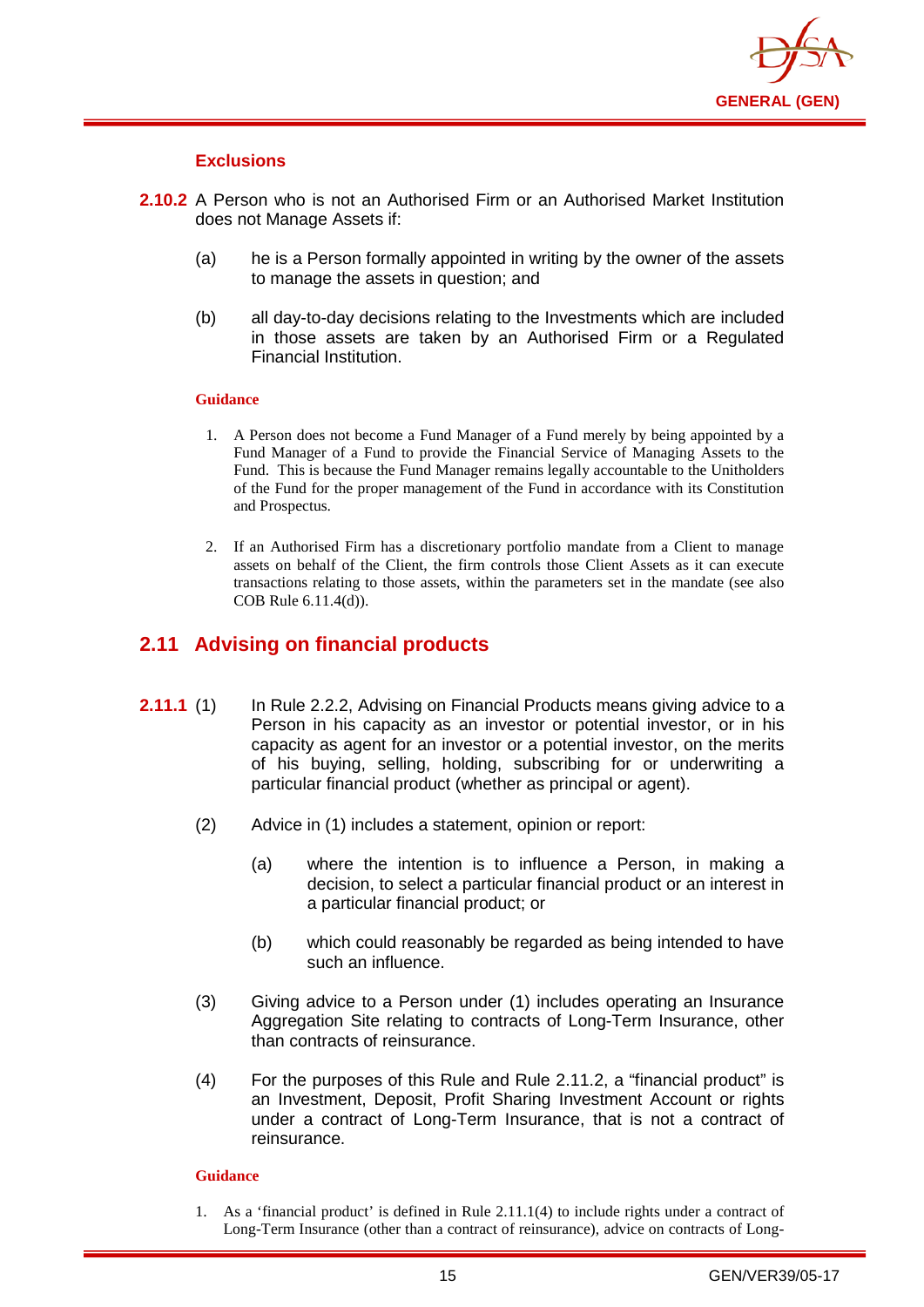

Term Insurance will fall within Advising on Financial Products, instead of Insurance Intermediation.

- 2. An 'Insurance Aggregation Site' is defined in GLO. In summary, it is a website or other form of electronic media that provides a facility for a user to search for, and then to conclude, directly or indirectly, a Contract of Insurance. The site may, for example, enable the user to conclude a Contract of Insurance:
	- a. directly, if the user can enter into the Contract of Insurance by clicking a button on the website itself; or
	- b. indirectly, if it provides a link to the insurer, transmits the details of one party to the other party or otherwise facilitates contact between the parties.
- 3. Operating an Insurance Aggregation Site will fall under Advising on Financial Products to the extent that it relates to contracts of Long-Term Insurance, and under Insurance Intermediation to the extent that it relates to other types of Contracts of Insurance.
- 4. An operator of an Insurance Aggregation Site that can be used by Retail Clients will need an endorsement on its Licence to deal with Retail Clients (see Rule 2.2.8).

#### **Exclusions**

- **2.11.2** A Person does not Advise on Financial Products by giving advice in any newspaper, journal, magazine, broadcast service or similar service in any medium if the principal purpose of the publication or service, taken as a whole, is neither:
	- (a) that of giving advice of the kind mentioned in Rule 2.11.1; nor
	- (b) that of leading or enabling Persons to buy, sell, subscribe for or underwrite a particular financial product of the kind in Rule 2.11.1(4).
- **2.11.3** A Person does not Advise on Financial Products if the activity:
	- (a) is carried on in the course of providing legal or accountancy services, which do not otherwise consist of the carrying on of Financial Services;
	- (b) may reasonably be regarded as a necessary part of any other services provided in the course of providing legal or accountancy services; and
	- (c) is not remunerated separately from the other services.

#### <span id="page-19-0"></span>**2.12 Managing a collective investment fund**

- **2.12.1** (1) In Rule 2.2.2, Managing a Collective Investment Fund means:
	- (a) being legally accountable to the Unitholders in the Fund for the management of the property held for or within a Fund under the Fund's Constitution; and
	- (b) establishing, managing or otherwise operating or winding up a Collective Investment Fund; and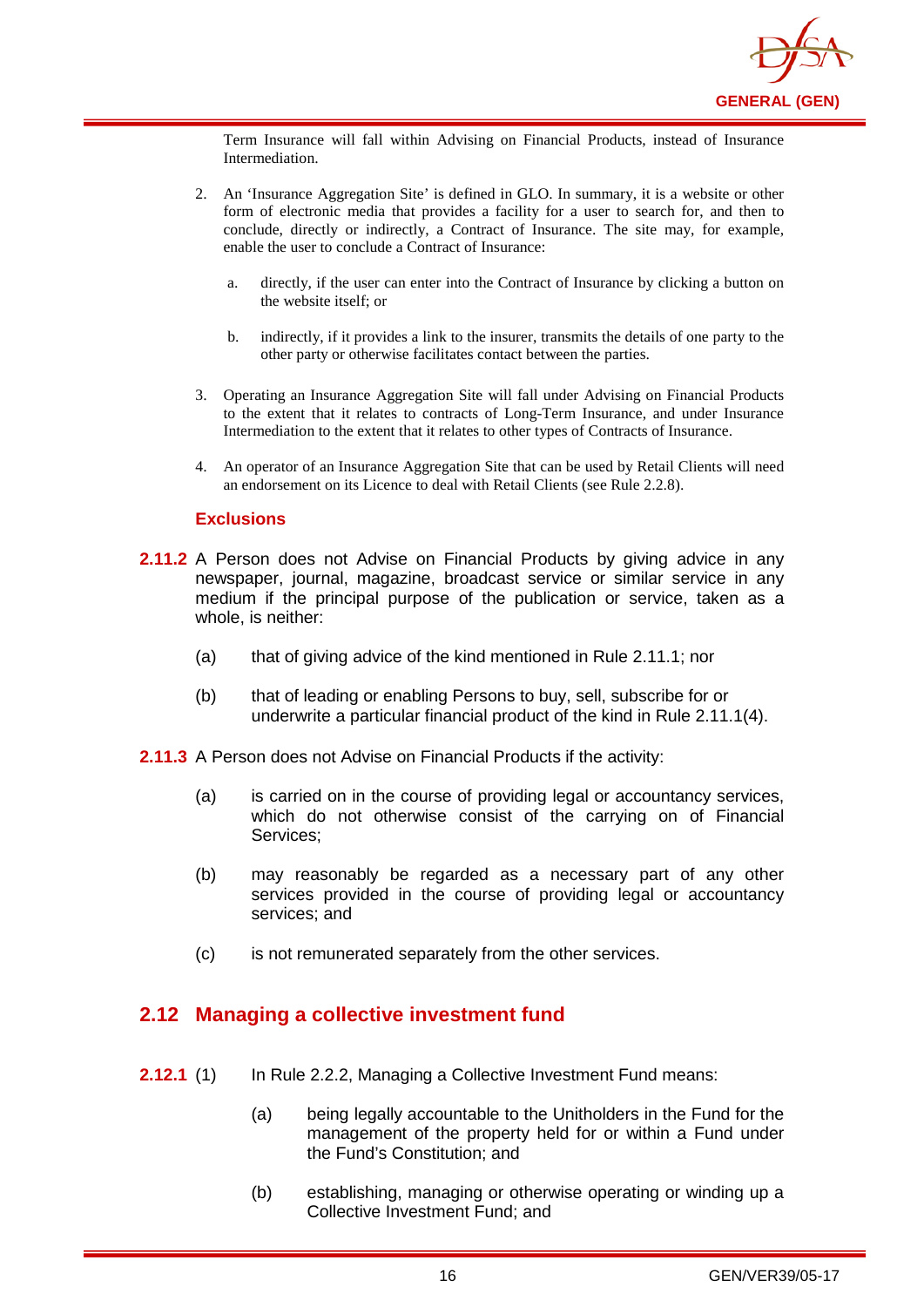

- (2) To the extent that any activity under (1) constitutes Managing Assets, Providing Fund Administration, Dealing as Agent, Dealing as Principal, Arranging Deals in Investments, or Providing Custody, such a Financial Service is taken to be incorporated within Managing a Collective Investment Fund.
- (3) The Person referred to in (1) is a Fund Manager.

#### **Exclusions**

- **2.12.2** Pursuant to Article 20(3) of the Collective Investment Law 2010, a Person is hereby prescribed by the DFSA as not Managing a Collective Investment Fund merely because that Person:
	- (a) is acting as an agent, employee or delegate of the Fund Manager; or
	- (b) takes steps to wind up or dissolve a Fund or remedy a defect that led to a Fund being deregistered.

## <span id="page-20-0"></span>**2.13 Providing custody**

- **2.13.1** (1) In Rule 2.2.2, Providing Custody means one or more of the following activities:
	- (a) safeguarding and administering Investments belonging to another Person;
	- (b) in the case of a Fund, safeguarding and administering Fund Property; or
	- (c) acting as a Central Securities Depository.
	- (2) In (1) (a) and (b), the following activities do not constitute administering Investments or Fund Property:
		- (a) providing information as to the number and value of any Investments or Fund Property safeguarded;
		- (b) converting currency; or
		- (c) receiving documents relating to an Investment or Fund Property for the purpose of onward transmission to, from or at the direction of the Person to whom the Investment or Fund Property belongs.
	- (3) In (1)(c), "acting as a Central Securities Depository" means holding securities in uncertificated (dematerialised) form to enable [book entry](http://en.wikipedia.org/wiki/Book_entry) transfer of such securities for the purposes of clearing or settlement of transactions executed on a facility operated by an Authorised Market Institution or an Alternative Trading System or a similar facility regulated and supervised by a Financial Services Regulator.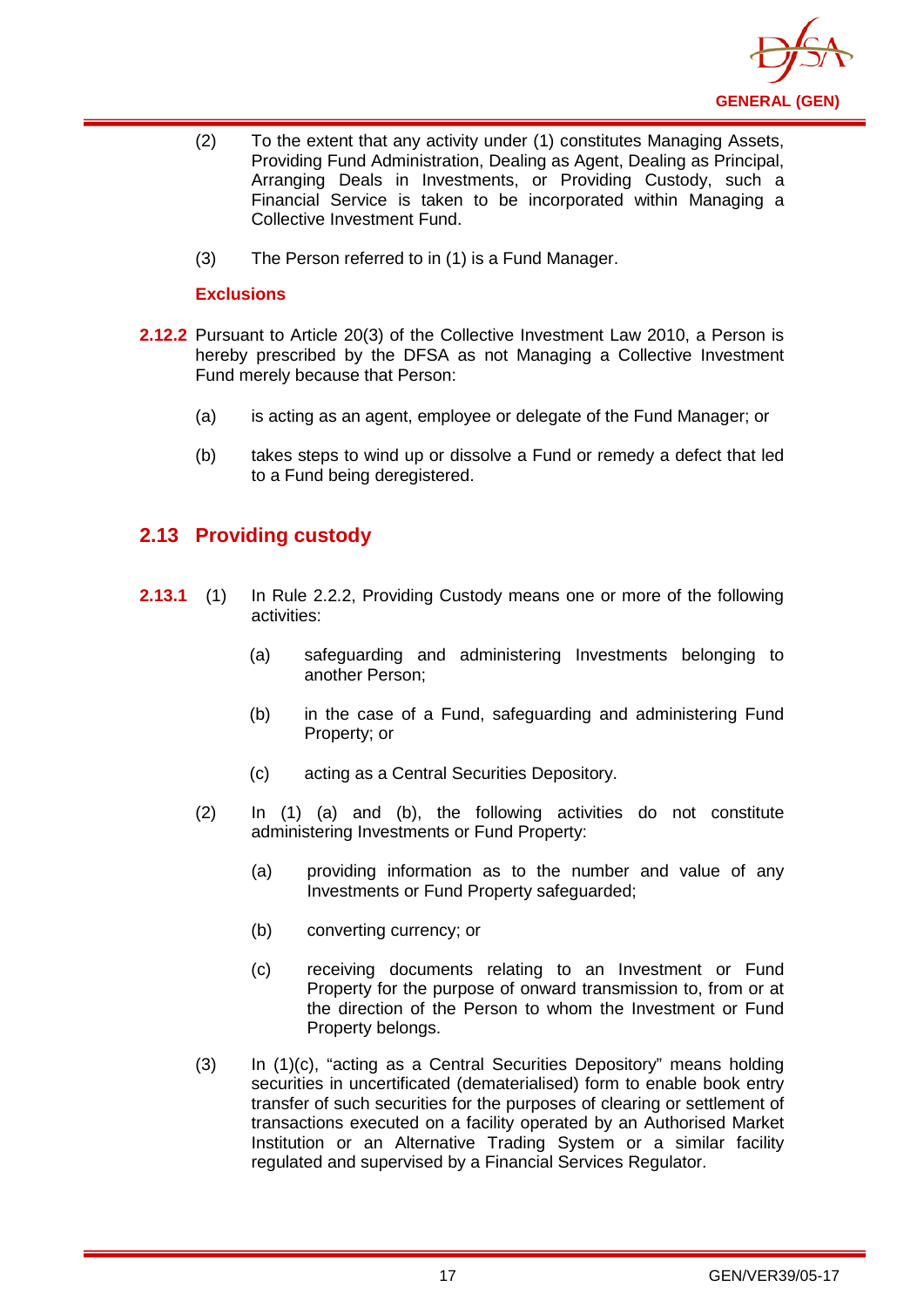

#### **Guidance**

1. A Person does not become a Fund Manager of a Fund merely by being appointed by a Fund Manager of a Fund to provide the Financial Service of Providing Custody to the Fund. This is because the Fund Manager remains legally accountable to the This is because the Fund Manager remains legally accountable to the Unitholders of the Fund for the safe custody and proper management of the Fund in accordance with its Constitution and Prospectus.

#### **How does Providing Custody differ from Arranging Custody?**

- 2. The Financial Service of Providing Custody differs from that of Arranging Custody because:
	- a. a Person Providing Custody is legally accountable to Clients for safeguarding and administering Client Investments (which are defined as Client Assets – see the GLO definition), even if it appoints a Third Party Agent (see GLO) to hold Client Investments; and
	- b. a Person arranging Custody does not become a party to the arrangement to Provide Custody and hence does not assume any duties or responsibilities to the Client for the safe custody of the Client's Investments – instead, such a Person merely facilitates a custodian to provide its services to a potential user of its services.

#### **What is 'Safeguarding' and 'Administering' Investments?**

- 3. As set out in Rule 2.13.1, both the elements (i.e. the activities) of safeguarding and administering, must be present before a Person is said to carry on the Financial Service of Providing Custody.
- 4. A Person:
	- a. 'safeguards' a Client's Investments if that Person is the holder of the legal title to the Client's Investments (whether in certificated or uncertificated form); and
	- b. 'administers' a Client's Investments if that Person carries out activities as the holder of legal title to the Investments, such as effecting transactions, reinvesting dividends or other income arising from the Investments, and carrying out corporate actions relating to the exercise of rights attaching to the Investments (e.g. voting or appointing proxies to vote and accepting a rights offer/issue of Investments).

#### **Who is a Third Party Agent?**

- 5. A Third Party Agent is simply an agent of the firm which Provides Custody. A Person is regarded as Providing Custody even if it appoints a Third Party Agent (see GLO) to carry out either or both of the activities of safeguarding and administering its Clients' Investments. The Person Providing Custody (and not the Third Party Agent) remains accountable to the Client for the safe custody of the Investments of the Client.
- 6. The DFSA requires a firm which Provides Custody, if it is outsourcing or delegating the safeguarding or administering of Client Investments to a Third Party Agent, to undertake due diligence relating to the Third Party Agent (see COB Rule A6.5.1).

#### **What is the relationship between 'Providing Custody' and 'holding or controlling' Client Assets?**

7. A firm Providing Custody, in order to safeguard and administer Client Investments, must hold and control those Investments. Therefore, a firm Providing Custody is subject to the Client Investments provisions in COB section 6.13 and the Safe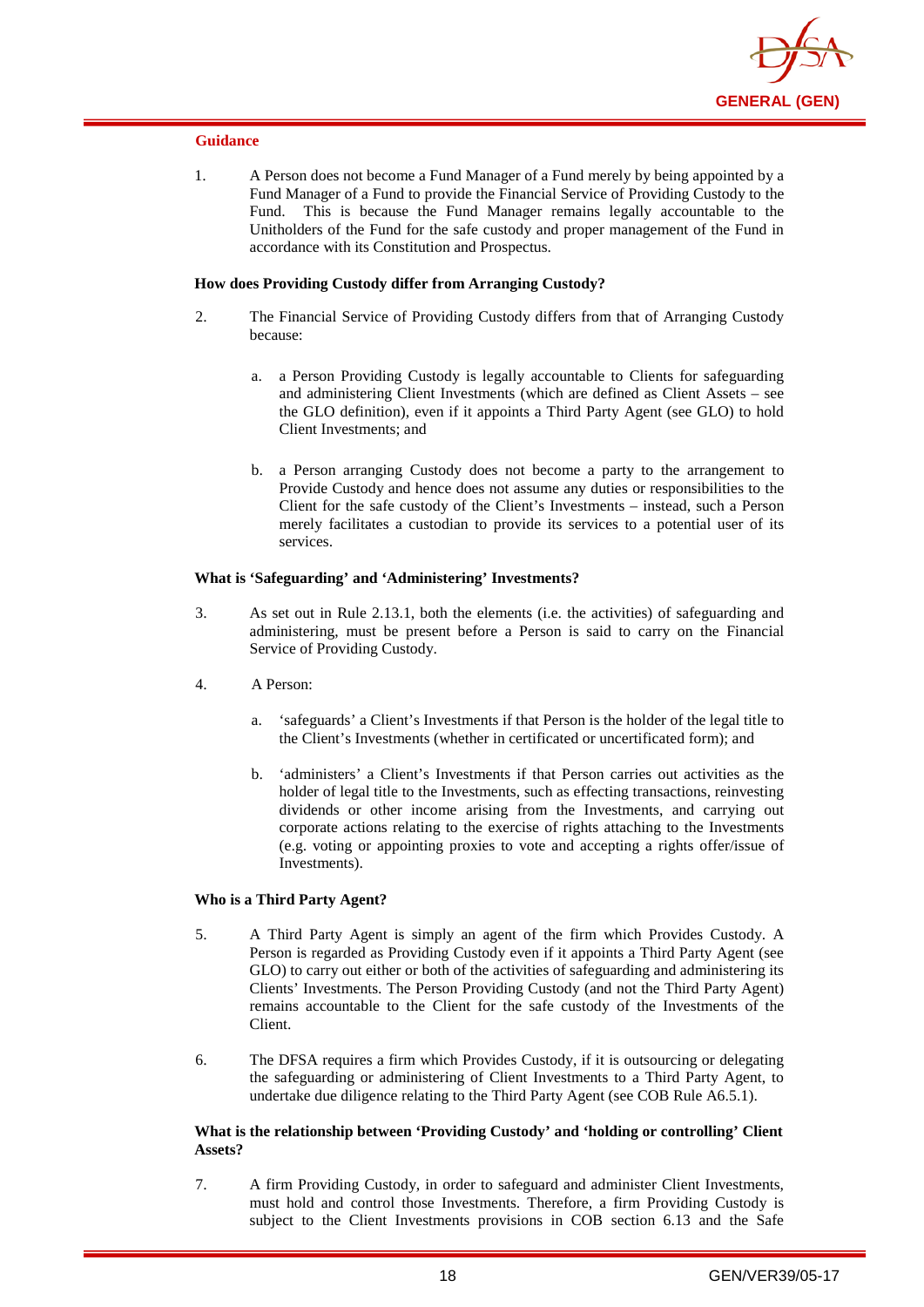

Custody Provisions in COB App6. The firm may hold and control Client Investments directly (i.e. itself) or indirectly (i.e. through a Third Party Agent).

- 8. Activities that constitute 'holding or controlling' Client Investments and 'safeguarding and administering' Client Investments can overlap. Guidance items 9 to 11 set out some examples to illustrate the interconnectivity and overlap of such activities.
- 9. In the case of Investments the title to which is evidenced by a physical instrument (e.g. a share or debenture certificate), a Person who has physical possession of the certificate 'holds' it. It is possible that the Person who has physical possession is also the legal owner (i.e. the Person in whose name the title to the certificate is registered). If this is not the case, the Person who 'holds' the certificate is generally regarded as an agent of the legal owner whose name appears on the share or debenture certificate. An example would be a firm Providing Custody in whose name the certificates are registered, but the actual possession of the certificates is with a Third Party Agent (custodian) appointed by the firm. In this example, the firm Providing Custody continues to be subject to the Client Investments provisions in COB 6.13 and the Safe Custody Provisions in COB App6.
- 10. In the case of Investments which are held in uncertificated or dematerialised form, the Person in whose name the rights to the relevant Investments are registered (by the central securities depository) is the holder and controller of the relevant Investments. Generally, the 'PIN' or other unique identifier of the owner of the Investments will be issued to the Person in whose name the dematerialised Investments are registered. Again, a firm that Provides Custody may appoint a Third Party Agent to hold and have access to them, in which case, the firm Providing Custody indirectly holds and controls those Investments, and remains accountable to the Client for the safe custody of those Investments. The firm must also comply with the Client Investments provisions in COB 6.13 and the Safe Custody Provisions in COB App6.
- 11. A Person, who has the power and authority to give directions in relation to Investments, controls the relevant Investments. Generally, the Person who is the legal owner would have the power to give such directions. Examples are directions to effect transactions, to reinvest dividends or other income arising from the Investments, and to carry out corporate actions relating to the exercise of rights attaching to the Investments (e.g. to vote or appoint proxies to vote and to accept or renounce a rights offer/issue of Investments). A firm Providing Custody would carry out such tasks for the purposes of administering Client Investments, either directly (i.e. itself) or indirectly (i.e. through a Third Party Agent appointed by it).

## <span id="page-22-0"></span>**2.14 Arranging custody**

**2.14.1** In Rule 2.2.2, Arranging Custody means arranging for one or more Persons to carry on the activity described in Rule 2.13.1 (Providing Custody).

#### **Exclusions**

- **2.14.2** A Person (an 'introducer') does not carry on the activity of Arranging Custody specified in Rule 2.14.1 merely by introducing another Person to a custodian who is an Authorised Firm or a Regulated Financial Institution authorised to provide custody. This exclusion does not apply if:
	- (a) the custodian is a member of the same Group as the introducer;
	- (b) the custodian is a part of the same legal entity as the introducer and, conducts custody services outside the DIFC; or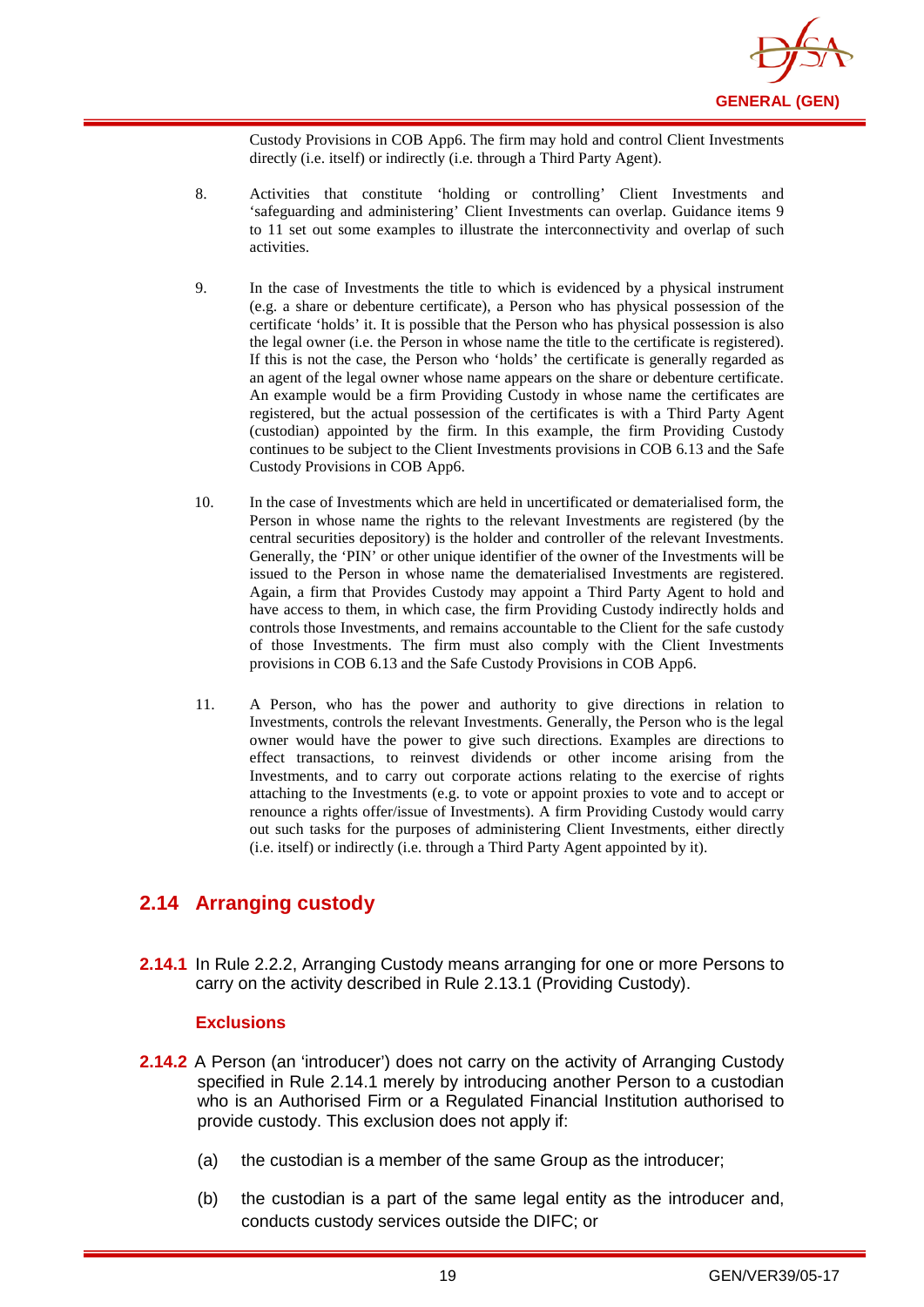

- (c) the introducer is remunerated for making the introduction by any Person, including by an entity referred to in (a) or (b).
- **2.14.3** An Exchange does not Arrange Custody merely by making arrangements for, or taking steps that facilitate:
	- (a) the safeguarding and administration of assets belonging to Members or other participants for the purposes of AMI section 5.10; or
	- (b) the settlement by another Person of transactions entered into on a facility operated by the Exchange.

#### **Guidance**

#### **How does Providing Custody differ from Arranging Custody?**

1. Refer to Guidance item 2 under Providing Custody in section 2.13.

#### **Activities which constitute arranging**

- 2. The type of activities that constitute Arranging Custody include:
	- a. negotiating and settling terms of the contract between the custody provider and the Person who is obtaining that service (the Client);
	- b. assisting the Client to complete application forms and other processes;
	- c. collecting and processing the Client's payments; and
	- d. transmitting information (including instructions from the Client and confirmations by the custody provider) between the Customer and the custody provider.

#### **Non-application of the Client Asset provisions**

- 3. The Client Asset provisions only apply to firms holding or controlling Client Assets and to firms Providing Custody. As a firm Arranging Custody does not 'safeguard and administer Investments' (see Guidance items 3 and 4 under Providing Custody in section 2.13), the Client Asset provisions in COB section 6.11 have only limited application to such a firm (see COB Rule 6.11.2(3)). The requirement for a Safe Custody Auditor's Report under Rule 8.6.1(e) also does not apply to a firm Arranging Custody.
- 4. A firm 'Arranging Custody', although not subject to substantive Client Asset provisions (because it does not hold or control Client Assets), is still required to undertake due diligence on a non-DIFC custodian with whom it arranges for its Client to obtain custody  $s$ ervices – see COB Rule  $A6.5.1A$ .

#### **Who can rely on the exclusion in Rule 2.14.2?**

- 5. The exclusion in Rule 2.14.2 is available to an introducer who introduces a potential customer to a regulated firm. However, this exclusion does not apply if the introducer:
	- a. is a member of the same Group as the custodian;
	- b. is part of the same legal entity as the custodian (i.e. the custodian is the introducer's head office or another branch of the same legal entity as the introducer); or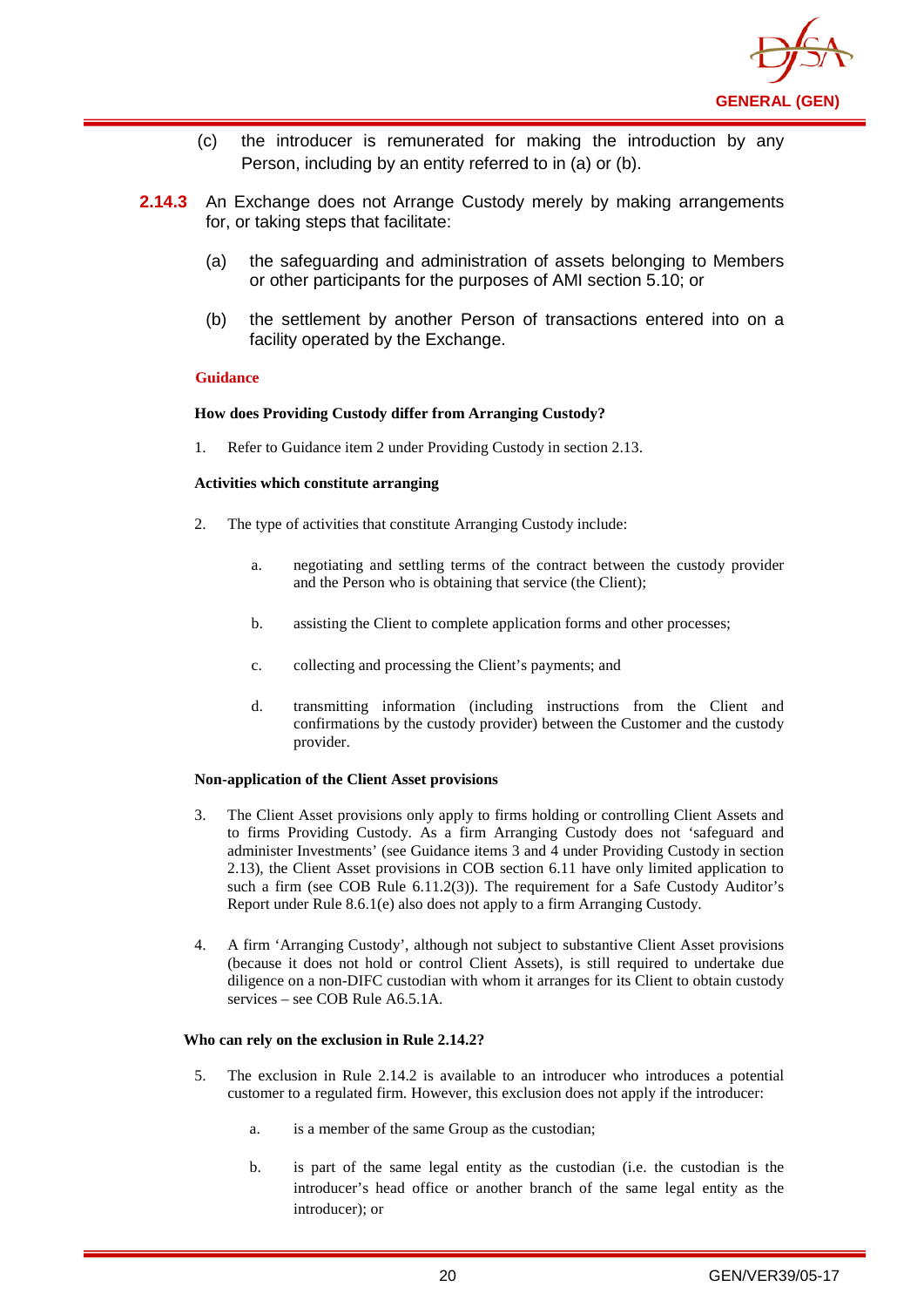

c. receives remuneration for making the introduction from any Person – which can be a related party referred to in a. or b. above or any unrelated party.

## <span id="page-24-0"></span>**2.15 Effecting contracts of insurance**

- **2.15.1** (1) In Rule 2.2.2, Effecting Contracts of Insurance means effecting such contracts as principal.
	- (2) An Insurer authorised to Effect Contracts of Insurance is taken under that authorisation to be authorised also to carry on an activity that:
		- (a) is referred to in Rule 2.9.1(1), 2.11.1(1) or 2.19(1)(a) or (c); and
		- (b) relates to a Contract of Insurance entered into, or to be entered into, as principal by the Insurer.

#### **Guidance**

A Contract of Insurance is defined in App 4 to include a contract of reinsurance.

## <span id="page-24-1"></span>**2.16 Carrying out contracts of insurance**

**2.16.1** In Rule 2.2.2, Carrying Out Contracts of Insurance means carrying out such contracts as principal.

#### **Guidance**

A Contract of Insurance is defined in GEN App 4 to include a contract of reinsurance.

## <span id="page-24-2"></span>**2.17 Operating an exchange**

- **2.17.1** (1) In Rule 2.2.2, Operating an Exchange means operating a facility which functions regularly and brings together multiple third party buying and selling interests in Investments, in accordance with its nondiscretionary rules, in a way that can result in a contract in respect of Investments admitted to trading or traded on the facility.
	- (2) The facility referred to in (1) may be organised on a temporary or permanent basis and can be an order driven system, a quote driven system or a hybrid of such systems that enables the market to operate electronic trading or trading by other means.

#### **Guidance**

- 1. An Authorised Market Institution authorised to Operate an Exchange may carry on the Financial Service of operating a Multilateral Trading Facility, as defined in Rule  $2.22.1(1)(a)$ , provided it has an endorsement on its Licence that permits it to do so (see Rule 2.2.12).
- 2. An Authorised Market Institution may also act as a Trade Repository if it has an endorsement on its Licence that permits it to do so (see Rule 2.2.13). Acting as a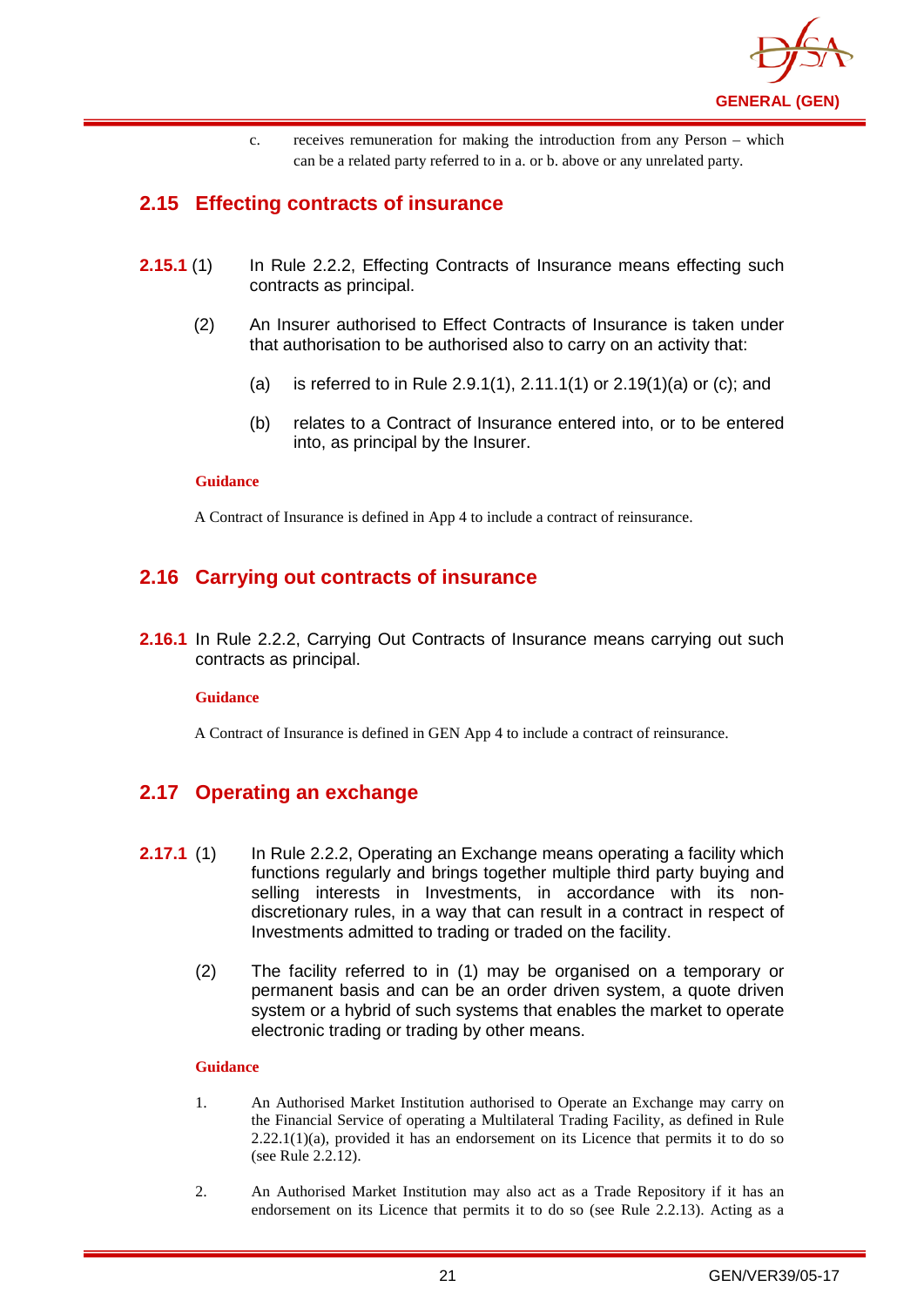

Trade Repository does not constitute a Financial Service but is subject to the additional conduct requirements in App 5.

## <span id="page-25-0"></span>**2.18 Operating a clearing house**

- **2.18.1** (1) In Rule 2.2.2, operating a Clearing House means operating a facility where confirmation, clearance and settlement of transactions in Investments are carried out in accordance with the non-discretionary rules of the facility, under which the Person operating the facility:
	- (a) becomes a Central Counterparty ("CCP"); or
	- (b) provides a book-entry Securities Settlement System ("SSS"),

regardless of whether or not such a Person also operates a Central Securities Depository.

- (2) In (1), confirmation, clearance and settlement means the process of:
	- (a) establishing settlement positions, including the calculation of net positions arising from any transactions in Investments (the transactions);
	- (b) checking that Investments, cash or both, including margin, are available to secure the exposure arising from the transactions; and
	- (c) securing the timely discharge (whether by performance, compromise or otherwise) of the rights and liabilities in relation to the transactions.
- $(3)$  In  $(1)(a)$ , a Person operates as a CCP where it:
	- (a) ensures the performance of open contracts relating to Investments made on a facility for trading Investments; and
	- (b) does so by interposing itself between counterparties to such contracts by becoming either the buyer to every seller, or the seller to every buyer.
- (4) In (1)(b), a Person operates an SSS where it operates a system which enables Investments held in accounts to be transferred and settled by book entry according to a set of predetermined multilateral rules.
- (5) Acting as a Central Securities Depository in (1) means holding securities in uncertificated (dematerialised) form to enable [book entry](http://en.wikipedia.org/wiki/Book_entry) transfer of such securities for the purposes of clearing or settlement of transactions on its own facility and on any other similar facility, including an Alternative Trading Facility or a facility supervised or regulated by another Financial Services Regulator.
- (6) To the extent that any activity under (1) constitutes Dealing In Investments as Principal, Dealing in Investments as Agent, Arranging Deals in Investments, Managing Assets, Arranging Custody or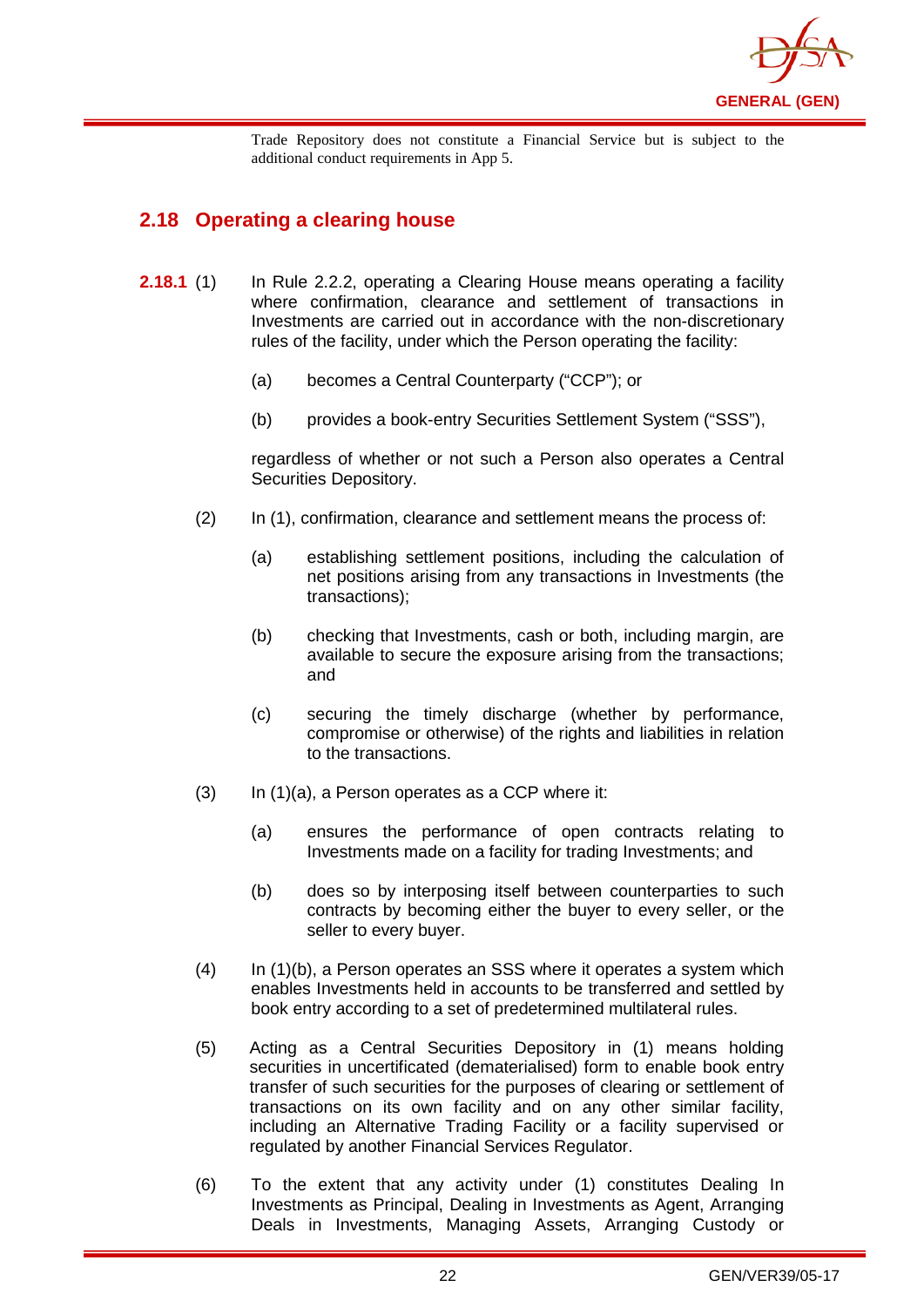

Arranging Credit, such Financial Services are taken to be incorporated within Operating a Clearing House, provided such activities are carried out as an incidental and integral part of Operating a Clearing House.

#### **Guidance**

- 1. The activity of operating a Central Securities Depository may be carried on by an Authorised Market Institution licensed to Operate a Clearing House in conjunction with its regulated activities, particularly operating an SSS. An Authorised Firm which has a licence authorising it to carry on Providing Custody may also operate a CSD under its licence (see Rule 2.13.1(3)). If a Clearing House were to operate a CSD through a subsidiary, that subsidiary would need to be licensed separately as an Authorised Firm Providing Custody.
- 2. An Authorised Market Institution licensed to Operate a Clearing House may also act as a Trade Repository if it has an endorsement on its Licence that permits it to do so (see Rule 2.2.13). Acting as a Trade Repository does not constitute a Financial Service but is subject to the additional conducts requirements in App 5.

## <span id="page-26-0"></span>**2.19 Insurance intermediation**

- **2.19.1** (1) In Rule 2.2.2, Insurance Intermediation means:
	- (a) advising on a Contract of Insurance;
	- (b) acting as agent for another Person in relation to the buying or selling of a Contract of Insurance for that other Person;
	- (c) making arrangements with a view to another Person, whether as principal or agent, buying a Contract of Insurance; or
	- (d) operating an Insurance Aggregation Site.
	- (2) In (1)(a), 'advising' means giving advice to a Person in his capacity as a Policyholder, or in his capacity as agent for a Policyholder on the merits of his entering into a Contract of Insurance whether as principal or agent.
	- (3) In (2), 'advice' includes a statement, opinion or report:
		- (a) where the intention is to influence a Person, in making a decision, to select a Contract of Insurance or insurance cover; or
		- (b) which could reasonably be regarded as being intended to have such influence.
	- (4) The arrangements in (1)(c) include arrangements which do not bring about the transaction.
	- (5) The arrangements in (1)(c) do not include the mere provision of information about:
		- (a) a Contract of Insurance, insurer, insurance intermediary or insurance manager to a Policyholder; or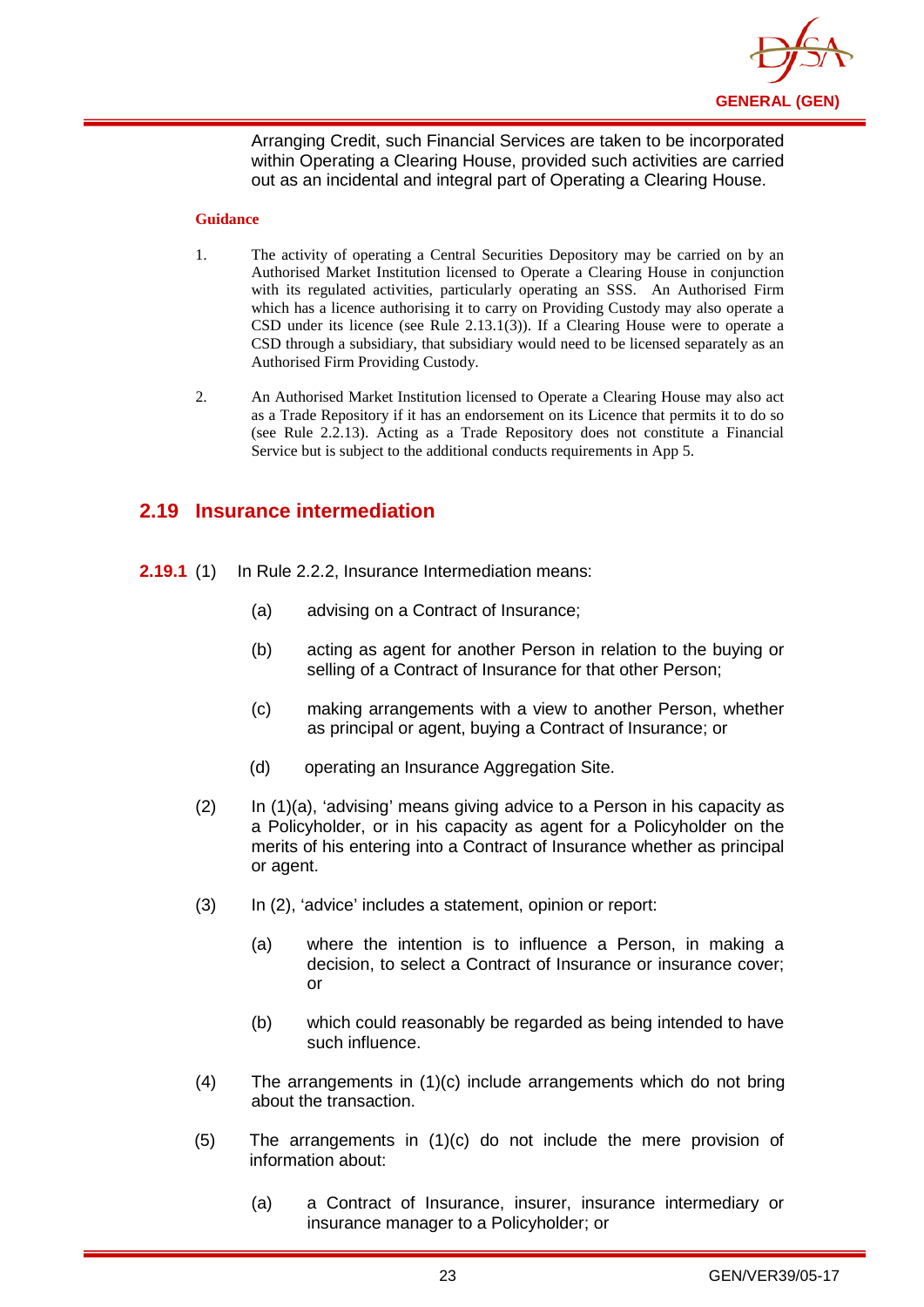

(b) a Policyholder to an insurer, insurance intermediary or insurance manager,

if the Person providing that information does not take any further steps to assist in concluding the Contract of Insurance.

#### **Guidance**

- 1. Insurance Intermediation activities may be carried on by an Insurance Agent (i.e. a Person who acts as an agent of one or more insurers) or an Insurance Broker (i.e. a Person who acts as an agent of a policyholder), or by an Insurer itself, in relation to its own Contracts of Insurance. Generally, most activities of an Insurance Agent can be carried on by an Insurance Manager that has the authority to underwrite Contracts of Insurance in the DIFC.
- 2. For more information about Insurance Aggregation Sites, see Guidance items 2 to 4 under Rule 2.11.1.
- 3. See the Guidance under Arranging Deals in Investments in section 2.9 for the distinction between the activities of 'acting as agent' and 'arranging'.
- 4. A Person 'acting as agent' as set out in Rule 2.19.1(1)(b) for an Insurer effecting or carrying out contracts of Long-Term Insurance will need to hold an Insurance Intermediation or Insurance Management Licence.
- 5. If an Insurance Intermediary wishes to carry on Insurance Intermediation activities in respect of a contract of Long-Term Insurance, that is not a contract of reinsurance, it must obtain an endorsement on its Licence (see Rule 2.2.10C).
- 6. See also Guidance item 2 under Rule 2.9.1 for examples of activities that constitute arranging.

#### **Exclusions**

- **2.19.2** A Person (an 'arranger'), does not carry on the activity of Insurance Intermediation specified in Rule 2.19.1(1) if that Person enters, or is to enter, into a transaction in respect of a Contract of Insurance as principal. This exclusion does not apply in the case of a branch which makes arrangements for its head office, or any other branch of the same legal entity as itself, to enter into a transaction as provided under Rule 2.19.1(1).
- **2.19.3** A Person does not carry on Insurance Intermediation if the activity:
	- (a) is carried on in the course of any professional business which does not otherwise consist of the carrying on of Financial Services;
	- (b) may reasonably be regarded as a necessary part of any other services provided in the course of that professional business;
	- (c) is not remunerated separately from the other services; and
	- (d) does not assist in the conclusion or performance of a Contract of Insurance.
- **2.19.3A** A Person does not carry on an Insurance Intermediation activity if:
	- (a) the activity is carried on in the course of a business of providing goods or services (other than Financial Services);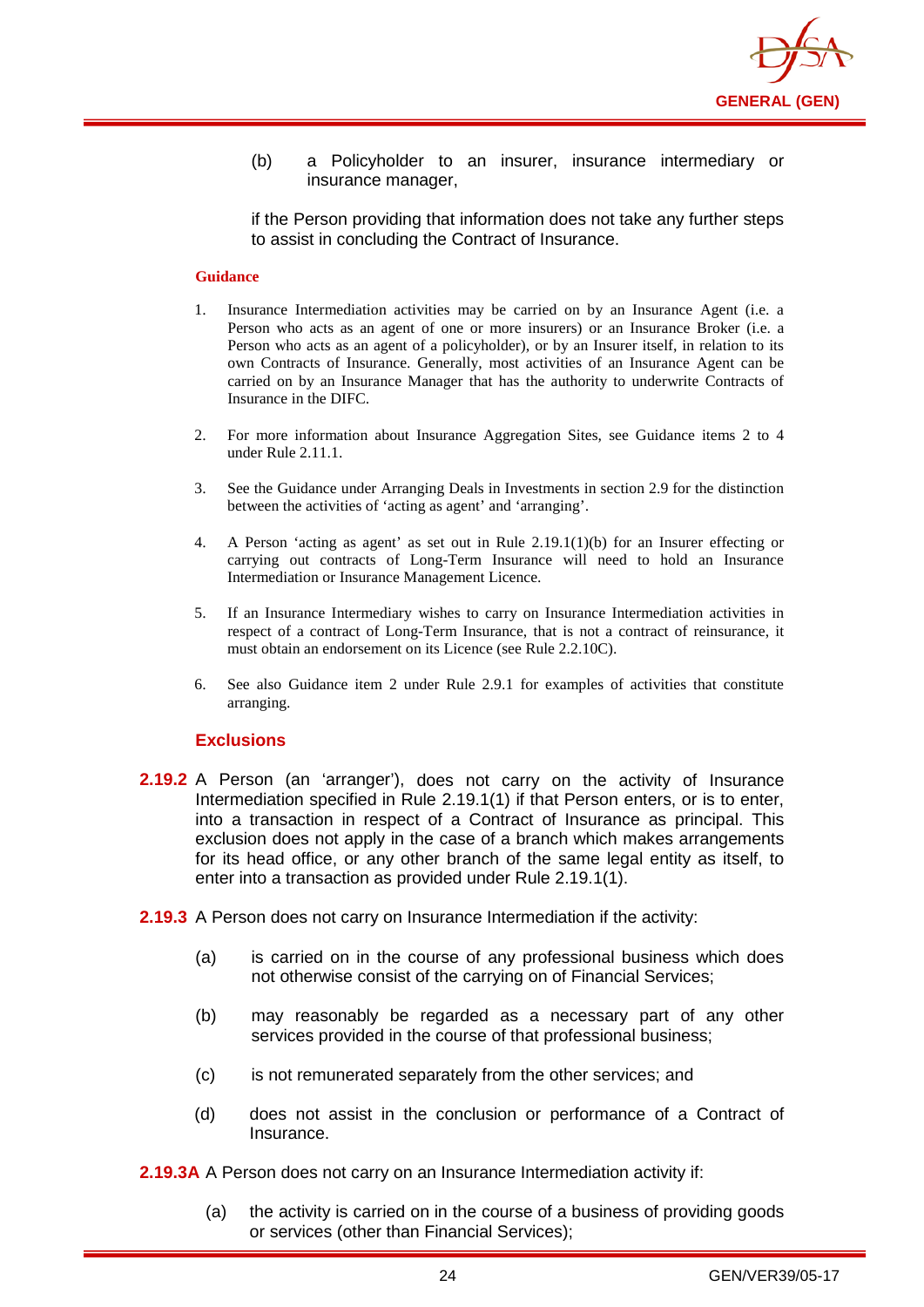

- (b) providing goods or services referred to in (a) is the principal business of that Person; and
- (c) the activity:
	- (i) can reasonably be regarded as being ancillary and complementary to the principal business of that Person; and
	- (ii) does not relate to a contract of Long-Term Insurance.

#### **Guidance**

- 1. The exclusions in Rules 2.19.3 and 2.19.3A apply to certain Insurance Intermediation activities which occur in the course of carrying on other businesses.
- 2. Rule 2.19.3 applies to activities carried on as a necessary part of a professional service, such as insurance advice provided by an accountant or solicitor as part of estate planning or tax advice.
- 3. Rule 2.19.3A applies to activities that are ancillary and complementary to a business of providing goods or services. This might include, for example, a travel agent arranging travel insurance or a supplier of electrical goods arranging insurance of those goods. It does not apply if the main service or good is not provided to the customer, for example, if a travel agent does not provide the main travel service to the customer.
- **2.19.4** A Person does not give advice in relation to a Contract of Insurance by giving advice in any newspaper, journal, magazine, broadcast service or similar service in any medium if the principal purpose of the publication or service, taken as a whole, is neither:
	- (a) that of giving advice of the kind mentioned in Rule 2.19.1; nor
	- (b) that of leading or enabling Persons to buy types of insurance.
- **2.19.5** A Person does not arrange a Contract of Insurance merely by providing the means by which one party to a transaction is able to communicate with other such parties.
- **2.19.6** A Person who is an Authorised Firm does not advise in relation to a Contract of Insurance if it is authorised under its Licence to carry on the Financial Service of Advising on Financial Products, to the extent the advice relates to a contract of Long-Term Insurance, that is not a contract of reinsurance.
- **2.19.7** A Person who is an Authorised Firm does not arrange a Contract of Insurance if it is authorised under its Licence to carry on the Financial Service of Arranging Deals in Investments, to the extent that the arranging relates to rights under a contract of Long-Term Insurance, that is not a contract of reinsurance.
- **2.19.8** An Insurance Manager does not carry on Insurance Intermediation to the extent that it carries on an activity that constitutes Insurance Management.
- **2.19.9** A Person does not carry on Insurance Intermediation by reason only of providing either or both of the following services: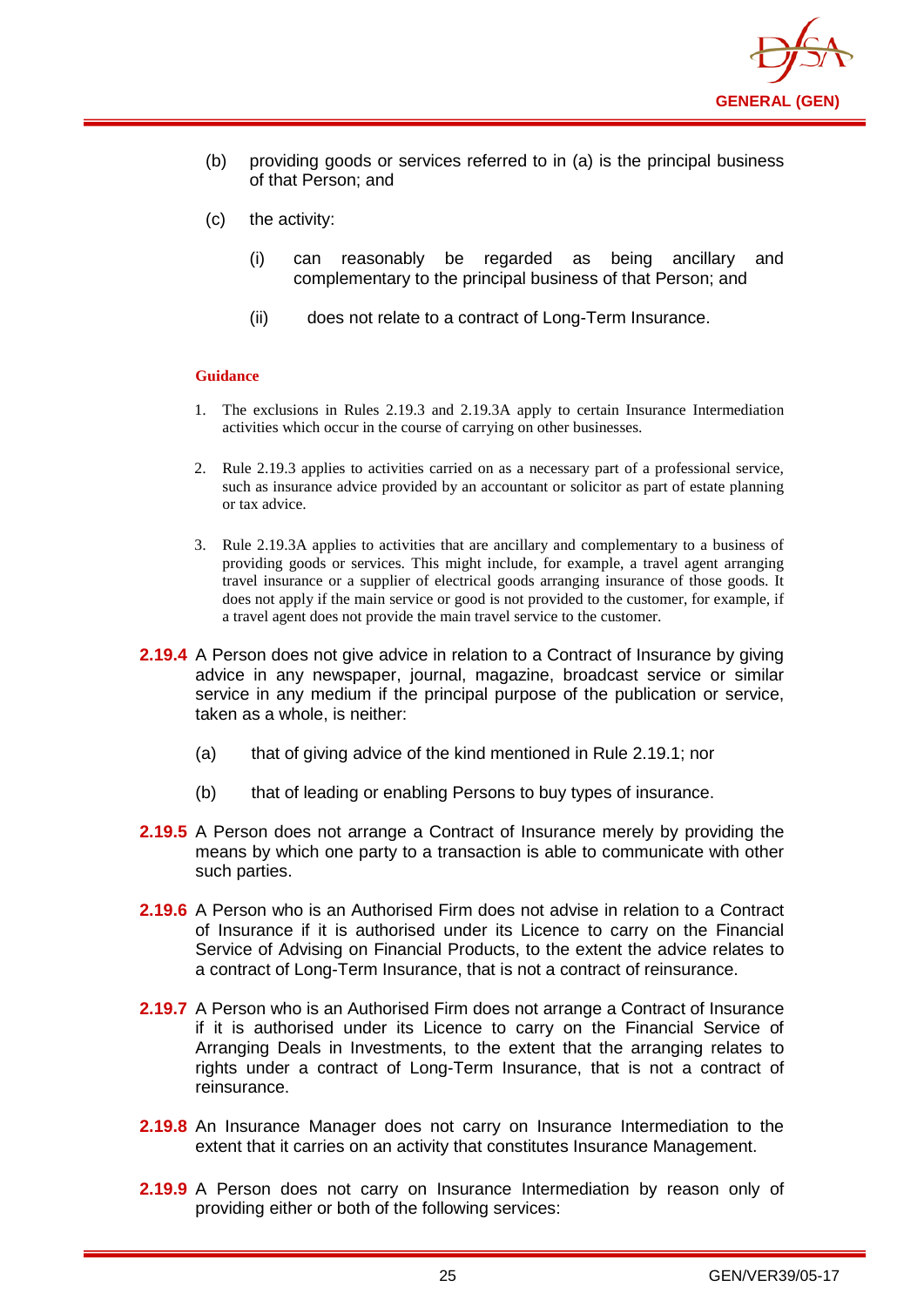

- (a) an insurance loss adjustment service; or
- (b) the expert appraisal of insurance claims.

## <span id="page-29-0"></span>**2.20 Insurance management**

- **2.20.1** (1) In Rule 2.2.2, Insurance Management means:
	- (a) performing underwriting or administration functions for or on behalf of an insurer, for the purposes of that insurer effecting or carrying out a Contract of Insurance as principal;
	- (b) advising on a Contract of Insurance for which the Person performs, or is proposing to perform, underwriting functions referred to in (a); or
	- (c) arranging reinsurance for and on behalf of an insurer for whom it is underwriting.
	- $(2)$   $\ln (1)$ :
		- (a) "administration" includes, without limitation, one or more of the following activities:
			- (i) processing applications for, and endorsements on, Contracts of Insurance;
			- (ii) collecting and processing premiums;
			- (iii) negotiating terms of settlement of claims; or
			- (iv) settling claims;
		- (b) "advising" has the same meaning as in Rule  $2.19.1(2)$  and  $(3)$ ; and
		- (c) "underwriting" includes, without limitation, one or more of the following activities:
			- (i) assessing underwriting risks;
			- (ii) negotiating and settling terms of Contracts of Insurance including exclusions;
			- (iii) negotiating and settling premiums;
			- (iv) negotiating commissions; or
			- (v) countersigning, stamping and issuing Contracts of Insurance.
	- (3) In this Rule, a reference to an "insurer" is a reference to:
		- (a) an Insurer; or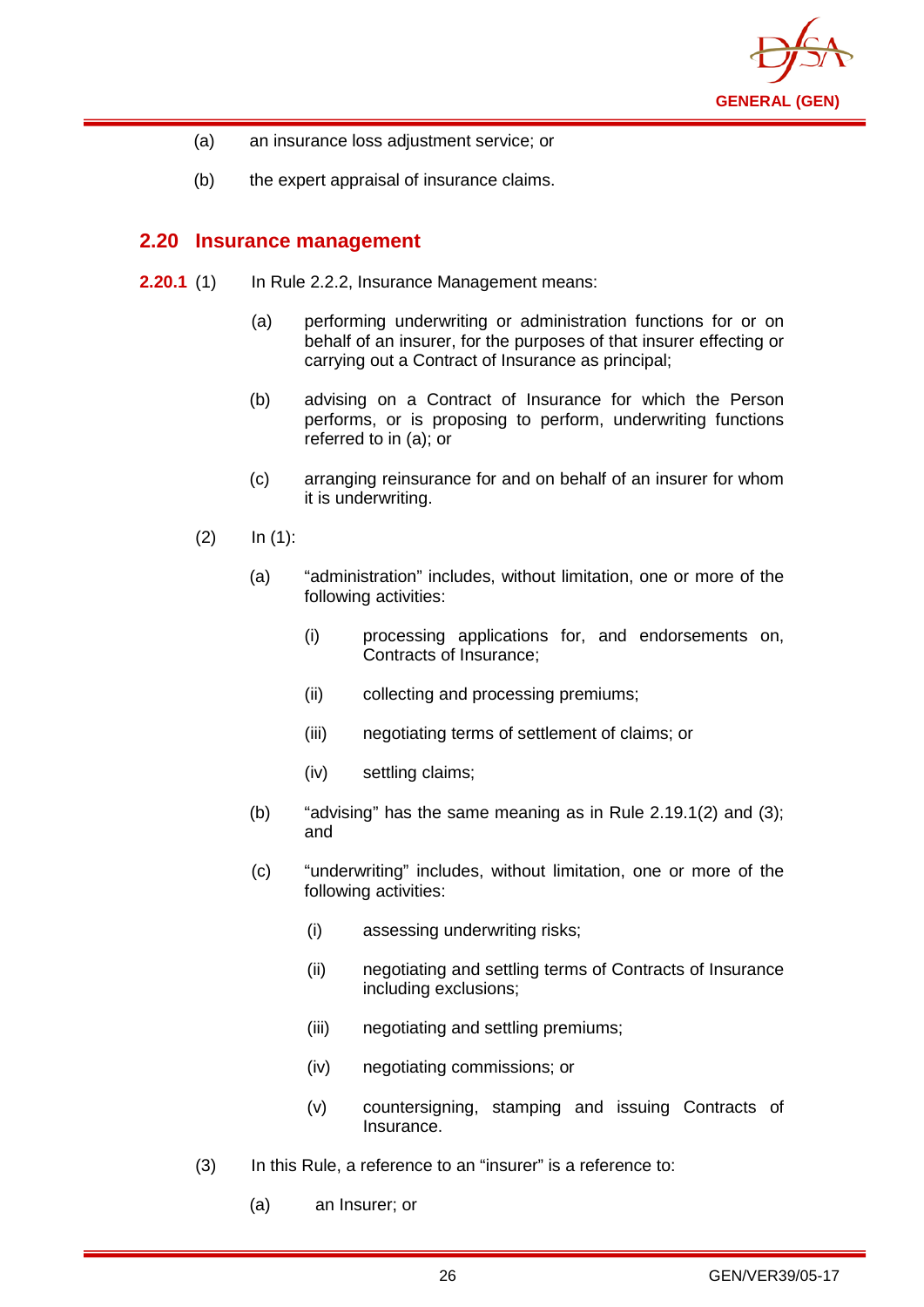

#### (b) a Non-DIFC insurer.

#### **Guidance**

- 1. As a Contract of Insurance is defined in GEN App4 to include a contract of reinsurance, Insurance Management includes functions performed for or on behalf of a reinsurer. A Person may carry on Insurance Management for or on behalf of a domestic (i.e. DIFC) Insurer or a Non-DIFC insurer (i.e. an insurer located and regulated outside the DIFC). A Person may also do so for a single insurer or a number of insurers.
- 2. An Insurance Manager can under Rule 2.20.1(1)(b) advise on Contracts of Insurance for which it performs, or proposes to perform, underwriting functions. This includes advising sponsors and members of captive cells it manages or proposes to manage.
- 3. An Insurance Manager advising on contracts of insurance which it underwrites or proposes to underwrite is not generally expected to act also as an Insurance Broker, i.e. as agent of a Policyholder, because this would cause conflicts of interest that are difficult to manage. See the Guidance under COB Rule 7.9.1.

#### **Exclusions**

- **2.20.2** A Person does not provide Insurance Management to an Insurer if he is an Employee of that Insurer.
- **2.20.3** A Person who is an Authorised Firm does not carry on Insurance Management if it is an Insurer.
- **2.20.4** A Person does not carry on Insurance Management by reason only of providing to an insurer any one or more of the following services:
	- (a) an actuarial service;
	- (b) an insurance loss adjustment service; or
	- (c) advice relating to insurance risks.

#### <span id="page-30-0"></span>**2.21 Managing a profit sharing investment account**

**2.21.1** In Rule 2.2.2, Managing a Profit Sharing Investment Account means managing an account or portfolio which is a Profit Sharing Investment Account.

## <span id="page-30-1"></span>**2.22 Operating an alternative trading system**

- **2.22.1** (1) In Rule 2.2.2, Operating an Alternative Trading System means:
	- (a) operating a Multilateral Trading Facility ("MTF"); or
	- (b) operating an Organised Trading Facility ("OTF").
	- (2) In (1)(a), a Person operates an MTF if that Person operates a system which brings together multiple third party buying and selling interests in Investments, in accordance with its non-discretionary rules, in a way that results in a contract in respect of such Investments.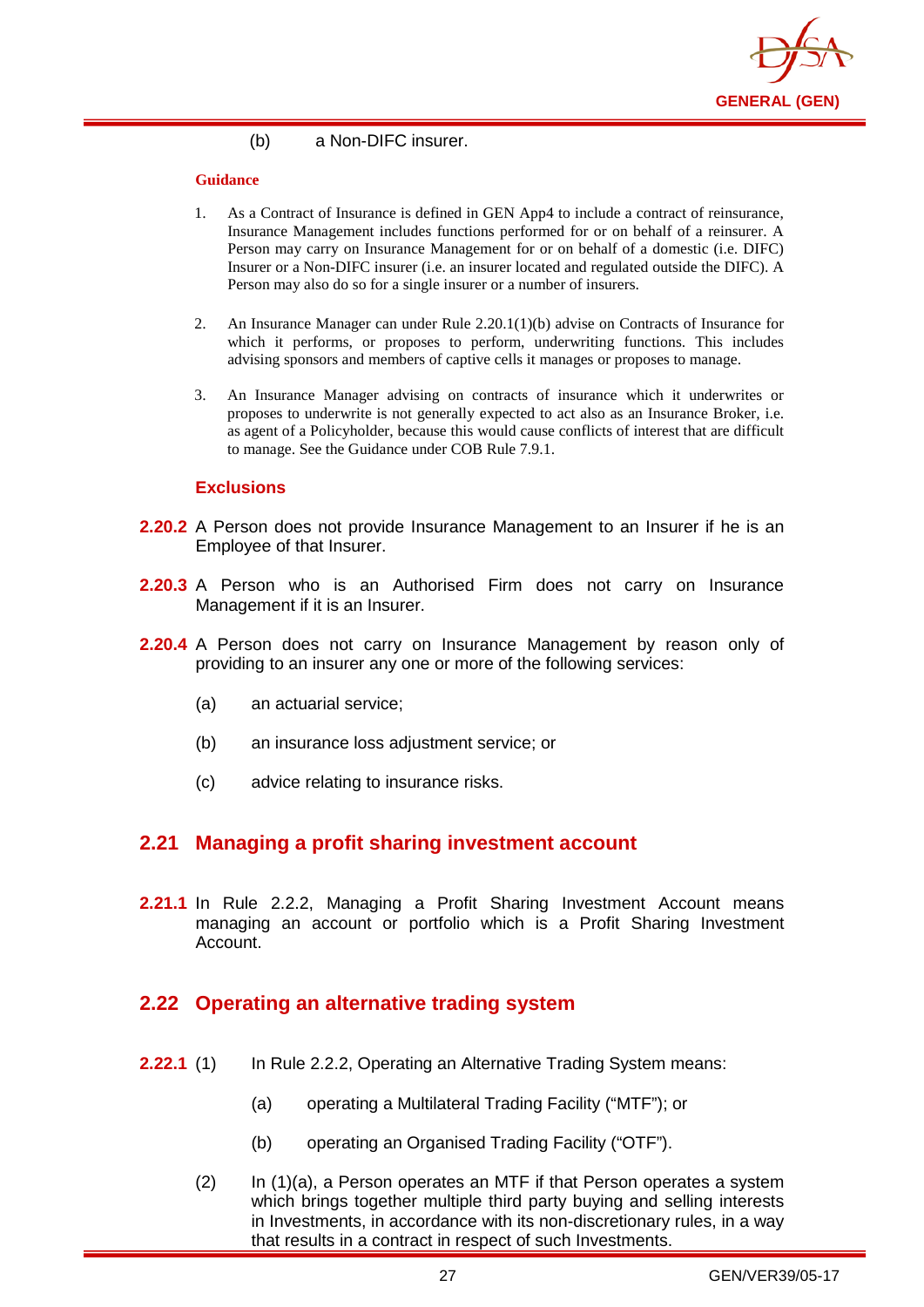

(3) In (1)(b), a Person operates an OTF if that Person operates a system which brings together multiple third party buying and selling interests in Investments, in accordance with its discretionary rules, in a way that results in a contract in respect of such Investments.

#### **Guidance**

The main distinction between operating an MTF and operating an OTF is that the former is operated in accordance with the non-discretionary rules adopted and implemented by the operator, whereas the latter is operated in accordance with the discretionary rules of the operator. Accordingly, a Person operating an OTF has more flexibility relating to how it applies its rules to participants on its facility, whereas a Person operating an MTF is required to apply its rules in a non-discretionary manner across all participants on its facility.

#### **Exclusion**

**2.22.2** A Person does not carry on the activity of the kind specified in Rule 2.22.1 if it operates a facility which is merely an order routing system where buying and selling interests in, or orders for, Investments are merely transmitted but do not interact.

## <span id="page-31-0"></span>**2.23 Providing Trust Services**

- **2.23.1** In Rule 2.2.2, Providing Trust Services means:
	- (a) the provision of services with respect to the creation of an express trust;
	- (b) arranging for any Person to act as a trustee in respect of any express trust;
	- (c) acting as trustee in respect of an express trust;
	- (d) the provision of Trust Administration Services in respect of an express trust; or
	- (e) acting as protector or enforcer in respect of an express trust.

#### **Guidance**

Providing generic advice on the desirability of using a trust does not amount to Providing Trust Services as defined in Rule 2.23.1.

#### **Exclusions**

- **2.23.2** A Person meeting part (1)(d) or (e) of the definition of a DNFBP does not provide Trust Services where it only:
	- (a) arranges for a Person to act as trustee in respect of an express trust; or
	- (b) provides services with respect to the creation of an express trust;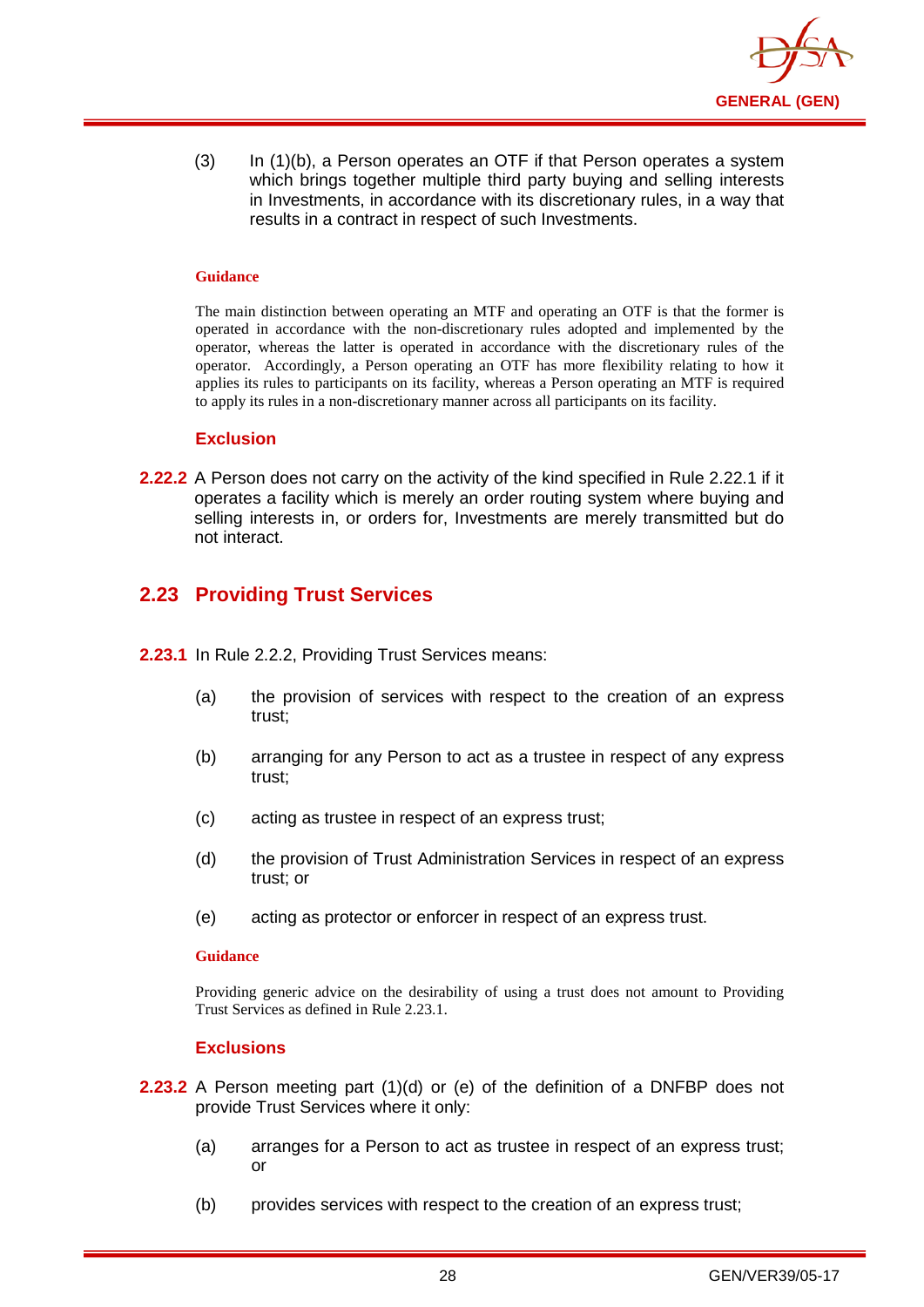

provided that:

- (i) the provision of such services is solely incidental to the practice of law or accounting as the case may be; and
- (ii) the DNFBP is not holding itself out as Providing Trust Services.

#### **Guidance**

Acting as trustee, protector or enforcer or Providing Trust Administration Services are not activities incidental to the practice of law or accounting and require a Licence.

**2.23.3** A Person is not Providing Trust Services if that Person is the Trustee of a Fund and the activities are in connection with or arise from, acting as the Trustee of the Fund.

## <span id="page-32-0"></span>**2.24 Providing fund administration**

- **2.24.1** In Rule 2.2.2, Providing Fund Administration means providing one or more of the following services in relation to a Fund:
	- (a) processing dealing instructions including subscriptions, redemptions, stock transfers and arranging settlements;
	- (b) valuing of assets and performing net asset value calculations;
	- (c) maintaining the share register and Unitholder registration details;
	- (d) performing anti money laundering requirements;
	- (e) undertaking transaction monitoring and reconciliation functions;
	- (f) performing administrative activities in relation to banking, cash management, treasury and foreign exchange;
	- (g) producing financial statements, other than as the Fund's registered auditor; or
	- (h) communicating with participants, the Fund, the Fund Manager, and investment managers, the prime brokers, the Regulators and any other parties in relation to the administration of the Fund.

## <span id="page-32-1"></span>**2.25 Acting as the Trustee of a Fund**

- **2.25.1** (1) In Rule 2.2.2, Acting as the Trustee of a Fund means holding the assets of a Fund on trust for the Unitholders where the Fund is in the form of an Investment Trust.
	- (2) To the extent that any activity under (1) constitutes Providing Fund Administration or Providing Custody, such a Financial Service is taken to be incorporated within Acting as the Trustee of a Fund.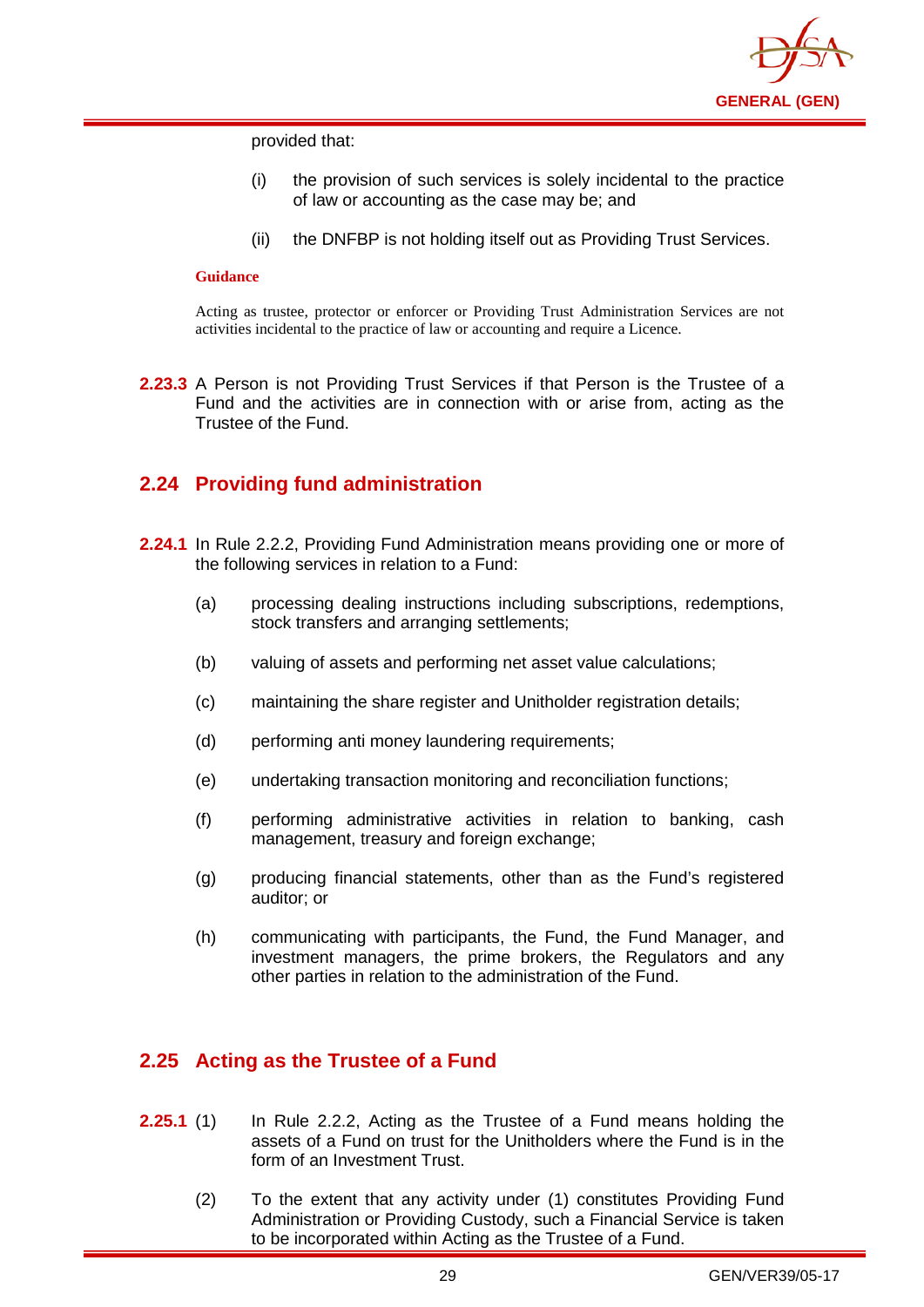

#### **Guidance**

Rule 2.25.1(2) alleviates any requirement upon a Trustee to obtain further authorisations for certain Financial Services where the activities fall within the ordinary scope of the activity of Acting as the Trustee of a Fund. The provision also facilitates the delegation of these discrete activities under CIR section 7.3.

#### **Exclusions**

**2.25.2** A Person is not Acting as the Trustee of a Fund merely because he is acting as an agent, employee or delegate of a Trustee.

## <span id="page-33-0"></span>**2.26 Operating a Representative Office**

- **2.26.1** (1) In Rule 2.2.2 Operating a Representative Office means the marketing of one or more financial services or financial products, provided such services or products are those offered:
	- (a) in a jurisdiction other than the DIFC; and
	- (b) by a related party of the Representative Office.
	- (2) For the purposes of (1) 'marketing' means:
		- (a) providing information on one or more financial products or financial services;
		- (b) engaging in Financial Promotions in relation to (a); or
		- (c) making introductions or referrals in connection with the offer of financial services or financial products;

provided that such activities do not constitute:

- (d) Advising on Financial Products;
- (e) Advising on Credit; or
- (f) 'arranging' under Rules 2.9.1, 2.14.1, 2.19.1(1)(c) and  $2.28.1(1)(a)$ , including receiving and transmitting orders in relation to a financial product.
- (3) For the purposes of this Rule:
	- (a) a 'financial product' means an Investment, a Credit Facility, a Deposit, a Profit Sharing Investment Account or a Contract of Insurance; and
	- (b) a 'related party' of a Representative Office means:
		- (i) the same Body Corporate as the Representative Office, including its head office or any other branch; and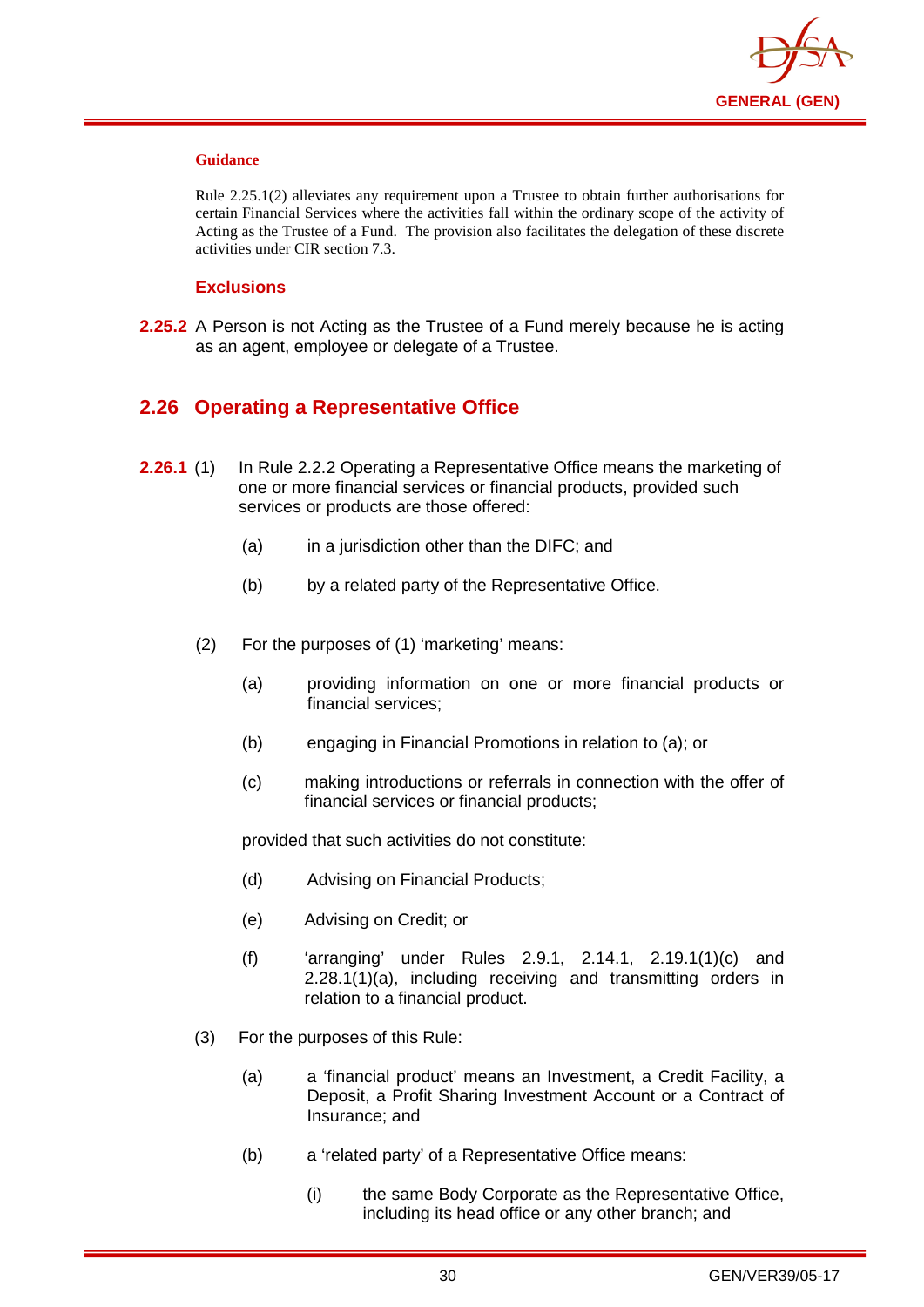

(ii) a member of the same Group as the Body Corporate referred to in (i).

#### **Exclusions**

- **2.26.2** An Authorised Firm other than a Representative Office does not Operate a Representative Office if it undertakes any activities of the kind described in Rule 2.26.1 that constitute marketing.
- **2.26.3** Any communication which amounts to marketing in respect of a financial service or financial product, which is issued by or on behalf of a government or non-commercial government entity, does not constitute marketing for the purposes of Rule 2.26.1.

#### **Guidance**

Refer to Guidance under REP section 1.3 for the scope of the activities which a Representative Office can conduct under its Licence.

## <span id="page-34-0"></span>**2.27 Operating a Credit Rating Agency**

- **2.27.1** (1) In Rule 2.2.2, Operating a Credit Rating Agency means undertaking one or more Credit Rating Activities for the purpose of producing a Credit Rating with a view to that Credit Rating being:
	- (a) disseminated to the public; or
	- (b) distributed to a Person by subscription;

whether or not it is in fact disseminated or distributed.

- (2) For the purposes of (1):
	- (a) Credit Rating Activities are data and information analysis relating to a Credit Rating or the evaluation, approval, issue or review of a Credit Rating; and
	- (b) a Credit Rating is an opinion expressed using an established and defined ranking system of rating categories regarding the creditworthiness of a Rating Subject.
- (3) In (2), a Rating Subject means:
	- (a) a Person other than a natural person;
	- (b) a credit commitment; or
	- (c) a debt or debt-like Investment.

#### **Exclusions**

**2.27.2** A Person does not Operate a Credit Rating Agency where that Person prepares any credit scores, credit scoring systems or similar assessments relating to obligations arising from consumer, commercial or industrial relationships.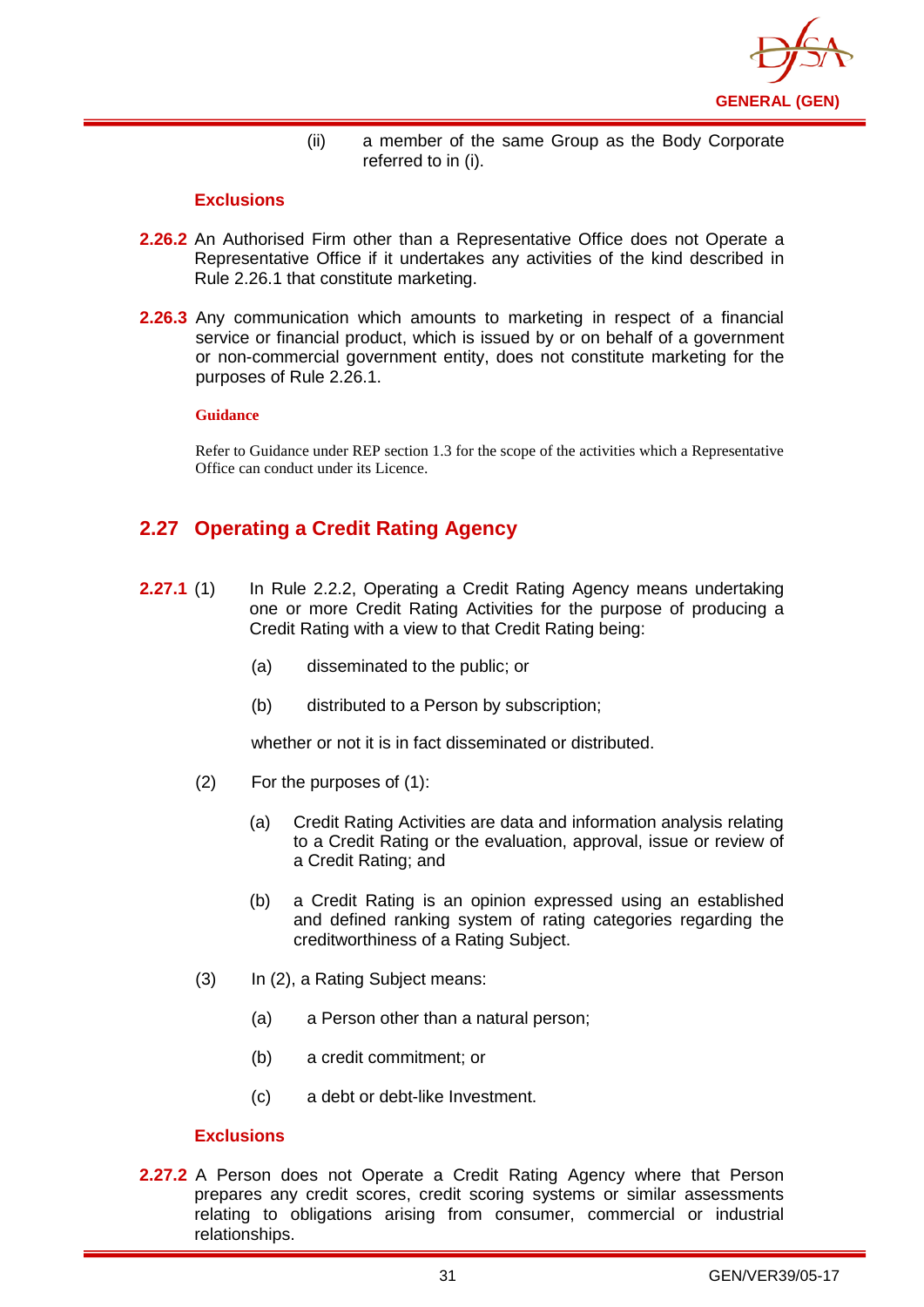

#### **Guidance**

- 1. The effect of Rule 2.27.1 is that even if a Person undertakes from a place of business in the DIFC some but not all of the Credit Rating Activities for the purpose of producing a Credit Rating, that Person needs to have a Licence authorising it to Operate a Credit Rating Agency.
- 2. Where a Credit Rating Agency outsources some of its Credit Rating Activities, it will need to ensure that it meets the relevant requirements, including those relating to outsourcing, in Rule 5.3.21.
- 3. There is no express prohibition against carrying on the Financial Service of Operating a Credit Rating Agency by Persons who are authorised to carry on other Financial Services. However, the specific conduct requirements applicable to Credit Rating Agencies in COB chapter 8, include a prohibition against certain types of consultancy and advisory services being provided by a Credit Rating Agency. Therefore, even if a Credit Rating Agency has an appropriate Licence authorising it to provide advice on financial products, it will not be able to provide the prohibited type of consultancy and advisory services.
- 4. A Person may provide a private Credit Rating for the exclusive use of another Person (Second Person) without seeking a License authorising it to Operate a Credit Rating Agency where the Credit Rating is produced based on the request of the Second Person and is not intended to be disseminated to the public or distributed by subscription. Such a Person may wish to include an express warning in the Credit Rating that it is intended only for the exclusive use of the Second Person and obtain from such Second Person a prior written undertaking that the Credit Rating will not be disseminated to the public or distributed on subscription.
- 5. Credit scoring referred to in Rule 2.27.2 is a method of assessing creditworthiness. A credit score is primarily based on credit report information typically sourced from credit bureaus. A Person does not become a Credit Rating Agency merely by preparing or providing credit assessments. Lenders, such as banks and credit card companies, use credit scores to evaluate the potential risk posed by lending money to consumers and to mitigate losses due to bad debt. Insurance companies, and government departments also employ the same techniques.

## <span id="page-35-0"></span>**2.28 Arranging Credit and Advising on Credit**

- **2.28.1** (1) In Rule 2.2.2, Arranging Credit and Advising on Credit means:
	- (a) making arrangements for another Person, whether as principal or agent, to borrow money by way of a Credit Facility; or
	- (b) giving advice to a Person in his capacity as a borrower or potential borrower or as agent for a borrower or potential borrower on the merits of his entering into a particular Credit Facility.
	- (2) Advice in (1)(b) includes a statement, opinion or report:
		- (a) where the intention is to influence a Person, in making a decision, to enter into a particular Credit Facility; or
		- (b) which could reasonably be regarded as being intended to have such an influence.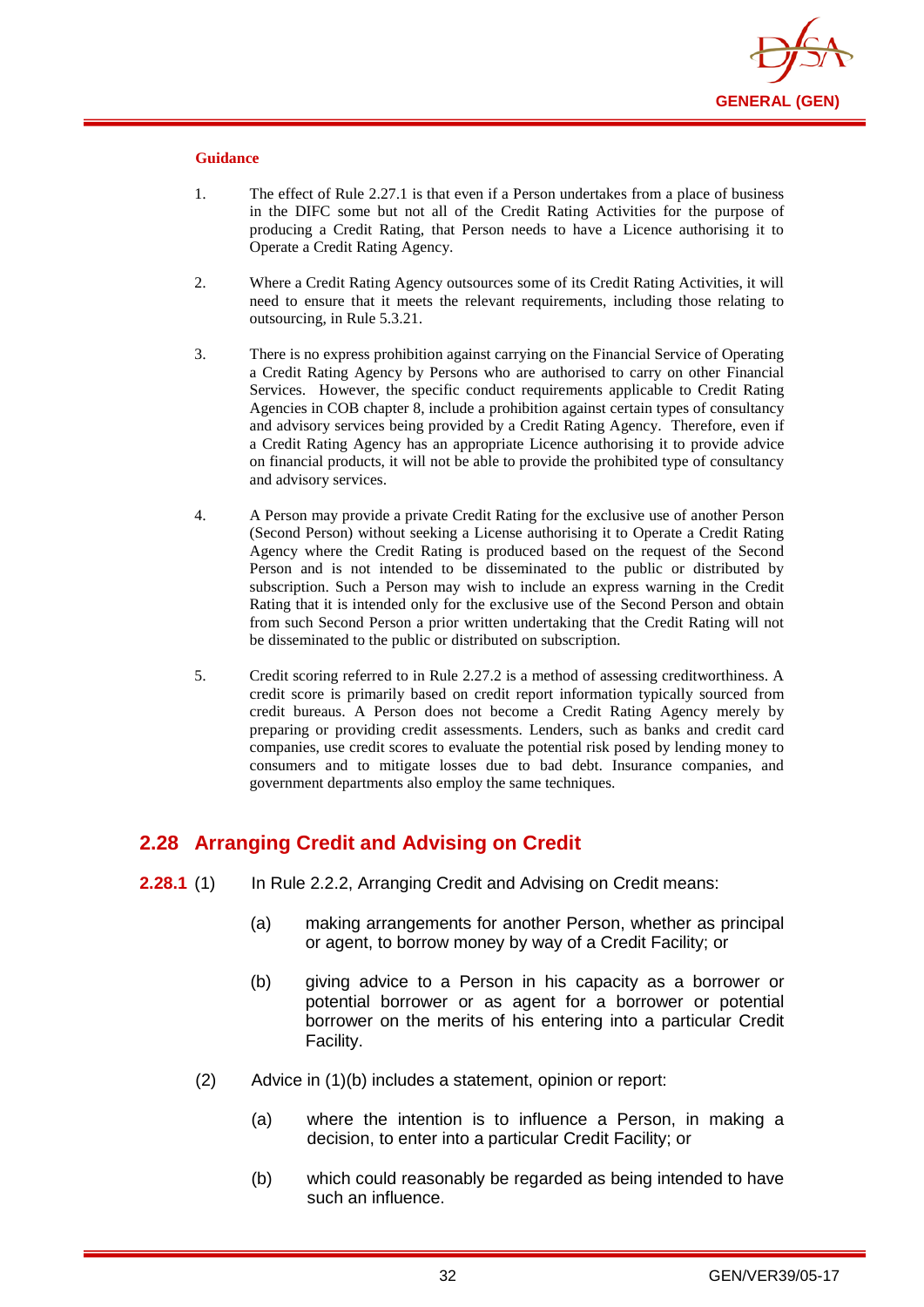

#### **Activities that constitute 'Arranging Credit'**

- 1. Generally, the following activities constitute Arranging Credit:
	- a. Introducing potential borrowers to a credit provider (who can be in the DIFC or outside the DIFC);
	- b. Assisting a potential borrower to obtain credit, such as completing application forms and other processes relevant to the transaction;
	- c. Negotiating terms of credit, including any fees payable to the arranger; and
	- d. Arranging collateral or other assurances needed by the potential borrower to obtain credit.
- 2. The Guidance under 'Arranging Deals in Investments' is generally relevant for 'Arranging Credit', although the activities relate to 'credit' in this context, instead of 'Investments'. Therefore, a reference to Investment in that Guidance should be read as 'credit' for the purposes of 'Arranging Credit'.

### **Exclusions**

- **2.28.2** A Person does not carry on the activity of Arranging Credit under Rule 2.28.1(1)(a) if that Person enters, or is to enter, into the transaction to Provide Credit. This exclusion does not apply in the case of a branch which makes arrangements for its head office, or any other branch of the same legal entity as itself, to enter into a transaction as provided under Rule 2.28.1(1)(a).
- **2.28.3** A Person does not make arrangements referred to in Rule 2.28.1(1)(a) merely by providing means by which one party to a transaction is able to communicate with other such parties.
- **2.28.4** A Person does not carry on the activity referred to in Rule 2.28.1(1)(a) by making arrangements under which another Person accepts or is to accept an instrument creating or acknowledging indebtedness in respect of any loan, credit, guarantee or other similar financial accommodation which he or his principal has made or provided.
- **2.28.5** A Person does not Arrange Credit merely by making arrangements having as their sole purpose the provision of finance to enable a Person to buy, sell, subscribe for or underwrite Investments.
- **2.28.6** A Person does not carry on the activities in Rule 2.28.1(1)(a) or (b) if the activity:
	- (a) is carried on in the course of Providing Legal Services or Providing Accountancy Services, which does not otherwise consist of the carrying on of Financial Services;
	- (b) may reasonably be regarded as a necessary part of any other services provided in the course of Providing Legal Services or Providing Accountancy Services; and
	- (c) is not remunerated separately from the other services.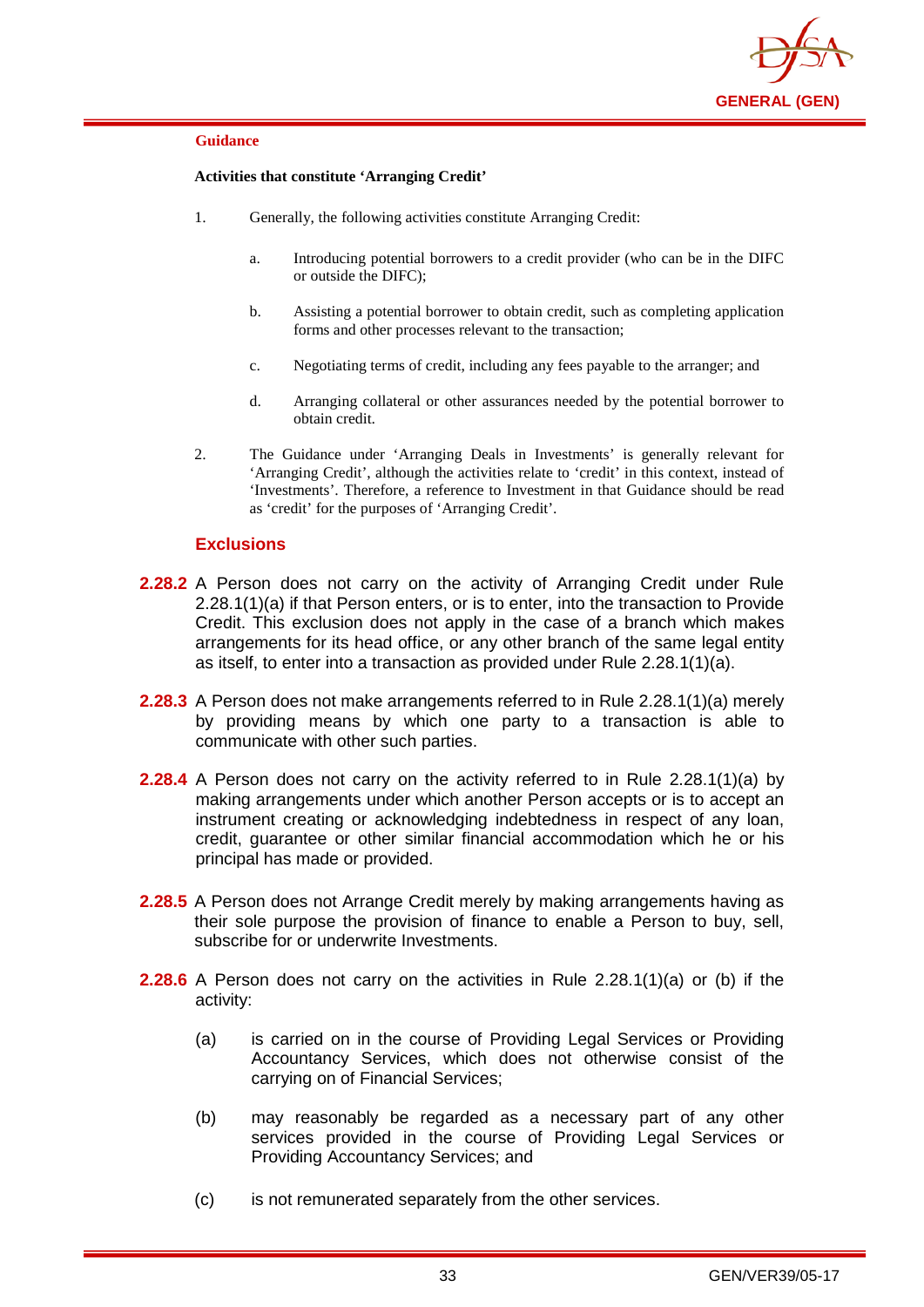

- **2.28.7** A Person does not carry on the activity in Rule 2.28.1(1)(b) by giving advice in any newspaper, journal, magazine, broadcast service or similar service in any medium if the principal purpose of the publication or service, taken as a whole, is neither:
	- (a) that of giving advice of the kind mentioned in Rule 2.28.1(1)(b); nor
	- (b) that of leading or enabling Persons to enter into a particular Credit Facility.

The Guidance relating to the exclusions from the activity of 'Arranging Deals in Investments' is generally relevant for the exclusions from 'Arranging Credit', although the activities relate to 'credit' in this context, instead of 'Investments'. To the extent relevant, a reference to an Investment in that Guidance should be read as 'credit' for the purposes of Guidance on exclusions from 'Arranging Credit'.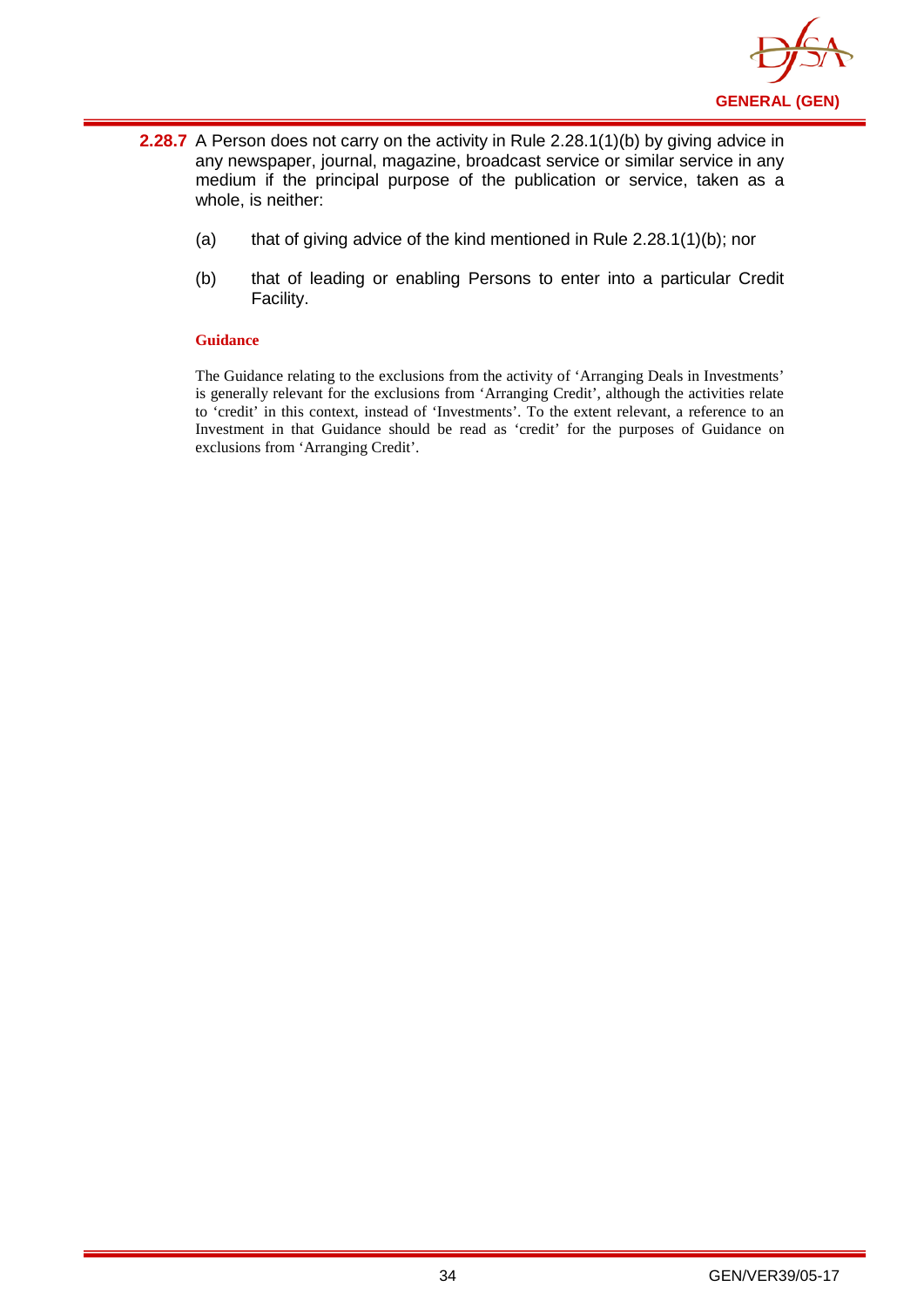

## **2A. DEFINITION OF FINANCIAL PRODUCT IN THE GENERAL PROHIBITION AGAINST MISCONDUCT**

**Definition of Financial Product in the general prohibition against misconduct.**

2A.1.1 For the purposes of Article 41B of the Regulatory Law, a "Financial Product" means an Investment, a Credit Facility, a Deposit, a Profit Sharing Investment Account or a Contract of Insurance.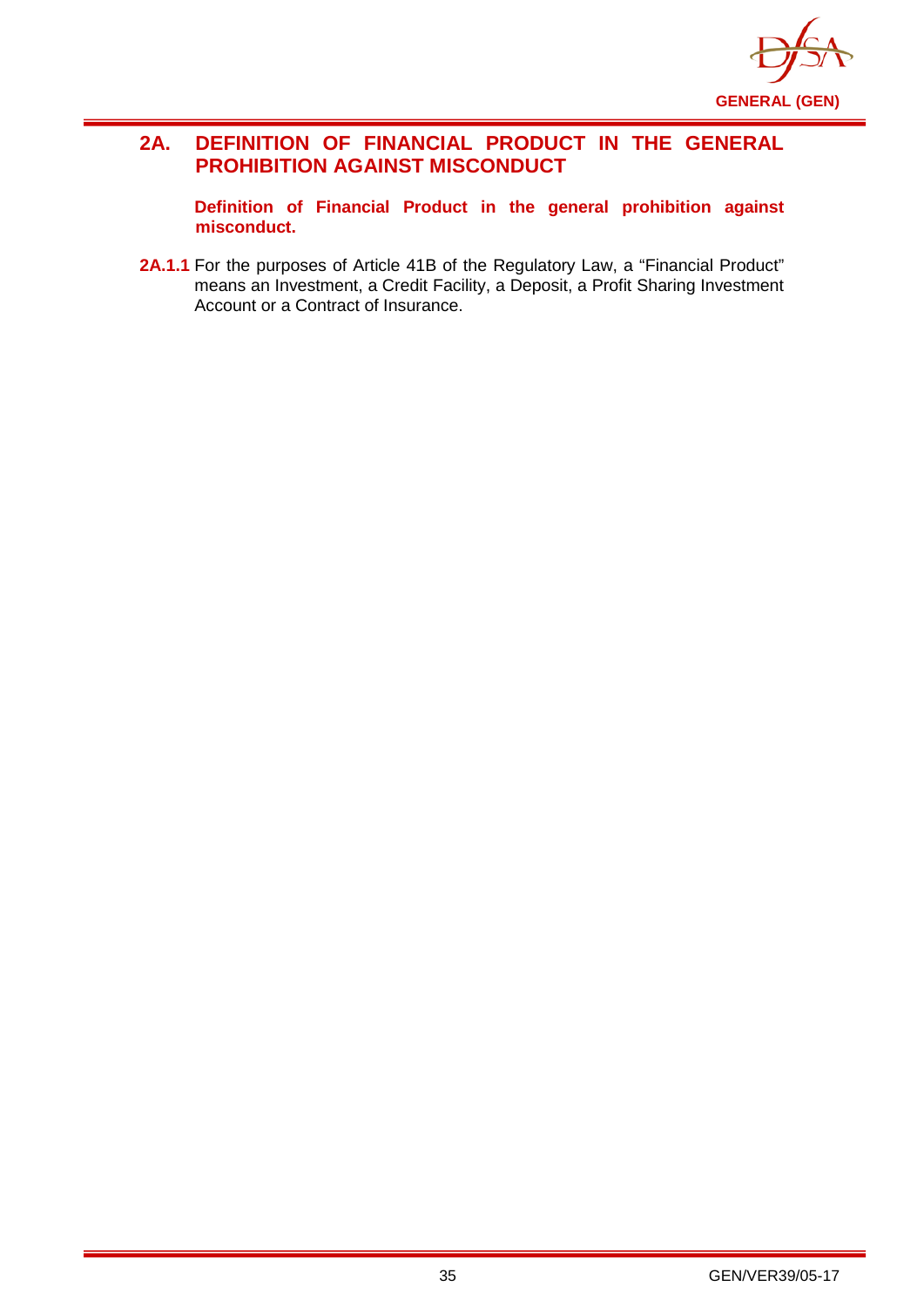

# **3. FINANCIAL PROMOTIONS**

## **3.1 Application**

- **3.1.1** This chapter applies to any Person who approves, makes or intends to make a Financial Promotion in or from the DIFC.
- **3.1.2** Rules 3.4.1 to 3.6.3 do not apply to a Person who makes an Offer which is in accordance with the requirements relating to:
	- (a) an Offer of Securities under the Markets Law and the MKT Rules; or
	- (b) an Offer of Units under the Collective Investment Law 2010 and CIR Rules.

#### **Guidance**

The purpose of the exclusion in Rule 3.1.2 is to ensure that a Person who makes an Offer referred to in that Rule is not subject to duplicative requirements under this chapter. The exclusion applies only to a communication by a Person making an Offer and if that communication is subject to requirements specified in the relevant laws or Rules.

# **3.2 Overview**

**3.2.1** The Rules in this chapter are made for the purposes of the Financial Promotions Prohibition in Article 41A of the Regulatory Law.

### **Guidance**

1. Article 41A(3) of the Regulatory Law defines a Financial Promotion as:

*"Any communication, however made, which invites or induces a Person to:*

- *(a) enter into, or offer to enter into, an agreement in relation to the provision of a financial service; or*
- *(b) exercise any rights conferred by a financial product or acquire, dispose of, underwrite or convert a financial product."*
- 2. The Guidance in this chapter is designed to help explain the scope of the Financial Promotions Prohibition.
- 3. The definition of a Financial Promotion is very broad and encompasses the definitions of a "financial promotion" in Article 19(3) of the Collective Investment Law 2010. A Financial Promotion also includes "marketing material" as defined elsewhere in the Rulebook.
- 4. The DFSA considers that a Financial Promotion may be made in any manner and by any form including, but not limited to, an oral, electronic or written communication and includes an advertisement, or any form of promotion or marketing. A disclaimer stating that a communication is not a Financial Promotion would not, on its own, prevent a communication from being a Financial Promotion.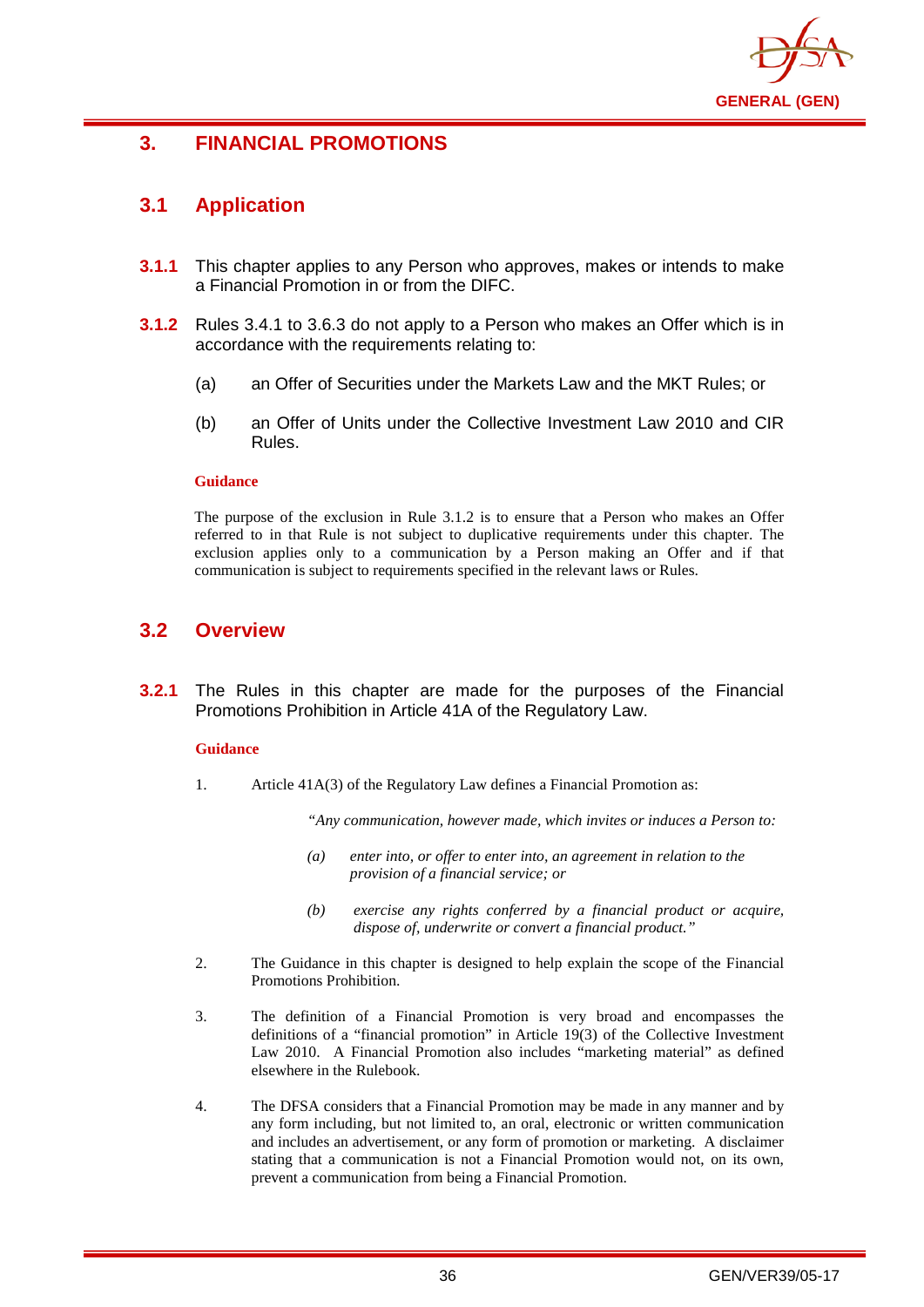

- 5. A Person who is permitted to make a Financial Promotion in the DIFC pursuant to these Rules should ensure that in making such a Financial Promotion he does not breach the Financial Services Prohibition in Article 41 of the Regulatory Law.
- 6. Depending on the nature and scale of the activities, if a Person makes Financial Promotions on a regular basis or for a prolonged period while physically located in the DIFC, for example by way of a booth, meetings or conferences, the DFSA may consider such activities as constituting the carrying on of a Financial Service, such as Operating a Representative Office. The DFSA considers that in the context of Financial Promotions, "a regular basis" would be anything more than occasional and "a prolonged period" would usually be anything more than 3 consecutive days.

# **3.3 Definition of a Financial Product**

**3.3.1** Pursuant to Article 41A(4) of the Regulatory Law, "financial product" in Article 41A(3)(b) of the Regulatory Law is hereby prescribed to mean an Investment, a Credit Facility, a Deposit, a Profit Sharing Investment Account, or a Contract of Insurance.

# **3.4 Scope of the Financial Promotions Prohibition**

- **3.4.1** (1) A Person shall not, subject to (2) and (3), make a Financial Promotion in or from the DIFC unless that Person is an Authorised Person.
	- (2) A Representative Office may make a Financial Promotion in or from the DIFC only in relation to a financial service or financial product offered:
		- (a) in a jurisdiction other than the DIFC; and
		- (b) by a related party (as defined in Rule 2.26.1(3)) of the Representative Office.
	- (3) A Person other than an Authorised Person may make a Financial Promotion in or from the DIFC if, and only to the extent that, the Person:
		- (a) is licensed and supervised by a Financial Services Regulator in the UAE;
		- (b) is a Recognised Body or External Fund Manager;
		- (c) is a Reporting Entity and makes a Financial Promotion in or from the DIFC exclusively for the purpose of discharging its mandatory disclosure requirements; or
		- (d) makes an exempt Financial Promotion as specified in (4).
	- (4) For the purposes of (3)(d), a communication is an "exempt Financial Promotion" if it is:
		- (a) approved by an Authorised Firm other than a Representative Office;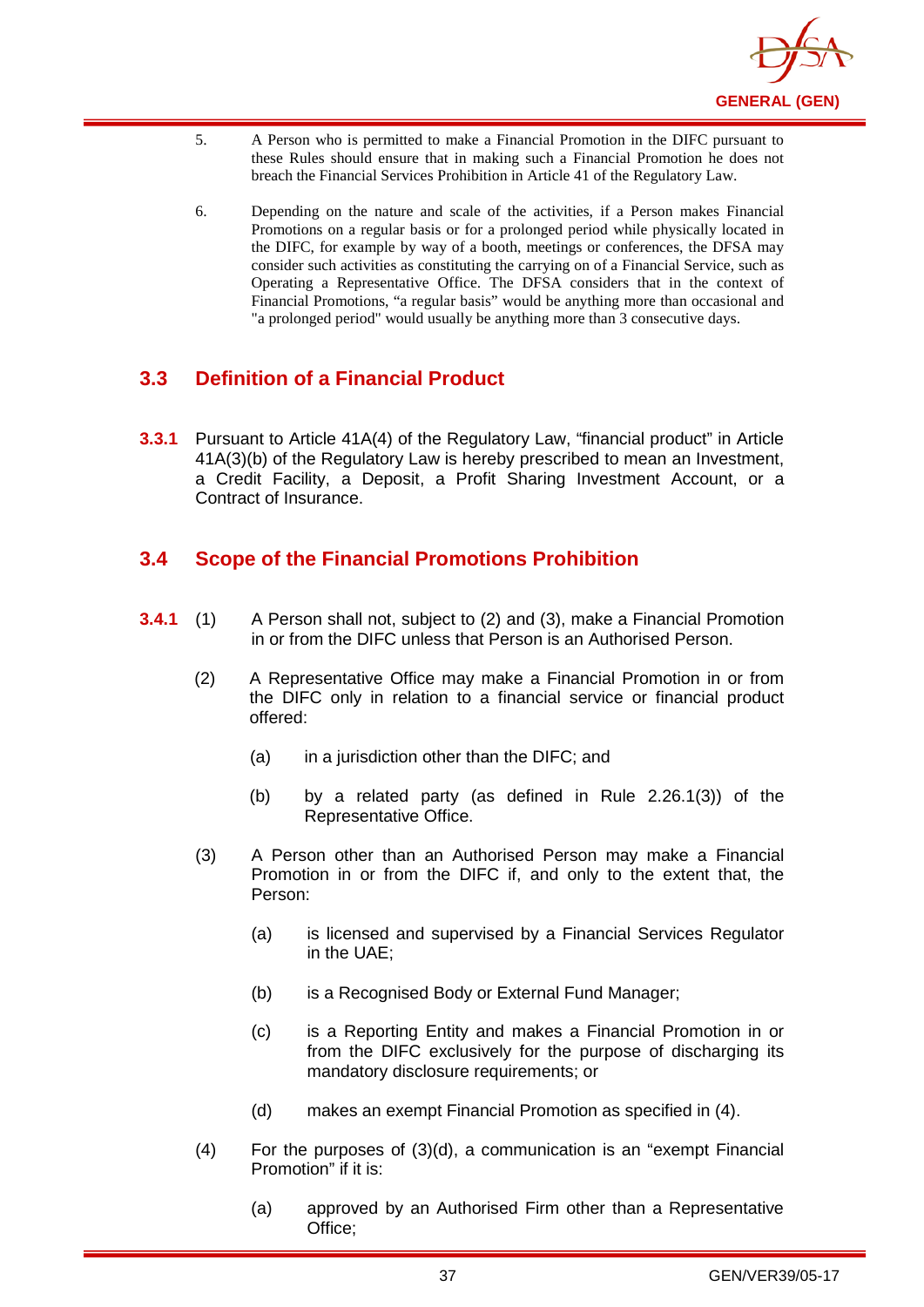

- (b) approved by a Representative Office and it is a communication relating to a financial service or financial product offered by a related party (as defined in Rule 2.26.1(3)) of the Representative Office;
- (c) directed at and capable of acceptance exclusively by a Person who appears on reasonable grounds to be a Professional Client of the type specified in COB Rule 2.3.4;
- (d) made to a Person in the DIFC (the "recipient") as a result of an unsolicited request by the recipient to receive the Financial Promotion;
- (e) made or issued by or on behalf of a government or noncommercial government entity; or
- (f) made in the DIFC by a Person in the course of providing legal or accountancy services and may reasonably be regarded as incidental to and a necessary part of the provision of such services.

If a Person proposes to conduct Financial Promotions in or from the DIFC other than as permitted under (3) and (4), that Person should consider obtaining an appropriate Licence.

- **3.4.2** A Person does not breach the Financial Promotions Prohibition if:
	- (a) the Person causes a Financial Promotion to be made in the course of providing a facility which is a mere conduit for the making of the Financial Promotion;
	- (b) the Person is located outside the DIFC and makes a Financial Promotion which appears, on reasonable grounds, to be a communication which is not directed at or intended to be acted upon by a Person in the DIFC; or
	- (c) the Financial Promotion is not made for a commercial or business purpose.

#### **Guidance**

- 1. Examples of a mere conduit would include a newspaper or magazine, a website carrying third-party banner ads, a postman or courier, a person paid to hand out promotional material to the public and an event venue - unless in each case they were the originator i.e the Person who makes the Financial Promotion.
- 2. In Rule 3.4.2(b) the DFSA considers that the following non-exhaustive list of factors may each be indicative of whether or not a Financial Promotion is "intended to be acted upon by, or targeted at, Persons in the DIFC":
	- i. whether it is expressed to be for a Person or type of Person in the DIFC;
	- ii. whether it is sent to an address (including a P.O. Box) in the DIFC;
	- iii. whether it is physically distributed to Persons in the DIFC;
	- iv. whether it takes place in the DIFC;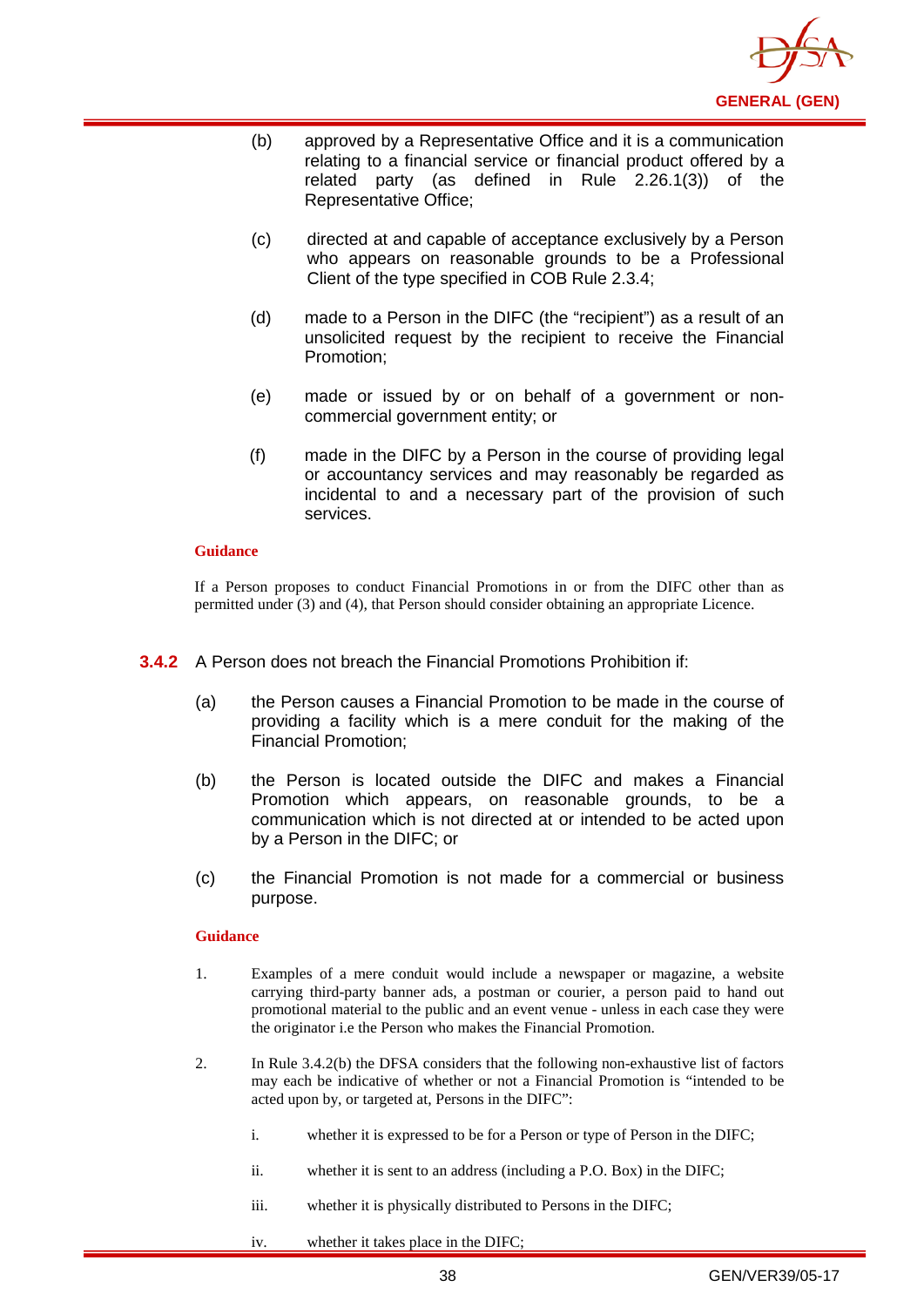

- v. whether it makes reference to the DIFC;
- vi. whether it appears in a DIFC publication;
- vii. whether it appears on a DIFC-based or related website or other media
- viii. whether it is sent to the email of a Person in the DIFC; or
- ix. whether it contains a prominent and clear disclaimer on its face that it is not intended to be acted upon by Persons in the DIFC.
- 3. The DFSA in applying Rule 3.4.2(c) will generally consider that for a communication to be made "for a commercial or business purpose" there must be a commercial element to the Financial Promotion, whether or not the Financial Promotion actually leads to the provision of any financial service. However, the DFSA considers that "for a commercial or business purpose" requires a commercial or business interest on the part of the communicator and the nature of the communicator's business need not be related to any specific financial service.
- 4. The DFSA considers that a Person located outside the DIFC who makes a Financial Promotion into the DIFC, makes that communication in the DIFC. The DFSA considers that the prohibition in Article 41A(1) applies irrespective of where the communicator of the Financial Promotion is located.

# **3.5 Additional Rules for Financial Promotions**

- **3.5.1** (1) A Person in Rule 3.4.1(3) (a) to (d) must, subject to (2), take reasonable care to ensure that any Financial Promotion it makes in or from the DIFC:
	- (a) is clear, fair and not misleading;
	- (b) includes the Person's name, address and regulatory status;
	- (c) if it is intended only for Professional Clients, is not sent or directed to any Person who appears on reasonable grounds not to be a Professional Client, and contains a clear statement that only a Person meeting the criteria for a Professional Client should act upon it; and
	- (d) which is provided to or directed at a Retail Client and contains any information or representation relating to past performance, or any forecast based on past performance or on any other assumptions:
		- (i) presents a balanced view of the financial products or financial services to which the Financial Promotion relates;
		- (ii) identifies, in an easy to understand manner, the information from which the past performance or forecast is derived and how any key facts and assumptions used in that context are drawn; and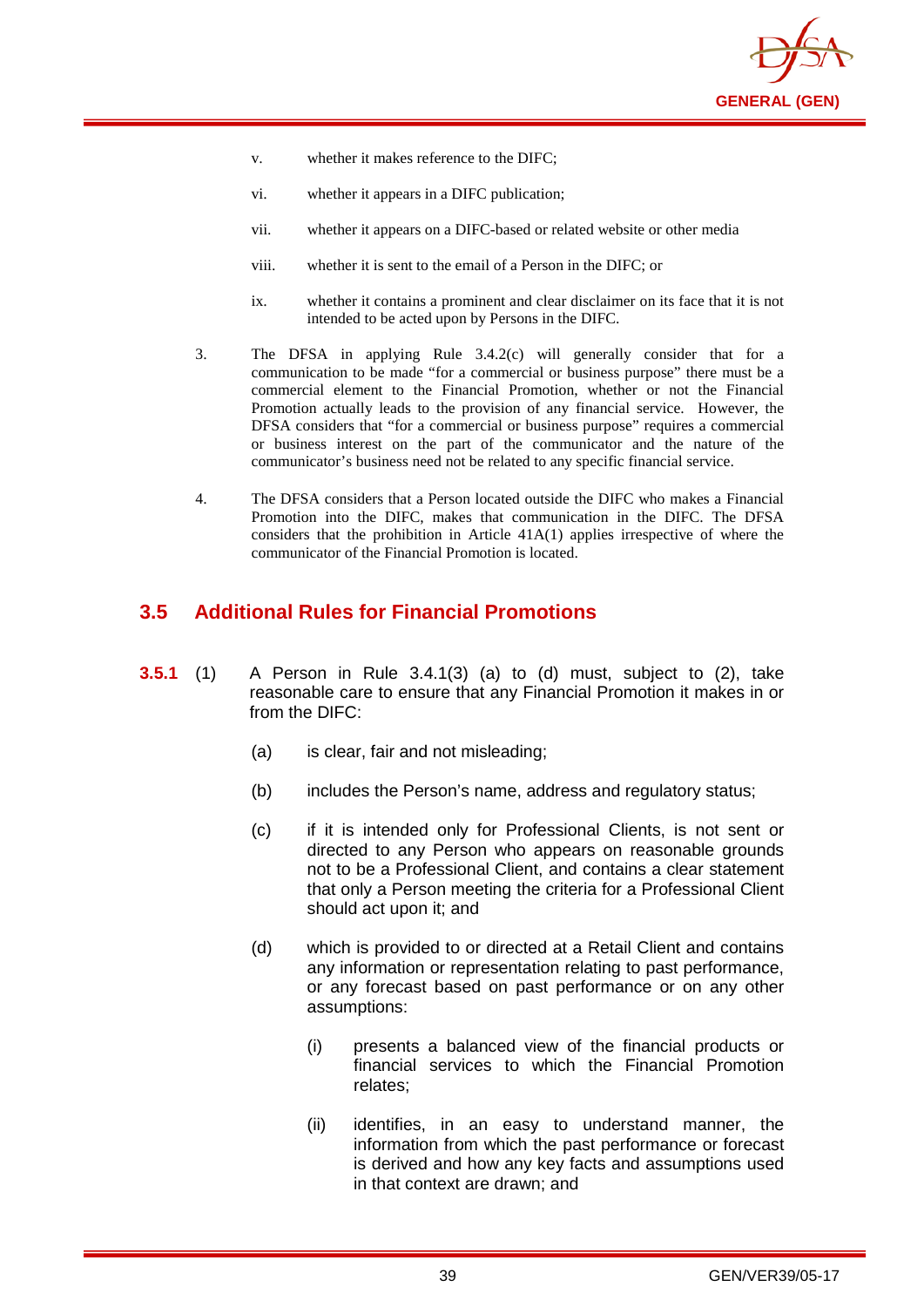

- (iii) contains a prominent warning that past performance is not necessarily a reliable indicator of future performance.
- (2) A Person described in Rule 3.4.1(3)(a) who makes a Financial Promotion to an existing client in the DIFC is not required to comply with (1) provided that in making the Financial Promotion that Person complies with the requirements of the relevant Financial Services Regulator in the UAE which relate to Financial Promotions.

- 1. In presenting information relating to past performance of a financial product or financial service, a Person should use a reputable independent actuarial, financial or statistical reporting service provider.
- 2. The effect of Rule 3.5.1(2) is that a Person who is licensed and regulated by a Financial Services Regulator in the UAE is not required to comply with Rule 3.5.1(1) when communicating with an existing client. However, when making a Financial Promotion to a prospective client in the DIFC, Rule 3.5.1(1) does apply to such Persons, as do the prohibitions on the making of offers contained in the Markets Law 2012 and Collective Investment Law 2010 respectively.
- **3.5.2** A Person must not, in any Financial Promotion, attempt to limit or avoid any duty or liability it may have under any DFSA-administered laws or the Rules.

# **3.6 Approval of Financial Promotions by an Authorised Firm**

- **3.6.1** For the purposes of GEN Rule 3.4.1(4)(a) and (b), an Authorised Firm must not approve a Financial Promotion unless:
	- (a) the Financial Promotion includes a clear and prominent statement that it has been "approved by" the relevant Authorised Firm; and
	- (b) the Financial Promotion is made in accordance with the requirements in Section 3.5.
- **3.6.2** An Authorised Firm must not approve a Financial Promotion which is directed at a Person who appears on reasonable grounds to be a Retail Client unless:
	- (a) it has an endorsement on its License which permits it to carry on a Financial Service with or for a Retail Client; and
	- (b) the scope of its License includes the Financial Service and, if applicable, the particular financial product, to which the Financial Promotion relates.
- **3.6.3** An Authorised Firm must ensure that a Financial Promotion it has approved complies with the requirements in this chapter on an on-going basis.

#### **Guidance**

An Authorised Firm which proposes to approve a Financial Promotion where all or part of that promotion will be real time, such as a live event, will need to consider whether it is able to comply effectively with any relevant Rules in relation to the Financial Promotion or its approval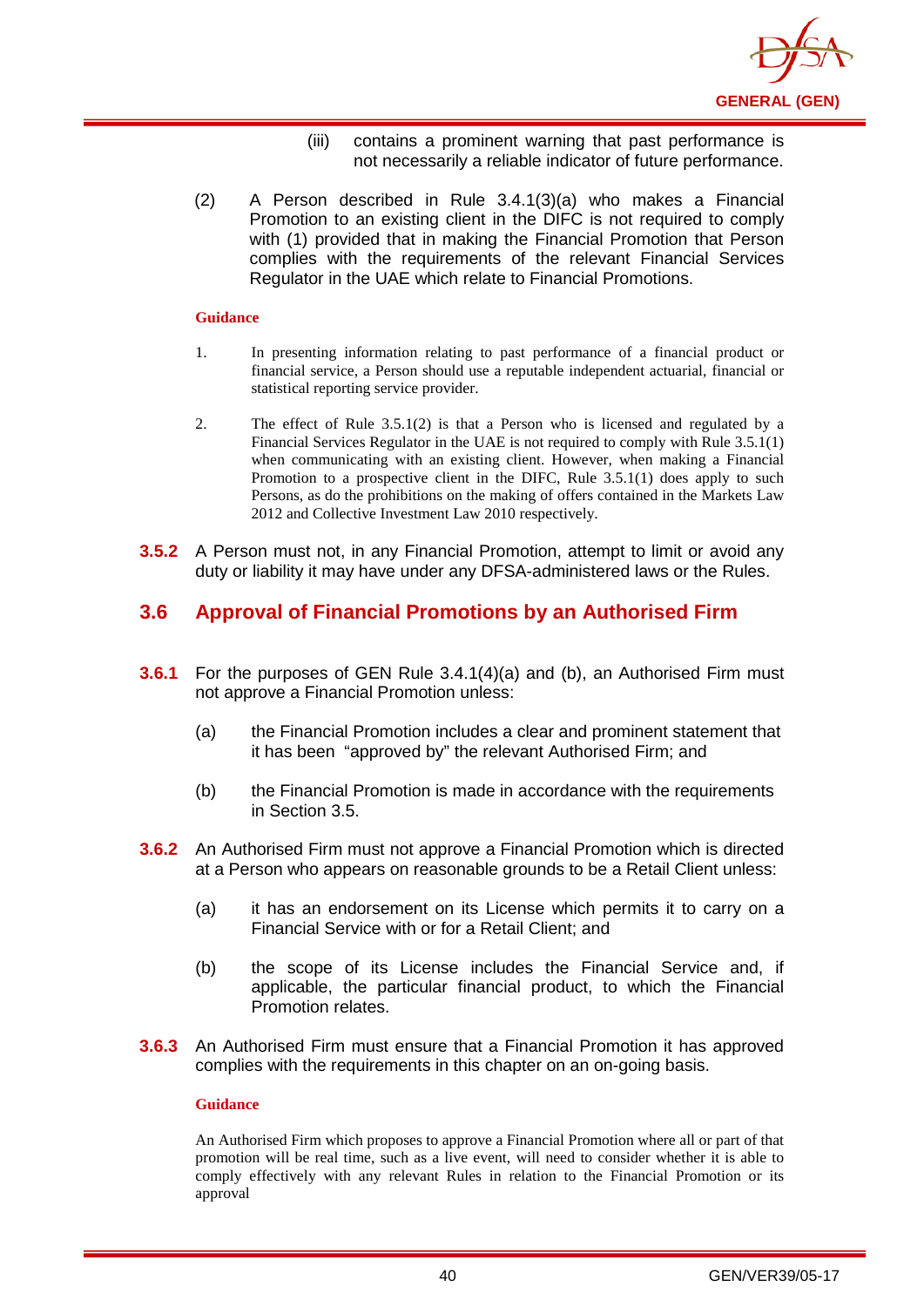

# **4 CORE PRINCIPLES**

# **4.1 Principles for Authorised Firms – application**

- **4.1.1** (1) The twelve Principles for Authorised Firms, set out in section 4.2, apply subject to (2) and (3) to every Authorised Firm in accordance with Rules 4.1.2 and 4.1.3.
	- (2) The twelve Principles for Authorised Firms, set out in section 4.2, do not apply to an Authorised Firm which is a Representative Office.
	- (3) An Authorised Firm which is a Credit Rating Agency does not have to comply with the Principles set out in Rules 4.2.6, 4.2.7, 4.2.8 and 4.2.9.
- **4.1.2** (1) For the purposes of Rule 4.1.3 the term 'activities' means:
	- (a) Financial Services business;
	- (b) activities carried on in connection with a Financial Service business;
	- (c) activities held out as being for the purpose of a Financial Service business; and
	- (d) in relation to any particular Principle, any activity specified in (2), (3) and (4).
	- (2) Principles 3 and 4 also apply in a Prudential Context to an Authorised Firm with respect to the carrying on of all its activities.
	- (3) Principles 3 and 4 also take into account any activities of other members of the Group of which the Authorised Firm is a member.
	- (4) Principles 10 and 11, to the extent that it relates to disclosing to the DFSA, also applies to an Authorised Firm with respect to the carrying on of all its activities, and takes into account any activities of other members of the Group of which the Authorised Firm is a member.
- **4.1.3** (1) The Principles apply to an Authorised Firm only with respect to activities carried on from an establishment maintained by it in the DIFC, unless an extension in (2), (3), (4) or (5) applies.
	- (2) Where another applicable Rule, which is relevant to the activity, has a wider territorial scope than that in (1), any related Principle applies with that wider scope in relation to the activity described in the Rule.
	- (3) Principles 1, 2 and 3 apply in a Prudential Context to an Authorised Firm with respect to activities wherever they are carried on.
	- (4) Principles 4 and 11 apply to an Authorised Firm with respect to activities wherever they are carried on.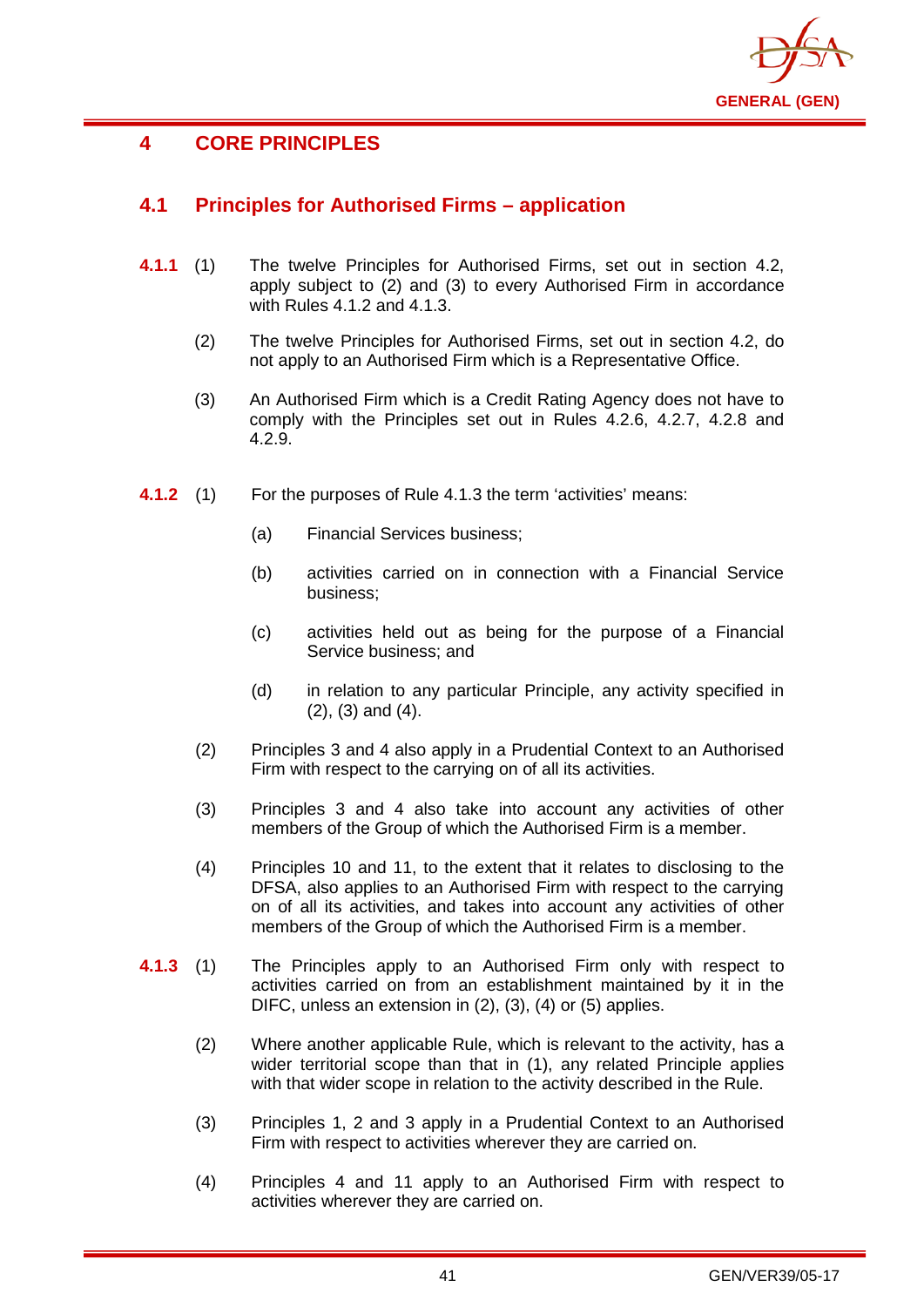

(5) Principle 5 also applies to an Authorised Firm with respect to the activities carried on in or from any place outside the DIFC if and to the extent that the activities have, or might reasonably be regarded as likely to have, a negative effect on confidence in the financial markets operating in the DIFC.

### **Guidance**

- 1. The Principles for Authorised Firms have the status of Rules and are a general statement of fundamental regulatory requirements which apply alongside the other Rules and also in new or unforeseen situations which may not be covered elsewhere by a specific Rule. Rules in other areas of the Rulebook build upon these fundamental principles. Consequently the Rules and Guidance elsewhere in the Rulebook should not be seen as exhausting the implications of the Principles.
- 2. Breaching a Principle for Authorised Firms makes an Authorised Firm liable to disciplinary action, and may indicate that it is no longer fit and proper to carry on a Financial Service or to hold a Licence and the DFSA may consider withdrawing authorisation or the Licence on that basis.
- 3. The onus will be on the DFSA to show that the Authorised Firm has been at fault in some way, taking into account the standard of conduct required under the Principle in question.

# **4.2 The Principles for Authorised Firms**

## **Principle 1 - Integrity**

**4.2.1** An Authorised Firm must observe high standards of integrity and fair dealing.

### **Principle 2 - Due skill, care and diligence**

**4.2.2** In conducting its business activities an Authorised Firm must act with due skill, care and diligence.

### **Principle 3 - Management, systems and controls**

**4.2.3** An Authorised Firm must ensure that its affairs are managed effectively and responsibly by its senior management. An Authorised Firm must have adequate systems and controls to ensure, as far as is reasonably practical, that it complies with legislation applicable in the DIFC.

### **Principle 4 - Resources**

**4.2.4** An Authorised Firm must maintain and be able to demonstrate the existence of adequate resources to conduct and manage its affairs. These include adequate financial and system resources as well as adequate and competent human resources.

### **Principle 5 - Market conduct**

**4.2.5** An Authorised Firm must observe proper standards of conduct in financial markets.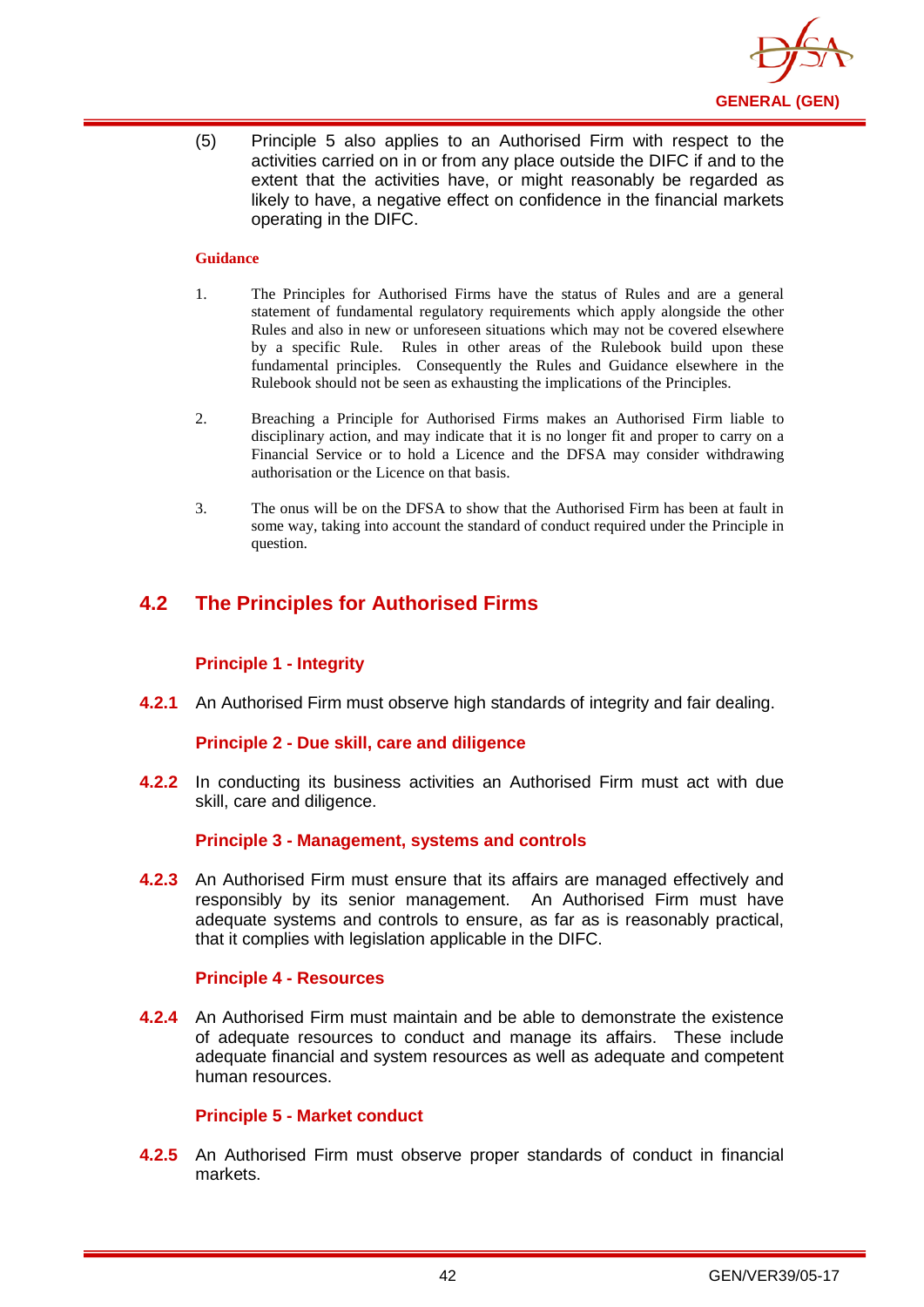

## **Principle 6 - Information and interests**

**4.2.6** An Authorised Firm must pay due regard to the interests of its customers and communicate information to them in a way which is clear, fair and not misleading.

## **Principle 7 - Conflicts of interest**

**4.2.7** An Authorised Firm must take all reasonable steps to ensure that conflicts of interest between itself and its customers, between its Employees and customers and between one customer and another are identified and then prevented or managed, or disclosed, in such a way that the interests of a customer are not adversely affected.

### **Principle 8 - Suitability**

**4.2.8** An Authorised Firm must take reasonable care to ensure the suitability of its advice and discretionary decisions for customers who are entitled to rely upon its judgement.

### **Principle 9 - Customer assets and money**

**4.2.9** Where an Authorised Firm has control of or is otherwise responsible for assets or money belonging to a customer which it is required to safeguard, it must arrange proper protection for them in accordance with the responsibility it has accepted.

### **Principle 10 - Relations with regulators**

**4.2.10** An Authorised Firm must deal with Regulators in an open and co-operative manner and keep the DFSA promptly informed of significant events or anything else relating to the Authorised Firm of which the DFSA would reasonably expect to be notified.

### **Principle 11 - Compliance with high standards of corporate governance**

**4.2.11** An Authorised Firm must have a corporate governance framework as appropriate to the nature, scale and complexity of its business and structure, which is adequate to promote the sound and prudent management and oversight of the Authorised Firm's business and to protect the interests of its customers and stakeholders.

#### **Guidance**

Corporate governance framework encompasses structural and procedural arrangements such as systems, policies and practices that are put in place to promote good governance and include the specific measures required under GEN Rule 5.3.30.

## **Principle 12 – Remuneration practices**

**4.2.12** An Authorised Firm must have a remuneration structure and strategies which are well aligned with the long term interests of the firm, and are appropriate to the nature, scale and complexity of its business.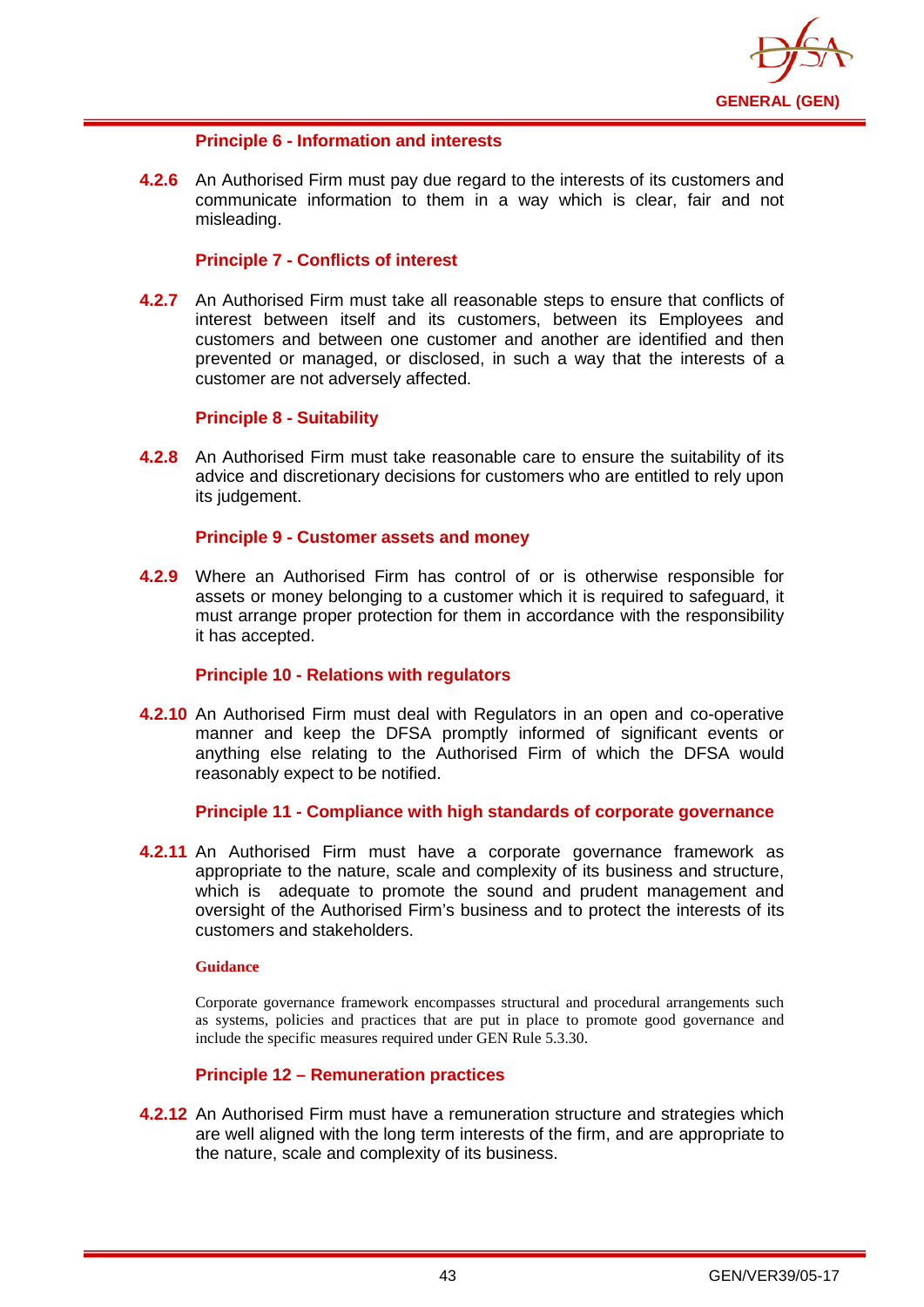

# **4.3 Principles for Authorised Individuals – application**

**4.3.1** The six Principles for Authorised Individuals set out in section 4.4 apply to every Authorised Individual in respect of every Licensed Function.

### **Guidance**

- 1. The Principles for Authorised Individuals do not apply to an Authorised Individual in respect of any other functions he may carry out, although his conduct in those functions may be relevant to his fitness and propriety.
- 2. Breaching a Principle for Authorised Individuals makes an Authorised Individual liable to disciplinary action and may indicate that he is no longer fit and proper to perform a Licensed Function and the DFSA may consider suspending or withdrawing Authorised Individual status on that basis.
- 3. The onus will be on the DFSA to show that he is culpable, taking into account the standard of conduct required under the Principle in question. In determining whether or not the particular conduct of an Authorised Individual complies with the Principles for Authorised Individuals, the DFSA will take account of whether that conduct is consistent with the requirements and standards relevant to his Authorised Firm, the Authorised Individual's own role and the information available to him.

# **4.4 The Principles for Authorised Individuals**

## **Principle 1 - Integrity**

**4.4.1** An Authorised Individual must observe high standards of integrity and fair dealing in carrying out every Licensed Function.

## **Principle 2 - Due skill, care and diligence**

**4.4.2** An Authorised Individual must act with due skill, care and diligence in carrying out every Licensed Function.

## **Principle 3 - Market conduct**

**4.4.3** An Authorised Individual must observe proper standards of conduct in financial markets in carrying out every Licensed Function.

### **Principle 4 - Relations with the DFSA**

**4.4.4** An Authorised Individual must deal with the DFSA in an open and cooperative manner and must disclose appropriately any information of which the DFSA would reasonably be expected to be notified.

### **Principle 5 - Management, systems and control**

**4.4.5** An Authorised Individual who has significant responsibility must take reasonable care to ensure that the business of the Authorised Firm for which he is responsible is organised so that it can be managed and controlled effectively.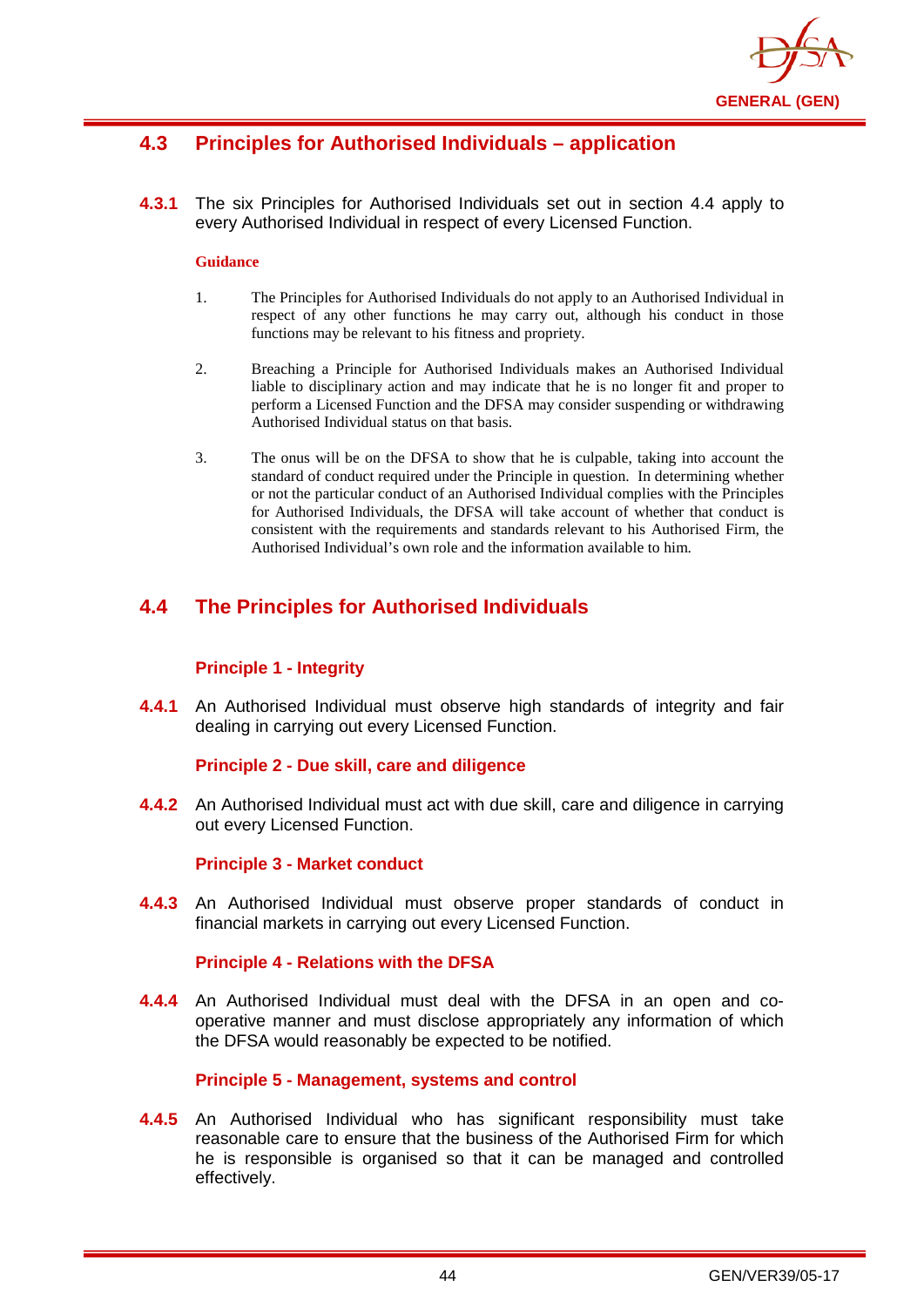

## **Principle 6 - Compliance**

**4.4.6** An Authorised Individual who has significant responsibility must take reasonable care to ensure that the business of the Authorised Firm for which he is responsible complies with any legislation applicable in the DIFC.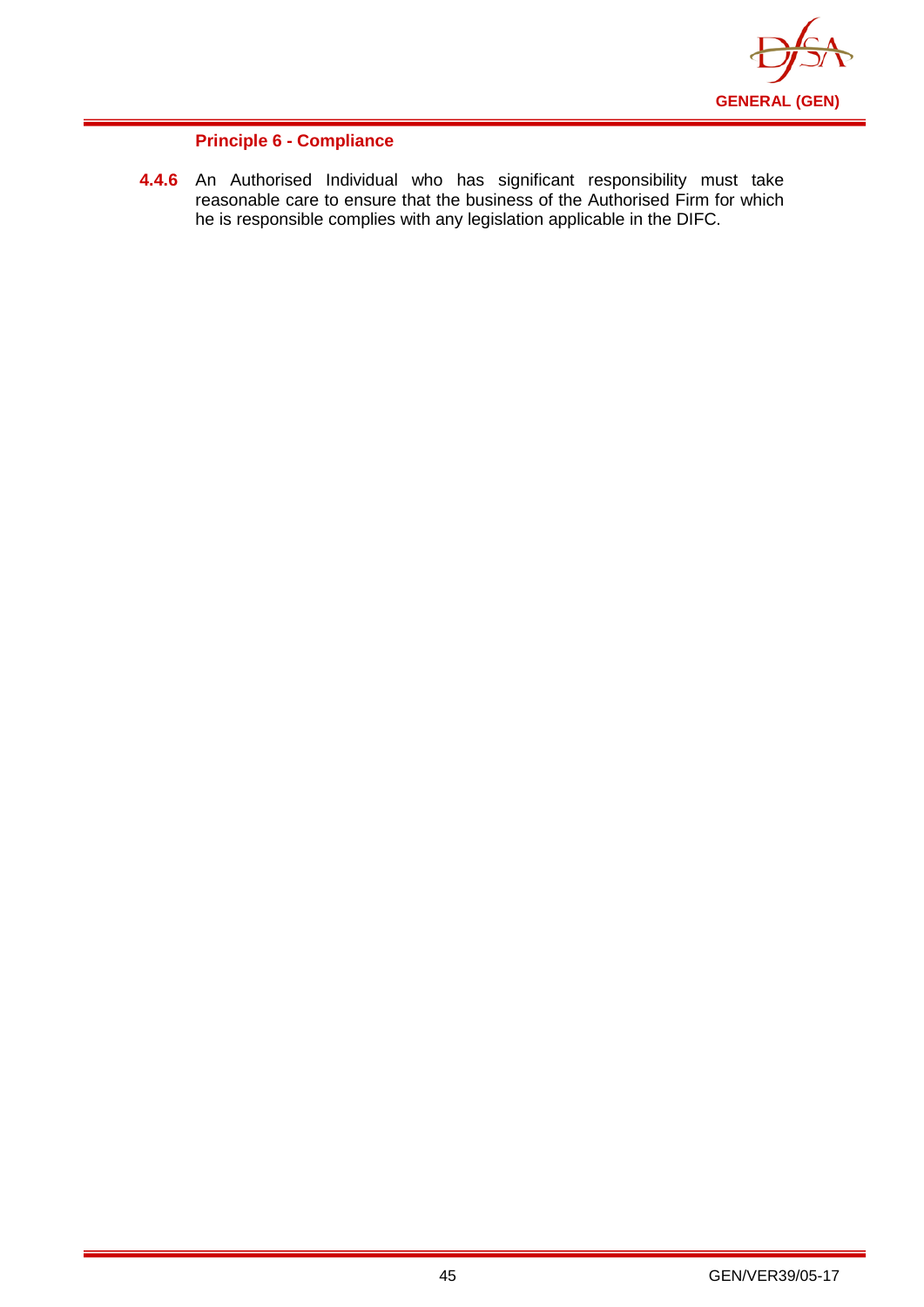

# **5 MANAGEMENT, SYSTEMS AND CONTROLS**

# **5.1 Application**

- **5.1.1** (1) Subject to (5), this chapter applies to every Authorised Person with respect to the Financial Services carried on in or from the DIFC.
	- (2) It also applies in a Prudential Context to a Domestic Firm with respect to all its activities wherever they are carried on.
	- (3) Section 5.3 also applies to an Authorised Firm in a Prudential Context with respect to its entire DIFC branch's activities wherever they are carried on.
	- (4) This chapter also applies to an Authorised Market Institution, if it has an endorsed Licence authorising it to maintain an Official List of Securities, with respect to such maintenance.
	- (5) Rules 5.3.13, 5.3.14, 5.3.15, 5.3.23, 5.3.24, 5.3.30 and 5.3.31 do not apply to an Authorised ISPV.
	- (6) This chapter does not apply to a Representative Office.

#### **Guidance**

- 1. The purpose of this chapter is to set out the requirements for the Governing Body and the senior management within an Authorised Person who are to take direct responsibility for the [Authorised Person's](http://www.fsa.gov.uk/handbook/hbk_glossary.pdf) arrangements on matters likely to be of interest to the DFSA wherever they may give rise to risks to the DFSA's objectives or they affect [the DFSA's](http://www.fsa.gov.uk/handbook/hbk_glossary.pdf) functions under the legislation applicable in the DIFC. See also the requirements relating to organisation in Rules 5.3.2 and 5.3.3.
- 2. In relation to an Authorised Market Institution, this chapter should be read in conjunction with the AMI module.
- 3. In relation to an Authorised Firm which is a Fund Manager or the Trustee, this chapter should be read in conjunction with the CIR module and construed to take into account any Fund which the Authorised Firm operates or for which it acts as the Trustee.
- 4. In relation to an Authorised Person which carries on Islamic Financial Business in or from the DIFC, this chapter should be read in conjunction with the IFR module.

# **5.2 Allocation of significant responsibilities**

## **Apportionment of significant responsibilities**

- **5.2.1** An Authorised Person must apportion significant responsibilities between the members of its Governing Body and its senior management and maintain such apportionment in such a way that:
	- (a) it meets the corporate governance requirements in Rule 5.3.30;
	- (b) it is appropriate with regard to: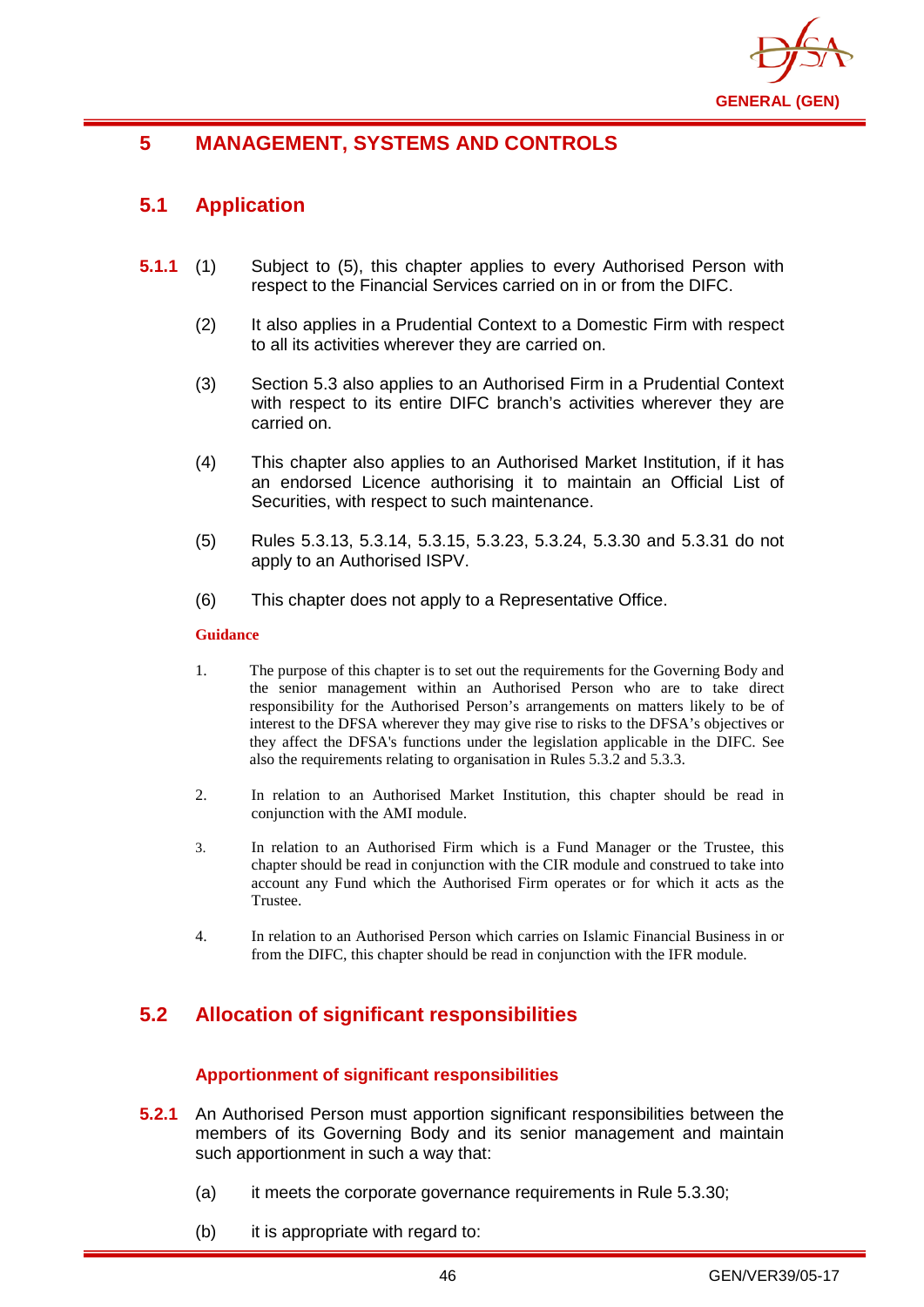

- (i) the nature, scale and complexity of the business of the Authorised Person; and
- (ii) the ability and qualifications of the responsible individuals;
- (c) it is clear who is responsible for which matters; and
- (d) the business of the Authorised Person can be adequately monitored and controlled by the Authorised Person's Governing Body and senior management.
- **5.2.2** An Authorised Person must allocate to the Senior Executive Officer or to the individual holding equivalent responsibility for the conduct for the Authorised Person's business or the Governing Body, the functions of:
	- (a) dealing with the apportionment of responsibilities; and
	- (b) overseeing the establishment and maintenance of systems and controls.

Rules 5.2.1 and 5.2.2 do not derogate from the overall responsibility of the Governing Body in Rule 5.3.30(2).

### **Recording of apportionment**

- **5.2.3** (1) An Authorised Person must establish and maintain an up-to-date record of the arrangements it has made to comply with Rules 5.2.1 and 5.2.2.
	- (2) The record must show that the members of the Governing Body and the senior management are aware of and have accepted the responsibilities apportioned in accordance with Rule 5.2.1.
	- (3) Where a responsibility has been allocated to more than one individual, the record must show clearly how that responsibility is allocated between the individuals.
	- (4) The record must be retained for six years from the date on which it was established or superseded by a more up-to-date record.

# **5.3 Systems and controls**

### **General requirement**

- **5.3.1** (1) An Authorised Person must establish and maintain systems and controls, including but not limited to financial and risk systems and controls, that ensure that its affairs are managed effectively and responsibly by its senior management.
	- (2) An Authorised Person must undertake regular reviews of its systems and controls.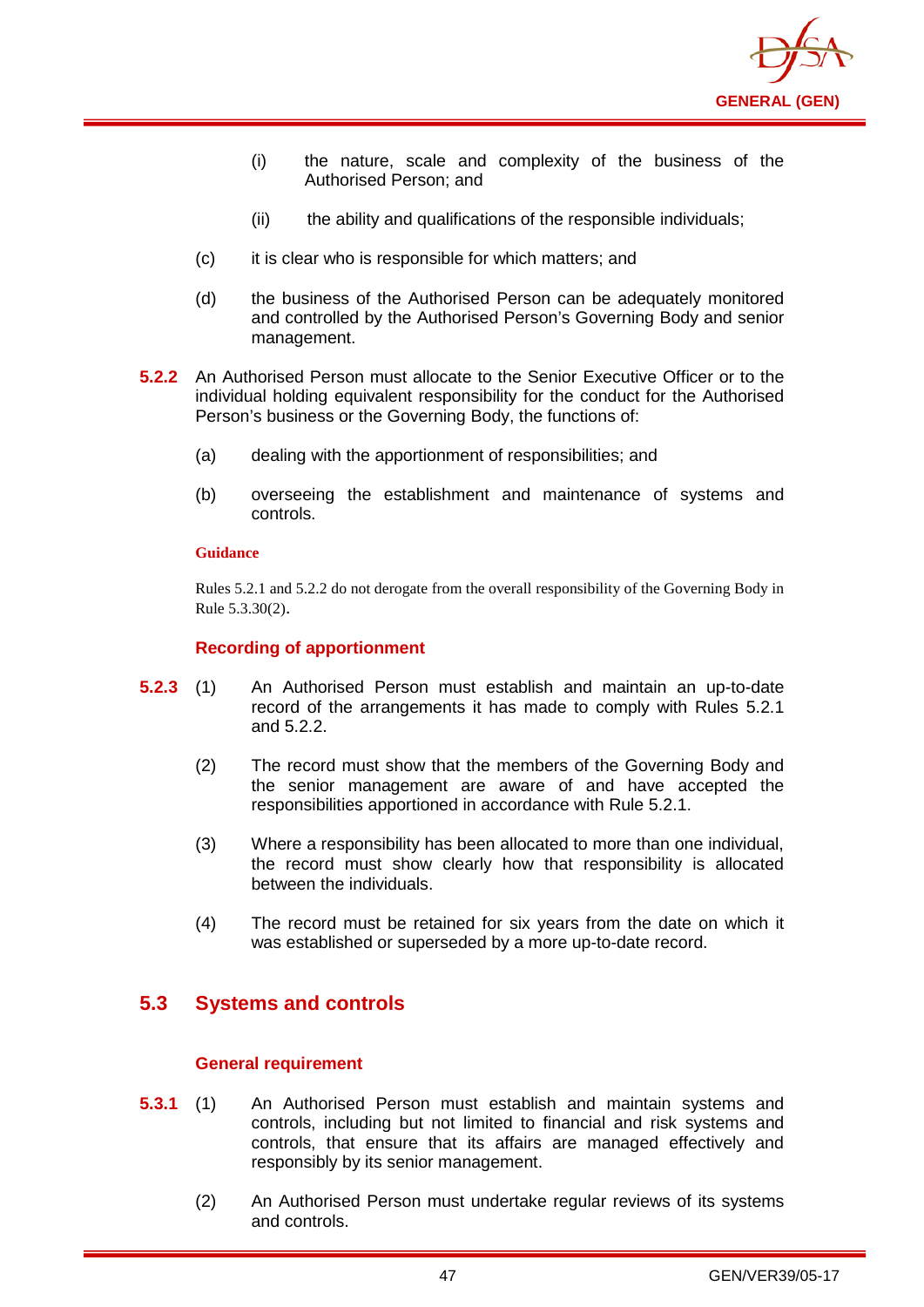

The nature and extent of the systems and controls of an Authorised Person will depend upon a variety of factors including the nature, scale and complexity of its business. While all Authorised Persons, irrespective of the nature, scale, and complexity of their business and legal structure or organisation need to comply with this chapter, the DFSA will take into account these factors and the differences that exist between Authorised Persons when assessing the adequacy of an Authorised Person's systems and controls. Nevertheless, neither these factors nor the differences relieve an Authorised Person from compliance with its regulatory obligations.

## **Organisation**

- **5.3.2** (1) An Authorised Person must establish and implement, taking due account of the nature, scale and complexity of its business and structure, adequate measures to ensure that:
	- (a) the roles and responsibilities assigned to its Governing Body and the members of that body, senior management and Persons Undertaking Key Control Functions are clearly defined;
	- (b) there are clear reporting lines applicable to the individuals undertaking those functions; and
	- (c) the roles, responsibilities and reporting lines referred to in (a) and (b) are documented and communicated to all relevant Employees.
	- (2) An Authorised Firm must ensure that any Employee who will be delivering Financial Services to its customers is clearly identified, together with his respective lines of accountability and supervision.
	- (3) An Authorised Firm which is conducting Investment Business or the Financial Services of Providing Fund Administration or Providing Trust Services, must ensure it makes publically available details of any Employee who delivers Financial Services to its customers, by including such information:
		- (a) in a register, maintained by the Authorised Firm at its place of business and open for inspection during business hours; or
		- (b) on the website of the Authorised Firm.
	- (4) An Authorised Firm referred to in (3), must have complete and up to date information on its register or website, including:
		- (a) the date on which the relevant Employee commenced delivering of Financial Services to customers; and
		- (b) the Financial Services which that Employee is permitted by the Authorised Firm to deliver to customers.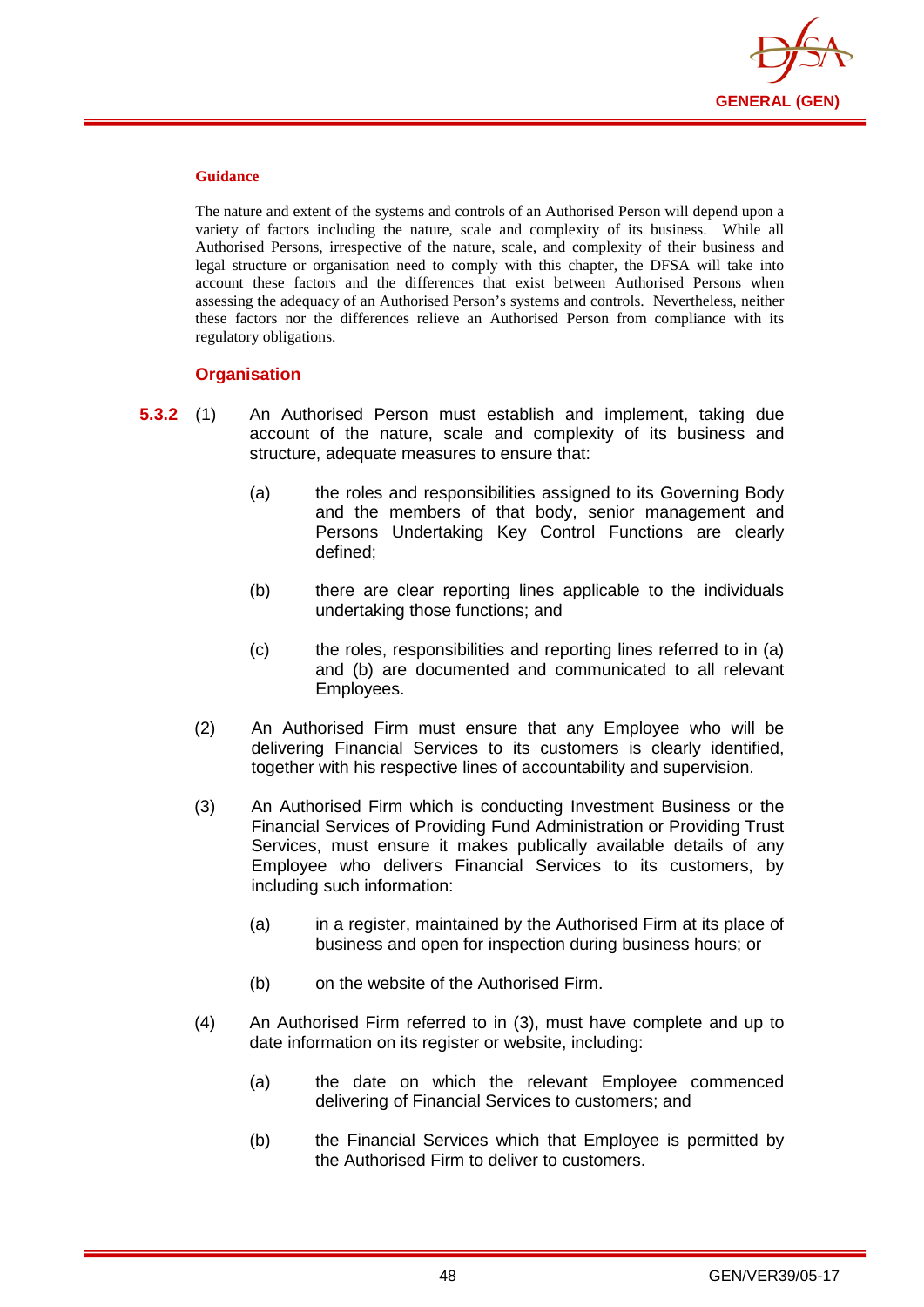

- 1. The term Employee is defined in the GLO widely and includes members of the Governing Body or directors and senior managers of the Authorised Firm. Therefore, the requirements relating to Employees in Rules 5.3.3 and 5.3.6 apply to all Employees including those across the organisation.
- 2. The division of responsibilities between the Governing Body and the senior management should be clearly established and set out in writing. In assigning duties, the Governing Body should take care that no one individual has unfettered powers in making material decisions.
- 3. Members of the Governing Body may include individuals undertaking senior management functions (such as the chief executive of the firm) and Persons Undertaking Key Control Functions. In assigning specific functions to such individuals, care should be taken to ensure that the integrity and effectiveness of the functions they are to perform are not compromised. For example, if the Chairperson of the Governing Body is also the chief executive officer of the Authorised Person, the Governing Body should ensure that the performance assessment of that individual in his roles should be undertaken by a senior non-executive member of the Governing Body or an independent external consultant.
- 4. Persons Undertaking Key Control Functions are defined in GLO in an inclusive manner to encompass Persons such as the heads of risk control, compliance and internal audit functions. In the case of an Insurer, the actuary also is a Person who Undertakes a Key Control Function.
- 5. An example of an Employee providing Financial Services to a customer is a client relationship manager employed by an Authorised Firm providing wealth management services. In contrast, an Employee who may be employed in the back office of an Authorised Firm with responsibility for setting up client accounts would not be client facing.
- **5.3.3** An Authorised Person must ensure that key duties and functions are segregated. Such segregation must ensure that the duties and functions to be performed by the same individual do not conflict with each other, thereby impairing the effective discharge of those functions by the relevant individuals (such as undetected errors or any abuse of positions) and thus exposing the Authorised Person or its customers or users to inappropriate risks.

### **Risk management**

- **5.3.4** An Authorised Person must establish and maintain risk management systems and controls to enable it to identify, assess, mitigate, control and monitor its risks.
- **5.3.5** An Authorised Person must develop, implement and maintain policies and procedures to manage the risks to which the Authorised Person and where applicable, its customers or users, are exposed.
- **5.3.6** (1) An Authorised Person must appoint an individual to advise its Governing Body and senior management of such risks.
	- (2) An Authorised Person which is part of a Group should be aware of the implications of any Group wide risk policy and systems and controls regime.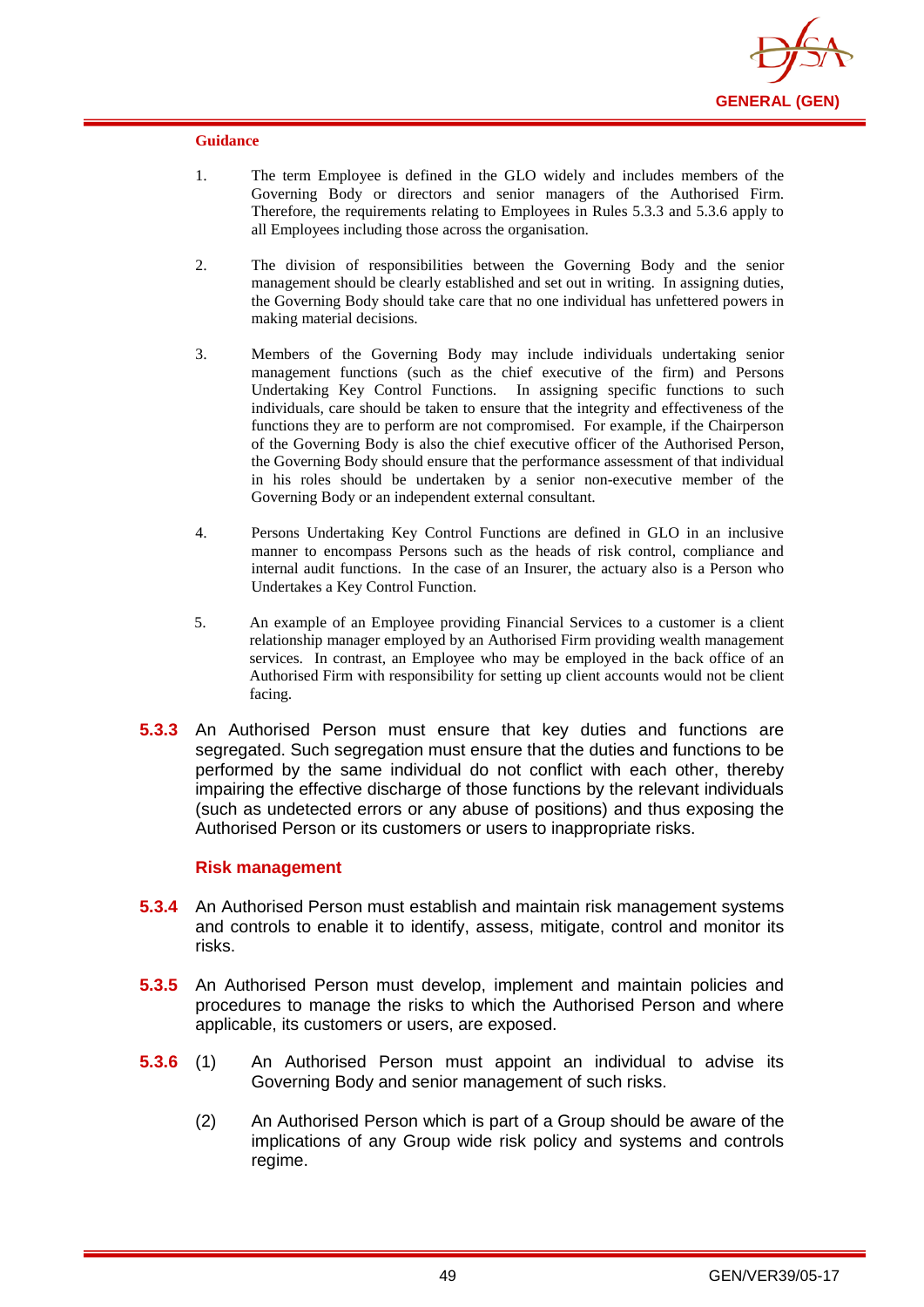

### **Compliance**

- **5.3.7** An Authorised Person must establish and maintain compliance arrangements, including processes and procedures that ensure and evidence, as far as reasonably practicable, that the Authorised Firm complies with all legislation applicable in the DIFC.
- **5.3.8** An Authorised Person must document the organisation, responsibilities and procedures of the compliance function.
- **5.3.9** An Authorised Person must ensure that the Compliance Officer has access to sufficient resources, including an adequate number of competent staff, to perform his duties objectively and independently of operational and business functions.
- **5.3.10** An Authorised Person must ensure that the Compliance Officer has unrestricted access to relevant records and to the Authorised Person's Governing Body and senior management.
- **5.3.11** An Authorised Person must establish and maintain monitoring and reporting processes and procedures to ensure that any compliance breaches are readily identified, reported and promptly acted upon.
- **5.3.12** An Authorised Person must document the monitoring and reporting processes and procedures as well as keep records of breaches of any of legislation applicable in the DIFC.

## **Internal audit**

- **5.3.13** (1) An Authorised Person must establish and maintain an internal audit function with responsibility for monitoring the appropriateness and effectiveness of its systems and controls.
	- (2) The internal audit function must be independent from operational and business functions.

### **Guidance**

The Person appointed as the Internal Auditor of an Authorised Market Institution is a Key Individual pursuant to AMI Rule 5.3.1.

- **5.3.14** An Authorised Person must ensure that its internal audit function has unrestricted access to all relevant records and recourse when needed to the Authorised Person's Governing Body or the relevant committee, established by its Governing Body for this purpose.
- **5.3.15** An Authorised Person must document the organisation, responsibilities and procedures of the internal audit function.

## **Business plan and strategy**

**5.3.16** (1) An Authorised Person must produce a business plan which enables it, amongst other things, to manage the risks to which it and its customers are exposed.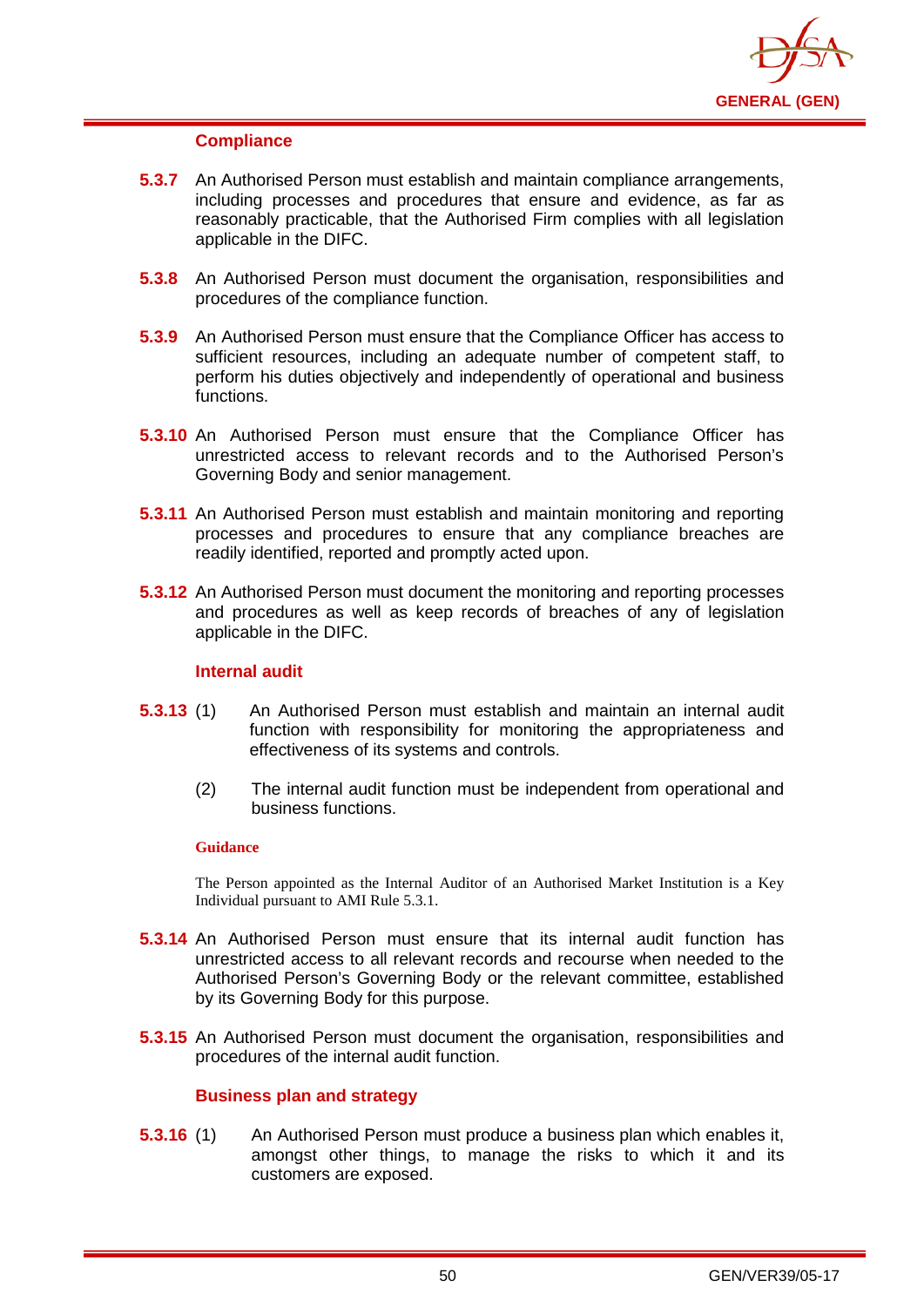

- (2) The business plan must take into account the Authorised Person's current business activities and the business activities forecast for the next twelve months.
- (3) The business plan must be documented and updated as appropriate to take account of changes in the business environment and to reflect changes in the business of the Authorised Person.

## **Management information**

**5.3.17** An Authorised Person must establish and maintain arrangements to provide its Governing Body and senior management with the information necessary to organise, monitor and control its activities, to comply with legislation applicable in the DIFC and to manage risks. The information must be relevant, accurate, comprehensive, timely and reliable.

### **Staff and agents**

- **5.3.18** An Authorised Person must establish and maintain systems and controls that enable it to satisfy itself of the suitability of anyone who acts for it.
- **5.3.19** (1) An Authorised Firm must ensure, as far as reasonably practical, that its Employees are:
	- (a) fit and proper;
	- (b) competent and capable of performing the functions which are to be assigned to those Employees; and
	- (c) trained in the requirements of the legislation applicable in the DIFC.
	- (2) An Authorised Firm must establish and maintain systems and controls to comply with (1). An Authorised Firm must be able to demonstrate that it has complied with these requirements through appropriate measures, including the maintenance of relevant records.

#### **Guidance**

- 1. When considering whether an Employee is fit and proper, competent and capable, an Authorised Firm should consider any training undertaken or required by an Employee, the nature of the Clients to whom an Employee provides Financial Services, and the type of activities performed by an Employee in the provision of such Financial Services including any interface with Clients.
- 2. When assessing the fitness and propriety of Employees, an Authorised Firm should be guided by the matters set out in section 2.3 of the RPP Sourcebook and should also monitor conflicts or potential conflicts of interest arising from all of the individual's links and activities.
- 3. When assessing the competence and capability of an Employee, an Authorised Firm should:
	- a. obtain details of the skills, knowledge and experience of the Employee relevant to the nature and requirements of the role;
	- b. take reasonable steps to verify the relevance, accuracy and authenticity of any information obtained;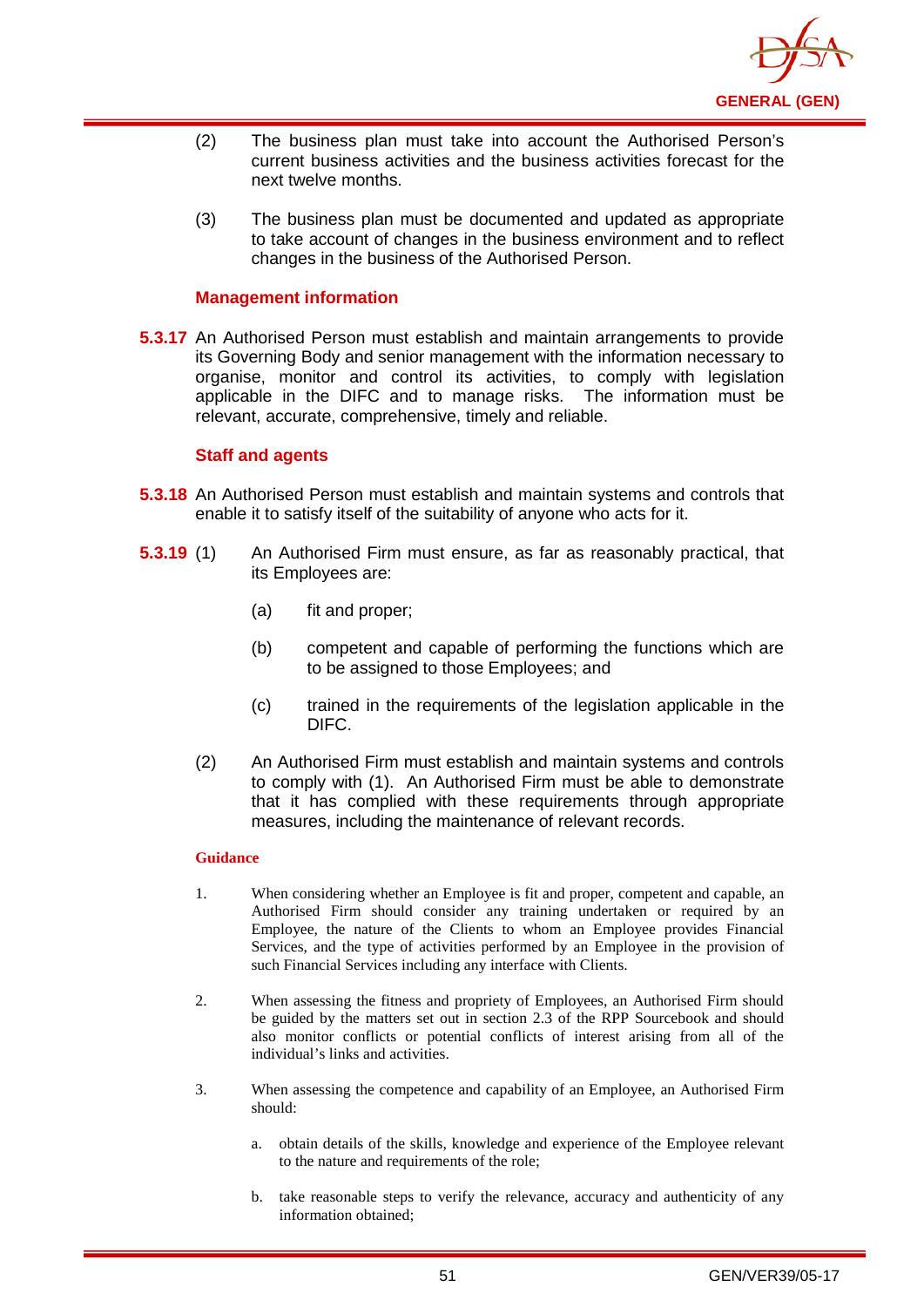

- c. determine, in light of the Employee's relevant skills, knowledge and experience, that the Employee is competent and capable of fulfilling the duties of the role; and
- d. consider the level of responsibility that the Employee will assume within the Authorised Firm, including whether the Employee will be providing Financial Services to Retail Clients in an interfacing role.
- 4. An Authorised Firm should also satisfy itself that an Employee:
	- a. continues to be competent and capable of performing the role;
	- b. has kept abreast of market, product, technology, legislative and regulatory developments that are relevant to the role, through training or other means; and
	- c. is able to apply his knowledge.
- 5. Refer to section 2.2.13 of the RPP Sourcebook for criteria for suitability of members of the Governing Body of the Authorised Firm.

### **Conduct**

- **5.3.20** An Authorised Person must establish and maintain systems and controls that ensure, as far as reasonably practical, that the Authorised Person and its Employees do not engage in conduct, or facilitate others to engage in conduct, which may constitute:
	- (a) market abuse, whether in the DIFC or elsewhere; or
	- (b) a financial crime under any applicable U.A.E. laws.

### **Outsourcing**

- **5.3.21** (1) An Authorised Person which outsources any of its functions or activities directly related to Financial Services to service providers (including within its Group) is not relieved of its regulatory obligations and remains responsible for compliance with legislation applicable in the DIFC.
	- (2) The outsourced function under this Rule shall be deemed as being carried out by the Authorised Person itself.
	- (3) An Authorised Person which uses such service providers must ensure that it:
		- (a) has undertaken due diligence in choosing suitable service providers;
		- (b) effectively supervises the outsourced functions or activities; and
		- (c) deals effectively with any act or failure to act by the service provider that leads, or might lead, to a breach of any legislation applicable in the DIFC.
- **5.3.22** (1) An Authorised Person must inform the DFSA about any material outsourcing arrangements.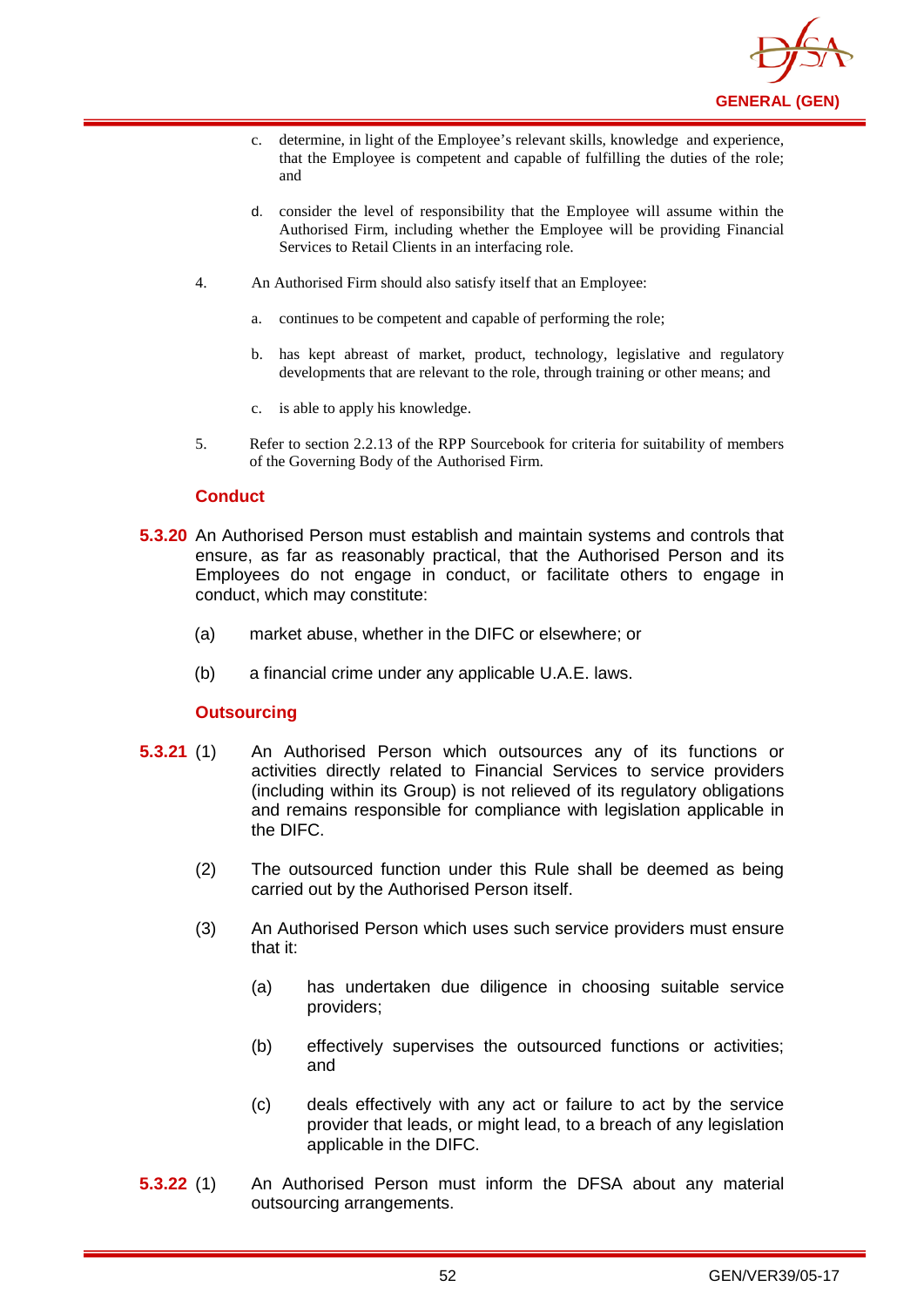

- (2) An Authorised Person which has a material outsourcing arrangement must:
	- (a) establish and maintain comprehensive outsourcing policies, contingency plans and outsourcing risk management programmes;
	- (b) enter into an appropriate and written outsourcing contract; and
	- (c) ensure that the outsourcing arrangements neither reduce its ability to fulfil its obligations to customers and the DFSA, nor hinder supervision of the Authorised Person by the DFSA.
- (3) An Authorised Person must ensure that the terms of its outsourcing contract with each service provider under a material outsourcing arrangement require the service provider to:
	- (a) provide for the provision of information under section 11.1 in relation to the Authorised Person and access to their business premises; and
	- (b) deal in an open and co-operative way with the DFSA.

- 1. An Authorised Person's outsourcing arrangements should include consideration of:
	- a. applicable guiding principles for outsourcing in financial services issued by the Joint Forum; or
	- b. any equivalent principles or regulations the Authorised Person is subject to in its home country jurisdiction.
- 2. An outsourcing arrangement would be considered to be material if it is a service of such importance that weakness or failure of that service would cast serious doubt on the Authorised Person's continuing ability to remain fit and proper or to comply with DFSA administered Laws and Rules.

### **Business continuity and disaster recovery**

- **5.3.23** (1) An Authorised Person must have in place adequate arrangements to ensure that it can continue to function and meet its obligations under the legislation applicable in the DIFC in the event of an unforeseen interruption.
	- (2) These arrangements must be kept up to date and regularly tested to ensure their effectiveness.

### **Guidance**

- 1. In considering the adequacy of an Authorised Person's business continuity arrangements, the DFSA will have regard to the Authorised Person's management of the specific risks arising from interruptions to its business including its crisis management and disaster recovery plans.
- 2. The DFSA expects an Authorised Person to have:
	- a. arrangements which establish and maintain the Authorised Person's physical security and protection for its information systems for business continuity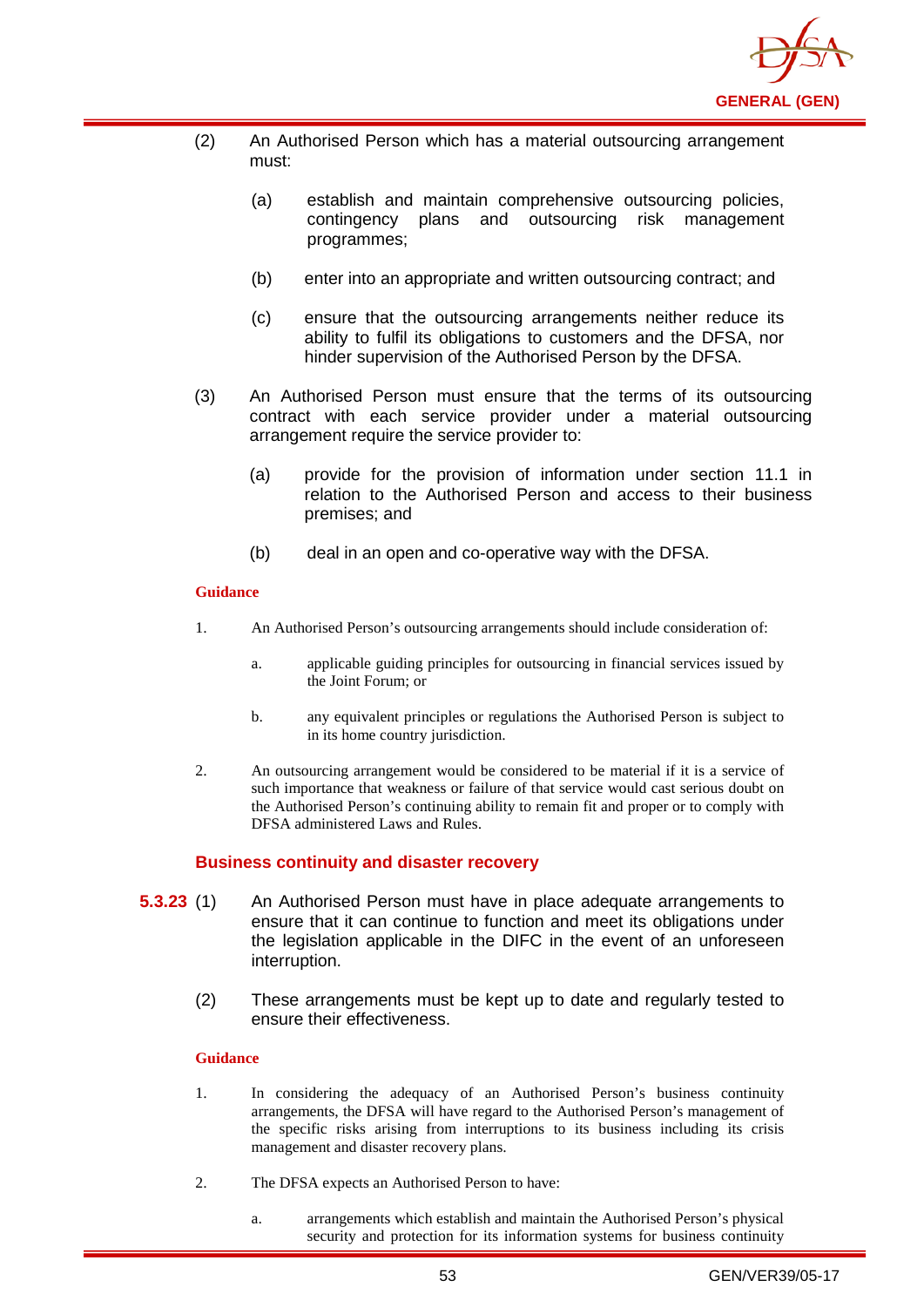

purposes in the event of planned or unplanned information system interruption or other events that impact on its operations;

- b. considered its primary data centres' and business operations' reliance on infrastructure components, for example transportation, telecommunications networks and utilities and made the necessary arrangements to minimise the risk of interruption to its operations by arranging backup of infrastructure components and service providers; and
- c. considered, in its plans for dealing with a major interruption to its primary data centre or business operations, its alternative data centres' and business operations' reliance on infrastructure components and made the necessary arrangements such that these do not rely on the same infrastructure components and the same service provider as the primary data centres and operations.

### **Records**

- **5.3.24** (1) An Authorised Person must make and retain records of matters and dealings, including Accounting Records and corporate governance practices which are the subject of requirements and standards under the legislation applicable in the DIFC.
	- (2) Such records, however stored, must be capable of reproduction on paper within a reasonable period not exceeding 3 business days.
- **5.3.25** Subject to Rule 5.3.26, the records required by Rule 5.3.24 or by any other Rule in this Rulebook must be maintained by the Authorised Person in the English language.
- **5.3.26** If an Authorised Person's records relate to business carried on from an establishment in a territory outside the DIFC, an official language of that territory may be used instead of the English language as required by Rule 5.3.25.
- **5.3.27** An Authorised Person must have systems and controls to fulfil the Authorised Person's legal and regulatory obligations with respect to adequacy, access, period of retention and security of records.

### **Fraud**

- **5.3.28** An Authorised Person must establish and maintain effective systems and controls to:
	- (a) deter and prevent suspected fraud against the Authorised Person; and
	- (b) report suspected fraud and other financial crimes to the relevant authorities.
- **5.3.29** Deleted

### **Corporate Governance**

- **5.3.30** (1) An Authorised Person must have a Governing Body and senior management that meet the requirements in (2) and (3) respectively.
	- (2) The Governing Body of the Authorised Person must:
		- (a) be clearly responsible for setting or approving (or both) the business objectives of the firm and the strategies for achieving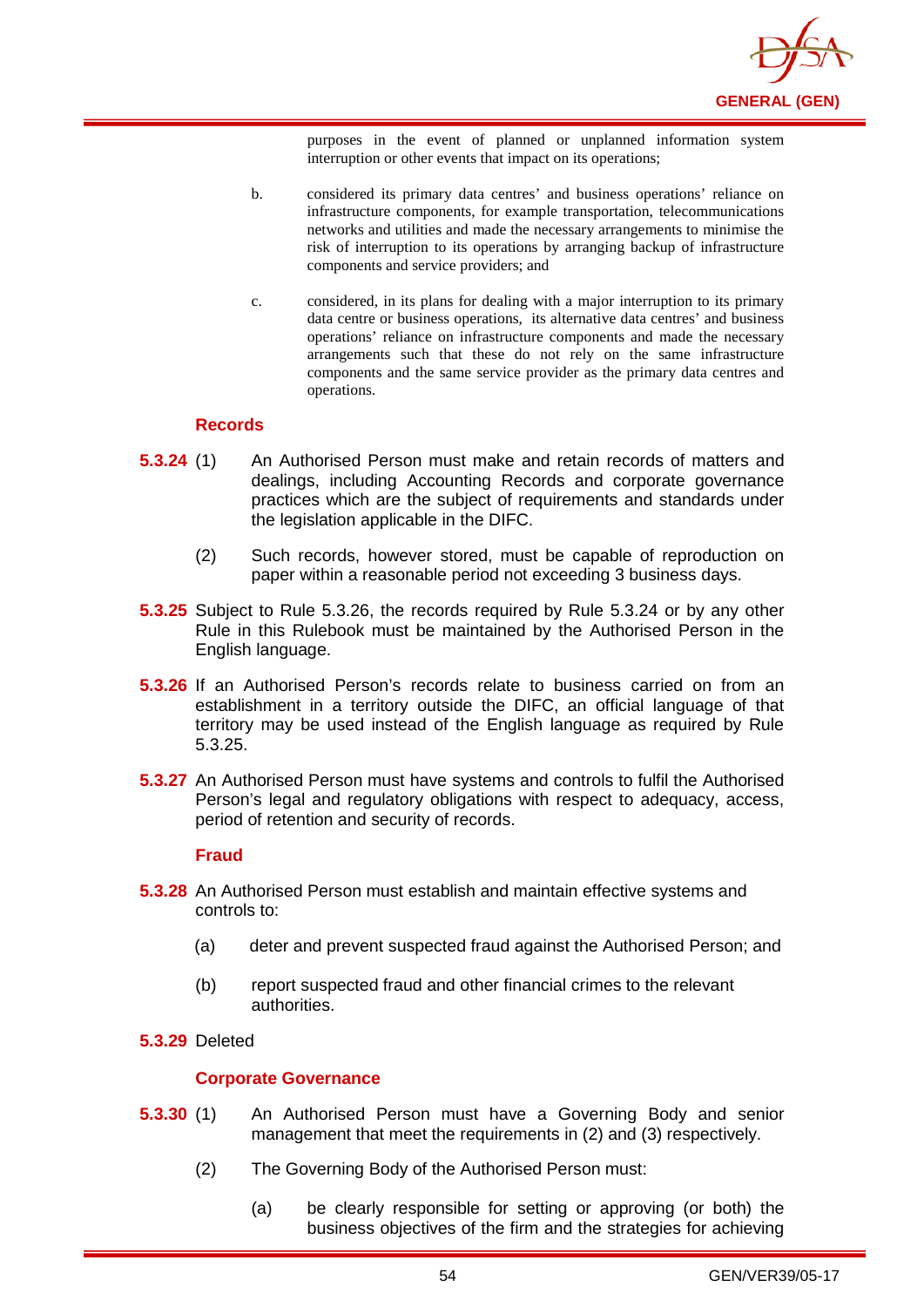

those objectives and for providing effective oversight of the management of the firm;

- (b) comprise an adequate number and mix of individuals who have, among them, the relevant knowledge, skills, expertise and time commitment necessary to effectively carry out the duties and functions of the Governing Body; and
- (c) have adequate powers and resources, including its own governance practices and procedures, to enable it to discharge those duties and functions effectively.
- (3) The senior management of the Authorised Person must be clearly responsible for the day-to-day management of the firm's business in accordance with the business objectives and strategies approved or set by the Governing Body.

#### **Guidance**

#### **Scope of corporate governance**

- 1. Corporate governance is a framework of systems, policies, procedures and controls through which an entity:
	- a. promotes the sound and prudent management of its business;
	- b. protects the interests of its customers and stakeholders; and
	- c. places clear responsibility for achieving (a) and (b) on the Governing Body and its members and the senior management of the Authorised Person.
- 2. Many requirements designed to ensure sound corporate governance of companies, such as those relating to shareholder and minority protection and responsibilities of the Board of Directors of companies, are found in the company laws and apply to Authorised Persons. Additional disclosure requirements also apply if they are listed companies. The requirements in this Module are tailored to Authorised Persons and are designed to augment and not to exclude the application of those requirements.
- 3. Whilst Rule 5.3.30 deals with two aspects of corporate governance, the requirements included in other provisions under sections 5.2 and 5.3 also go to the heart of sound corporate governance by promoting prudent and sound management of the Authorised Person's business in the interest of its customers and stakeholders. These requirements together are designed to promote sound corporate governance practices in Authorised Persons whilst also providing a greater degree of flexibility for Authorised Persons in establishing and implementing a corporate governance framework that are both appropriate and practicable to suit their operations.
- 4. Stakeholder groups of an Authorised Person, who would benefit from the sound and prudent management of firms, can be varied but generally encompass its owners (shareholders), customers (in the case of an AMI, its members and investors), creditors, counterparties and employees, whose interests may not necessarily be mutually coextensive. A key objective in enhancing corporate governance standards applicable to Authorised Persons is to ensure that firms are soundly and prudently managed, with the primary regard being had to its customers.

#### **Proportionate application to firms depending on the nature of their business**

5. One of the key considerations that underpins how the corporate governance requirements set out in Rule 5.3.30 apply to an Authorised Person is the nature, scale and complexity of the Authorised Person's business, and its organisational structure.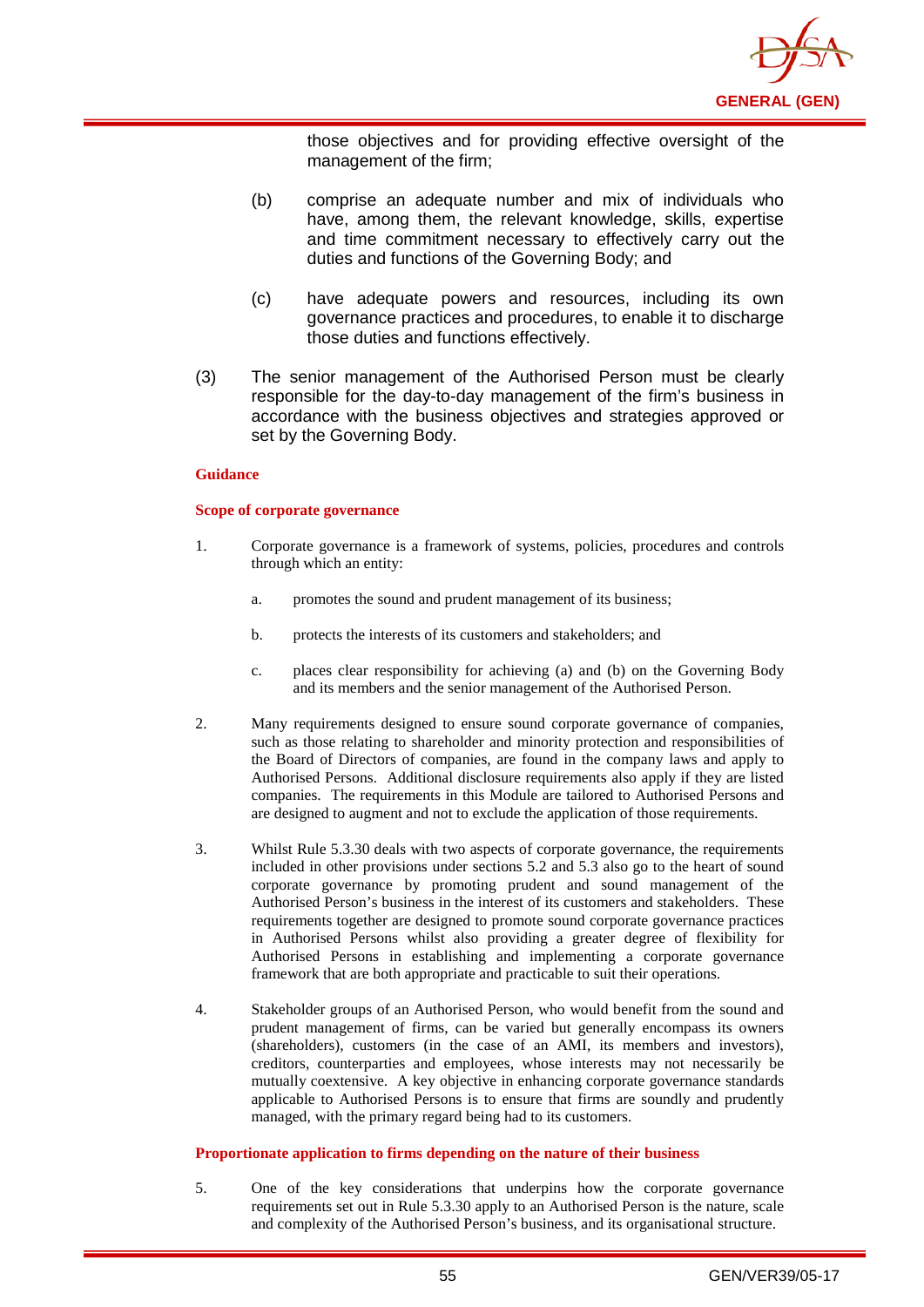

- 6. While requiring banks, insurers and dealers to have more detailed and complex corporate governance systems and controls, simpler systems and procedures could be required for other firms, depending on the nature and scale of their Financial Services. For example, in the case of certain types of Category 4 Financial Service providers such as arranging or advising only firms, less extensive and simpler corporate governance systems and procedures may be sufficient to meet their corporate governance obligations.
- 7. For example, an Authorised Person which is a small scale operation with a tightly held ownership structure may not have a Governing Body which comprises members who are fully independent of the firm's business and from each other, nor be sufficiently large to be able to form numerous committees of the Governing Body to undertake various functions such as nomination and remuneration. In such cases, whilst strict adherence to such aspects of best practice would not be required, overall measures as appropriate to achieve the sound and prudent management of the business would be needed. For example, a firm with no regulatory track record would be expected to have additional corporate governance controls in place to ensure the sound and prudent management of its business, such as the appointment of an independent director (who has relevant regulatory experience) to its Governing Body.

#### **Application to Branches and Groups**

- 8. As part of the flexible and proportionate application of corporate governance standards to firms, whether a firm is a Branch or a subsidiary within a Group is also taken into account. An Authorised Person which is a member of a Group may, instead of developing its own corporate governance policies, adopt group-wide corporate governance standards. However, the Governing Body of the Authorised Person should consider whether those standards are appropriate for the firm, and to the extent possible, make any changes as necessary.
- 9. In the case of a Branch, corporate governance practices adopted at the head office would generally apply to the Branch and are expected to be adequate. The DFSA considers, as part of its authorisation of a Branch and on-going supervision, the adequacy of regulatory and supervisory arrangements applicable in the home jurisdiction, including a corporate governance framework adopted and implemented by the head office (see section 3.2.15 of the RPP Sourcebook).

#### **Best practice relating to corporate governance**

10. In addition to the considerations noted above, best practice that an Authorised Person may adopt to achieve compliance with the applicable corporate governance standards is set out in Guidance at Appendix 3.1. An Authorised Person may, where the best practice set out in App3.1 is not suited to its particular business or structure, deviate from such best practice or any aspects thereof. The DFSA will expect the Authorised Person to demonstrate to the DFSA, upon request, what the deviations are and why such deviations are considered by the Authorised Person to be appropriate.

#### **Remuneration structure and strategies**

- **5.3.31** (1) The Governing Body of an Authorised Person must ensure that the remuneration structure and strategy of the firm:
	- (a) are consistent with the business objectives and strategies and the identified risk parameters within which the firm's business is to be conducted;
	- (b) provide for effective alignment of risk outcomes and the roles and functions of the Employees, taking account of:
		- (i) the nature of the roles and functions of the relevant Employees; and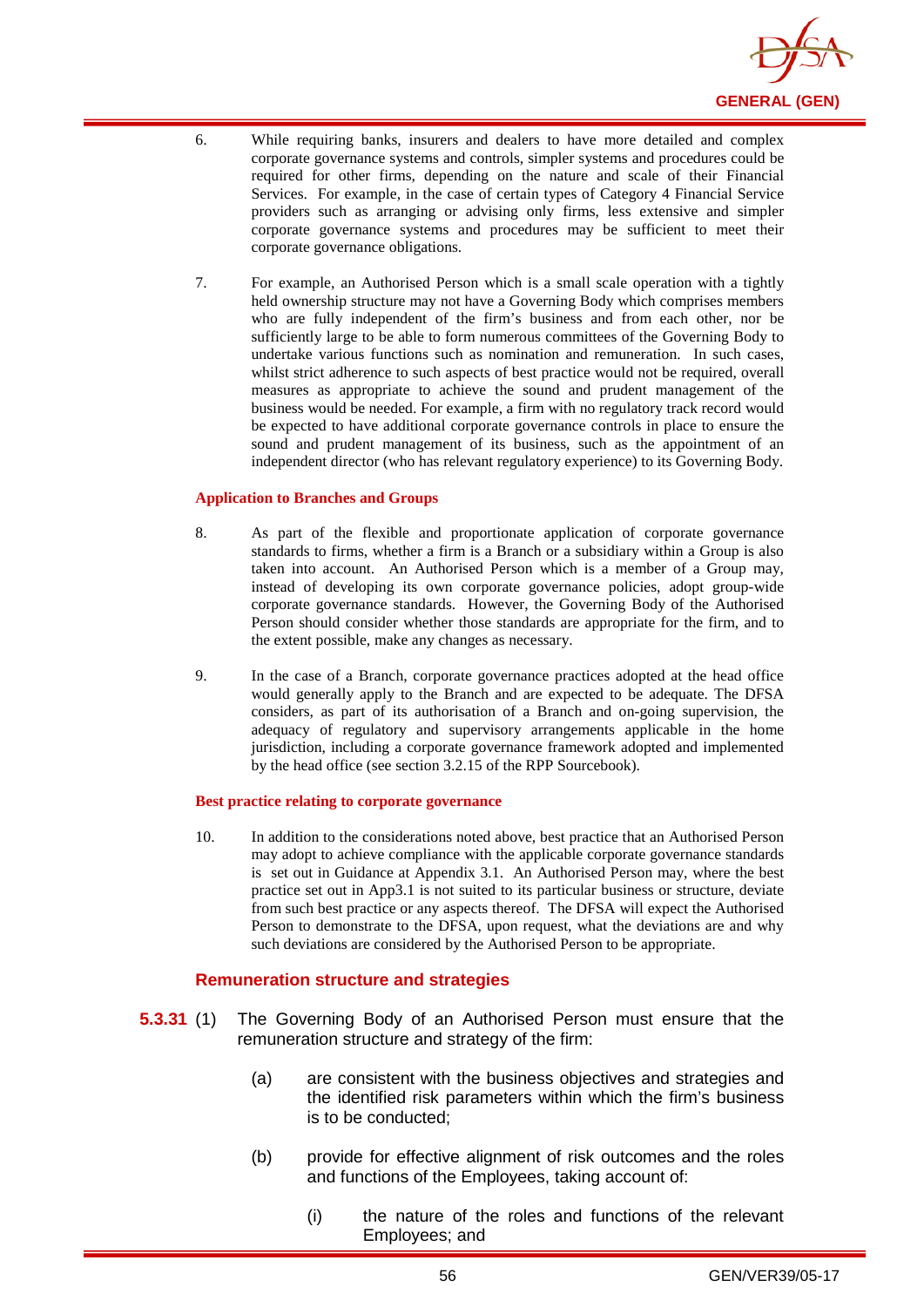

- (ii) whether the actions of the Employees may expose the firm to unacceptable financial, reputational and other risks;
- (c) at a minimum, include the members of its Governing Body, the senior management, Persons Undertaking Key Control Functions and any major risk-taking Employees; and
- (d) are implemented and monitored to ensure that they operate, on an on-going basis, effectively and as intended.
- (2) The Governing Body must provide to the DFSA and relevant stakeholders sufficient information about its remuneration structure and strategies to demonstrate that such structure and strategies meet the requirements in (1) on an on-going basis.
- (3) For the purposes of this Rule, "major risk-taking Employees" are Employees whose actions have a material impact on the risk exposure of the Authorised Person.

#### **Proportionate application to firms depending on the nature of their business**

1. Those considerations set out in Guidance items 5 – 7 under Rule 5.3.30 apply equally to the way in which the remuneration structure and strategies related requirement in Rule 5.3.31 is designed to apply to an Authorised Person. Accordingly, whilst most Category 4 firms may have simple arrangements to achieve the outcome of aligning performance outcomes and risks associated with remuneration structure and strategies, banks, insurers and dealers are expected to have more stringent measures to address such risks.

#### **Application to Branches and Groups**

2. As part of the flexible and proportionate application of corporate governance standards to firms, whether a firm is a Branch or a subsidiary within a Group is also taken into account. As such, the considerations noted in Guidance items  $8 - 9$  under Rule 5.3.30 apply equally to the application of the remuneration related requirements for Branches and Groups. For example, where an Authorised Person is a member of a Group, its Governing Body should consider whether the Group wide policies, such as those relating to the Employees covered under the remuneration strategy and the disclosure relating to remuneration made at the Group level are adequate to meet its obligations under Rule 5.3.31.

#### **Best practice relating to corporate governance**

3. In addition to the considerations noted above, best practice that an Authorised Person may adopt to promote sound remuneration structure and strategies within the firm is set out as Guidance at Appendix 3.2. Where such best practice or any aspects thereof are not suited to a particular Authorised Person's business or structure, it may deviate from such best practice. The DFSA will expect the Authorised Person to demonstrate, upon request, what the deviations are and why such deviations are considered appropriate.

#### **Disclosure of information relating to remuneration structure and strategy**

4. The information which an Authorised Person provides to the DFSA relating to its remuneration structure and strategies should be included in the annual report or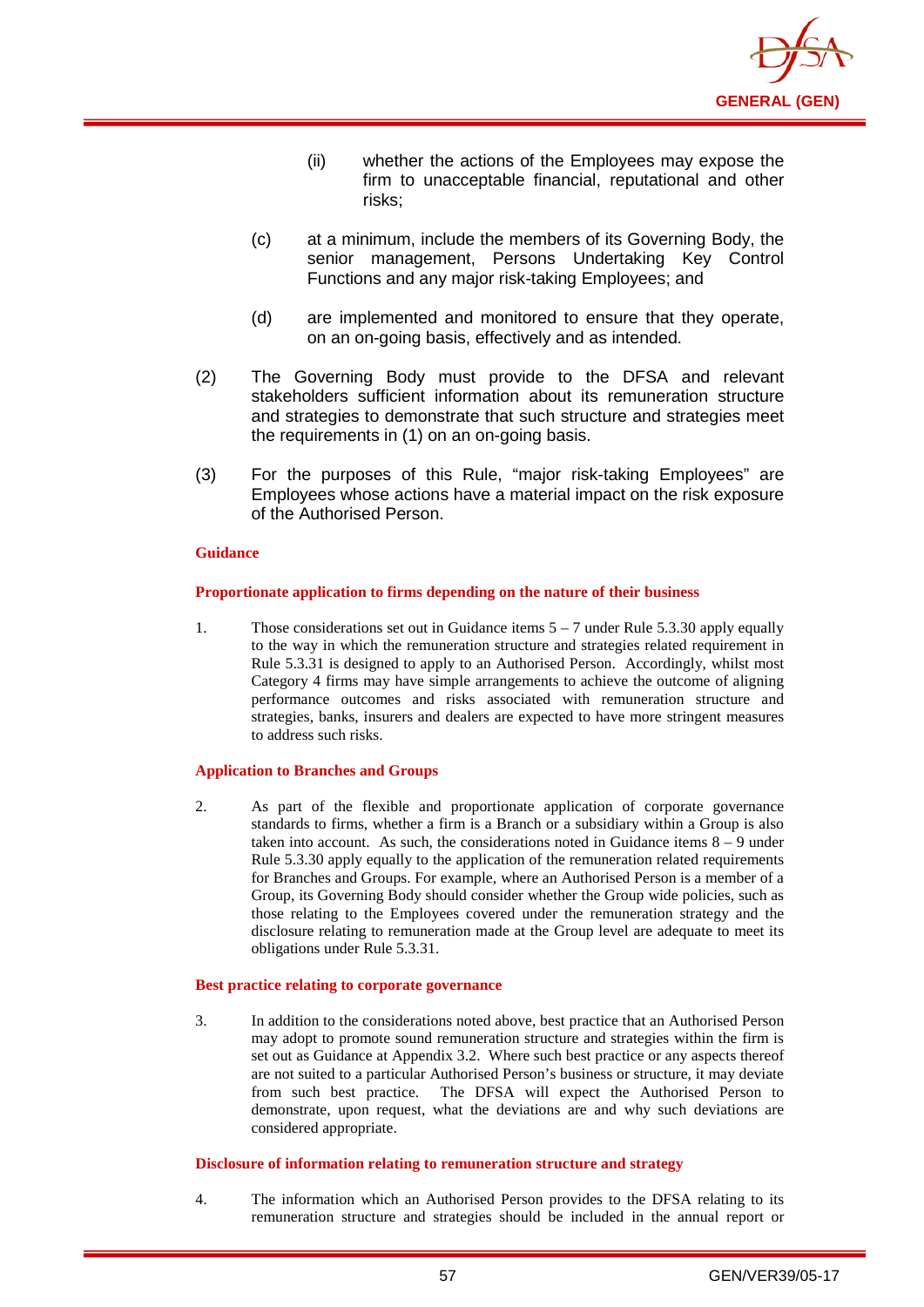

accounting statements. The DFSA expects the annual report of Authorised Persons to include, at a minimum, information relating to:

- a. the decision making process used to determine the firm-wide remuneration policy (such as by a remuneration committee or an external consultant if any, or by the Governing Body);
- b. the most important elements of its remuneration structure (such as, in the case of performance based remuneration, the link between pay and performance and the relevant assessment criteria); and
- c. aggregate quantitative information on remuneration of its Governing Body, the senior management, Persons Undertaking Key Control Functions and any major risk taking Employees.
- 5. The DFSA may, pursuant to its supervisory powers, require additional information relating to the remuneration structure and strategy of an Authorised Firm to assess whether the general elements relating to remuneration under Rule 5.3.31(1) are met by the firm. Any significant changes to the remuneration structure and strategy should also be notified to the DFSA before being implemented. See Rule 11.10.20.
- 6. The information included in the annual report is made available to the DFSA and the shareholders, and in the case of a listed company, to the public. The Governing Body of the Authorised Person should also consider what additional information should be included in the annual report. In the case of banks, insurers and dealers, more detailed disclosure of remuneration structure and strategy and its impact on the financial soundness of the firm would be required. When providing disclosure relating to remuneration in its annual report, Authorised Persons should take account of the legal obligations that apply to the firm including the confidentiality of information obligations.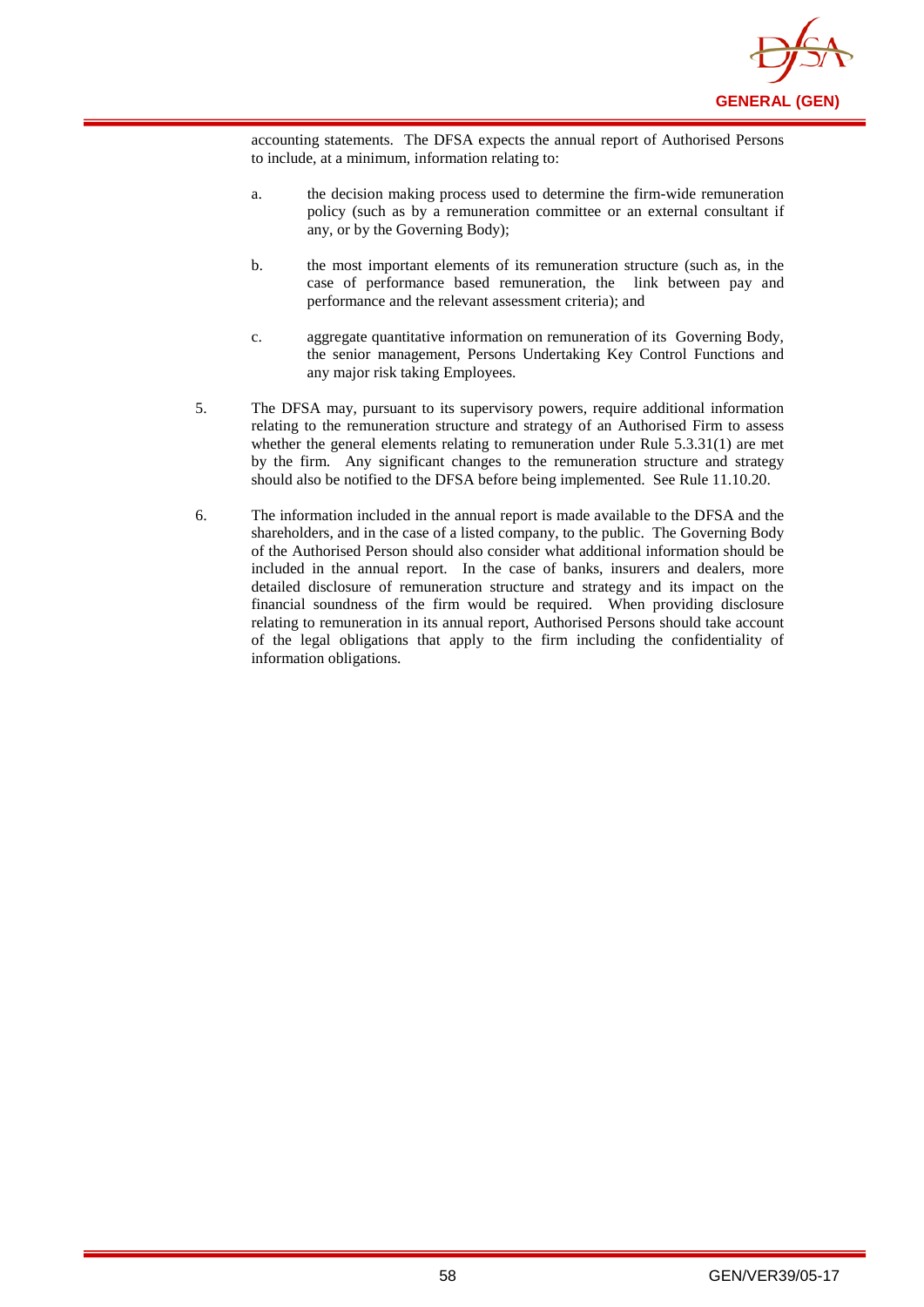

# **6 GENERAL PROVISIONS**

# **6.1 Application**

- **6.1.1** (1) Sections 6.1, 6.2, 6.3, 6.9 and 6.10 apply to every Person to whom any provision in the Rulebook applies.
	- (2) Section 6.4 applies to every Authorised Person.
	- (3) Sections 6.5 and 6.6 apply to every Authorised Firm, Authorised Market Institution and Person who has submitted an application for authorisation to carry on one or more Financial Services.
	- (4) Section 6.7 applies to any Person who has been affected by the activities of the DFSA.
	- (5) Section 6.8 applies to the DFSA.
	- (6) Only sections 6.9 and 6.10 of this chapter apply to a Representative Office.

# **6.2 Interpreting the rulebook**

### **Guidance**

### **Interpretation**

- 1. Every provision in the Rulebook must be interpreted in the light of its purpose. The purpose of any provision is to be gathered first and foremost from the text of the provision in question and its context among other relevant provisions.
- 2. When this section refers to a provision, this means every type of provision, including Rules and Guidance.
- 3. Where reference is made in the Rulebook to another provision of the Rulebook or other DIFC legislation, it is a reference to that provision as amended from time to time.
- 4. Unless the contrary intention appears:
	- a. words in the Rulebook importing the masculine gender include the feminine gender and words importing the feminine gender include the masculine; and
	- b. words in the Rulebook in the singular include the plural and words in the plural include the singular.
- 5. If a provision in the Rulebook refers to a communication, notice, agreement, or other document 'in writing' then, unless the contrary intention appears, it means in legible form and capable of being reproduced on paper, irrespective of the medium used. Expressions related to writing must be interpreted accordingly.
- 6. Any reference to 'dollars' or '\$' is a reference to United States Dollars unless the contrary intention appears.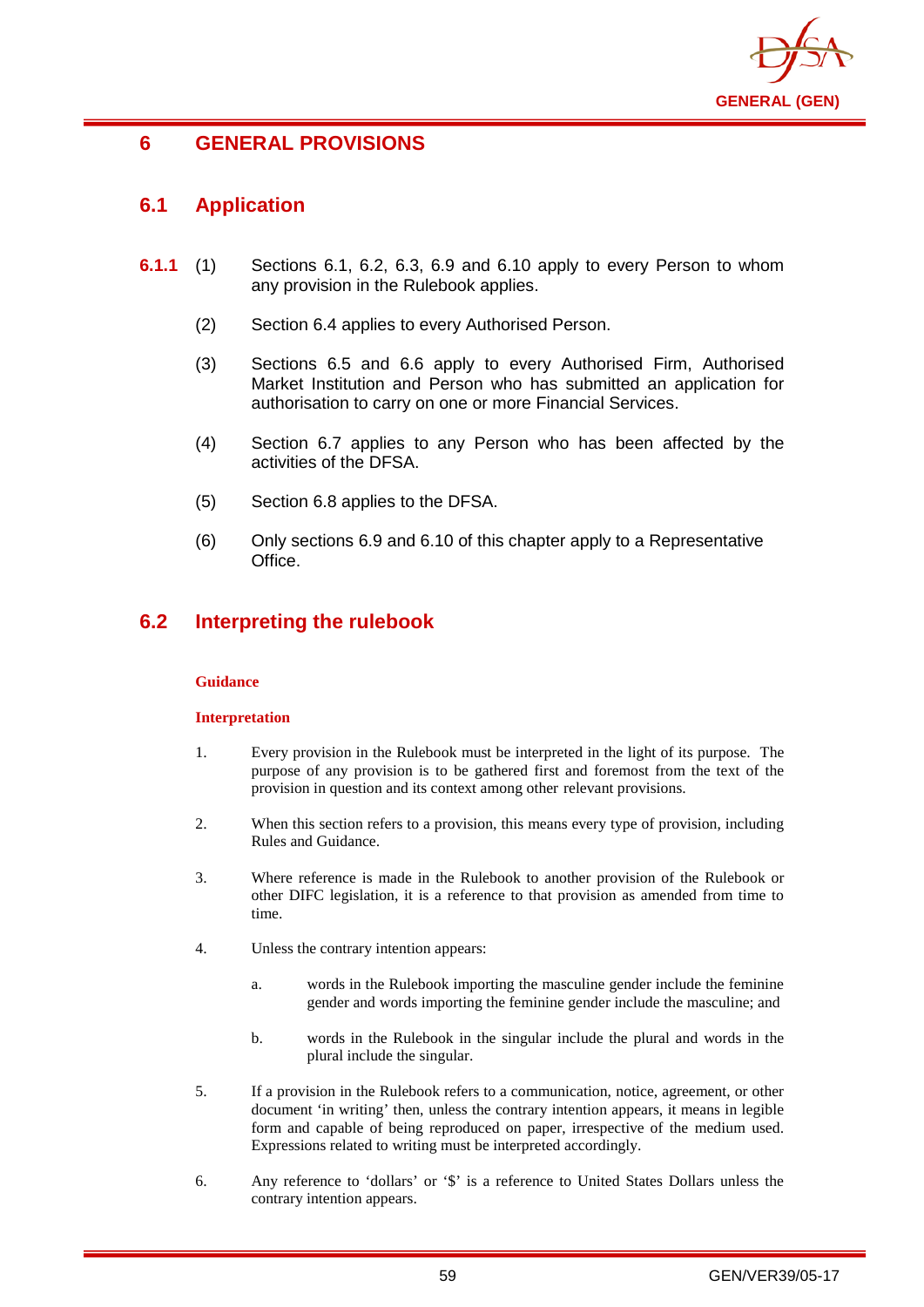

- 7. References to Articles made throughout the Rulebook are references to Articles in the Regulatory Law 2004 unless otherwise stated.
- 8. Unless stated otherwise, a day means a calendar day. If an obligation falls on a calendar day which is either a Friday or Saturday or an official State holiday in the DIFC, the obligation must take place on the next calendar day which is a business day.

#### **Defined Terms**

9. Defined terms are identified throughout the Rulebook by the capitalisation of the initial letter of a word or of each word in a phrase and are defined in the Glossary (GLO), however, where a word or phrase is used only in a prudential context in PIB then for convenience purposes it is only defined under Rule 1.2.1 of PIB rather than in GLO. Unless the context otherwise requires, where capitalisation of the initial letter is not used, an expression has its natural meaning.

## **6.3 Emergency**

- **6.3.1** (1) If an Authorised Person is unable to comply with a particular Rule due to an emergency which is outside its or its Employees' control and could not have been avoided by taking all reasonable steps, the Authorised Person will not be in contravention of that Rule to the extent that, in consequence of the emergency, compliance with that Rule is impractical.
	- (2) This Rule applies only for so long as the consequences of the emergency continue and the Authorised Person is able demonstrate that it is taking all practical steps to deal with those consequences, to comply with the Rule, and to mitigate losses and potential losses to its customers or users.
	- (3) An Authorised Person must notify the DFSA as soon as practical of the emergency and of the steps it is taking and proposes to take to deal with the consequences of the emergency.

#### **Guidance**

- 1. Procedures for notification to the DFSA are set out in section 6.10.
- 2. The Rules in section 6.3 do not affect the powers of the DFSA under Article 26 of the Markets Law 2012.

## **6.4 Disclosure of regulatory status**

- **6.4.1** An Authorised Person must not misrepresent its status expressly or by implication.
- **6.4.2** (1) An Authorised Person must take reasonable care to ensure that every key business document which is in connection with the Authorised Person carrying on a Financial Service in or from the DIFC includes one of the disclosures under this Rule.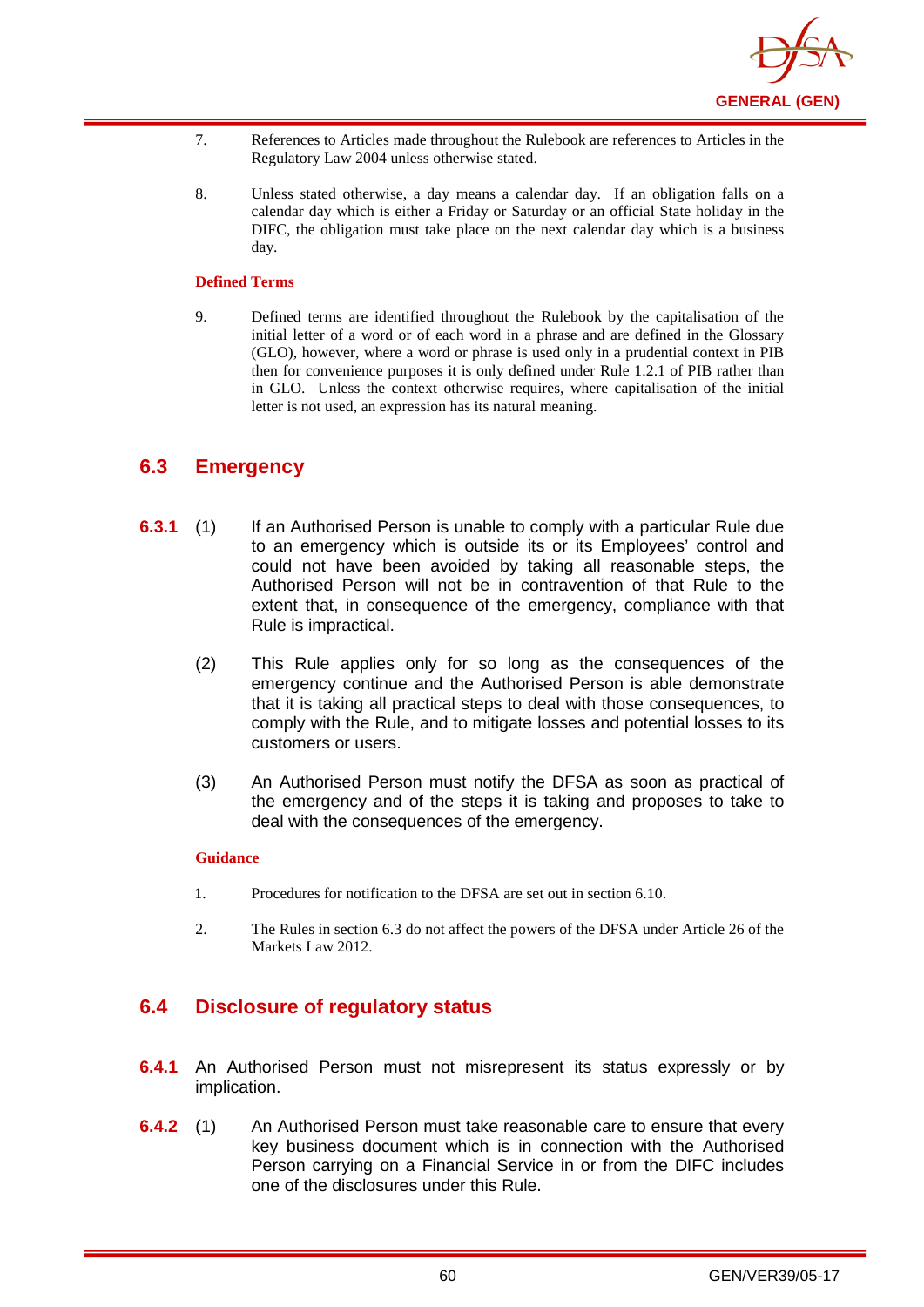

- (2) A key business document includes letterhead whether issued by post, fax or electronic means, terms of business, client agreements, written promotional materials, business cards, prospectuses and websites but does not include compliment slips, account statements or text messages.
- (3) The disclosure required under this Rule is:
	- (a) 'Regulated by the Dubai Financial Services Authority'; or
	- (b) 'Regulated by the DFSA'.
- (4) The DFSA logo must not be reproduced without express written permission from the DFSA and in accordance with any conditions for use.
- (5) Rules 6.4.2(1) to (4) also apply to the operation and administration of an Official List of Securities by an Authorised Market Institution.

# **6.5 Location of offices**

- **6.5.1** (1) Where an Authorised Person is a Body Corporate incorporated in the DIFC, its head office and registered office must be in the DIFC.
	- (2) Where an Authorised Person is a partnership established under the Limited Partnership Law 2004 or the General Partnership Law 2006, its head office and registered office must be in the DIFC.
	- (3) Where an Authorised Person operates in the DIFC through a Branch:
		- (a) it must have a place of business in the DIFC that is the principal place where it carries on the activities for which it is authorised by the DFSA; and
		- (b) that place of business must be its address in the DIFC to which communications and notices may be addressed.
	- (4) An applicant for authorisation to carry on one or more Financial Services must satisfy the DFSA that it will meet the requirements in this Rule when the authorisation is granted.
	- (5) In this Rule:
		- (a) "head office" means the principal place where an Authorised Person carries on:
			- (i) the day-to-day management and control of its business, wherever that business may be conducted; and
			- (ii) the activities for which it is authorised by the DFSA; and
		- (b) "registered office" has the meaning given in the Companies Law 2009, Limited Partnership Law 2004 or General Partnership Law 2006, as applicable.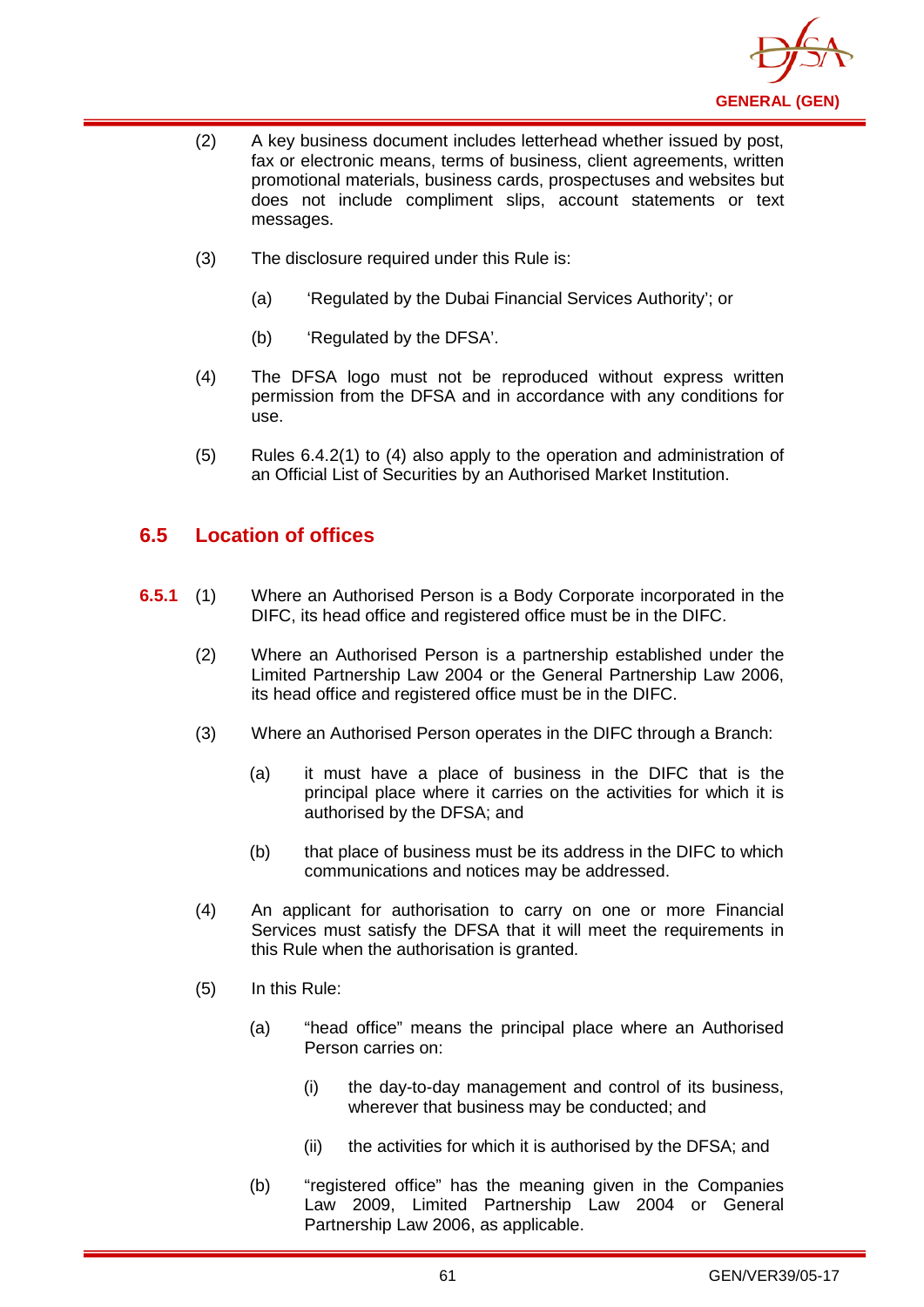

- 1. In considering the location of an Authorised Firm's or Authorised Market Institution's head office, the DFSA will have regard to the location of its directors, partners and senior management and to the main location of its day-to-day operational, control, management and administrative arrangements and will judge matters on a case by case basis.
- 2. An Authorised Firm, Authorised Market Institution or an applicant for authorisation which does not satisfy the DFSA with respect to the location of its offices will, on this point alone not be considered fit and proper or able to satisfy the Licensing Requirements.
- 3. The DFSA expects all Authorised Persons to have a physical presence, including Employees, in the DIFC. The DFSA does not permit 'brass plate' operations i.e. offices with the name of the entity but with no staff or where no meaningful activity takes place.
- 4. The Companies Law, Limited Partnership Law and General Partnership Law of the DIFC also require entities to which they apply, to have a registered office in the DIFC, and to carry on their principal business activity in the DIFC.

## **6.6 Close links**

- **6.6.1** (1) Where an Authorised Person or a Person who has submitted an application for authorisation to carry on one or more Financial Services has Close Links with another Person, the DFSA must be satisfied that those Close Links are not likely to prevent the effective supervision by the DFSA of the Authorised Person.
	- (2) If requested by the DFSA the Authorised Person must submit a Close Links report or notification, in a form specified by the DFSA. This may be requested on an ad hoc or periodic basis.

#### **Guidance**

- 1. Procedures for notification to the DFSA are set out in section 6.10.
- 2. Under the fit and proper test for Authorised Firms and the Licensing Requirements for Authorised Market Institutions, an Authorised Firm or Authorised Market Institution which does not satisfy the DFSA with respect of its Close Links will, on this point alone, not be considered fit and proper or able to satisfy the Licensing Requirements.

# **6.7 Complaints against the DFSA**

#### **Guidance**

- 1. A Person who feels he has been adversely affected by the manner in which the DFSA has carried out its functions may make a complaint to the DFSA about its conduct or the conduct of its Employees.
- 2. A complaint must be in writing and should be addressed to the Chief Executive of the DFSA. The complaint will be dealt with by the DFSA in a timely manner.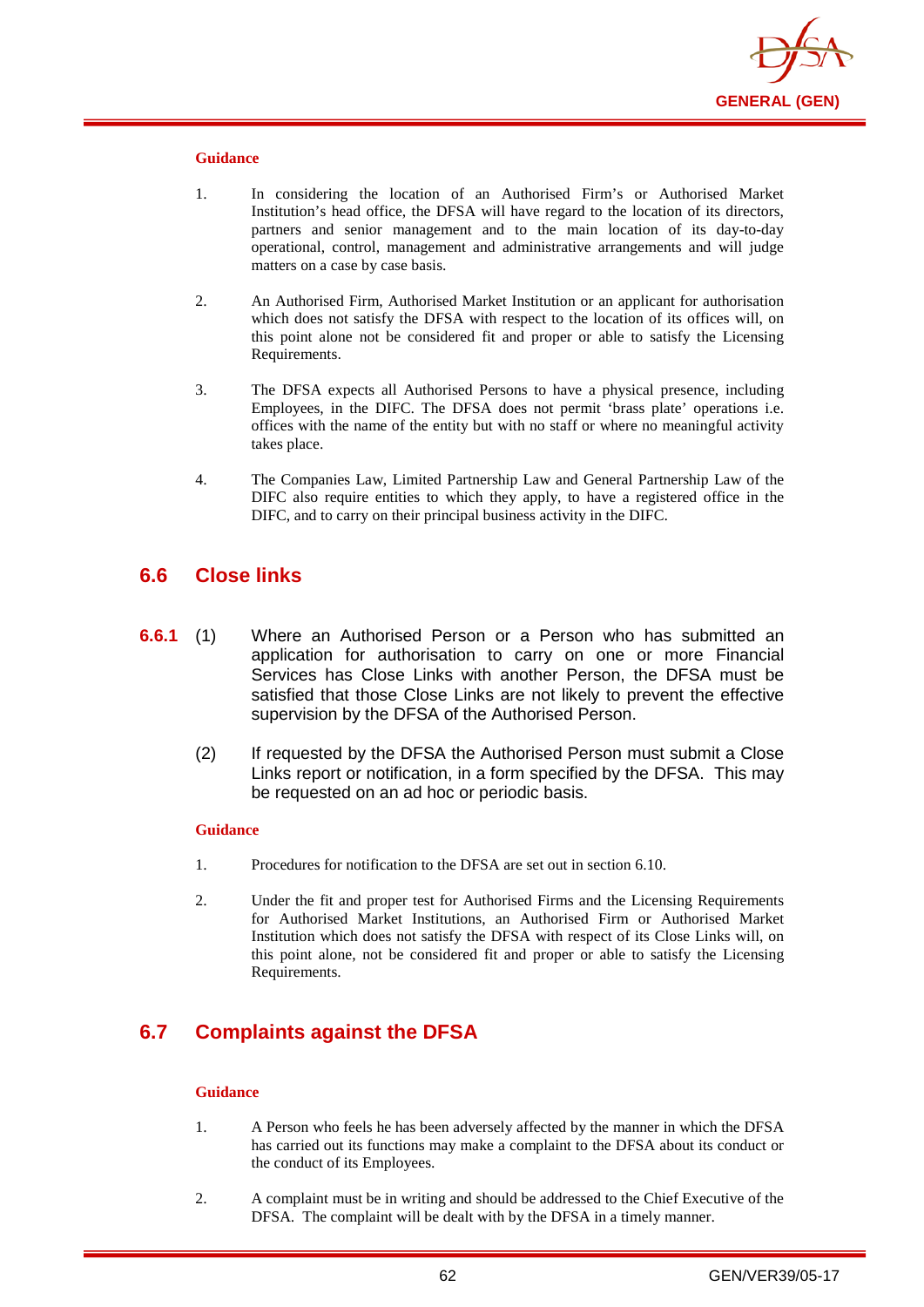

# **6.8 Public register**

## **Maintenance and publication**

- **6.8.1** The registers required to be maintained and published by the DFSA pursuant to Article 62 shall be published and maintained in either or both of the following manners:
	- (a) by maintaining hard copy registers which are made available for inspection at the premises of the DFSA during normal business hours; or
	- (b) by maintaining an electronic version of the registers and making the information from those registers available through the DFSA website.

# **6.9 Communication with the DFSA**

**6.9.1** An Authorised Person must ensure that any communication with the DFSA is conducted in the English language.

## **6.10 Provision of information to the DFSA**

### **Guidance**

- 1. This section sets out how certain information must be provided to the DFSA. It applies to information in an AFN form and in any other application, notification, report or return that must be provided to the DFSA under a Rule. It does not apply to PIB or PIN returns, which are subject to a special system: the DFSA Electronic Prudential Reporting System (EPRS).
- 2. The DFSA has enabled certain information to be submitted online using the electronic system on its website. If information can be submitted online, that online electronic system is to be used – see Rule 6.10.2. In other cases, information must be provided to the DFSA in accordance with Rule 6.10.3.
- **6.10.1** (1) This section applies to a Person providing information to the DFSA in:
	- (a) an AFN form; or
	- (b) any other application, notification, report or return required to be provided or submitted to the DFSA under a Rule.
	- (2) This section does not apply to an Authorised Person providing a return under PIB or PIN.
	- (3) In this section, a reference to information that can be submitted online is a reference to information that can be submitted to the DFSA online using the appropriate electronic system on the DFSA website.

## **Method of providing information**

**6.10.2** If information can be submitted online, a Person must submit the information to the DFSA using the online system.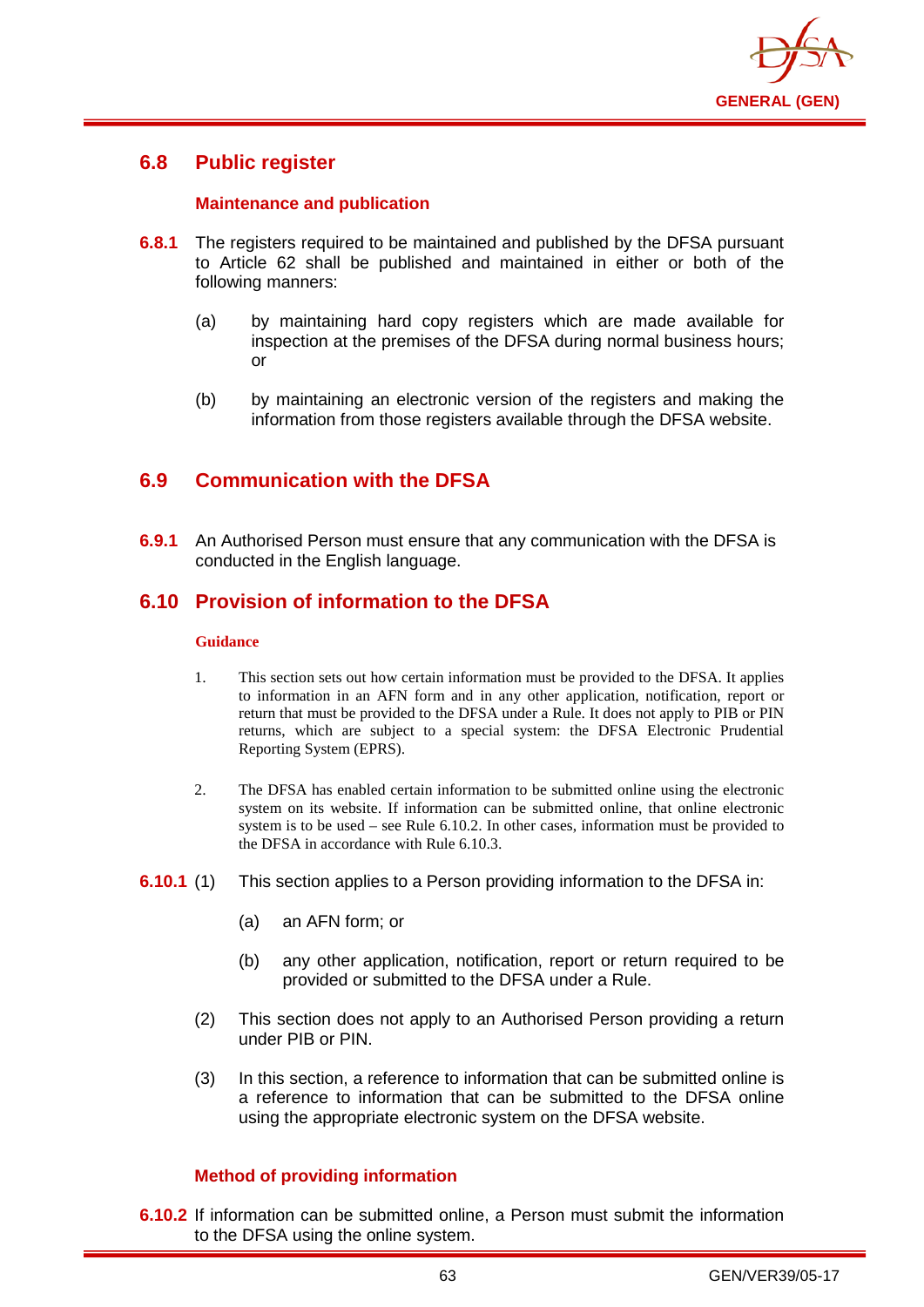

- **6.10.3** If information cannot be submitted online then, unless a Rule states otherwise, a Person must ensure that information it provides to the DFSA:
	- (a) is provided to the DFSA in writing;
	- (b) sets out the Person's full name and, if applicable, its authorisation or registration number;
	- (c) is addressed to the attention of:
		- (i) the Markets Department if the information is being provided under AMI, REC, MKT, PRS or TKO; or
		- (ii) the Supervision Department in any other case; and
	- (d) is delivered to the DFSA:
		- (i) by post to the current address of the DFSA;
		- (ii) by hand to the current address of the DFSA; or
		- (iii) by electronic mail to an address provided by the DFSA.

## **Evidence that information was provided**

**6.10.4** A Person who provides information to the DFSA must retain sufficient evidence to be able to demonstrate to the DFSA, upon request, that the information was submitted or delivered.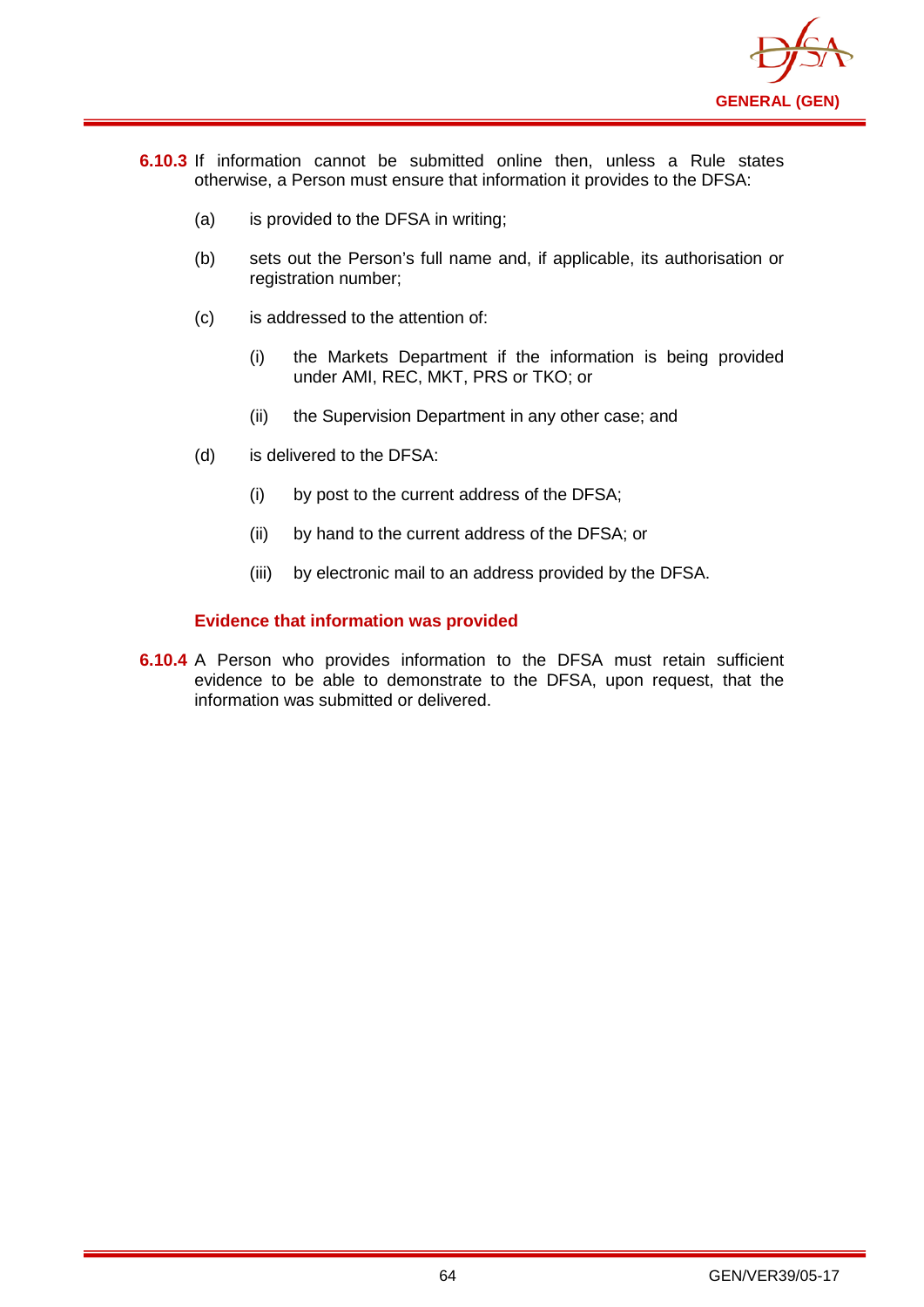

# **7 AUTHORISATION**

# **7.1 Application**

- **7.1.1** (1) This chapter applies, subject to (2), to every Person who is:
	- (a) an Authorised Firm;
	- (b) an applicant for a Licence to be an Authorised Firm;
	- (c) an Authorised Individual;
	- (d) an applicant for Authorised Individual status; or
	- (e) a Controller of a Person referred to in (a) or (b).
	- (2) This chapter does not apply to a Person intending to:
		- (a) Operate an Exchange;
		- (b) Operate a Clearing House; or
		- (c) Operate a Representative Office.

### **Guidance**

- 1. This chapter outlines DFSA's authorisation requirements for an Authorised Firm and Authorised Individual.
- 2. The DFSA's requirements for authorisation of:
	- a. Authorised Market Institutions are covered by the AMI module; and
	- b. Representative Offices are covered by the REP module.
- 3. The DFSA's requirements for registration of DNFBPs are found in the AML module.
- 4. This chapter should be read in conjunction with the RPP Sourcebook which sets out DFSA's general regulatory policy and processes. Some additional processes may be outlined in other chapters of this module.
- 5. Chapter 2 of the RPP Sourcebook sets out DFSA's approach to the authorisation of undertakings and individuals to conduct Financial Services or Licensed Functions, as the case may be.

# **7.2 Application for a Licence**

**7.2.1** A Person, who intends to carry on one or more Financial Services in or from the DIFC must apply to the DFSA for a Licence, in accordance with the Rules in this section.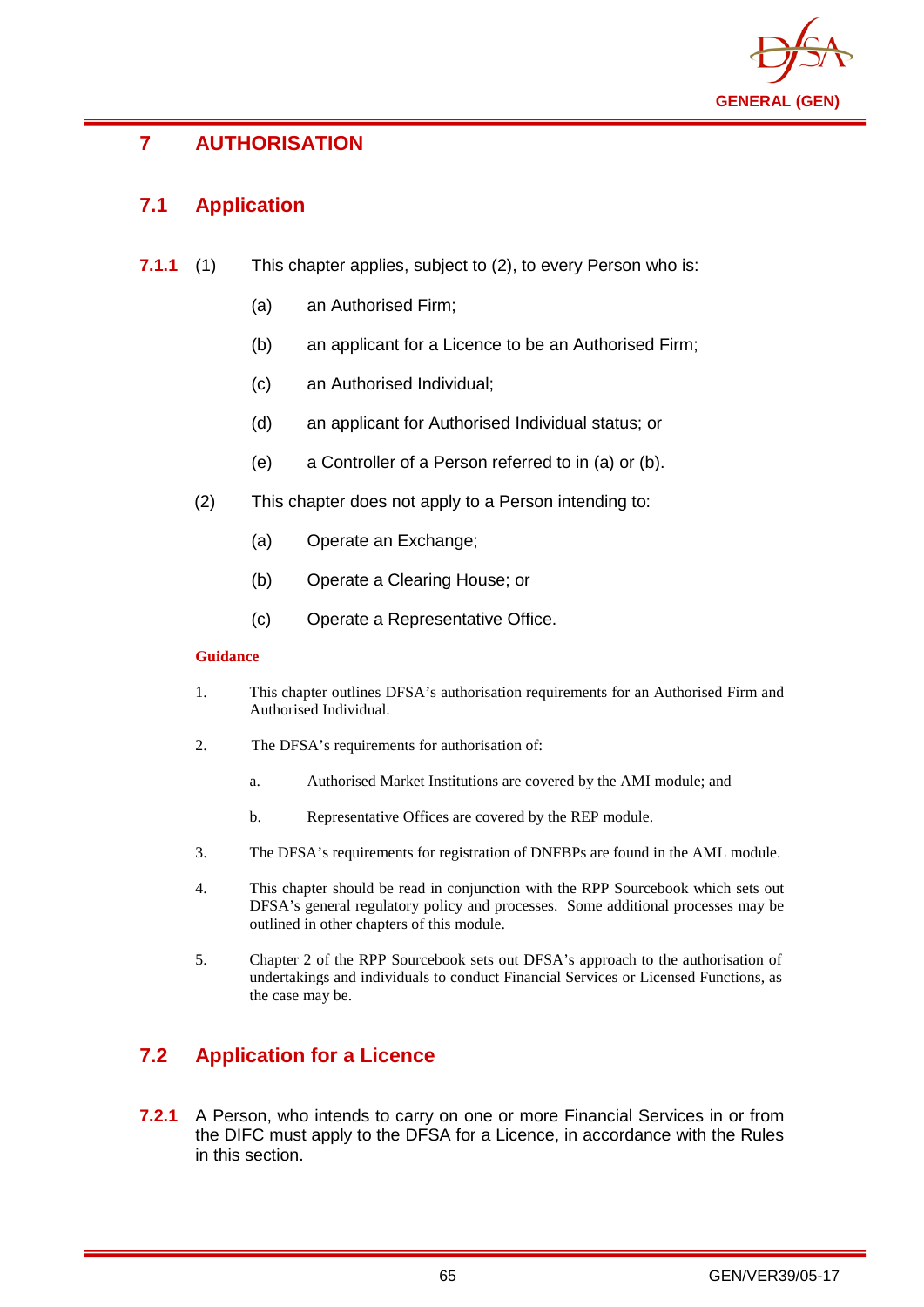

- **7.2.2** (1) The DFSA will only consider an application for a Licence from a Person who, subject to (2), (3) and (4), is:
	- (a) a Body Corporate; or
	- (b) a Partnership;

and who is not an Authorised Market Institution.

- (2) If the application is in respect of either or both of the following Financial Services:
	- (a) Effecting Contracts of Insurance; or
	- (b) Carrying Out Contracts of Insurance,

the applicant must be a Body Corporate.

- (3) If the application is in respect of the Financial Service of Accepting Deposits, the applicant must be a Body Corporate or a Partnership.
- (4) If the application is in respect of the Financial Service of Managing a Collective Investment Fund or Acting as the Trustee of a Fund, the applicant must be a Body Corporate.

#### **Guidance**

Section 2.2.8 of the RPP Sourcebook sets out matters which the DFSA takes into consideration when making an assessment under Rule 7.2.2.

- **7.2.3** A Person licensed by the Emirates Securities and Commodities Authority to trade on an U.A.E. exchange will not be granted a Licence by the DFSA unless that Person has the prior approval of the Emirates Securities and Commodities Authority.
- **7.2.4** A Person applying for a Licence must complete and submit the appropriate form or forms in AFN.

### **Guidance**

A Person submitting an application under Rule 7.2.4 is required to:

- a. pay the appropriate application fee as set out in FER; and
- b. include information relating to its Controllers, completed by the relevant Controllers themselves, in the appropriate form in AFN.

## **Consideration and assessment of applications**

- **7.2.5** In order to become authorised to carry on one or more Financial Services, the applicant must demonstrate to the satisfaction of the DFSA that it:
	- (a) has adequate resources, including financial resources;
	- (b) is fit and proper; and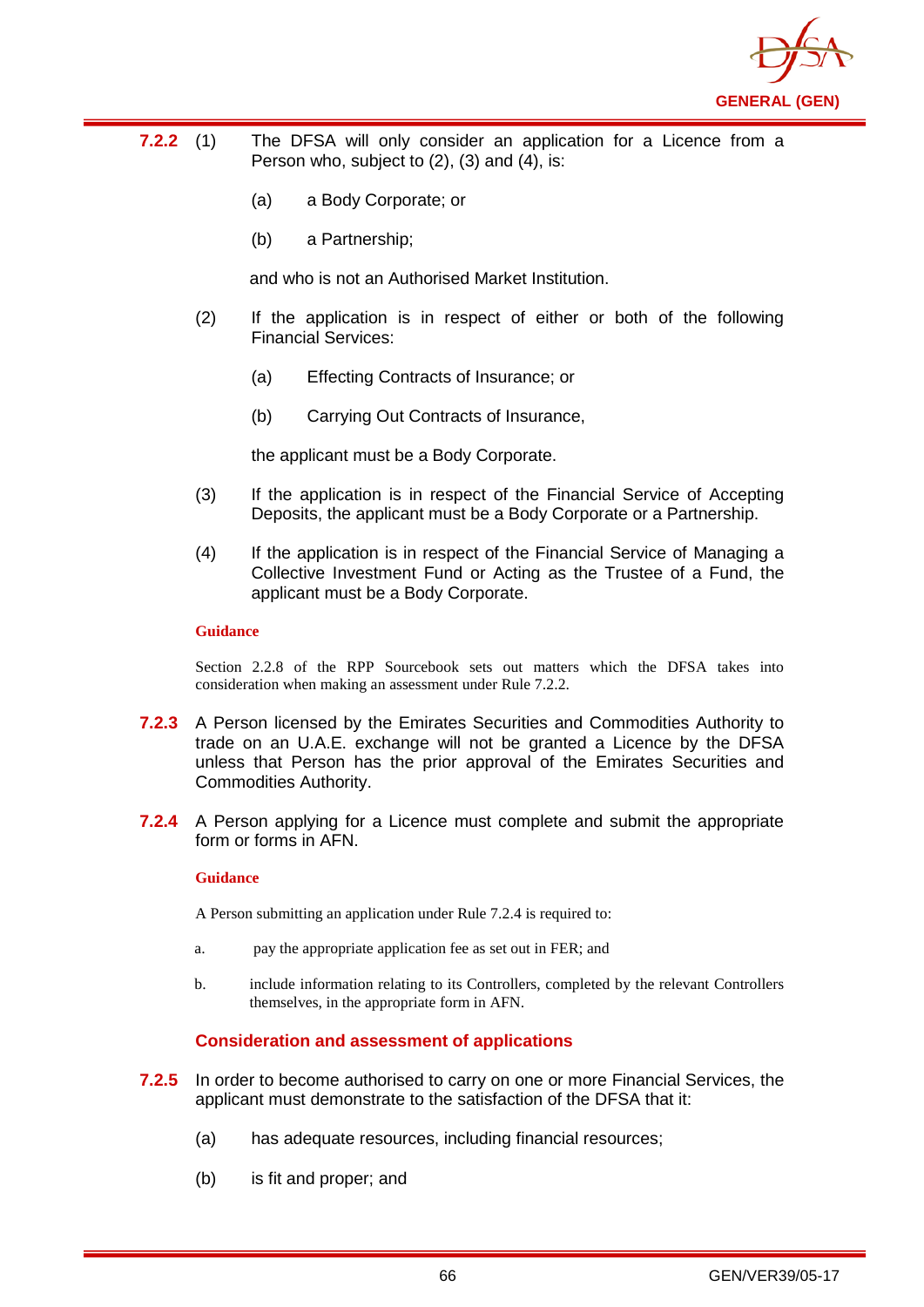

(c) has adequate compliance arrangements, including policies and procedures, that will enable it to comply with all the applicable legal requirements, including the Rules.

### **Adequate resources**

- **7.2.6** In assessing whether an applicant has adequate resources, the DFSA will consider:
	- (a) how the applicant will comply with the applicable provisions of PIB or PIN;
	- (b) the provision the applicant makes in respect of any liabilities, including contingent and future liabilities;
	- (c) the means by which the applicant and members of its Group manage risk in connection with their business; and
	- (d) the rationale for, and basis of, the applicant's business plan.

#### **Guidance**

A Credit Rating Agency is not subject to any specific capital requirements in PIB. Instead, it is required, pursuant to Rules 4.2.4 and 7.2.6 to have and maintain adequate financial resources to manage its affairs prudently and soundly.

## **Fitness and propriety**

- **7.2.7** (1) In assessing whether an applicant is fit and proper, the DFSA will consider:
	- (a) the fitness and propriety of the members of its Governing Body;
	- (b) the suitability of the applicant's Controllers or any other Person;
	- (c) the impact a Controller might have on the applicant's ability to comply with the applicable requirements;
	- (d) the Financial Services concerned;
	- (e) the activities of the applicant and any associated risks that those activities pose to the DFSA's objectives described under Article 8(3) of the Regulatory Law 2004;
	- (f) whether the applicant's affairs will be conducted and managed in a sound and prudent manner;
	- (g) any matter which may harm or may have harmed the integrity or the reputation of the DFSA or DIFC; and
	- (h) any other relevant matters.
	- (2) The DFSA will, in assessing the matters in (1), consider the cumulative effect of factors which, if taken individually, may be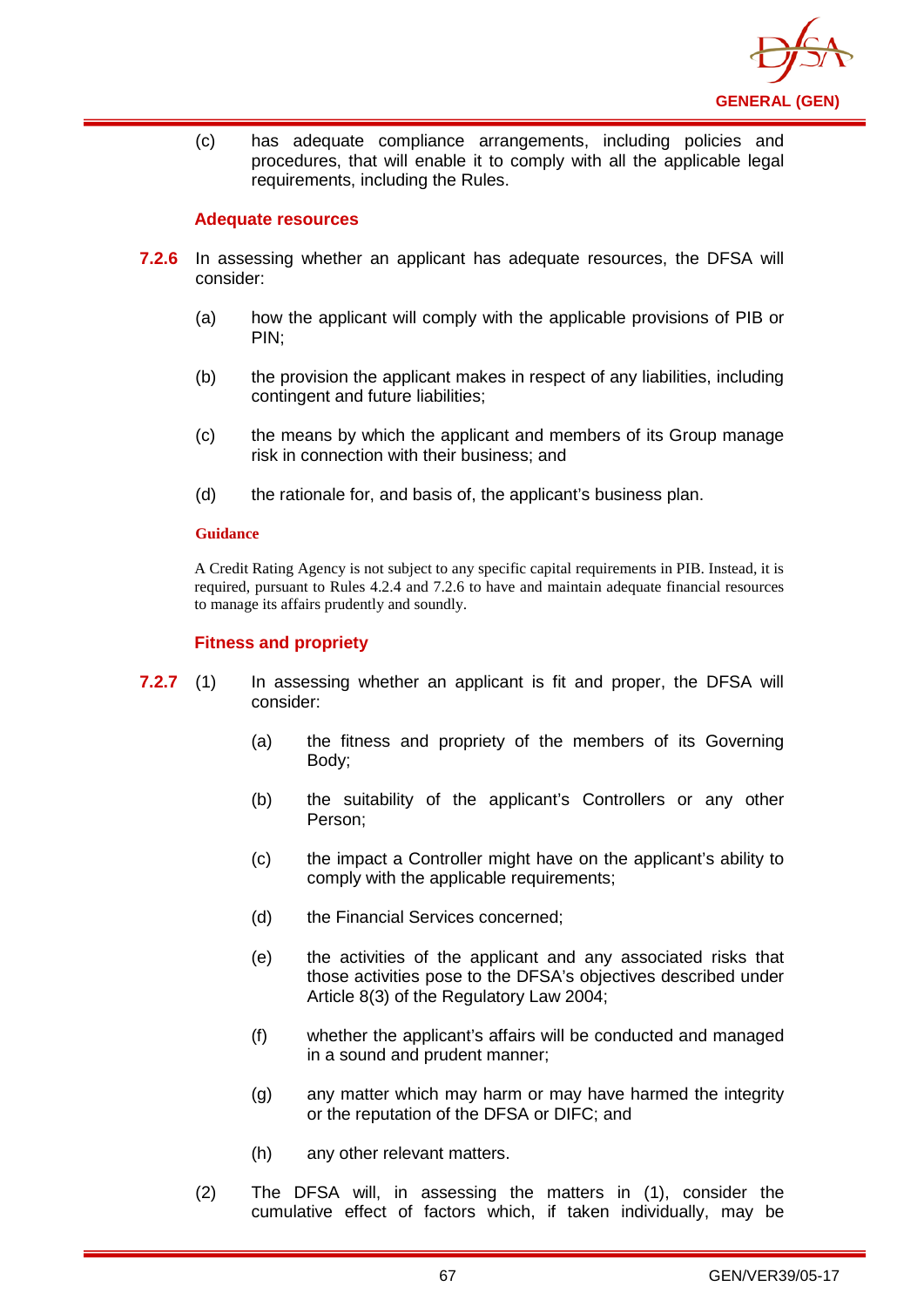

regarded as insufficient to give reasonable cause to doubt the fitness and propriety of an applicant.

#### **Guidance**

Section 2.2 of the RPP Sourcebook sets out matters which the DFSA takes into consideration when making an assessment under Rule 7.2.7.

## **Compliance arrangements**

- **7.2.8** In assessing whether an applicant has adequate compliance arrangements, the DFSA will consider whether it has:
	- (a) clear and comprehensive policies and procedures relating to compliance with all applicable legal requirements including the Rules:
	- (b) adequate means to implement those policies and procedures and monitor that they are operating effectively and as intended.
- **7.2.9** In assessing an application for a Licence, the DFSA may:
	- (a) make any enquiries which it considers appropriate, including enquiries independent of the applicant;
	- (b) require the applicant to provide additional information;
	- (c) require the applicant to have information on how it intends to ensure compliance with a particular Rule;
	- (d) require any information provided by the applicant to be verified in any way that the DFSA specifies; and
	- (e) take into account any information which it considers relevant.
- **7.2.10** (1) In assessing an application for a Licence the DFSA may, by means of written notice, indicate the legal form that the applicant may adopt to enable authorisation to be granted.
	- (2) Where the DFSA thinks it appropriate it may treat an application made by one legal form or Person as having been made by the new legal form or Person.
- **7.2.11** In assessing an application for a Licence authorising the applicant to Operate an Alternative Trading System, the DFSA will have regard to, but is not limited to, considering the following matters:
	- (a) whether the establishment of an Alternative Trading System is, or is likely to be, in the interests of the Financial Services and Markets industry;
	- (b) whether the Alternative Trading System will or is likely to lead to more efficient price discovery of, or deepen liquidity in, an Investment; and
	- (c) whether there is any risk of market fragmentation, loss of liquidity or inefficiency in price discovery as a result of the proposed Alternative Trading System operation.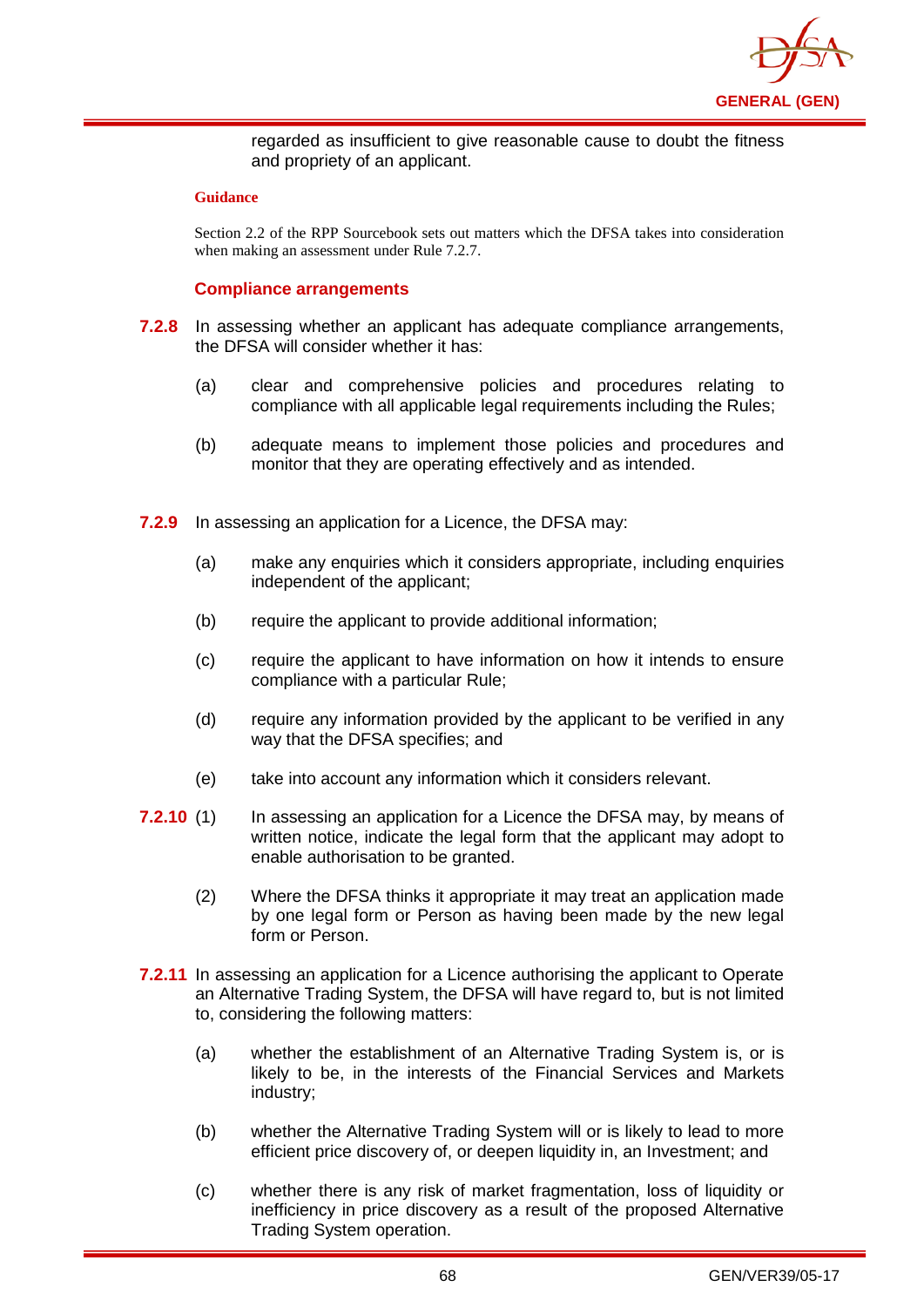

# **7.3 Applications for endorsements**

## **Carrying on service with or for a Retail Client**

- **7.3.1** The following requirements must be met by an Authorised Firm for the grant of an endorsement to carry on a Financial Service with or for a Retail Client:
	- (a) the applicant must have adequate systems and controls for carrying on Financial Services with or for a Retail Client;
	- (b) the applicant must have adequate systems and controls (including policies and procedures) to ensure compliance with the requirements in COB relevant to Retail Clients;
	- (c) the applicant must have adequate systems and controls to ensure that its Employees remain competent and capable to perform the functions which are assigned to them, in particular, functions that involve dealing with Retail Clients; and
	- (d) the applicant must have adequate Complaint handling policies and procedures.

## **Acting as a Trade Repository**

**7.3.2** The requirements in App 5 must be met by an Authorised Firm for the grant of an endorsement to act as a Trade Repository.

#### **Endorsement to hold Client Assets or Insurance Monies**

- **7.3.3** An Authorised Firm applying for an endorsement to hold or control Client Assets must satisfy the DFSA that it has in place adequate systems and controls to meet the applicable requirements in COB sections 6.11 to 6.14.
- **7.3.4** An Insurance Intermediary or Insurance Manager applying for an endorsement to hold Insurance Monies must satisfy the DFSA that it has in place adequate systems and controls to meet the applicable requirements in COB section 7.12.

## **Endorsement relating to Long-Term Insurance**

**7.3.5** An Insurance Intermediary applying for an endorsement to conduct activities relating to contracts of Long-Term Insurance must satisfy the DFSA that it has adequate skills and knowledge relating to underlying investments of Long-Term Insurance.

## **7.4 Licensed Functions and Authorised individuals**

- **7.4.1** (1) Pursuant to Article 43 of the Regulatory Law 2004, the functions specified in Rules 7.4.2 to 7.4.9 are Licensed Functions.
	- (2) A Licensed Function shall not include a function performed by a registered insolvency practitioner (subject to the restrictions defined within Article 88 of the Insolvency Law 2009) if the practitioner is: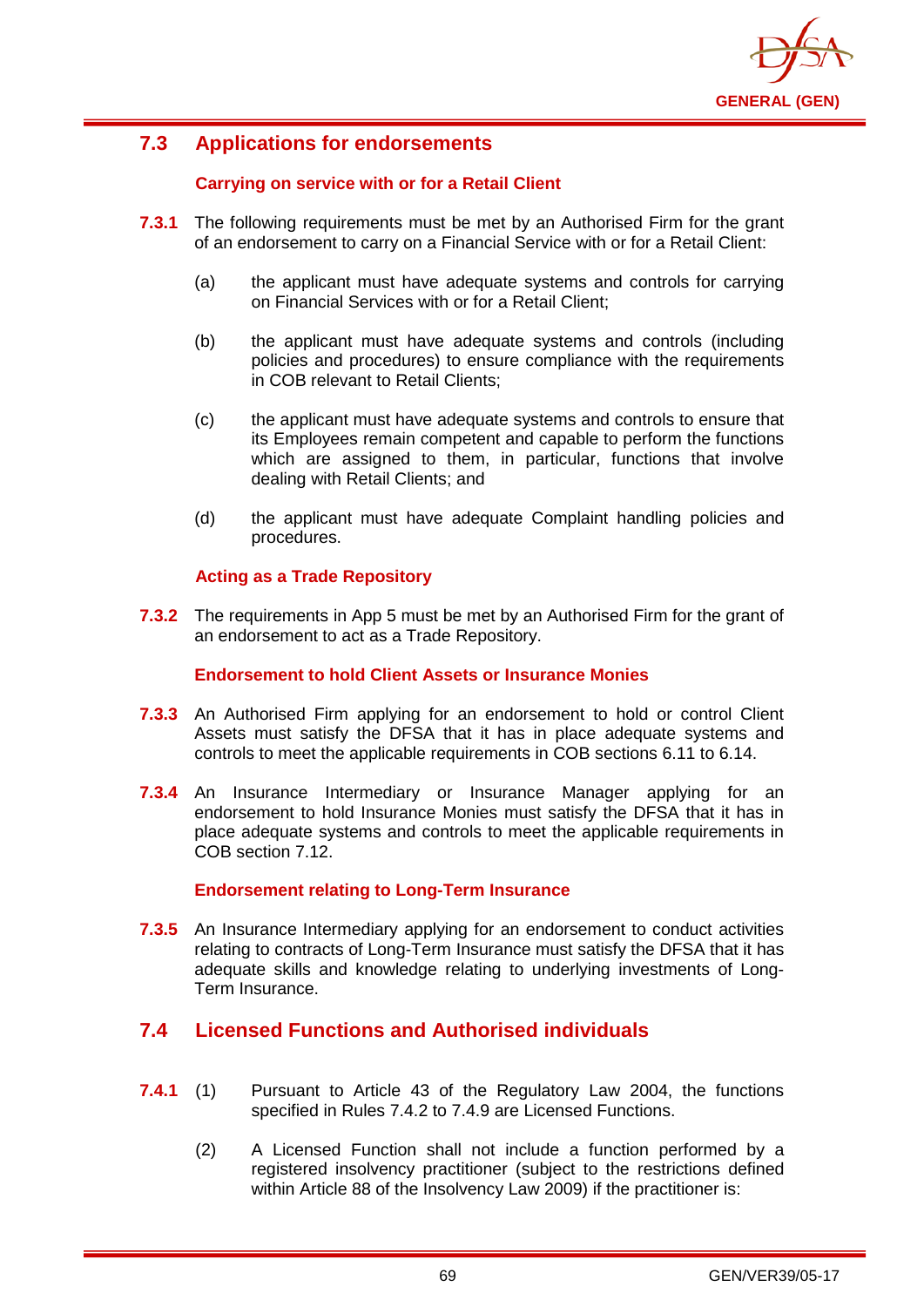

- (a) acting as a nominee in relation to a company voluntary arrangement within the meaning of Article 8 of the Insolvency Law 2009;
- (b) appointed as a receiver or administrative receiver within the meaning of Article 14 of the Insolvency Law 2009;
- (c) appointed as a liquidator in relation to a members' voluntary winding up within the meaning of Article 32 of the Insolvency Law 2009;
- (d) appointed as a liquidator in relation to a creditors' voluntary winding up within the meaning of Article 32 of the Insolvency Law 2009; or
- (e) appointed as a liquidator or provisional liquidator in relation to a compulsory winding up within the meanings of Article 58 and 59 of the Insolvency Law 2009.
- (3) A Licensed Function shall not include a function performed by an individual appointed to act as manager of the business of an Authorised Firm or Authorised Market Institution as directed by the DFSA under Article 88 of the Regulatory Law 2004.

### **Senior Executive Officer**

- **7.4.2** The Senior Executive Officer function is carried out by an individual who:
	- (a) has, either alone or jointly with other Authorised Individuals, ultimate responsibility for the day-to-day management, supervision and control of one or more (or all) parts of an Authorised Firm's Financial Services carried on in or from the DIFC; and
	- (b) is a Director, Partner or Senior Manager of the Authorised Firm.

#### **Licensed Director**

**7.4.3** Subject to Rule 7.5.4, the Licensed Director function is carried out by an individual who is a Director of an Authorised Firm which is a Body Corporate.

#### **Licensed Partner**

**7.4.4** The Licensed Partner function is carried out, in the case of an Authorised Firm which is a Partnership or Limited Liability Partnership, by an individual specified in Rule 7.5.5.

#### **Finance Officer**

**7.4.5** The Finance Officer function is carried out by an individual who is a Director, Partner or Senior Manager of an Authorised Firm who has responsibility for the Authorised Firm's compliance with the applicable Rules in PIN or PIB.

## **Compliance Officer**

**7.4.6** The Compliance Officer function is carried out by an individual who is a Director, Partner or Senior Manager of an Authorised Firm who has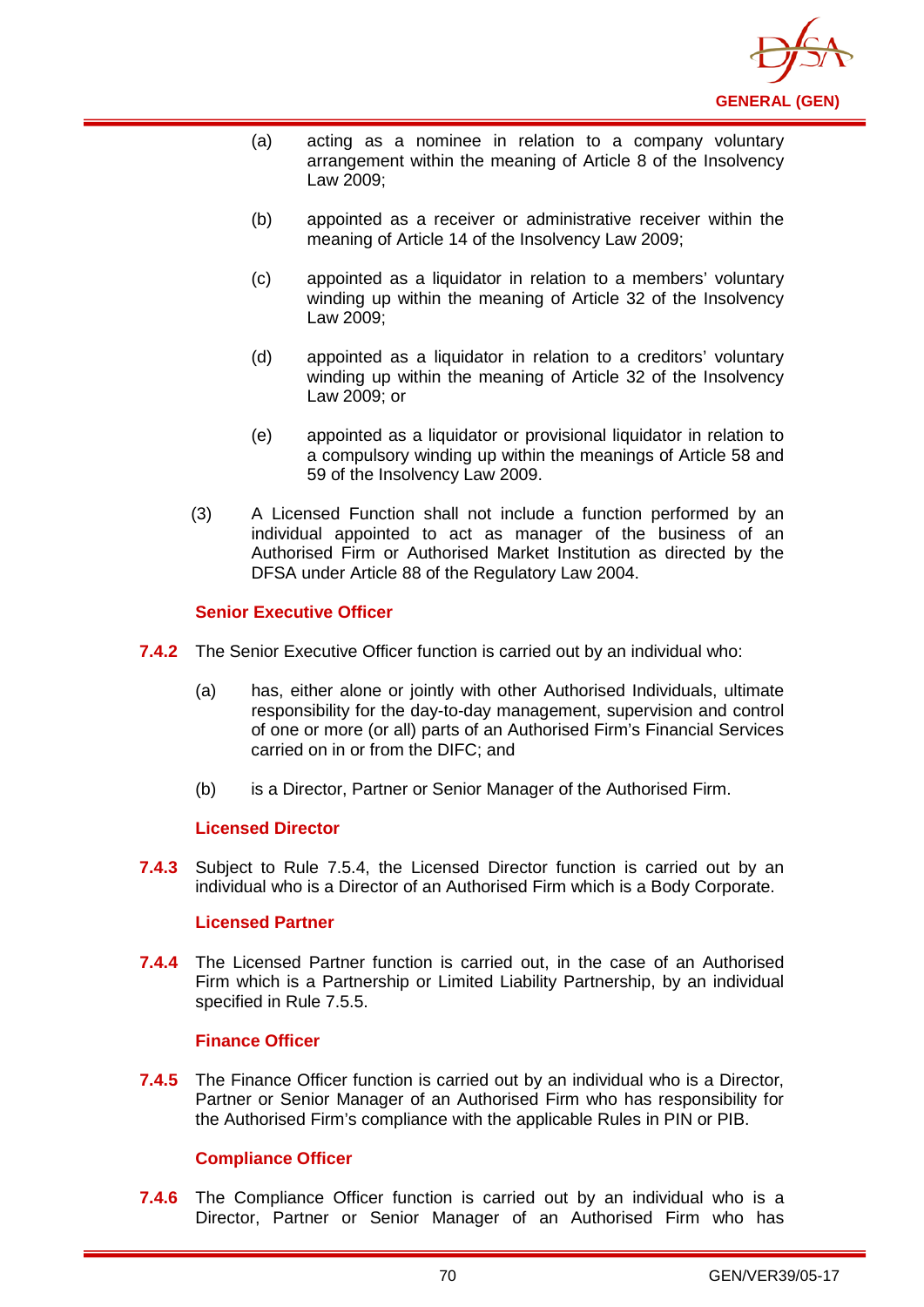

responsibility for compliance matters in relation to the Authorised Firm's Financial Services.

#### **Senior Manager**

- **7.4.7** The Senior Manager function is carried out by an individual who is responsible either alone or jointly with other individuals for the management, supervision or control of one or more parts of an Authorised Firm's Financial Services who is:
	- (a) an Employee of the Authorised Firm; and
	- (b) not a Director or Partner of the Authorised Firm.

#### **Guidance**

In respect of a Fund, the DFSA would expect the Fund Manager to appoint at least one individual other than the Senior Executive Officer to carry out Senior Manager functions in relation to the Fund such as managing operational risk and other internal controls.

### **Money Laundering Reporting Officer**

**7.4.8** The Money Laundering Reporting Officer function is carried out by an individual who is a Director, Partner or Senior Manager of an Authorised Firm and who has responsibility for the implementation of an Authorised Firm's anti money laundering policies, procedures, systems and controls and day to day oversight of its compliance with the Rules in AML and any relevant anti money laundering legislation applicable in the DIFC.

#### **Responsible Officer**

- **7.4.9** The Responsible Officer function is carried out by an individual who:
	- (a) has significant responsibility for the management of one or more aspects of an Authorised Firm's affairs;
	- (b) exercises a significant influence on the firm as a result of (a); and
	- (c) is not an Employee of the Authorised Firm.

#### **Guidance**

- 1. The Licensed Function of Responsible Officer applies to an individual employed by a Controller or other Group company who is not an Employee of the Authorised Firm, but who has significant responsibility for, or for exercising a significant influence on, the management of one or more aspects of the Authorised Firm's business.
- 2. Examples of a Responsible Officer might include an individual responsible for the overall strategic direction of an Authorised Firm or a regional manager to whom a Senior Executive Officer reports and from whom he takes direction.
- **7.4.10** An Authorised Individual may perform one or more Licensed Functions for one or more Authorised Firms.

#### **Guidance**

1. In considering whether to grant an individual Authorised Individual status with respect to more than one Authorised Firm, the DFSA will consider each Licensed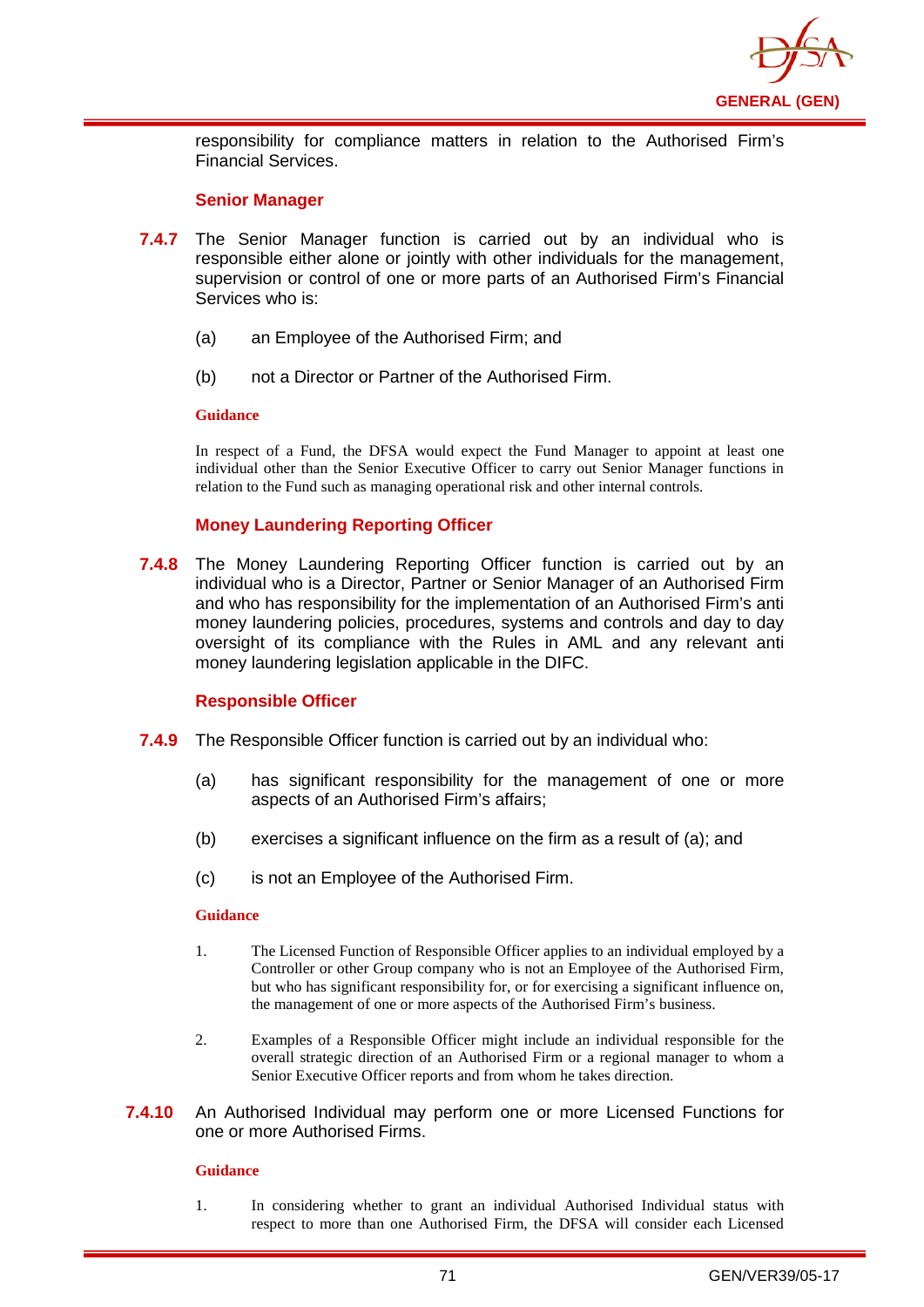

Function to be carried out and the allocation of responsibility for that individual among the Authorised Firms.

2. In the above situation the DFSA will need to be satisfied that the individual will be able to carry out his role effectively, is fit and proper to do so, and that there are no conflicts of interest or that any actual or potential conflicts of interest are appropriately managed.

## **7.5 Mandatory appointments**

- **7.5.1** (1) An Authorised Firm must, subject to (2), make the following appointments and ensure that they are held by one or more Authorised Individuals at all times:
	- (a) Senior Executive Officer;
	- (b) Finance Officer;
	- (c) Compliance Officer; and
	- (d) Money Laundering Reporting Officer.
	- (2) An Authorised Firm which is a Credit Rating Agency:
		- (a) need not make the appointment referred to in  $(1)(b)$  and  $(d)$ ; and
		- (b) must ensure that the appointments referred to in 1(a) and (c) are held by separate Authorised Individuals at all times.

#### **Guidance**

- 1. This Guidance addresses a range of circumstances:
	- a. one individual performing more than one function in a single firm, as contemplated in Rule 7.5.1;
	- b. more than one individual performing one function in a single firm, not addressed by that Rule;
	- c. one individual performing a single function in more than one firm, also not addressed by that Rule.
- 2. The DFSA will only authorise an individual to perform more than one Licensed Function or combine Licensed Functions with other functions where it is satisfied that the individual is fit and proper to perform each Licensed Function or combination of Licensed Functions.
- 3. In the above situation the DFSA will need to be satisfied that the individual will be able to carry out his role effectively, is fit and proper to do so, and that there are no conflicts of interest or that any actual or potential conflicts of interest are appropriately managed.
- 4. Notwithstanding this Rule, an Authorised Firm would generally be expected to separate the roles of Compliance Officer and Senior Executive Officer. In addition, the roles of Compliance Officer, Finance Officer and Money Laundering Reporting Officer would not be expected to be combined with any other functions unless appropriate monitoring and control arrangements independent of the individual concerned will be implemented by the Authorised Firm. This may be possible in the case of a Branch, where monitoring and controlling of the individual (carrying out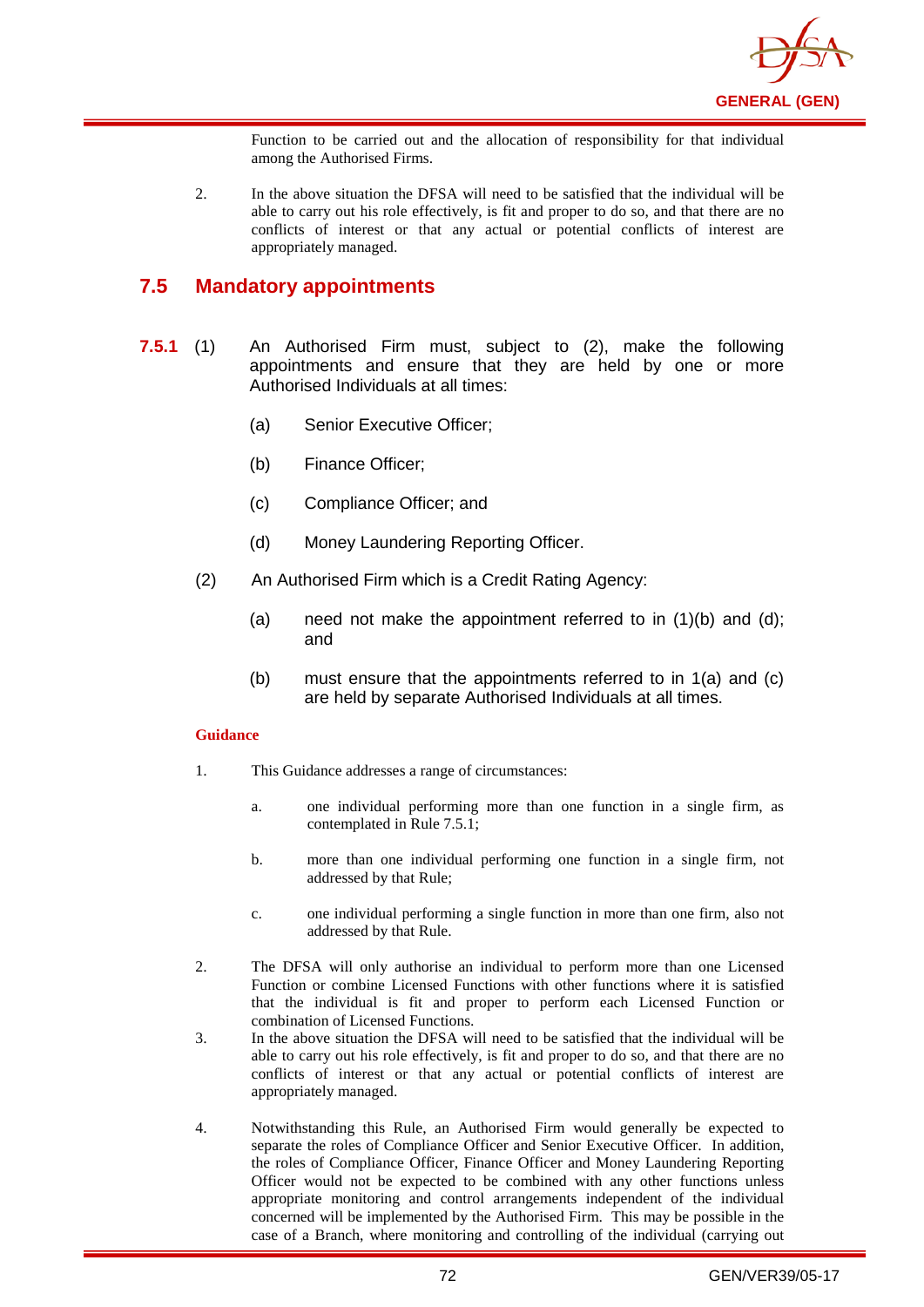

more than one role in the Branch) is conducted from the firm's home state by an appropriate individual for each of the relevant Licenced Functions. However, it is recognised that, on a case by case basis, there may be exceptional circumstances in which this may not always be practical or possible.

- 5. In what it considers to be exceptional circumstances, the DFSA may register more than one individual to perform the Licensed Function of Compliance Officer in respect of different internal business divisions within a large Authorised Firm. In this regard the DFSA may consider, amongst other things, the nature, scale and complexity of the activities of the firm, the clarity of demarcation between areas of responsibility, the potential for gaps in responsibility, and processes of communication with the DFSA.
- 6. The DFSA may also register an individual as the Compliance Officer for more than one Authorised Firm. The DFSA will only do this where it is satisfied that the individual is able to carry out his functions effectively in each firm taking into consideration factors such as the amount and nature of business conducted by the firms. Each Authorised Firm has a duty under GEN 5 to monitor its compliance arrangements to ensure, as far as reasonably practicable, that it complies with all legislation applicable in the DIFC.

#### **7.5.2** The Authorised Individuals referred to in Rule 7.5.1(1)(a), (c) and (d) must be resident in the U.A.E.

#### **Guidance**

- 1. In appropriate circumstances, the DFSA may waive the requirement for a Compliance Officer or MLRO to be resident in the UAE. In determining whether to grant a waiver, the DFSA will consider a range of factors on a case by case basis focused on whether the firm can demonstrate that it has appropriate compliance arrangements (see GEN section 5.3). These factors may include, but are not limited to: the nature, scale and complexity of the activities of the firm; the ability of a remote officer to carry out his functions in differing time zones and a differing working week; the size, resourcing and capabilities of a remote compliance function; the ability of a remote officer to liaise and communicate readily with the DFSA; and the competency and capability of a remote officer and whether the remote officer is able effectively to undertake or supervise regular compliance monitoring and keep up to date with applicable Rules.
- 2. The DFSA will also take into account factors such as the relevant regulatory experience of the proposed Authorised Individual and whether the applicant firm has previously been subject to financial services regulation.
- **7.5.3** In the case of a Trust Service Provider, the Authorised Individuals referred to in Rule 7.5.1 (c) and (d) must not act also as trustees on behalf of the Trust Service Provider.
- **7.5.4** An Authorised Firm which is a Body Corporate (other than a Limited Liability Partnership) whose head office and registered office are located in the DIFC, must register with the DFSA all of its Directors as Licensed Directors.
- **7.5.5** (1) In the case of an Authorised Firm which is a partnership established under either the DIFC General Partnership Law or Limited Liability Partnership Law, the Licensed Partner function must be carried out by:
	- (a) each individual Partner who must be registered as a Licensed Partner; and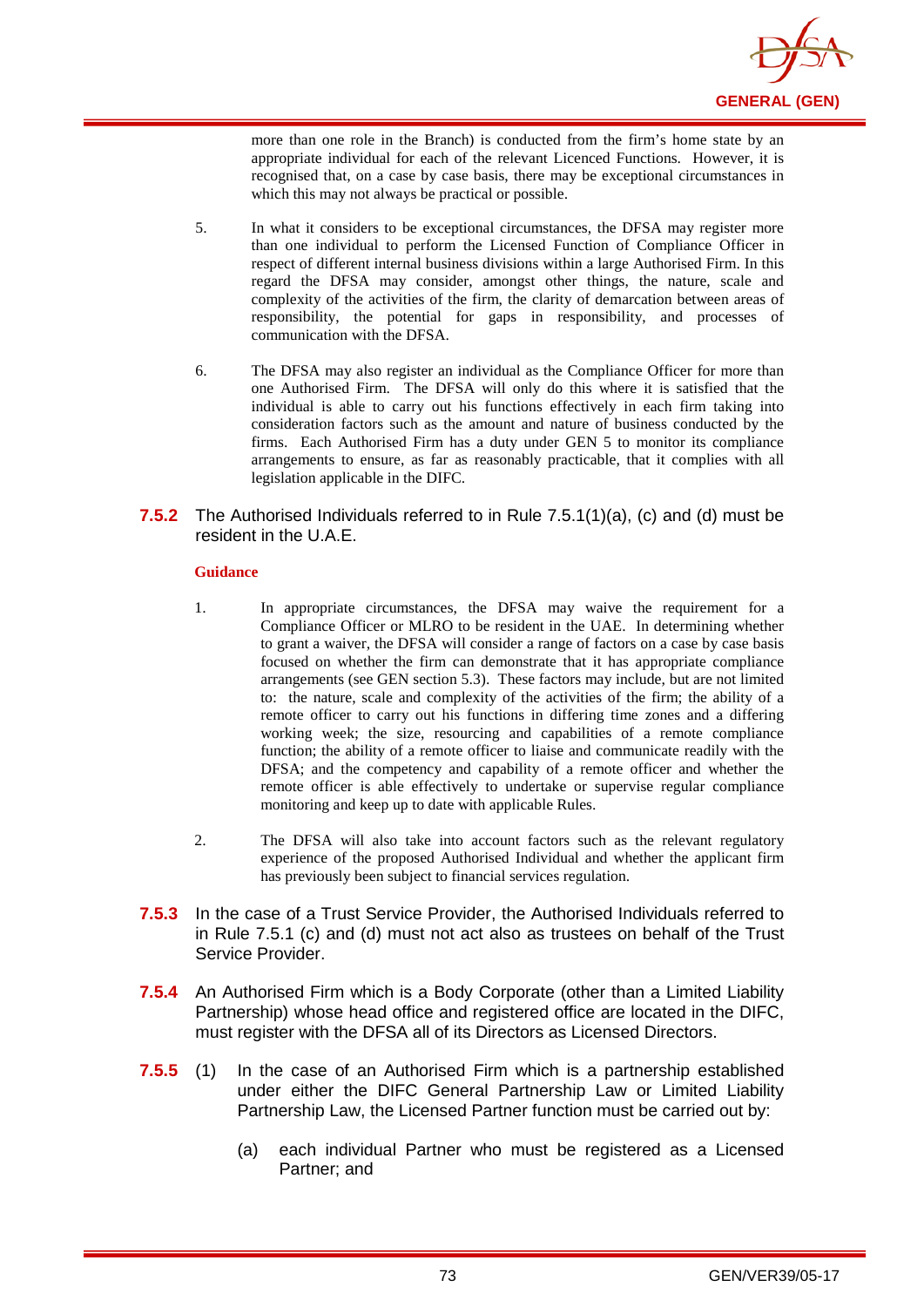

- (b) in the case of a Partner which is a Body Corporate, by an individual nominated by that Body Corporate and registered as a Licensed Partner to act on its behalf.
- (2) In the case of an Authorised Firm which is a partnership established under the DIFC Limited Partnership Law, the Licensed Partner function must be carried out by:
	- (a) each individual General Partner who must be registered as a Licensed Partner; and
	- (b) in the case of a General Partner which is a Body Corporate, by an individual nominated by that Body Corporate and registered as a Licensed Partner to act on its behalf.

An Authorised Firm that is a Branch is not required to register its Directors as Licensed Directors under Rule 7.5.4 or its Partners as a Licensed Partner under Rule 7.5.5.

# **7.6 Application for Authorised Individual status**

- **7.6.1** In submitting applications for Authorised Individual status, both the individual and Authorised Firm must complete and submit the appropriate form in AFN.
- **7.6.2** When an individual and an Authorised Firm apply to the DFSA for that individual to be an Authorised Individual, the individual must satisfy the DFSA that he is a fit and proper person to carry out the role.

#### **Consideration and assessment of applications**

- **7.6.3** An individual will only be authorised to carry on one or more Licensed Functions if the DFSA is satisfied that the individual is fit and proper to be an Authorised Individual. In making this assessment, the DFSA will consider:
	- (a) the individual's integrity;
	- (b) the individual's competence and capability;
	- (c) the individual's financial soundness;
	- (d) the individual's proposed role within the Authorised Firm; and
	- (e) any other relevant matters.

#### **Guidance**

Section 2.3 of the RPP Sourcebook sets out matters which the DFSA takes into consideration when making an assessment of the kind under Rule 7.6.3.

- **7.6.4** In Rule 7.6.3, an individual may not be considered as fit and proper where:
	- (a) he is bankrupt;
	- (b) he has been convicted of a serious criminal offence; or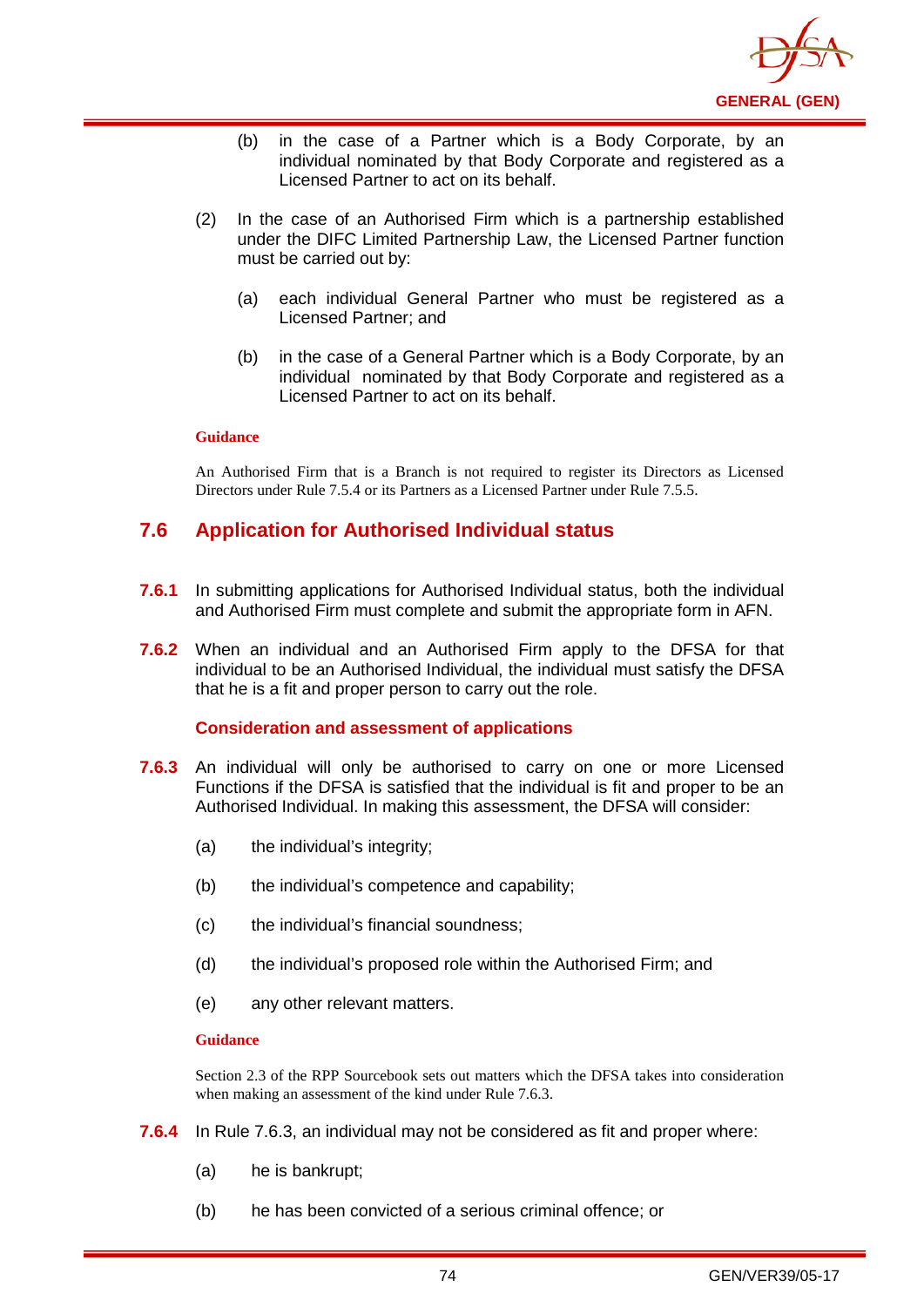

- (c) he is incapable, through mental or physical incapacity, of managing his affairs.
- **7.6.5** In assessing an application for Authorised Individual status, the DFSA may:
	- (a) make any enquiries which it considers appropriate, including enquiries independent of the applicant;
	- (b) require the individual or Authorised Firm to provide additional information;
	- (c) require any information provided by the individual or Authorised Firm to be verified in any way specified by the DFSA; and
	- (d) take into account any information which it considers appropriate.
- **7.6.6** An Authorised Firm must not permit an individual to perform a Licensed Function on its behalf, except as permitted by section 11.6, unless that individual is an Authorised Individual who has been assessed by the Authorised Firm as competent to perform that Licensed Function in accordance with Rule 7.6.7.
- **7.6.7** In assessing the competence of an individual, an Authorised Firm must:
	- (a) obtain details of the knowledge and skills of the individual in relation to the knowledge and skills required for the role;
	- (b) take reasonable steps to verify the relevance, accuracy and authenticity of any information acquired;
	- (c) determine whether the individual holds any relevant qualifications with respect to the Licensed Function or Licensed Functions performed, or proposed to be to performed, within the Authorised Firm;
	- (d) determine the individual's relevant experience; and
	- (e) determine the individual's knowledge of the Authorised Firm's relevant systems and procedures with respect to the type of business that is to be, or is being, conducted by the individual on behalf of the Authorised Firm.
- **7.6.8** An Authorised Firm must be satisfied that an Authorised Individual:
	- (a) continues to be competent in his proposed role;
	- (b) has kept abreast of relevant market, product, technology, legislative and regulatory developments; and
	- (c) is able to apply his knowledge.
- **7.6.9** The Authorised Firm is responsible for the conduct of its Authorised Individuals and for ensuring that they remain fit and proper to carry out their role.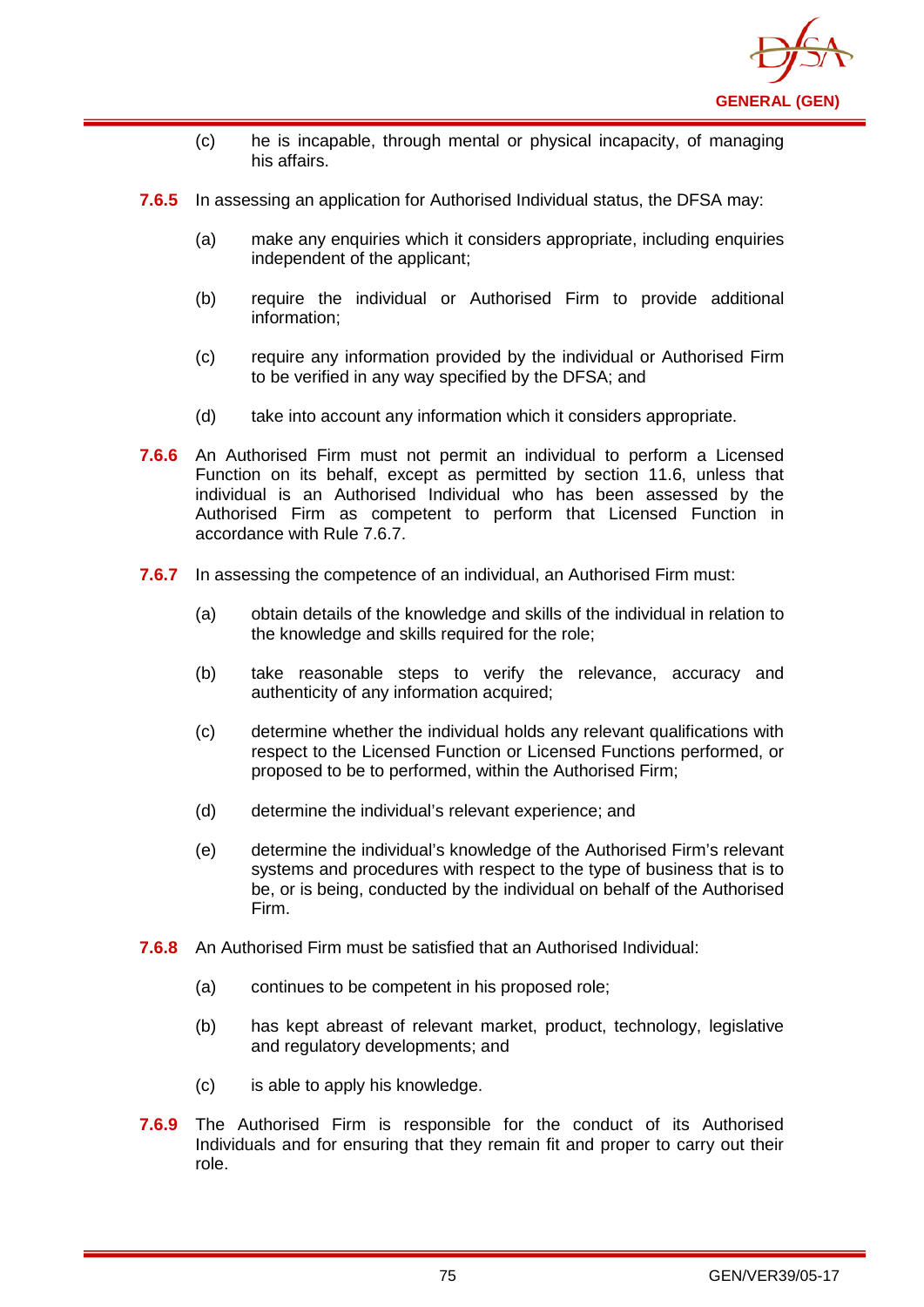

In considering whether an Authorised Individual remains fit and proper, the Authorised Firm should consider those matters in section 3.2 of the RPP Sourcebook and the notification requirements in section 11.10 of this module.

- **7.6.10** Before lodging an application with the DFSA, an Authorised Firm must make reasonable enquiries as to an individual's fitness and propriety to carry out a Licensed Function.
- **7.6.11** An Authorised Firm must not lodge an application if it has reasonable grounds to believe that the individual is not fit and proper to carry out the Licensed Function.

## **Systems and controls**

- **7.6.12** An Authorised Firm must have appropriate arrangements in place to ensure that an individual assessed as being competent under Rule 7.6.6 maintains his competence.
- **7.6.13** An Authorised Firm must ensure, in the case of individuals seeking to perform the Licensed Functions of Senior Executive Officer, Money Laundering Reporting Officer, or Compliance Officer, that such individuals are able to demonstrate sufficient knowledge of relevant anti money laundering requirements.

#### **Guidance**

In considering whether individuals have sufficient knowledge of relevant anti money laundering requirements, the DFSA may be satisfied where the individual can demonstrate receipt of appropriate training specifically relevant to such requirements.

- **7.6.14** An Authorised Firm must establish and maintain systems and controls which will enable it to comply with Rules 7.6.6 to 7.6.9.
- **7.6.15** (1) An Authorised Firm must keep records of the assessment process undertaken for each individual under this chapter.
	- (2) These records must be kept for a minimum of six years from the date of the assessment.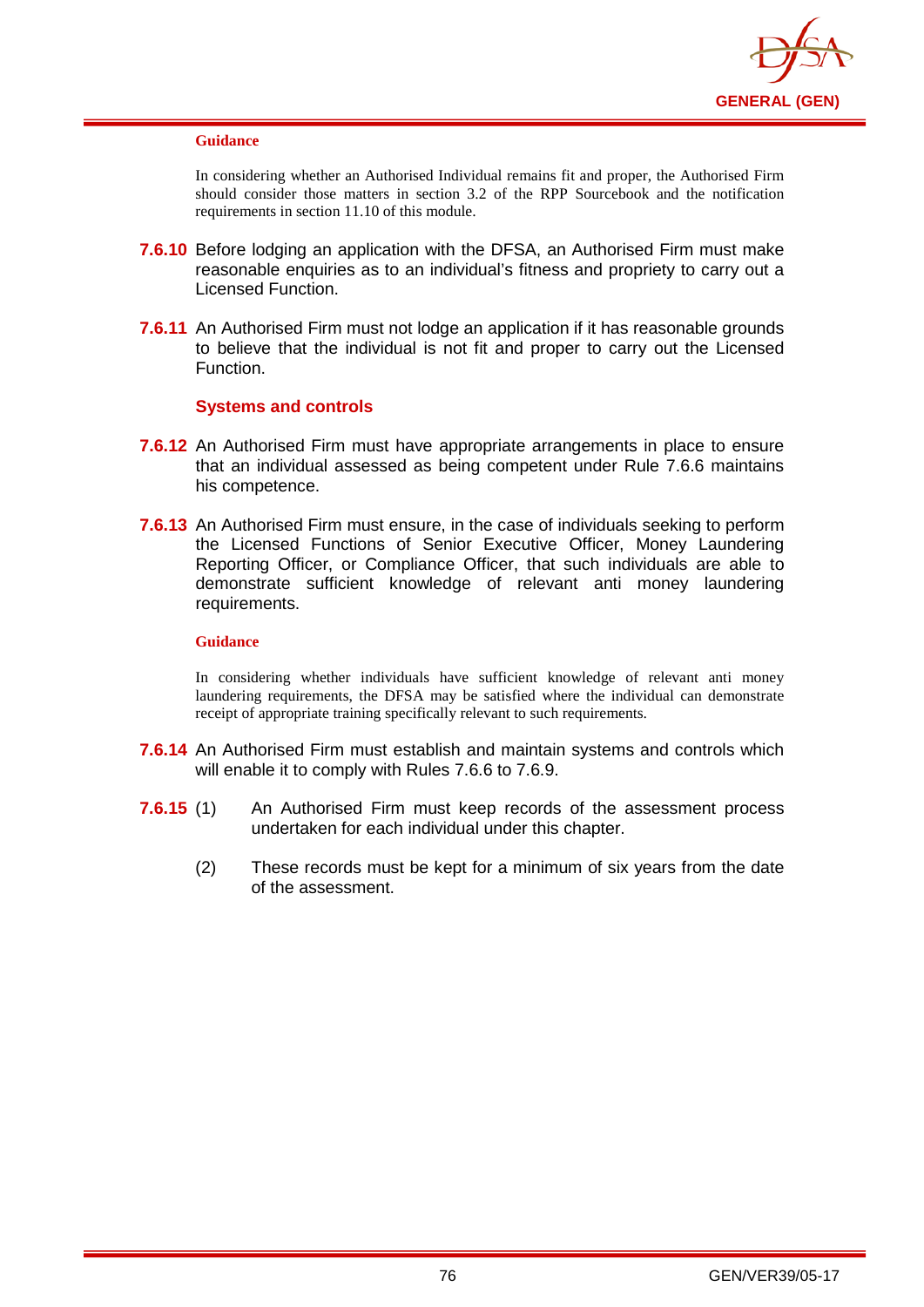

# **8 ACCOUNTING AND AUDITING**

# **8.1 Application**

- **8.1.1** This chapter applies to every Authorised Person other than a Representative Office.
- **8.1.2** Pursuant to Article 99(5) of the Regulatory Law, an Authorised Person which is a Representative Office is hereby exempt from the requirements in Article 99 of the Regulatory Law relating to the appointment of an Auditor.

#### **Guidance**

The DFSA has exercised its power under Article 99(5) of the Regulatory Law to exempt an Authorised Person which is a Representative Office from the requirements in that Article. As a result, in accordance with the terms of Article 99(5), the Representative Office also does not need to comply with other requirements in chapters 4, 5 and 6 of Part 8 of that Law.

# **8.2 Financial statements and financial reporting standards**

**8.2.1** An Authorised Person must prepare financial statements for each financial year of the Authorised Person.

### **Guidance**

- 1. Chapter 4 of the Islamic Finance Rules (IFR) sets out specific disclosures an Authorised Person must include in its financial statements when carrying on Islamic Financial Business.
- 2. The financial statements prepared by an Authorised Person which is a Branch may be the financial statements prepared for the Authorised Person's head office.
- **8.2.2** An Authorised Person must, except as provided under Rule 8.2.3, prepare and maintain all financial statements in accordance with the International Financial Reporting Standards (IFRS).
- **8.2.3** (1) An Authorised Firm specified in (2) may prepare and maintain its financial statements in accordance with IFRS for Small and Medium-Sized Entities (SMEs) where that standard applies to it.
	- (2) Authorised Firms specified for the purposes of (1) are:
		- (a) an Authorised Firm in Category 3B, Category 3C or Category 4, which does not hold or control Client Assets or Insurance Monies; and
		- (b) an Authorised Firm in Category 4 which is not authorised under its Licence to carry on the Financial Service of Operating an Alternative Trading System.
	- (3) The DFSA may by written notice direct that a particular Authorised Firm or a specified class of Authorised Firm specified in (2) must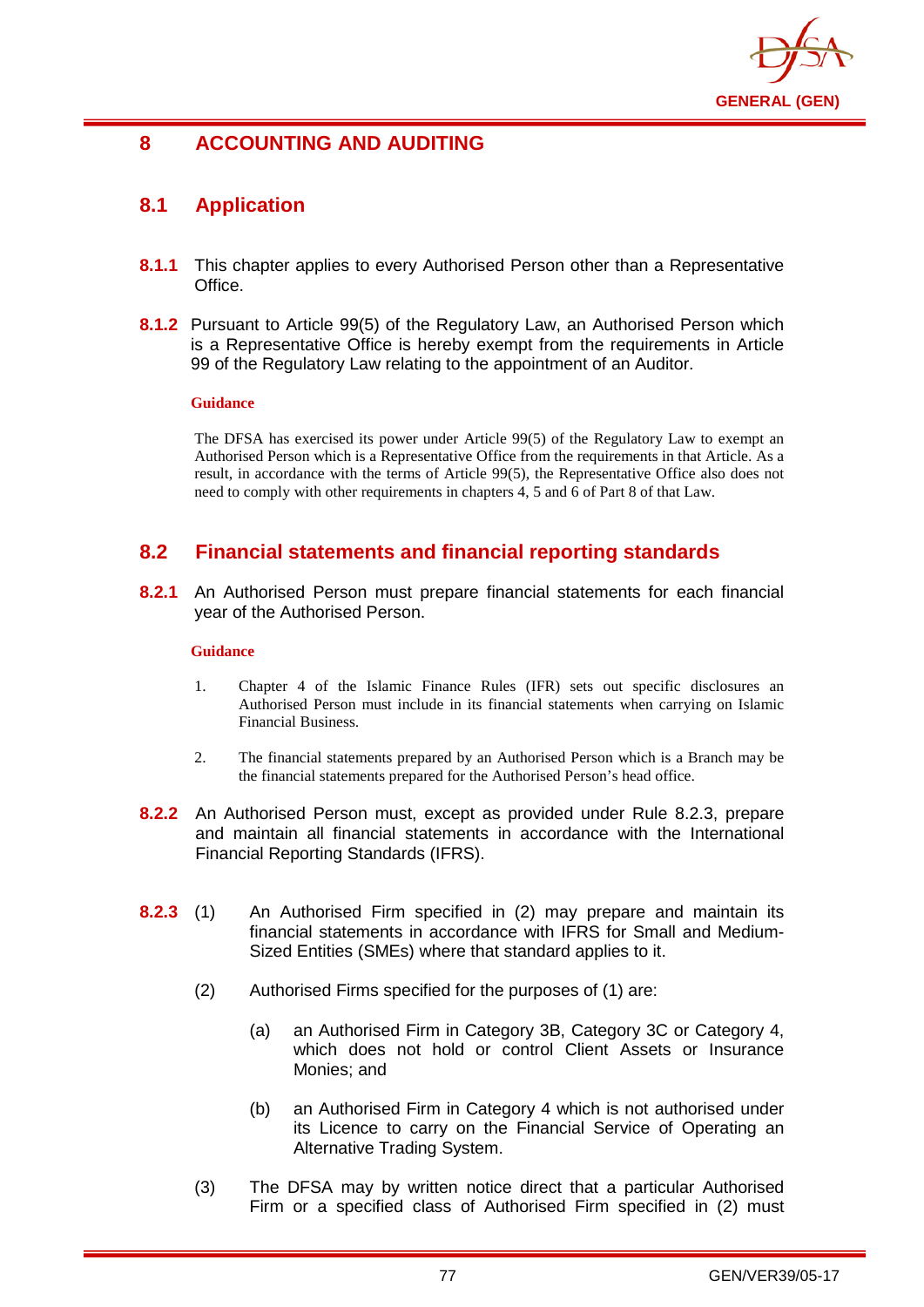

prepare and maintain financial statements in accordance with IFRS rather than IFRS for Small and Medium Sized Entities.

- (4) The DFSA may by written notice vary or revoke a direction under (3).
- (5) The procedures in Schedule 3 to the Regulatory Law apply to a decision of the DFSA to give a direction under (3) to a particular Authorised Firm.
- (6) If the DFSA decides to give a direction under (3) to a particular Authorised Firm, the Authorised Firm may refer the matter to the FMT for review.
- **8.2.4** An Authorised Person must:
	- (a) if it is a Body Corporate, have its financial statements approved by the Directors and signed on their behalf by at least one of the Directors; or
	- (b) if it is a Partnership, have its financial statements approved by the Partners and signed on their behalf by at least one of the Partners.

# **8.3 Accounting records and regulatory returns**

- **8.3.1** Every Authorised Person must keep Accounting Records which are sufficient to show and explain transactions and are such as to:
	- (a) be capable of disclosing the financial position of the Authorised Person on an ongoing basis; and
	- (b) record the financial position of the Authorised Person as at its financial year end.
- **8.3.2** Accounting Records must be maintained by an Authorised Person such as to enable its Governing Body to ensure that any financial statements prepared by the Authorised Person comply with the legislation applicable in the DIFC.
- **8.3.3** An Authorised Person's Accounting Records must be:
	- (a) retained by the Authorised Person for at least six years from the date to which they relate;
	- (b) at all reasonable times, open to inspection by the DFSA or the Auditor of the Authorised Person; and
	- (c) if requested by the DFSA capable of reproduction, within a reasonable period not exceeding 3 business days, in hard copy and in English.
- **8.3.4** All regulatory returns prepared by the Authorised Firm must be prepared and submitted in accordance with the requirements set out in PIB or PIN as applicable.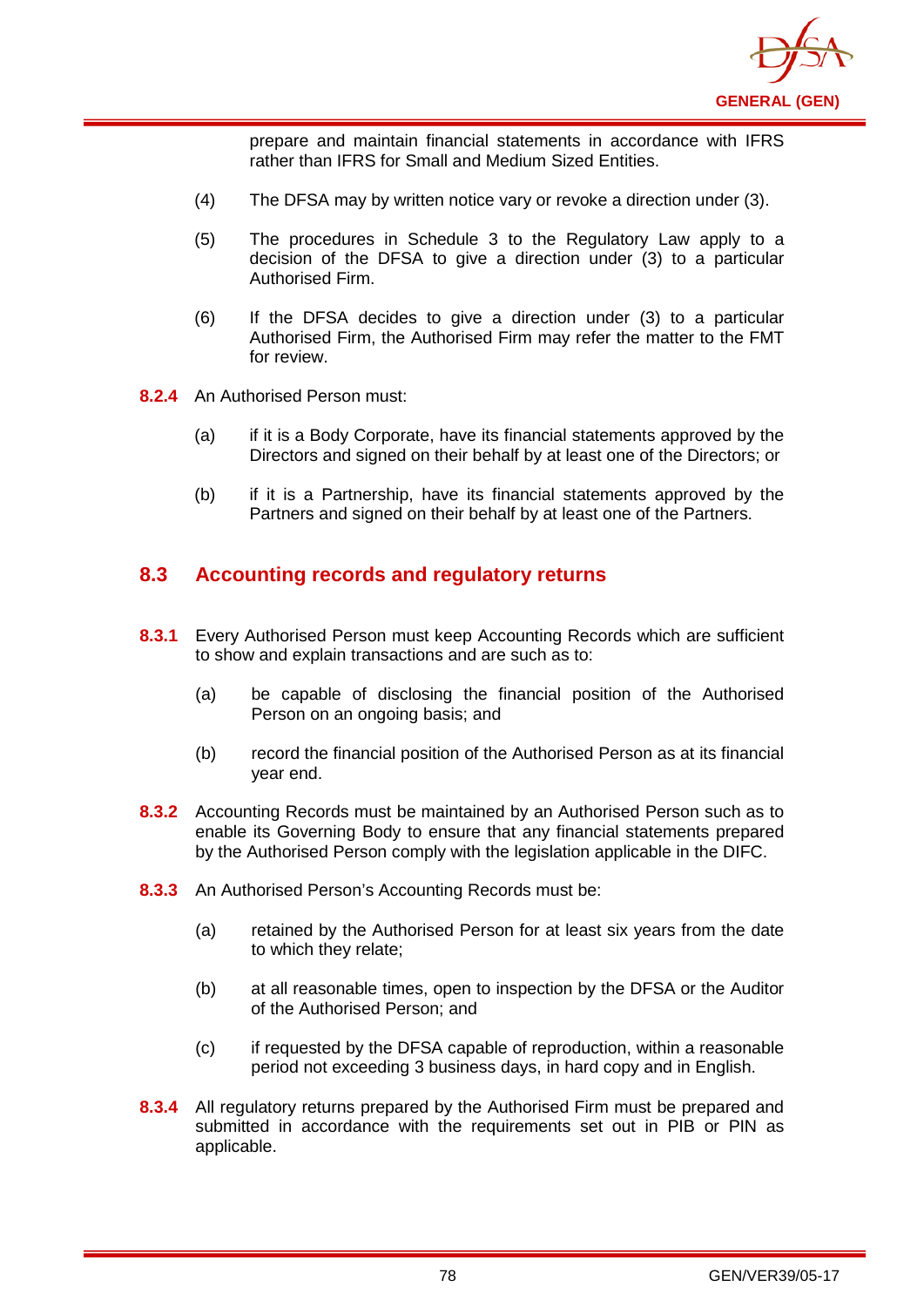

#### **Financial years**

- **8.3.5** (1) The first financial year of an Authorised Firm which is a Domestic Firm starts on the day on which it is incorporated and lasts for such period not exceeding 18 months as may be determined by its Directors or Partners.
	- (2) An Authorised Firm which is a Domestic Firm must as soon as practicable after it has made a determination under (1) notify the DFSA of the end date determined for its first financial year.
	- (3) The second and any subsequent financial year of an Authorised Firm which is a Domestic Firm shall, except as provided in Rule 8.3.6, start at the end of the previous financial year and shall last for 12 months or such other period which is within 7 days either shorter or longer than 12 months as may be determined by its Directors or Partners.
- **8.3.6** (1) An Authorised Firm which is a Domestic Firm may only change its financial year end from a period provided for under Rule 8.3.5(3) with the DFSA's prior consent.
	- (2) The application for consent must be in writing and include the reasons for the change.
	- (3) The DFSA may require the Authorised Firm to obtain written confirmation from its Auditor that the change of financial year end would not result in any significant distortion of the financial position of the Authorised Firm.
- **8.3.7** If an Authorised Firm is not a Domestic Firm and intends to change its financial year, it must provide the DFSA with reasonable advance notice prior to the change taking effect.

# **8.4 Appointment and termination of Auditors**

- **8.4.1** An Authorised Person must:
	- (a) notify the DFSA of the appointment of an Auditor by completing and submitting the appropriate form in AFN;
	- (b) prior to the appointment of the Auditor, take reasonable steps to ensure that the Auditor has the required skills, resources and experience to audit the business of the Authorised Person for which the auditor has been appointed; and
	- (c) if it is a Domestic Firm, ensure that the Auditor, at the time of appointment and for the duration of the engagement, is registered with the DFSA as a Registered Auditor.
- **8.4.2** An Authorised Person must notify the DFSA immediately if the appointment of the Auditor is or is about to be terminated, or on the resignation of its Auditor, by completing and submitting the appropriate form in AFN.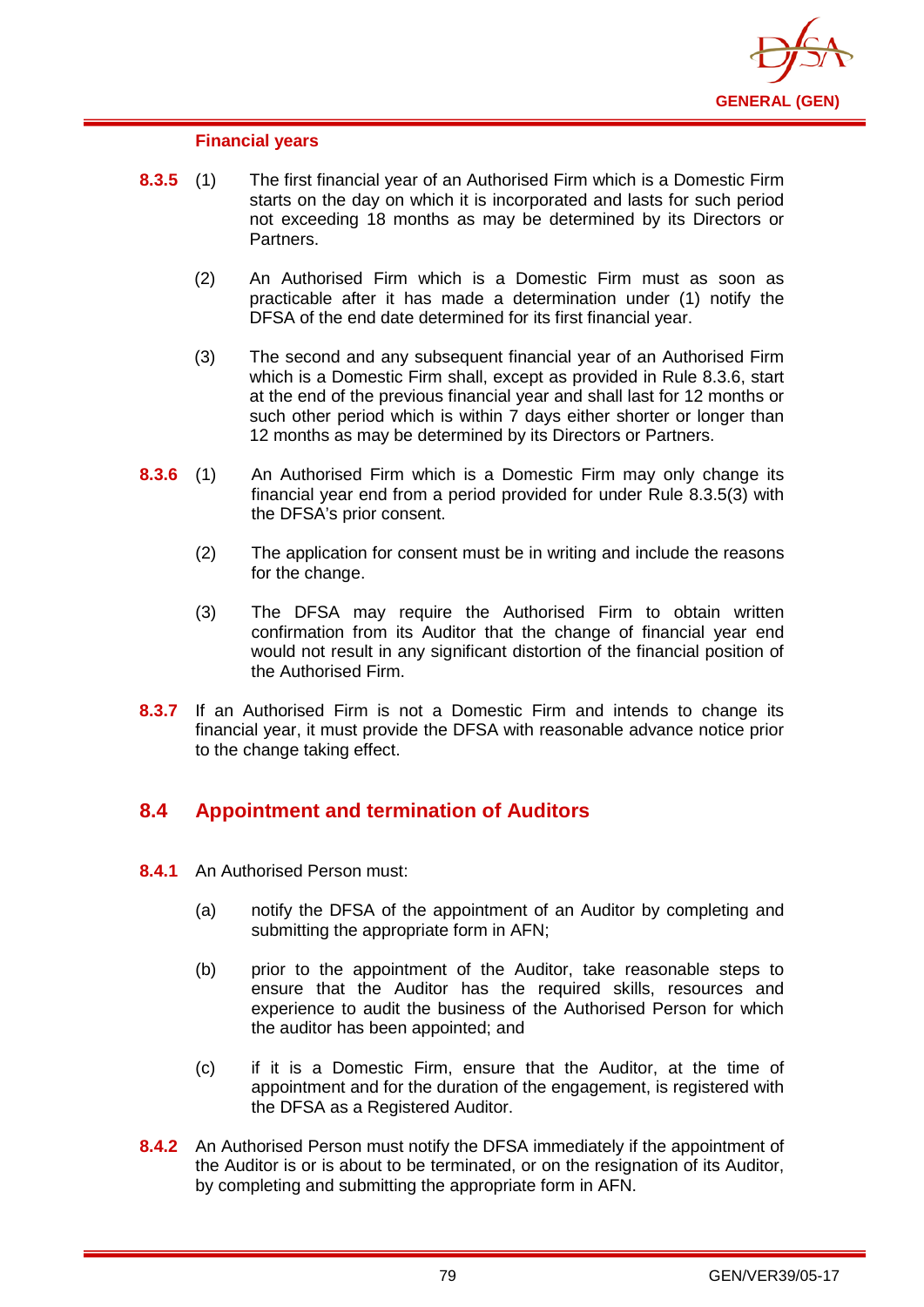

- **8.4.3** An Authorised Person must appoint an Auditor to fill any vacancy in the office of Auditor and ensure that the replacement Auditor can take up office at the time the vacancy arises or as soon as reasonably practicable.
- **8.4.4** (1) An Authorised Person must take reasonable steps to ensure that the Auditor and the relevant audit staff of the Auditor are independent of and not subject to any conflict of interest with respect to the Authorised Person.
	- (2) An Authorised Person must notify the DFSA if it becomes aware, or has reason to believe, that the Auditor or the relevant audit staff of the auditor are no longer independent of the Authorised Person, or have a conflict of interest which may affect their judgement in respect of the Authorised Person.

- 1. An Authorised Person should consider whether there is any financial or personal relationship between it or any of its relevant Employees and the Auditor or any of the relevant Employees of the Auditor that may affect the judgement of the Auditor when conducting an audit of the Authorised Person or complying with all its legal obligations, including the Regulatory Law, AUD, AML and other relevant modules of the DFSA Rulebook.
- 2. An Authorised Person should consider rotating the appointed relevant staff of the Auditor on a regular basis to ensure that the relevant staff of the Auditor remain independent.
- **8.4.5** If requested by the DFSA, an Authorised Person which carries on Financial Services through a Branch must provide the DFSA with information on its appointed or proposed Auditor with regard to the Auditor's, skills, experience and independence.

# **8.5 Co-operation with Auditors**

- **8.5.1** An Authorised Person must take reasonable steps to ensure that it and its Employees:
	- (a) provide any information to its Auditor that its Auditor reasonably requires, or is entitled to receive as Auditor;
	- (b) give the Auditor right of access at all reasonable times to relevant records and information within its possession;
	- (c) allow the Auditor to make copies of any records or information referred to in (b);
	- (d) do not interfere with the Auditor's ability to discharge its duties;
	- (e) report to the Auditor any matter which may significantly affect the financial position of the Authorised Person; and
	- (f) provide such other assistance as the Auditor may reasonably request it to provide.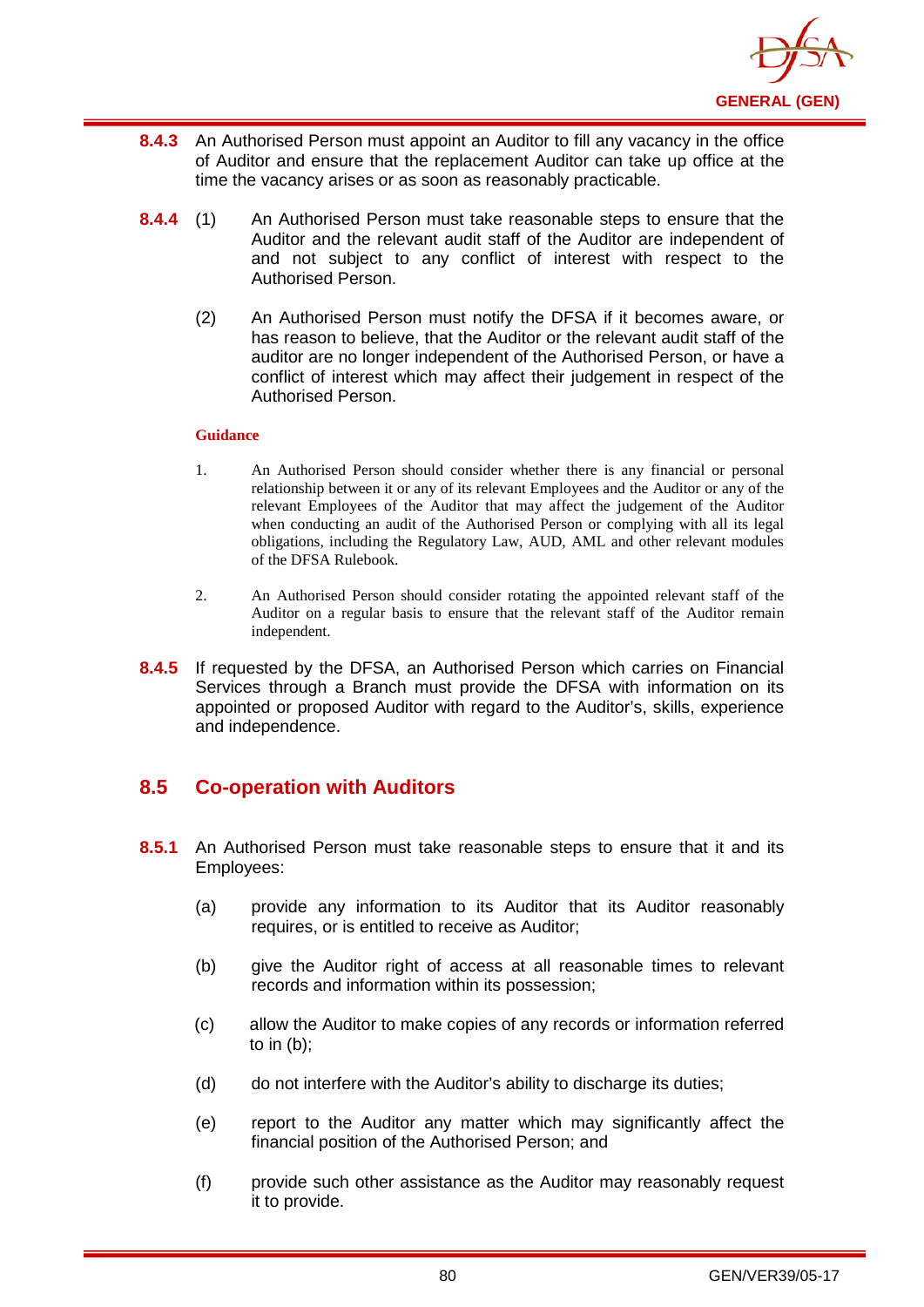

## **8.6 Audit reports**

- **8.6.1** An Authorised Person must, in writing, require its Auditor to:
	- (a) conduct an audit of and produce a Financial Statement Auditor's Report on the Authorised Person's financial statements in accordance with the International Standards on Auditing:
	- (b) produce a Regulatory Returns Auditor's Report in accordance with the Rules in AUD App1 as relevant;
	- (c) produce, if the Authorised Firm is permitted to control or hold Client Money, a Client Money Auditor's Report in accordance with the Rules in AUD App2;
	- (d) produce, if the Authorised Firm is permitted to control or hold Insurance Monies, an Insurance Monies Auditor's Report in accordance with the Rules in AUD App3; and
	- (e) produce, if the Authorised Firm is permitted to hold or control Client Investments or Provide Custody in or from the DIFC, a Safe Custody Auditor's Report in respect of such business as applicable, in accordance with the Rules in AUD App4.

#### **Guidance**

For the purposes of Rule 8.6.1(a) the financial statements of an Authorised Person which is a Branch may be the financial statements prepared for the Authorised Person's head office.

- **8.6.2** An Authorised Person must submit any reports produced by its Auditor that are required by this chapter to the DFSA within four months of the Authorised Person's financial year end.
- **8.6.3** (1) An Authorised Person must, subject to (2), upon request by any Person, provide a copy of its most recent audited financial statements, together with the Financial Statement Auditor's Report to the Person. If the copy is made available in printed form, the Authorised Person may make a charge to cover reasonable costs incurred in providing the copy.
	- (2) The requirement in (1) does not apply to an Authorised Firm which:
		- (a) is in Category 3B, Category 3C or Category 4; and
		- (b) does not hold or control Client Assets or Insurance Monies.

#### **Guidance**

An Authorised Person should be aware that there may be other legislation applicable to it that may require the Authorised Person to provide access to all or part of its financial statements.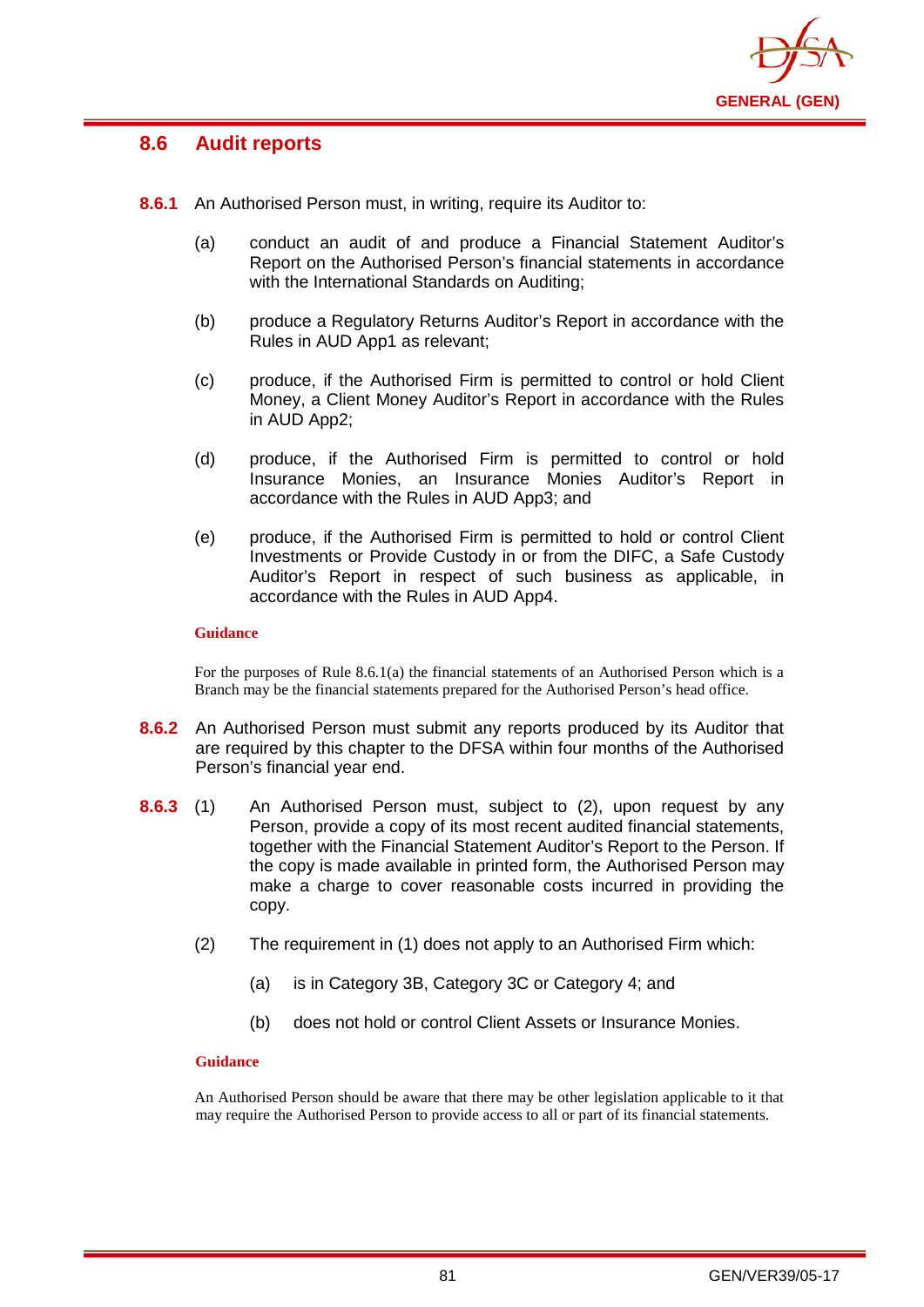

# **9 COMPLAINTS HANDLING AND DISPUTE RESOLUTION**

## **9.1 Application**

- **9.1.1** This chapter applies to every Authorised Firm, other than a Representative Office and a Credit Rating Agency, carrying on a Financial Service in or from the DIFC as follows:
	- (a) Section 9.2 applies to an Authorised Firm carrying on a Financial Service with or for a Retail Client; and
	- (b) Section 9.3 applies to an Authorised Firm carrying on a Financial Service with or for a Professional Client.

# **9.2 Complaints handling procedures for Retail Clients**

## **Written Complaints handling procedures**

- **9.2.1** An Authorised Firm must have adequate policies and procedures in place for the investigation and resolution of Complaints made against it by Retail Clients, and the manner of redress (including compensation for acts or omissions of the Authorised Firm).
- **9.2.2** The policies and procedures for handling Complaints must be in writing and provide that Complaints are handled fairly, consistently and promptly.

#### **Guidance**

- 1. In establishing adequate Complaints handling policies and procedures, an Authorised Firm should have regard to:
	- a. the nature, scale and complexity of its business; and
	- b. its size and organisational structure.
- 2. In handling Complaints, an Authorised Firm should consider its obligations under the Data Protection Law 2007.
- 3. An Authorised Firm should consider its obligations under GEN Rule 5.3.19 and accompanying guidance.
- 4. The DFSA considers 60 days from the receipt of a Complaint to be an appropriate period in which an Authorised Firm should be able to resolve most Complaints.
- **9.2.3** On receipt of a Complaint, an Authorised Firm must:
	- (a) acknowledge the Complaint promptly in writing;
	- (b) provide the complainant with:
		- (i) the contact details of any individual responsible for handling the Complaint;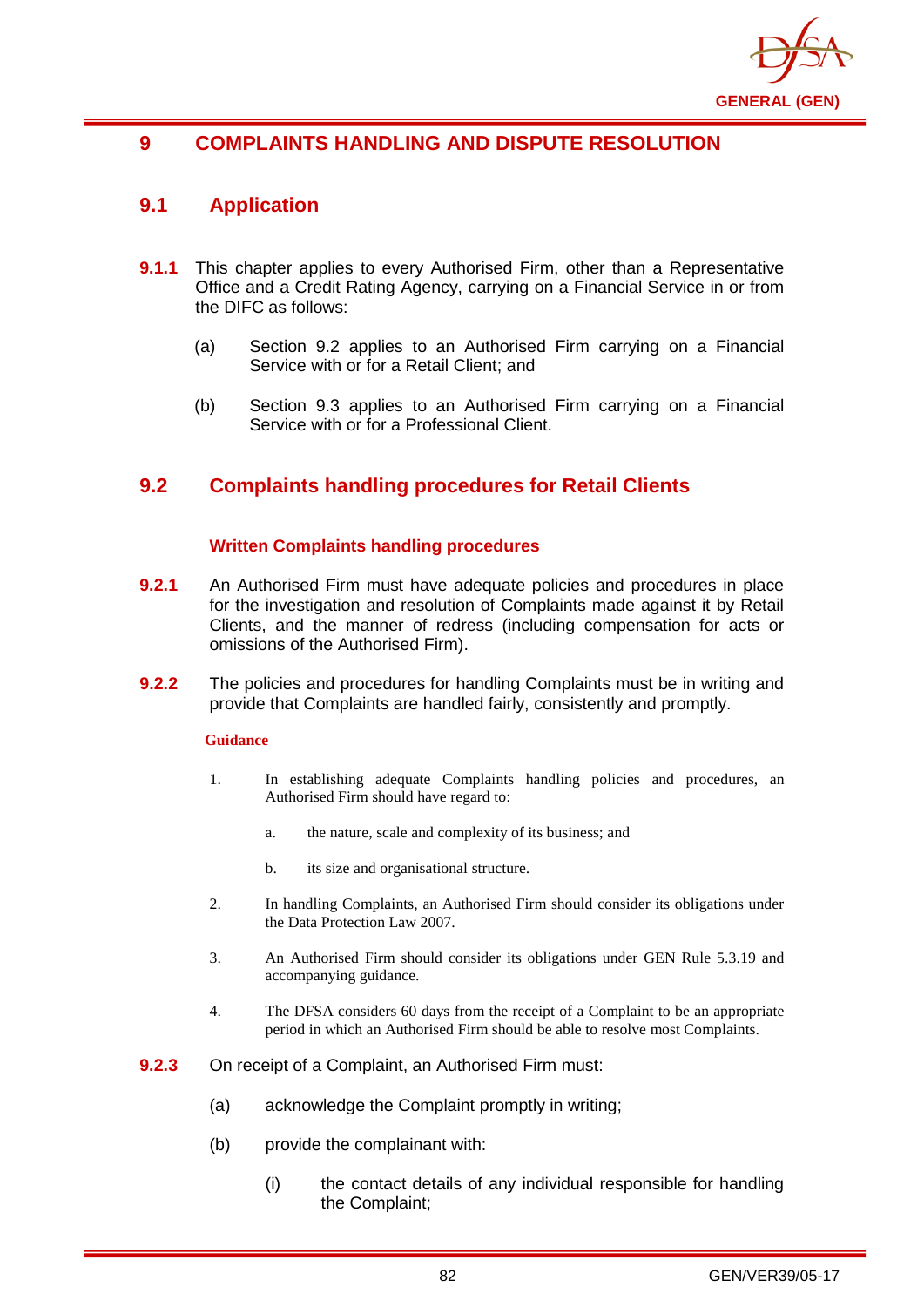

- (ii) key particulars of the Authorised Firm's Complaints handling procedures; and
- (iii) a statement that a copy of the procedures is available free of charge upon request in accordance with GEN Rule 9.2.11; and
- (c) consider the subject matter of the Complaint.
- **9.2.4** Where appropriate, an Authorised Firm must update the complainant on the progress of the handling of the Complaint.

- 1. The DFSA considers 7 days to be an adequate period in which an Authorised Firm should be able to acknowledge most Complaints.
- 2. The DFSA expects an update to be provided to the complainant in circumstances where the resolution of the Complaint is taking longer than 30 days.

## **Resolution of Complaints**

- **9.2.5** Upon conclusion of an investigation of a Complaint, an Authorised Firm must promptly:
	- (a) advise the complainant in writing of the resolution of the Complaint;
	- (b) provide the complainant with clear terms of redress, if applicable; and
	- (c) comply with the terms of redress if accepted by the complainant.
- **9.2.6** If the complainant is not satisfied with the terms of redress offered by the Authorised Firm, the Authorised Firm must inform the complainant of other avenues, if any, for resolution of the Complaint and provide him with the appropriate contact details upon request.

#### **Guidance**

Other avenues for resolution of a Complaint may include an external dispute resolution scheme, arbitration or the DIFC Court.

## **Employees handling Complaints**

- **9.2.7** Where appropriate, taking into account the nature, scale and complexity of an Authorised Firm's business, an Authorised Firm must ensure that any individual handling the Complaint is not or was not involved in the conduct of the Financial Service about which the Complaint has been made, and is able to handle the Complaint in a fair and impartial manner.
- **9.2.8** An Authorised Firm must ensure that any individual responsible for handling the Complaint has sufficient authority to resolve the Complaint or has access to individuals with the necessary authority.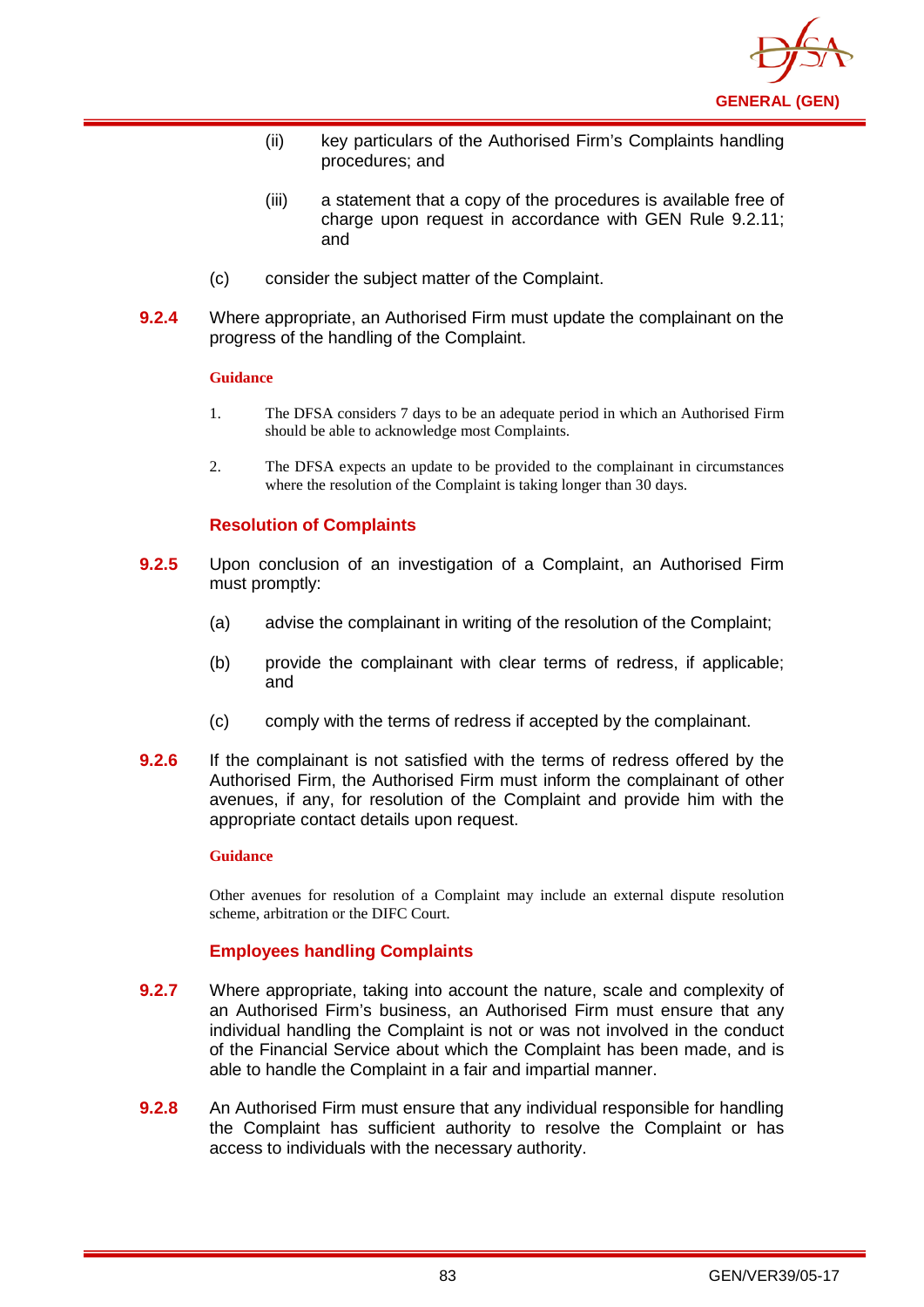

### **Complaints involving other Authorised Firms or Regulated Financial Institutions**

- **9.2.9** If an Authorised Firm considers that another Authorised Firm or a Regulated Financial Institution is entirely or partly responsible for the subject matter of a Complaint**,** it may refer the Complaint, or the relevant part of it, to the other Authorised Firm or Regulated Financial Institution in accordance with Rule 9.2.10.
- **9.2.10** To refer a Complaint, an Authorised Firm must:
	- (a) inform the complainant promptly and in writing that it would like to refer the Complaint, either entirely or in part, to another Authorised Firm or Regulated Financial Institution, and obtain the written consent of the complainant to do so;
	- (b) if the complainant consents to the referral of the Complaint, refer the Complaint to the other Authorised Firm or Regulated Financial Institution promptly and in writing;
	- (c) inform the complainant promptly and in writing that the Complaint has been referred and include adequate contact details of any individual at the other Authorised Firm or Regulated Financial Institution responsible for handling the Complaint; and
	- (d) continue to deal with any part of the Complaint not referred to the other Authorised Firm or Regulated Financial Institution, in accordance with this chapter.

#### **Guidance**

The referral of a Complaint may involve the transfer of Personal Data, as defined under the Data Protection Law 2007, DIFC Law No 1 of 2007. In this respect, an Authorised Firm should consider its obligations under the Data Protection Law 2007.

#### **Retail Client awareness**

**9.2.11** An Authorised Firm must ensure that a copy of its Complaints handling procedures is available free of charge to any Retail Client upon request.

## **Retention of records**

- **9.2.12** An Authorised Firm must maintain a record of all Complaints made against it for a minimum period of six years from the date of receipt of a Complaint.
- **9.2.13** This record must contain the name of the complainant, the substance of the Complaint, a record of the Authorised Firm's response, and any other relevant correspondence or records, and the action taken by the Authorised Firm to resolve each Complaint.

#### **Systems and controls**

**9.2.14** In accordance with GEN Rules 5.3.4 and 5.3.5, an Authorised Firm must put in place adequate systems and controls in order for it to identify and remedy any recurring or systemic problems identified from Complaints.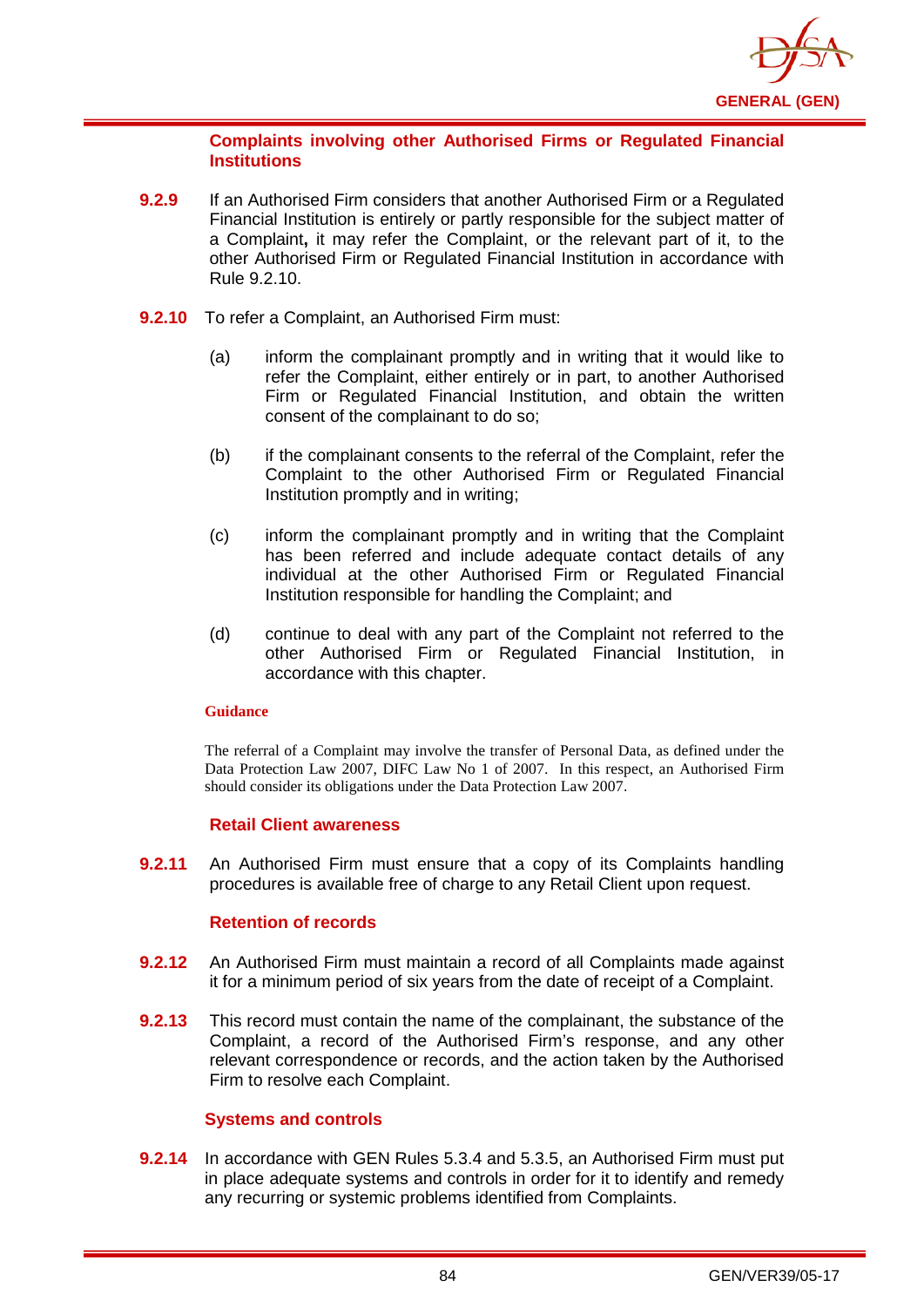

An Authorised Firm should consider whether it is required to notify the DFSA, pursuant to Rule 11.10.7, of any recurring or systemic problems identified from Complaints.

#### **Outsourcing**

#### **Guidance**

An Authorised Firm may outsource the administration of its Complaints handling procedures in accordance with GEN Rule 5.3.21.

# **9.3 Complaints recording procedures for Professional Clients**

- **9.3.1** An Authorised Firm must have adequate policies and procedures in place for the recording of Complaints made against it by Professional Clients.
- **9.3.2** An Authorised Firm must maintain a record of any Complaint made against it for a minimum period of six years from the date of receipt of the Complaint.

#### **Guidance**

Depending on the nature, scale and complexity of its business, it may be appropriate for an Authorised Firm to have in place a suitable Complaints handling procedure for Professional Clients in order to ensure that such Complaints are properly handled and remedial action is taken promptly. Such Complaints handling procedures would be expected to include provisions about the independence of staff investigating the Complaint and bringing the matter to the attention of senior management.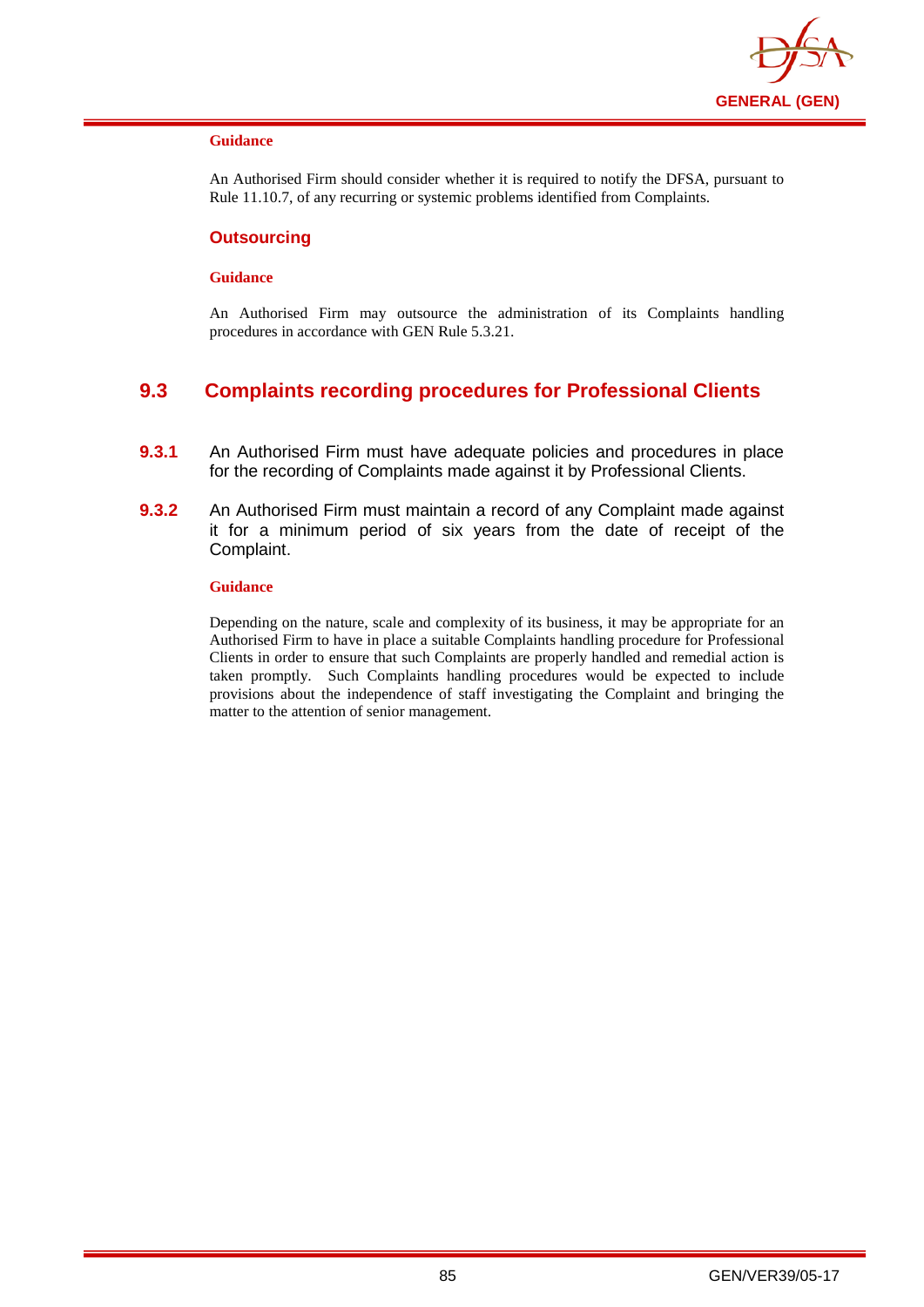

# **10 TRANSITIONAL RULES**

## **10.1 Endorsements to hold client assets and insurance monies**

### **Interpretation**

**10.1.1** In this section:

"commencement date" means the day on which Rule-Making Instrument No 166 of 2016 comes into force;

"endorsement" means an endorsement under:

- (a) Rule 2.2.10A permitting an Authorised Firm to hold or control Client Assets; or
- (b) Rule 2.2.10B permitting an Authorised Firm to hold Insurance Monies;

"transitional period" means the period starting on the commencement date and ending six months after that day.

## **Endorsement not required during transitional period**

**10.1.2** An Authorised Firm is not required to hold an endorsement before the end of the transitional period.

## **Grant of endorsement for Firms that already hold or control Client Assets**

- **10.1.3** (1) This Rule applies to an Authorised Firm that has, in the 12 months before the commencement date, submitted to the DFSA under Rule8.6.2:
	- (a) an Auditor's Report referred to in Rule 8.6.1(c) (a Client Money Auditor's Report); or
	- (b) an Auditor's Report referred to in Rule 8.6.1(e) (a Safe Custody Auditor's Report).
	- (2) An Authorised Firm to which this Rule applies may, within the transitional period, send a written notification to the DFSA confirming that it:
		- (a) wishes to obtain an endorsement to hold or control Client Assets;
		- (b) has submitted to the DFSA an Auditor's Report referred to in (1) in the 12 months before the commencement date; and
		- (c) has in place adequate systems and controls to meet the applicable requirements in COB sections 6.11 to 6.14.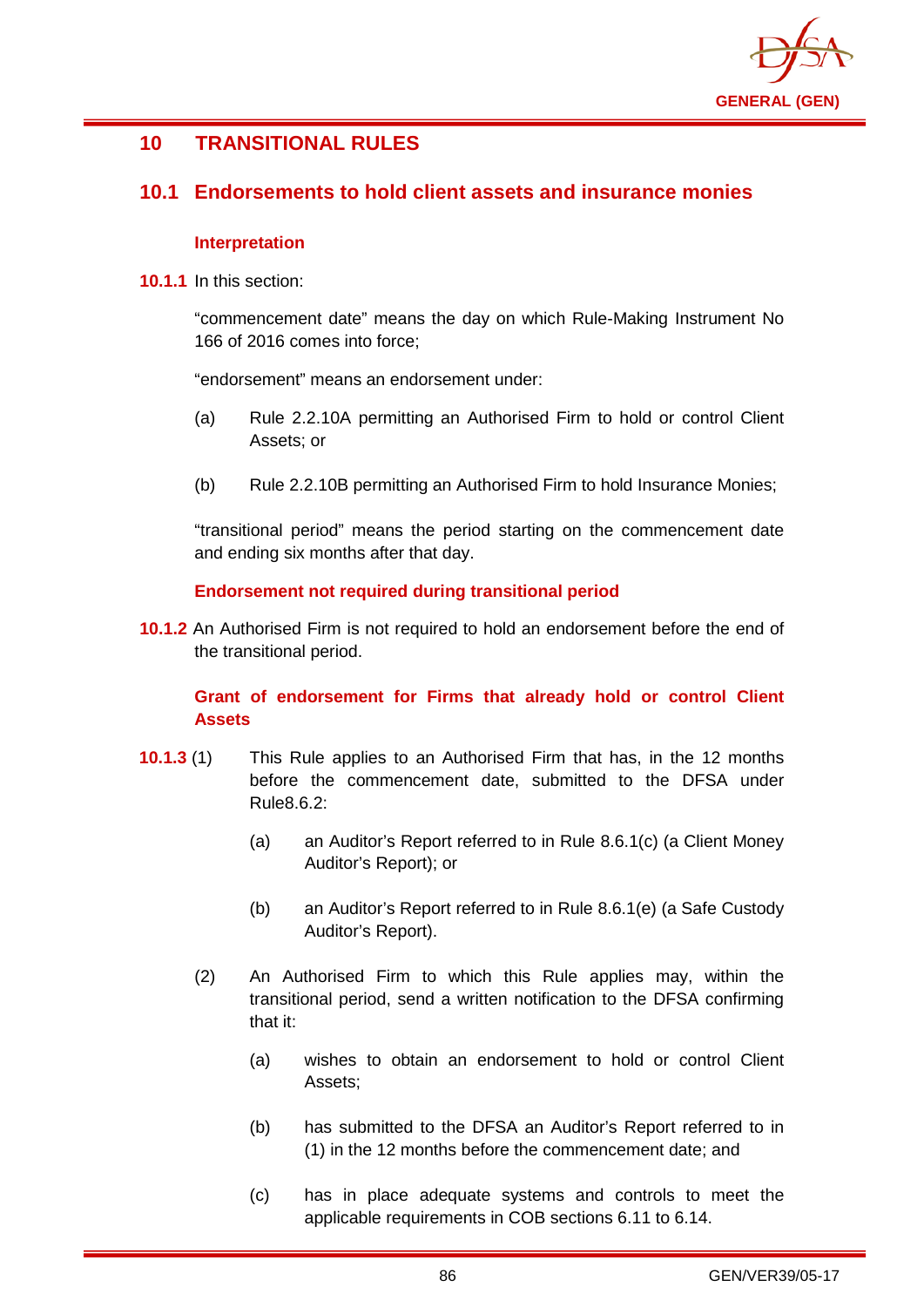

- (3) The DFSA may require the notification in (2) to be in such form and verified in such manner as it thinks fit.
- (4) If an Authorised Firm provides a duly completed notification to the DFSA in accordance with (2) and (3) within the transitional period:
	- (a) the DFSA must grant it an endorsement to hold or control Client Assets; and
	- (b) it is not required to apply for an endorsement under Rule 7.3.3 or pay the fee prescribed in FER 2.2.6 for such an application.

**Grant of endorsement for Firms that already hold Insurance Monies**

- **10.1.4** (1) This Rule applies to an Authorised Firm that has, in the 12 months before the commencement date, submitted to the DFSA under Rule 8.6.2 an Auditor's Report referred to in Rule 8.6.1(d) (an Insurance Monies Auditor's Report).
	- (2) An Authorised Firm to which this Rule applies may, within the transitional period, send a written notification to the DFSA confirming that it:
		- (a) wishes to obtain an endorsement to hold Insurance Monies;
		- (b) has submitted to the DFSA an Auditor's Report referred to in (1) in the 12 months before the commencement date; and
		- (c) has in place adequate systems and controls to meet the applicable requirements in COB section 7.12.
	- (3) The DFSA may require the notification in (2) to be in such form and verified in such manner as it thinks fit.
	- (4) If an Authorised Firm provides a duly completed notification to the DFSA in accordance with (2) and (3) within the transitional period:
		- (a) the DFSA must grant it an endorsement to hold Insurance Monies; and
		- (b) it is not required to apply for an endorsement under Rule 7.3.4 or pay the fee prescribed in FER 2.2.6 for such an application.

## **DFSA's powers not affected**

**10.1.5** The grant of an endorsement under this section is without prejudice to the DFSA's ability to impose conditions or restrictions on the endorsement when it is granted or after it has been granted, or to suspend or withdraw the endorsement after it has been granted.

# **10.2 Safe Custody Auditor's Report**

**Report not required for firms arranging custody**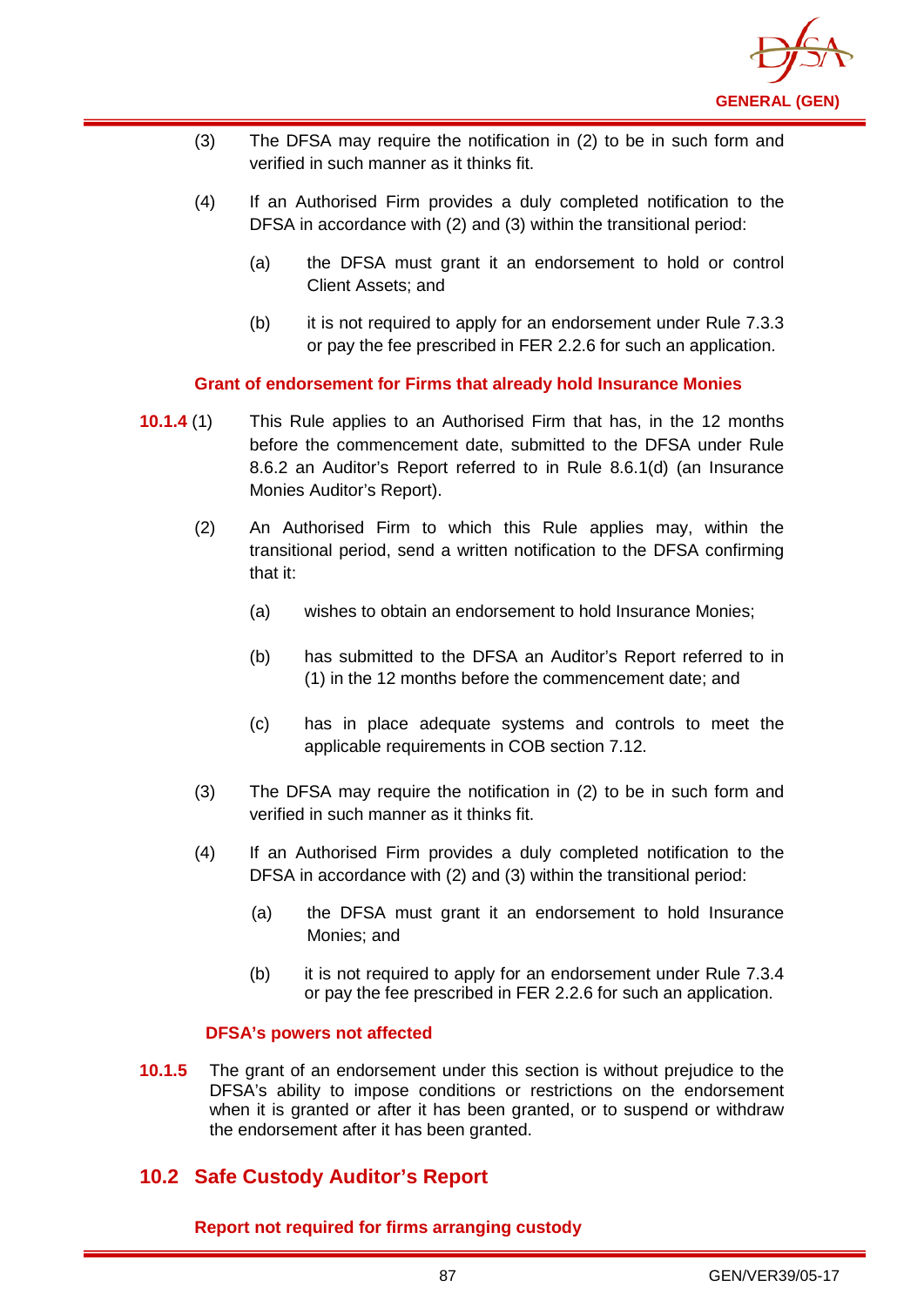

**10.2.1** An Authorised Firm which has an authorisation for Arranging Custody is not required, in relation to carrying on that Financial Service, to submit a Safe Custody Auditor's Report under Rule 8.6.1(e) in respect of its financial years ending in 2016 or 2017, or any part of those financial years.

# **10.3 Re-classification of certain Financial Services**

## **Interpretation**

**10.3.1** In this section:

"authorisation" means authorisation to carry on a Financial Service under a Licence;

"commencement date" means the day on which Rule-Making Instrument No 184 of 2016 comes into force; and

"re-classification" means the re-classification of a Financial Service under Rules 10.3.2 to 10.3.7.

## **Arranging Credit or Deals in Investments**

- **10.3.2** An Authorised Firm which, immediately before the commencement date, had an authorisation for 'Arranging Credit or Deals in Investments' in respect of both credit and Investments is, on the commencement date, taken to have the following authorisations:
	- (a) 'Arranging Credit and Advising on Credit' so far as that authorisation relates to Arranging Credit; and
	- (b) 'Arranging Deals in Investments', but only with respect to the Investments specified on its Licence immediately before the commencement date.
- **10.3.3** An Authorised Firm which, immediately before the commencement date, had an authorisation for 'Arranging Credit or Deals in Investments' only in respect of credit (and not Investments) is, on the commencement date, taken to have an authorisation for 'Arranging Credit and Advising on Credit' so far as that authorisation relates to Arranging Credit.
- **10.3.4** An Authorised Firm which, immediately before the commencement date, had an authorisation for 'Arranging Credit or Deals in Investments' in respect of Investments (and not credit), is, on the commencement date, taken to have an authorisation for 'Arranging Deals in Investments', but only with respect to the Investments specified on its Licence immediately before the commencement date.

## **Advising on Financial Products or Credit**

**10.3.5** An Authorised Firm which, immediately before the commencement date, had an authorisation for 'Advising on Financial Products or Credit' in respect of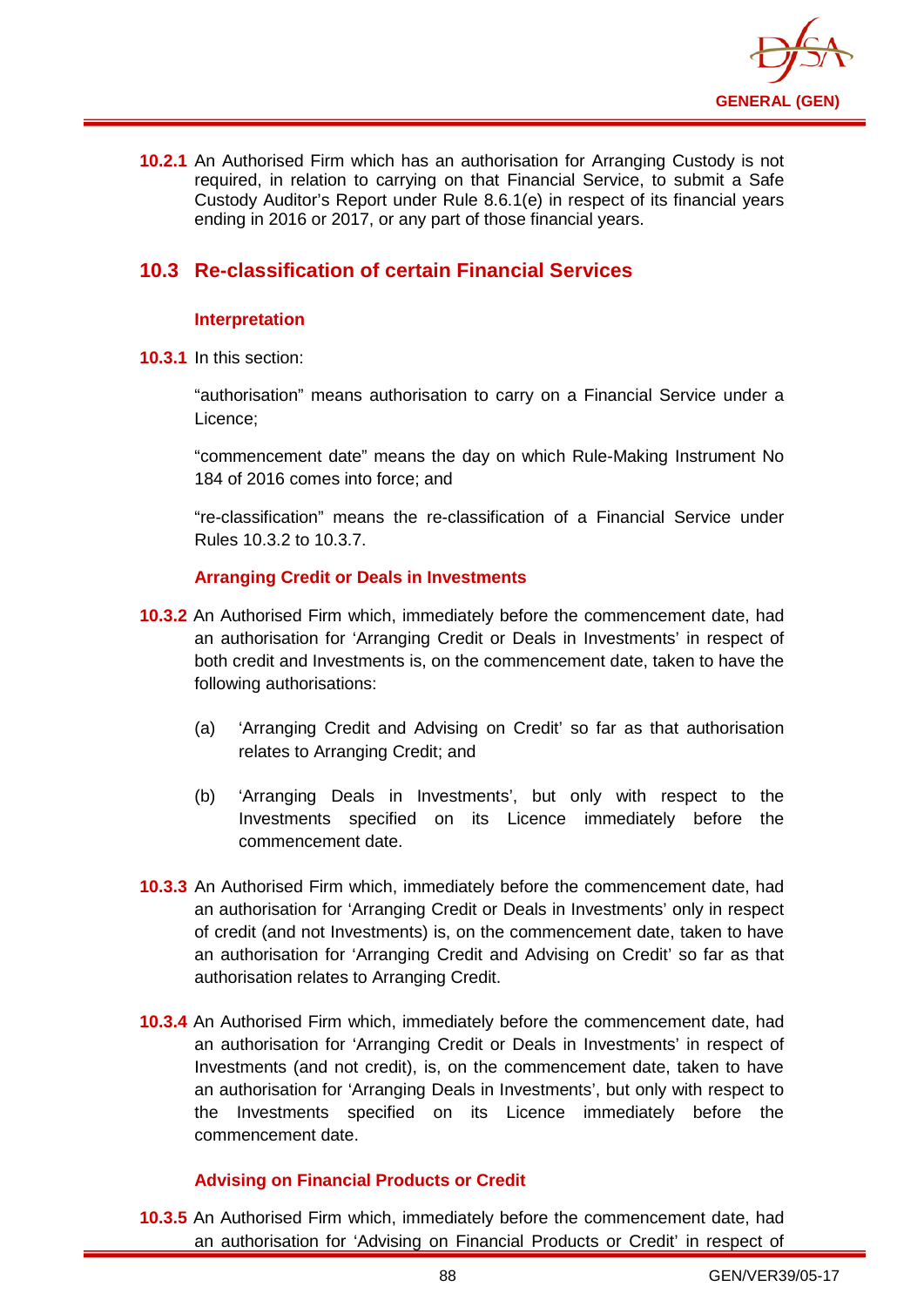

Financial Products and credit is, on the commencement date, taken to have the following authorisations:

- (a) 'Arranging Credit and Advising on Credit' so far as that authorisation relates to Advising on Credit; and
- (b) 'Advising on Financial Products', but only with respect to Financial Products specified on its Licence immediately before the commencement date.
- **10.3.6** An Authorised Firm which, immediately before the commencement date, had an authorisation for 'Advising on Financial Products or Credit' only in respect of credit (and not Financial Products) is, on the commencement date, taken to have an authorisation for 'Arranging Credit and Advising on Credit' so far as that authorisation relates to Advising on Credit.
- **10.3.7** An Authorised Firm which, immediately before the commencement date, had an authorisation for 'Advising on Financial Products or Credit' only in respect of Financial Products (and not credit) is, on the commencement date, taken to have an authorisation for 'Advising on Financial Products', but only with respect to the Financial Products specified on its Licence immediately before the commencement date.

#### **Public Register to be updated**

**10.3.8** The DFSA will amend the Public Register as soon as practicable after the commencement date to reflect the re-classifications under this section.

## **Certain things not affected**

- **10.3.9** For the avoidance of doubt, re-classification under this section does not affect:
	- (a) any condition or restriction imposed on a Licence before the commencement date;
	- (b) the DFSA's ability to impose any condition or restriction on a Licence, or to withdraw or suspend an authorisation, after the commencement date;
	- (c) the classification of a Client, any Client Agreement entered into with a Client, or any procedure adopted or action taken by an Authorised Firm before the commencement date, in respect of a Financial Service provided to a Client; or
	- (d) any other right, remedy, privilege, obligation or liability arising in relation to the conduct of a Financial Service by an Authorised Firm before the commencement date.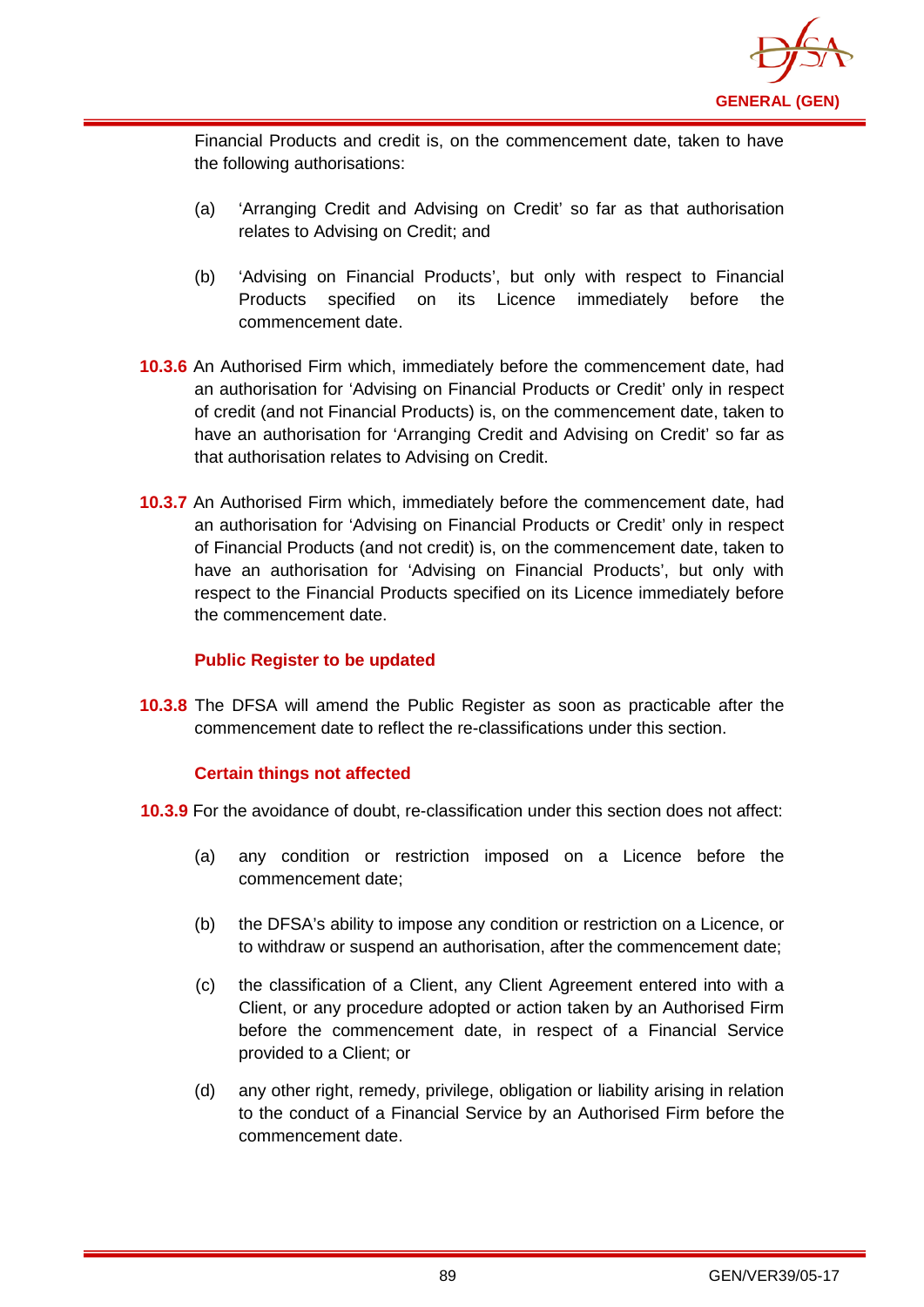

## **Disclosure not required for Long-Term Insurance**

**10.3.10** An Authorised Firm is not required to comply with COB Rule 6.15.1 (relating to disclosure of certain information) in respect of any advice on Long-Term Insurance it provided, or any Long-Term Insurance it arranged, before the commencement date.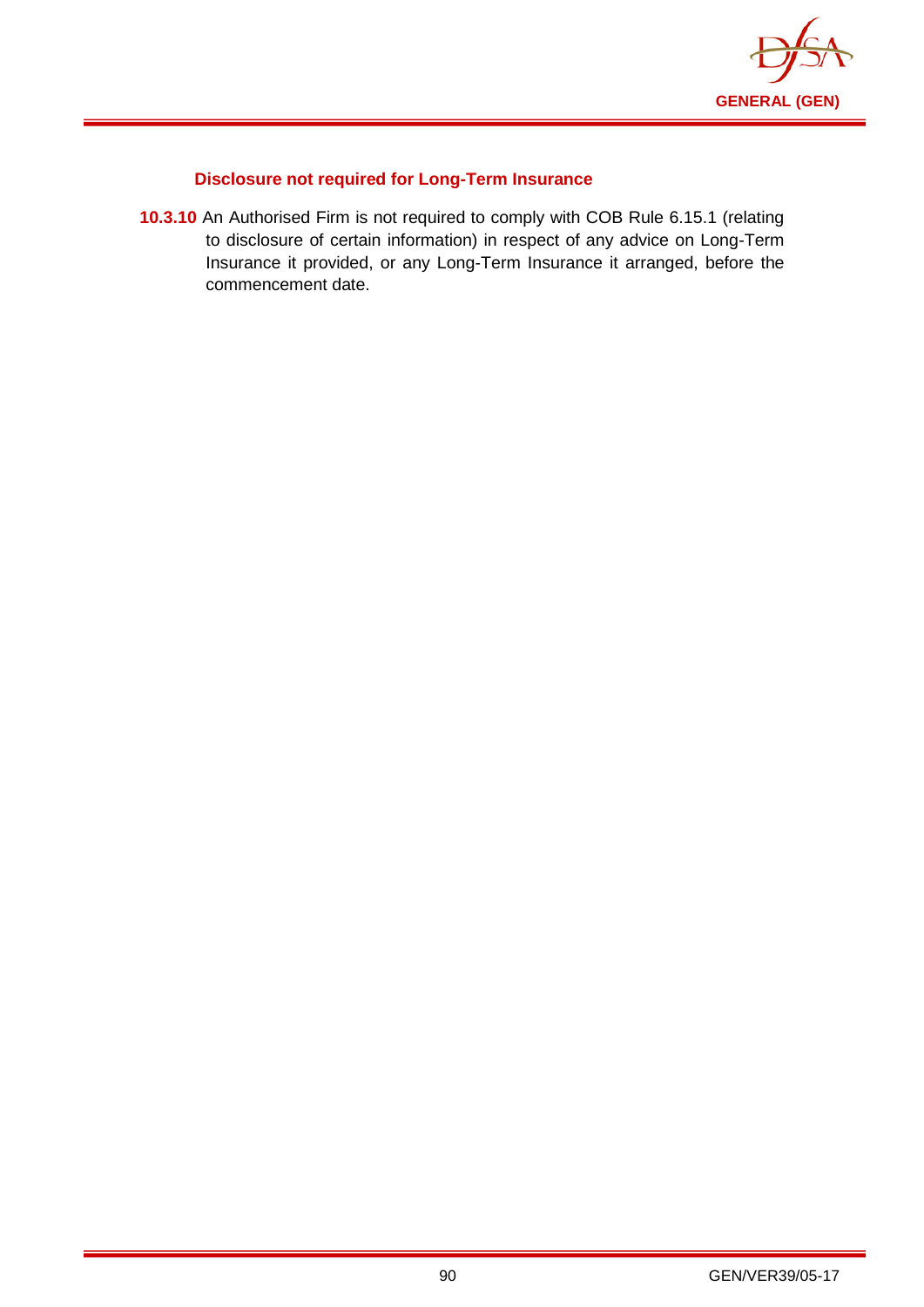

# **11 SUPERVISION**

### **Introduction**

#### **Guidance**

- 1. This chapter outlines DFSA's supervisory requirements for an Authorised Person.
- 2. This chapter should be read in conjunction with the RPP Sourcebook which sets out DFSA's general regulatory policy and processes.

# **11.1 Information gathering and DFSA access to information**

- **11.1.1** This section applies to an Authorised Person other than a Representative Office with respect to the carrying on of all of its activities.
- **11.1.2** An Authorised Person must where reasonable:
	- (a) give or procure the giving of specified information, documents, files, tapes, computer data or other material in the Authorised Person's possession or control to the DFSA;
	- (b) make its Employees readily available for meetings with the DFSA;
	- (c) give the DFSA access to any information, documents, records, files, tapes, computer data or systems, which are within the Authorised Person's possession or control and provide any facilities to the DFSA;
	- (d) permit the DFSA to copy documents or other material on the premises of the Authorised Person at the Authorised Person's expense;
	- (e) provide any copies as requested by the DFSA; and
	- (f) answer truthfully, fully and promptly, all questions which are put to it by the DFSA.
- **11.1.3** An Authorised Person must take reasonable steps to ensure that its Employees act in the manner set out in this chapter.
- **11.1.4** An Authorised Person must take reasonable steps to ascertain if there is any secrecy or data protection legislation that would restrict access by the Authorised Person or the DFSA to any data required to be recorded under the DFSA's Rules. Where such legislation exists, the Authorised Person must keep copies of relevant documents or material in a jurisdiction which does allow access in accordance with legislation applicable in the DIFC.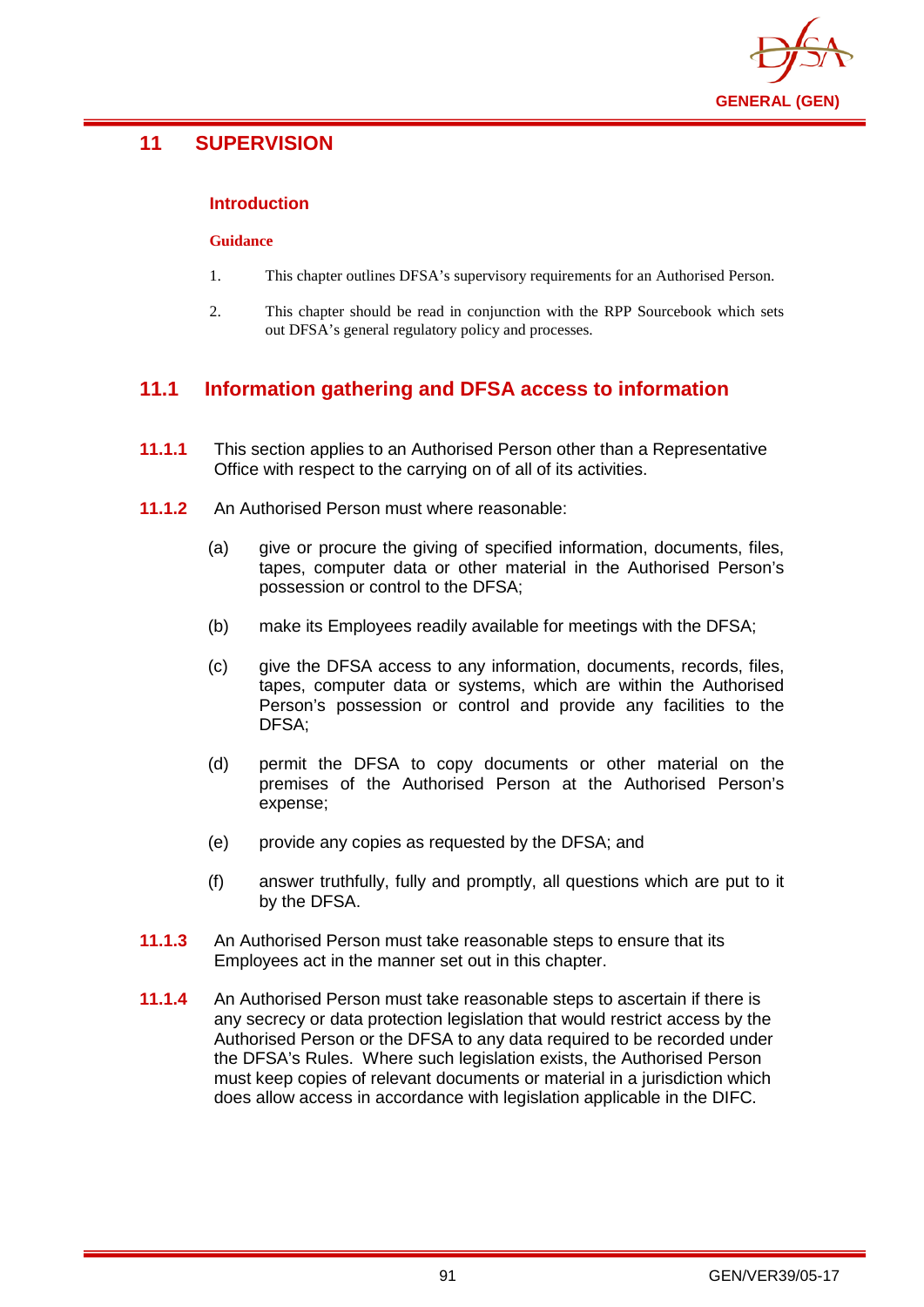

### **Lead regulation**

- **11.1.5** (1) If requested by the DFSA, an Authorised Person must provide the DFSA with information that the Authorised Person or its auditor has provided to a Financial Services Regulator.
	- (2) If requested by the DFSA, an Authorised Person must take reasonable steps to provide the DFSA with information that other members of the Authorised Person's Group have provided to a Financial Services Regulator.

## **11.2 Waivers**

- **11.2.1** This section applies to every Authorised Person.
- **11.2.2** Throughout the Rulebook reference to the written notice under Article 25 will be referred to as a 'waiver'.
- **11.2.3** If an Authorised Person wishes to apply for a waiver, it must apply in writing to the DFSA using the appropriate form in AFN.

#### **Guidance**

Waiver application forms are contained in AFN and the RPP Sourcebook sets out the DFSA's approach to considering a waiver.

- **11.2.4** The application must contain:
	- (a) the name and Licence number of the Authorised Person;
	- (b) the Rule to which the application relates;
	- (c) a clear explanation of the waiver that is being applied for and the reason why the Authorised Person is requesting the waiver;
	- (d) details of any other requirements; for example, if there is a specific period for which the waiver is required;
	- (e) the reason, if any, why the waiver should not be published or why it should be published without disclosing the identity of the Authorised Person; and
	- (f) all relevant facts to support the application.
- **11.2.5** An Authorised Person must immediately notify the DFSA if it becomes aware of any material change in circumstances which may affect the application for a waiver.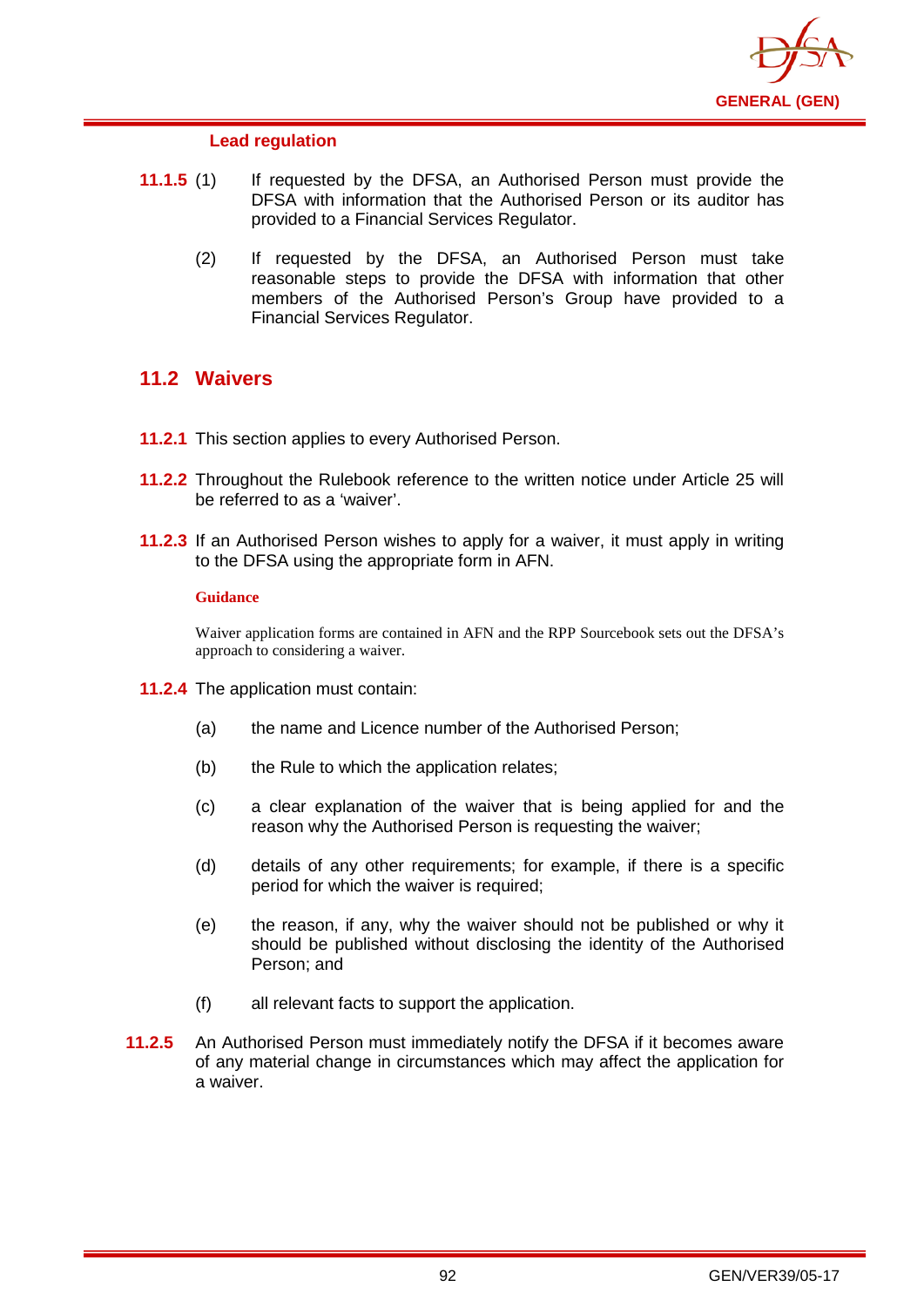

### **Continuing relevance of waivers**

**11.2.6** An Authorised Person must immediately notify the DFSA if it becomes aware of any material change in circumstances which could affect the continuing relevance of a waiver.

## **11.3 Application to change the scope of a Licence**

- **11.3.1** This section applies to an Authorised Firm applying to change the scope of its Licence or, where a condition or restriction has previously been imposed, to have the condition or restriction varied or withdrawn.
- **11.3.2** The provisions relating to permitted legal forms, fitness and propriety, adequate resources, compliance arrangements, enquiries and the provision of additional information set out in section 7.2 also apply to an Authorised Firm making an application under this chapter, and are to be construed accordingly.
- **11.3.3** An Authorised Firm applying to change the scope of its Licence, or to have a condition or restriction varied or withdrawn, must provide the DFSA, with written details of the proposed changes.

## **11.4 Withdrawal of a Licence at an Authorised Firm's request**

- **11.4.1** An Authorised Firm other than a Representative Office seeking to have its Licence withdrawn must submit a request in writing stating:
	- (a) the reasons for the request;
	- (b) that it has ceased or will cease to carry on Financial Services in or from the DIFC;
	- (c) the date on which it ceased or will cease to carry on Financial Services in or from the DIFC;
	- (d) that it has discharged, or will discharge, all obligations owed to its customers in respect of whom the Authorised Firm has carried on, or will cease to carry on, Financial Services in or from the DIFC; and
	- (e) if it is providing Trust Services, that it has made appropriate arrangements for the transfer of business to a new Trust Service Provider and the appointment, where necessary, of new trustees.

#### **Guidance**

When considering a withdrawal of a Licence, the DFSA takes into account a number of matters including those outlined in the RPP Sourcebook.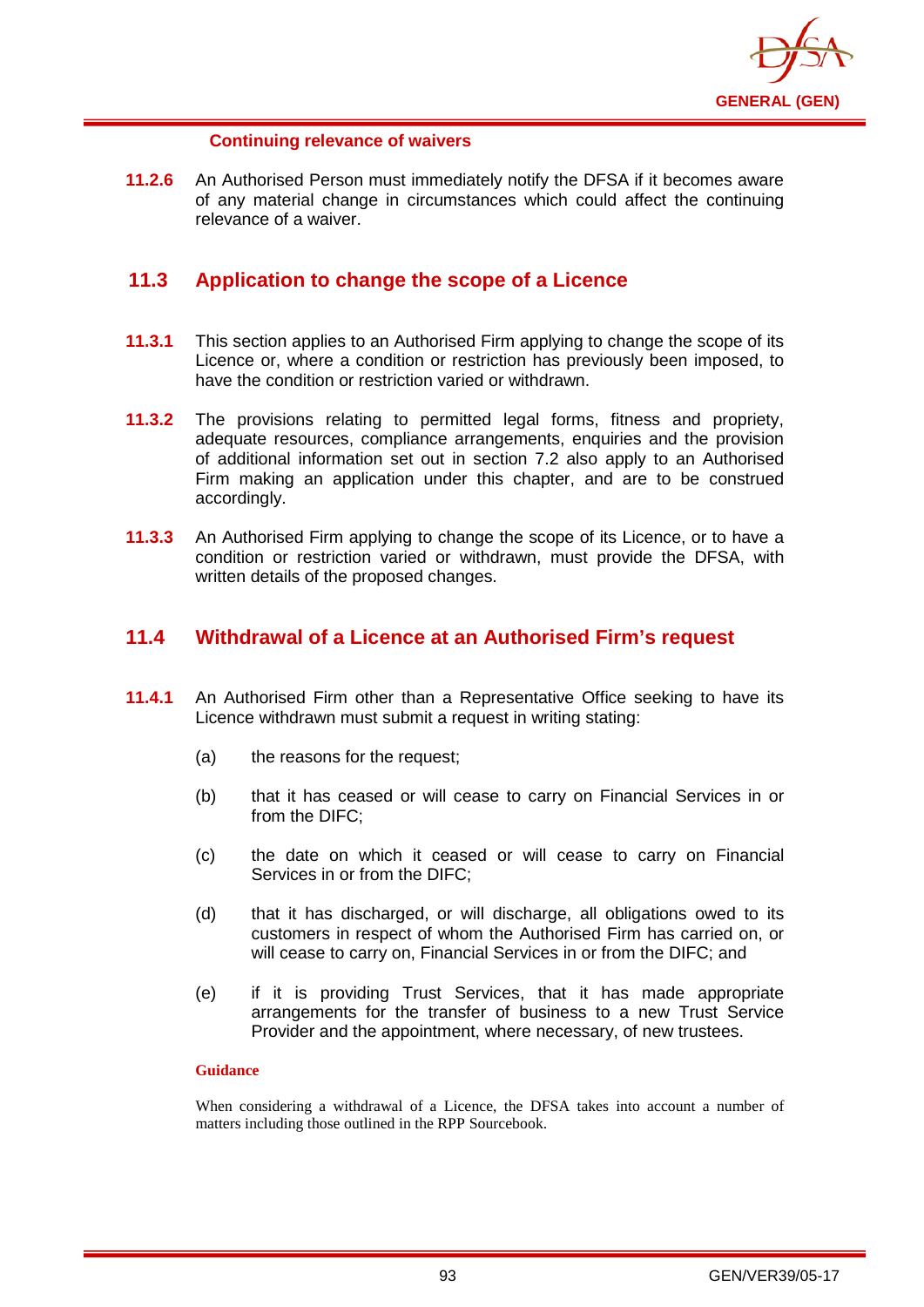

# **11.5 Changes to an authorised individual status**

#### **Guidance**

This section addresses applications or requests regarding Authorised Individuals with respect to Article 53(3), 56(3), 58(2) and 58(3).

- **11.5.1** An application to extend the scope of an Authorised Individual status to other Licensed Functions may be made by the Authorised Individual and Authorised Firm by the completion and submission of the appropriate form in AFN.
- **11.5.2** An Authorised Firm or Authorised Individual requesting:
	- (a) the imposition, variation or withdrawal of a condition or restriction;
	- (b) withdrawal of Authorised Individual status; or
	- (c) withdrawal of authorisation in relation to one or more Licensed Functions;

must, subject to Rule 11.5.3, for (a) submit such request in writing to the DFSA, and for (b) and (c) submit a request by completing the appropriate form in AFN.

**11.5.3** A request for the variation or withdrawal of a condition or restriction may only be made after the expiry of any period within which a reference to the FMT relating to the relevant condition or restriction may commence under Article 29.

#### **Guidance**

In considering the suitability of such an application or request the DFSA may take into account any matter referred to in RPP with respect to fitness and propriety for Authorised Individuals.

## **11.6 Temporary cover**

- **11.6.1** (1) An Authorised Firm may, subject to (2), appoint an individual, who is not an Authorised Individual, to carry out the functions of an Authorised Individual where the following conditions are met:
	- (a) the absence of the Authorised Individual is temporary or reasonably unforeseen;
	- (b) the functions are carried out for 12 weeks maximum in any consecutive 12 months; and
	- (c) the Authorised Firm has assessed that the individual has the relevant skills and experience to carry out these functions.
	- (2) An Authorised Firm may not appoint under (1) an individual to carry out the Licensed Functions of a Licensed Director or Licensed Partner.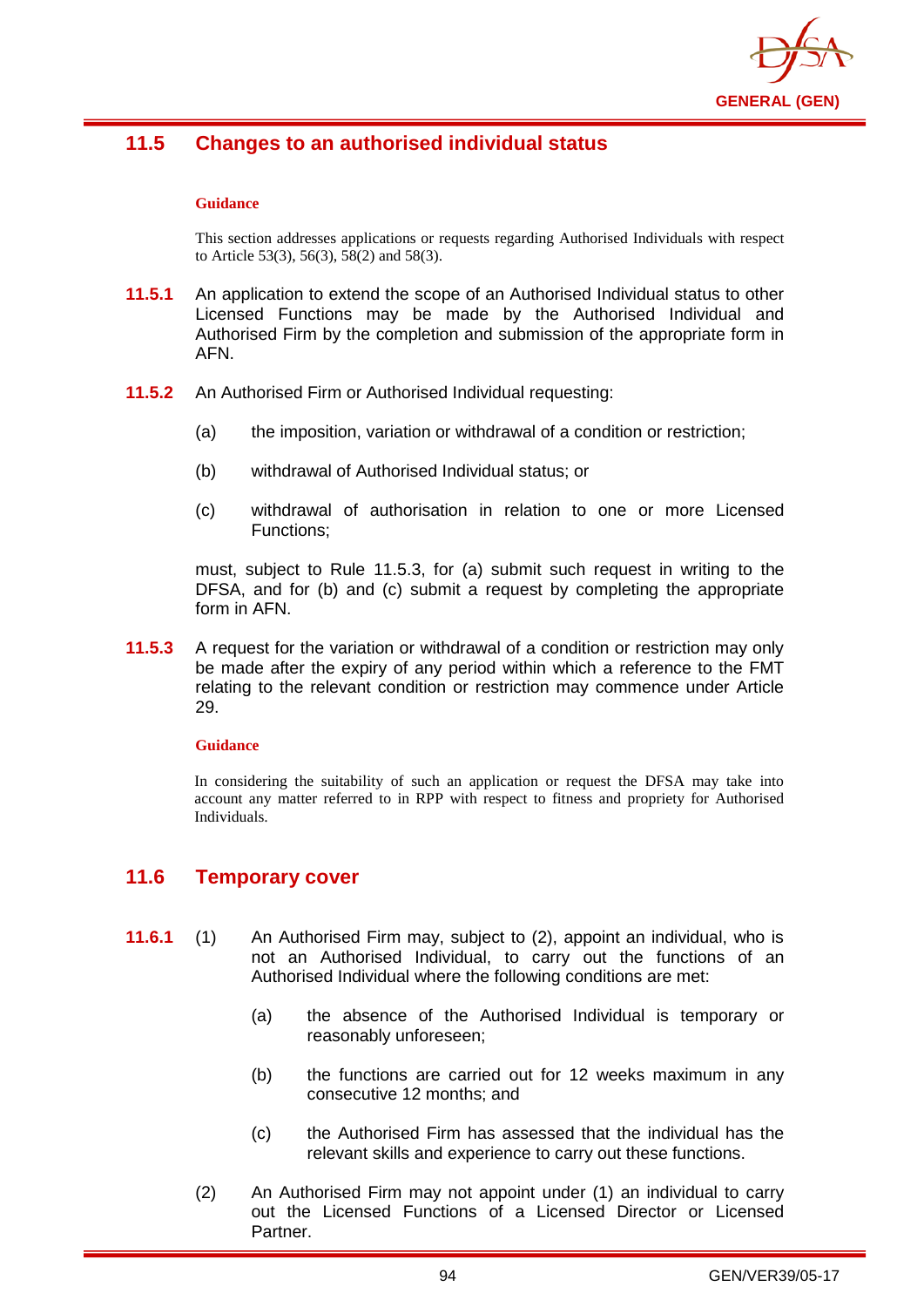

- (3) The Authorised Firm must take reasonable steps to ensure that the individual complies with all the Rules applicable to Authorised Individuals.
- (4) Where an individual is appointed under this Rule, the Authorised Firm must notify the DFSA in writing of the name and contact details of the individual appointed.
- **11.6.2** Where an individual is appointed under this section, the DFSA may exercise any powers it would otherwise be entitled to exercise as if the individual held Authorised Individual status.

# **11.7 Dismissal or resignation of an Authorised Individual**

- **11.7.1** An Authorised Firm must request the withdrawal of an Authorised Individual status within seven days of the Authorised Individual ceasing to be employed by the Authorised Firm to perform a Licensed Function.
- **11.7.2** In requesting the withdrawal of an Authorised Individual status, the Authorised Firm must submit the appropriate form in AFN, including details of any circumstances where the Authorised Firm may consider that the individual is no longer fit and proper.
- **11.7.3** If an Authorised Individual is dismissed or requested to resign, a statement of the reason, or reasons, for the dismissal or resignation must be given to the DFSA by the Authorised Firm.
- **11.7.4** If the Authorised Individual was acting as a trustee, the Trust Service Provider must confirm to the DFSA in writing that a new trustee has been appointed in place of the trustee in question.

# **11.8 Changes relating to control**

- **11.8.1** (1) This section applies, subject to (2) and (3), to:
	- (a) an Authorised Firm; or
	- (b) a Person who is, or is proposing to become, a Controller specified in Rule 11.8.3.
	- (2) This chapter does not apply to a Representative Office or a Person who is a Controller of such a firm.
	- (3) A Credit Rating Agency must comply with the requirements in this section as if it were a non-DIFC established company.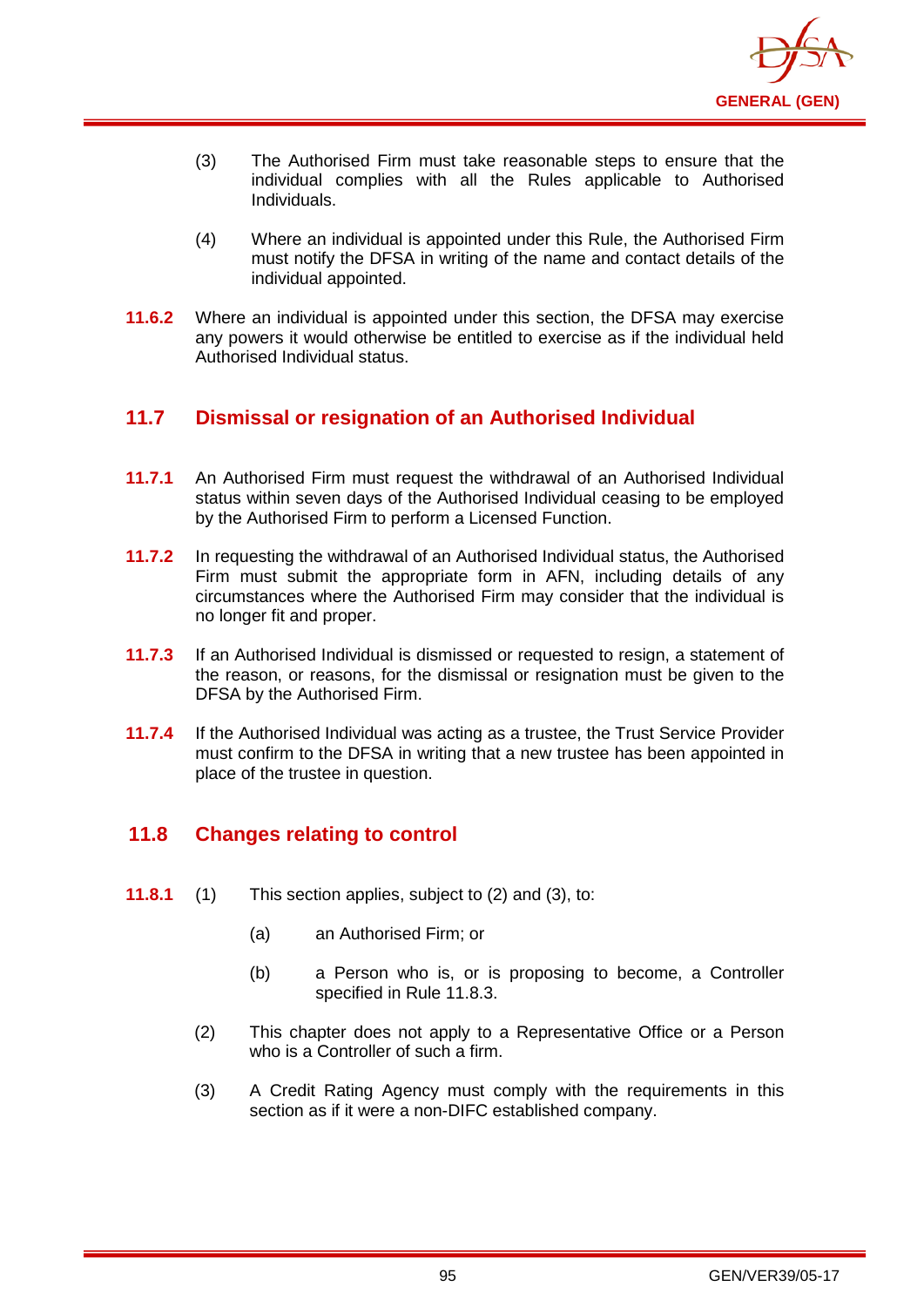

The requirements in respect of notification of changes relating to control of Branches (i.e. Non-DIFC established companies) are set out in Rule 11.8.10. Although some Credit Rating Agencies may be companies established in the DIFC, such companies will only be subject to the notification requirements relating to their Controllers. Accordingly, regardless of whether a Credit Rating Agency is a company established in the DIFC or a Branch operation, it is subject to the notification requirements only and not to the requirement for prior approval by the DFSA of changes relating to its Controllers.

### **Definition of a Controller**

- **11.8.2** (1) A Controller is a Person who, either alone or with any Associate:
	- (a) holds 10% or more of the shares in either the Authorised Firm or a Holding Company of that firm;
	- (b) is entitled to exercise, or controls the exercise of, 10% or more of the voting rights in either the Authorised Firm or a Holding Company of that firm; or
	- (c) is able to exercise significant influence over the management of the Authorised Firm as a result of holding shares or being able to exercise voting rights in the Authorised Firm or a Holding Company of that firm or having a current exercisable right to acquire such shares or voting rights.
	- (2) A reference in this chapter to the term:
		- (a) "share" means:
			- (i) in the case of an Authorised Firm, or a Holding Company of an Authorised Firm, which has a share capital, its allotted shares;
			- (ii) in the case of an Authorised Firm, or a Holding Company of an Authorised Firm, with capital but no share capital, rights to a share in its capital; and
			- (iii) in the case of an Authorised Firm, or a Holding Company of an Authorised Firm, without capital, any interest conferring a right to share in its profits or losses or any obligation to contribute to a share of its debt or expenses in the event of its winding up; and
		- (b) "a holding" means, in respect of a Person, shares, voting rights or a right to acquire shares or voting rights in an Authorised Firm or a Holding Company of that firm held by that Person either alone or with any Associate.

#### **Guidance**

1. For the purposes of these Rules, the relevant definition of a Holding Company is found in the DIFC Companies Law. That definition describes when one body corporate is considered to be a holding company or a subsidiary of another body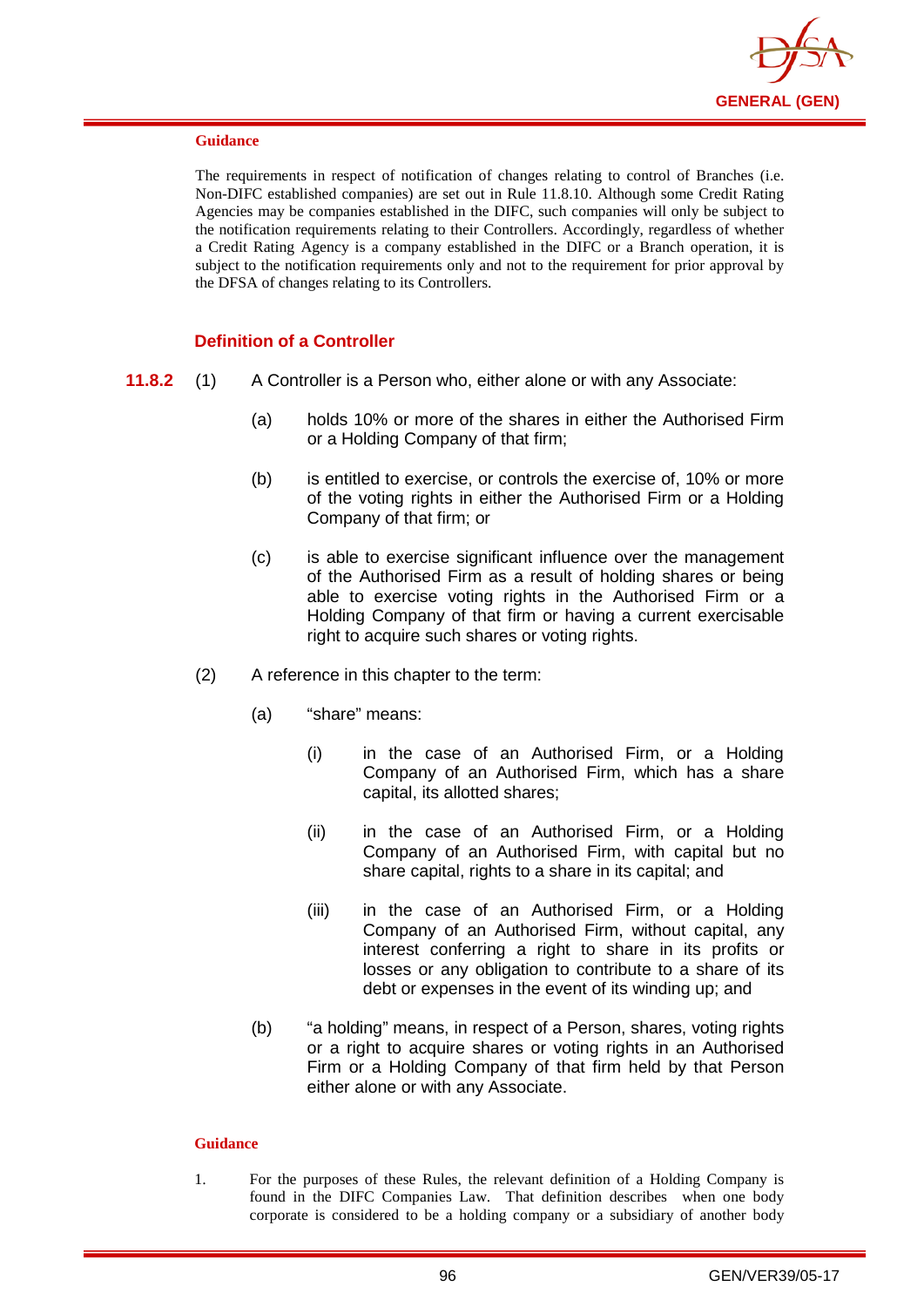

corporate and extends that concept to the ultimate holding company of the body corporate.

2. Pursuant to Rule 11.8.2(1)(c), a Person becomes a Controller if that Person can exert significant management influence over an Authorised Firm. The ability to exert significant management influence can arise even where a Person, alone or with his Associates, controls less than 10% of the shares or voting rights of the Authorised Firm or a Holding Company of that firm. Similarly, a Person may be able to exert significant management influence where such Person does not hold shares or voting rights but has current exercisable rights to acquire shares or voting rights, such as under Options.

### **Disregarded holdings**

- **11.8.3** For the purposes of determining whether a Person is a Controller, any shares, voting rights or rights to acquire shares or voting rights that a Person holds, either alone or with any Associate, in an Authorised Firm or a Holding Company of that firm are disregarded if:
	- (a) they are shares held for the sole purpose of clearing and settling within a short settlement cycle;
	- (b) they are shares held in a custodial or nominee capacity and the voting rights attached to the shares are exercised only in accordance with written instructions given to that Person by another Person; or
	- (c) the Person is an Authorised Firm or a Regulated Financial Institution and it:
		- (i) acquires the shares as a result of an underwriting of a share issue or a placement of shares on a firm commitment basis;
		- (ii) does not exercise the voting rights attaching to the shares or otherwise intervene in the management of the issuer; and
		- (iii) retains the shares for a period less than one year.

#### **Requirement for prior approval of Controllers of Domestic Firms**

- **11.8.4** (1) In the case of an Authorised Firm which is a Domestic Firm, a Person must not:
	- (a) become a Controller; or
	- (b) increase the level of control which that Person has in the firm beyond a threshold specified in (2),

unless that Person has obtained the prior written approval of the DFSA to do so.

- $(2)$  For the purposes of  $(1)(b)$ , the thresholds at which the prior written approval of the DFSA is required are when the relevant holding is increased:
	- (a) from below 30% to 30% or more; or
	- (b) from below 50% to 50% or more.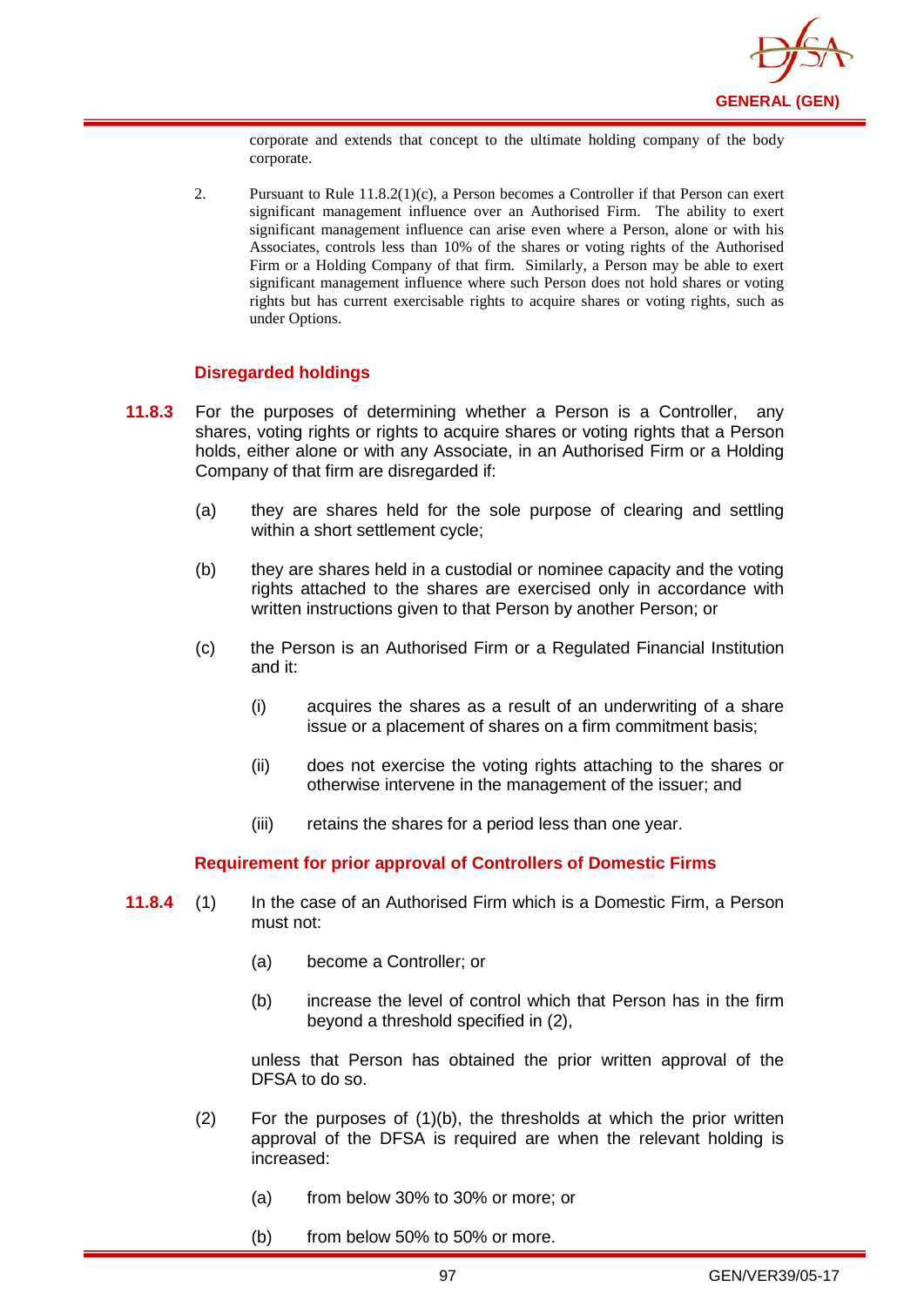

See Rules 11.8.2 and 11.8.3 for the circumstances in which a Person becomes a Controller of an Authorised Person.

#### **Approval process**

- **11.8.5** (1) A Person who is required to obtain the prior written approval of the DFSA pursuant to Rule 11.8.4(1) must make an application to the DFSA using the appropriate form in AFN.
	- (2) Where the DFSA receives an application under (1), it may:
		- (a) approve the proposed acquisition or increase in the level of control;
		- (b) approve the proposed acquisition or increase in the level of control subject to such conditions as it considers appropriate; or
		- (c) object to the proposed acquisition or increase in the level of control.

#### **Guidance**

- 1. A Person intending to acquire or increase control in an Authorised Firm should submit an application for approval in the appropriate form in AFN sufficiently in advance of the proposed acquisition to be able to obtain the DFSA approval in time for the proposed acquisition. Sections 3-2-34 – 3-2-37 of the RPP Sourcebook set out the matters which the DFSA will take into consideration when exercising its powers under Rule 11.8.5 to approve, object to or impose conditions of approval relating to a proposed Controller or a proposed increase in the level of control of an existing Controller.
- 2. The DFSA will exercise its powers relating to Controllers in a manner proportionate to the nature, scale and complexity of an Authorised Firm's business, and the impact a proposed change in control would have on that firm and its Clients. For example, the DFSA would generally be less likely to impose conditions requiring a proposed acquirer of control of an Authorised Firm whose financial failure would have a limited systemic impact or impact on its Clients to provide prudential support to the firm by contributing more capital. Most advisory and arranging firms will fall into this class.
- **11.8.6** (1) Where the DFSA proposes to approve a proposed acquisition or an increase in the level of control in an Authorised Firm pursuant to Rule 11.8.5(2)(a), it must:
	- (a) do so as soon as practicable and in any event within 90 days of the receipt of a duly completed application, unless a different period is considered appropriate by the DFSA and notified to the applicant in writing; and
	- (b) issue to the applicant, and where appropriate to the Authorised Firm, an approval notice as soon as practicable after making that decision.
	- (2) An approval, including a conditional approval granted by the DFSA pursuant to Rule 11.8.5(2)(a) or (b), is valid for a period of one year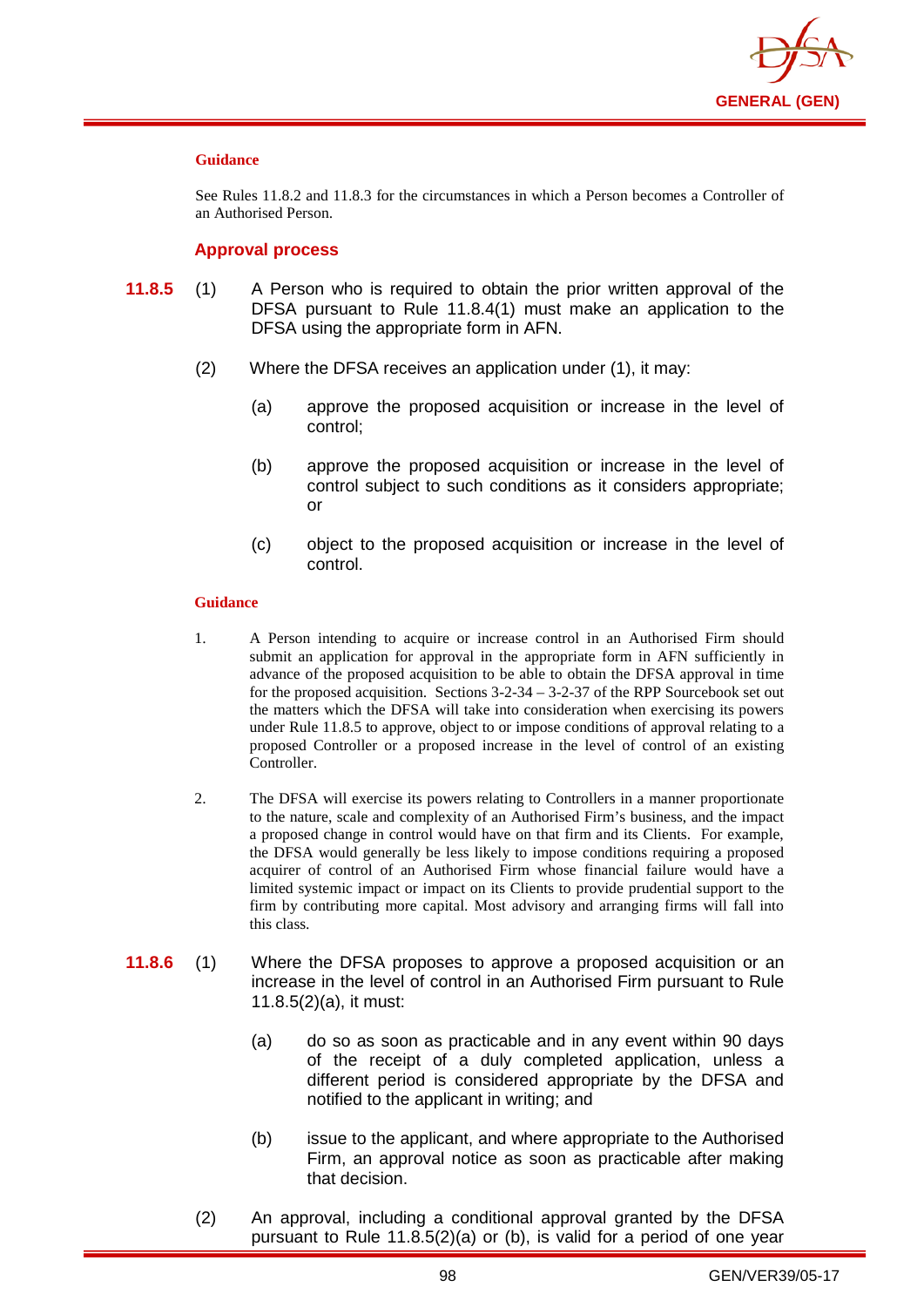

from the date of the approval, unless an extension is granted by the DFSA in writing.

#### **Guidance**

- 1. If the application for approval lodged with the DFSA does not contain all the required information, then the 90 day period runs from the date on which all the relevant information has been provided to the DFSA.
- 2. If a Person who has obtained the prior DFSA approval for an acquisition or an increase in the control of an Authorised Firm is unable to effect the acquisition before the end of the period referred to in Rule 11.8.6(2), it will need to obtain fresh approval from the DFSA.

### **Objection or conditional approval process**

- **11.8.7** (1) Where the DFSA proposes to exercise its objection or conditional approval power pursuant to Rule 11.8.5(2)(b) or (c) in respect of a proposed acquisition of, or an increase in the level of control in, an Authorised Firm, it must, as soon as practicable and in any event within 90 days of the receipt of the duly completed application form, provide to the applicant:
	- (a) a written notice stating:
		- (i) the DFSA's reasons for objecting to that Person as a Controller or to the Person's proposed increase in control; and
		- (ii) any proposed conditions subject to which that Person may be approved by the DFSA; and
	- (b) an opportunity to make representations within 14 days of the receipt of such notice or such other longer period as agreed to by the DFSA.
	- (2) The DFSA must, as soon as practicable after receiving representations or, if no representations are received, after the expiry of the period for making representations referred to in (1)(b), issue a final notice stating that:
		- (a) the proposed objections and any conditions are withdrawn and the Person is an approved Controller;
		- (b) the Person is approved as a Controller subject to conditions specified in the notice; or
		- (c) the Person is not approved and therefore is an unacceptable Controller with respect to that Person becoming a Controller of, or increasing the level of control in, the Authorised Firm.
	- (3) If the DFSA decides to exercise its power under this Rule not to approve a Person as a Controller or to impose conditions on an approval, the Person may refer the matter to the FMT for review.
- **11.8.8** (1) A Person who has been approved by the DFSA as a Controller of an Authorised Firm subject to any conditions must comply with the relevant conditions of approval.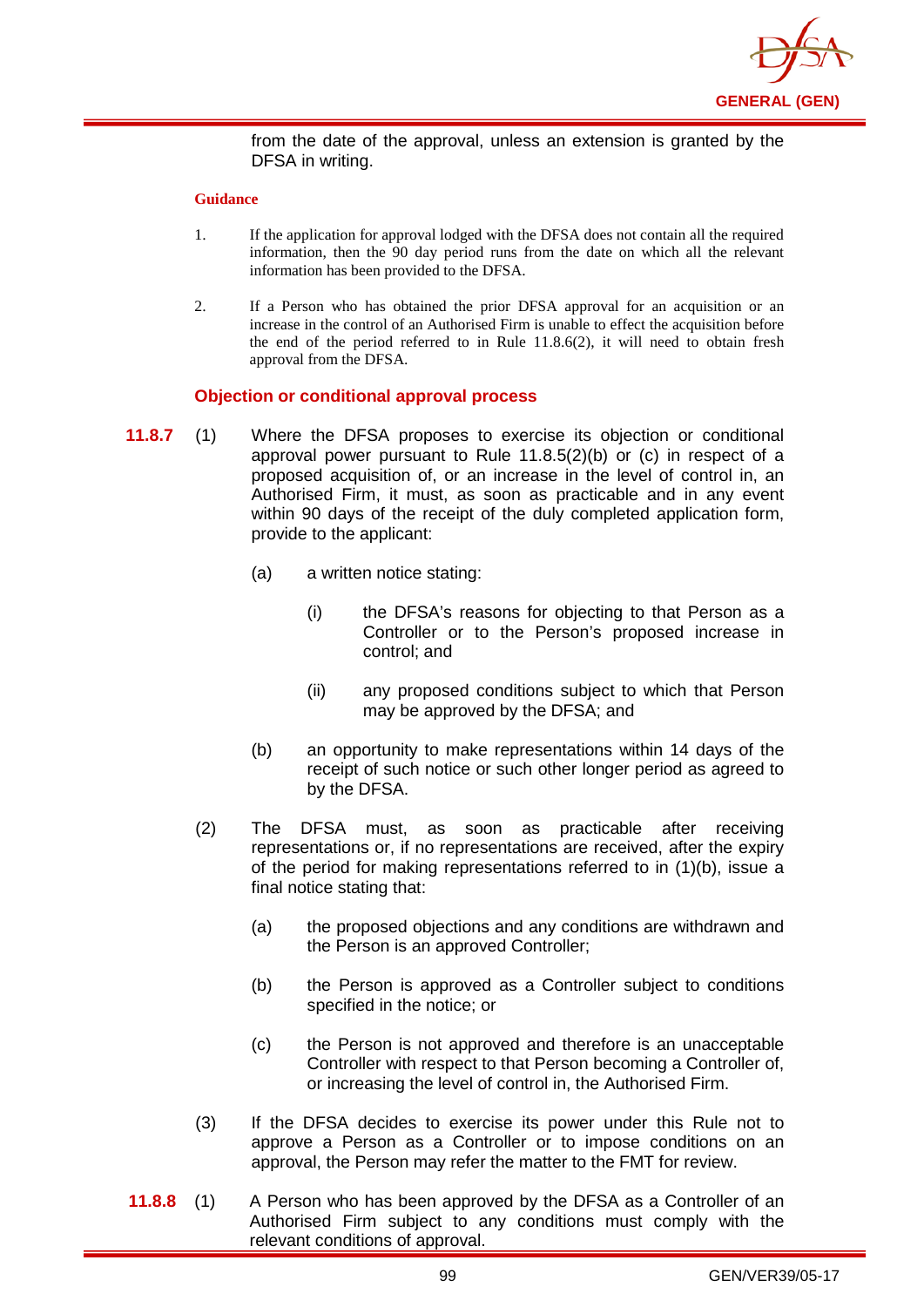

(2) A Person who has been notified by the DFSA pursuant to Rule 11.8.7(2)(c) as an unacceptable Controller must not proceed with the proposed acquisition of control of the Authorised Firm.

#### **Guidance**

A Person who acquires control of or increases the level of control in an Authorised Firm without the prior DFSA approval or breaches a condition of approval is in breach of the Rules. See Rule 11.8.13 for the actions that the DFSA may take in such circumstances.

### **Notification for decrease in the level of control of Domestic Firms**

- **11.8.9** A Controller of an Authorised Firm which is a Domestic Firm must submit, using the appropriate form in AFN, a written notification to the DFSA where that Person:
	- (a) proposes to cease being a Controller; or
	- (b) proposes to decrease that Person's holding from more than 50% to 50% or less.

### **Requirement for notification of changes relating to control of Branches**

- **11.8.10** (1) In the case of an Authorised Firm which is a Branch, a written notification to the DFSA must be submitted by a Controller or a Person proposing to become a Controller of that Authorised Firm in accordance with (3) in respect of any one of the events specified in  $(2).$ 
	- (2) For the purposes of (1), a notification to the DFSA is required when:
		- (a) a Person becomes a Controller;
		- (b) an existing Controller proposes to cease being a Controller; or
		- (c) an existing Controller's holding is:
			- (i) increased from below 30% to 30% or more;
			- (ii) increased from below 50% to 50% or more; or
			- (iii) decreased from more than 50% to 50% or less.
	- (3) The notification required under (1) must be made by a Controller or Person proposing to become a Controller of a Branch using the appropriate form in AFN as soon as possible, and in any event, before making the relevant acquisition or disposal.

## **Obligations of Authorised Firms relating to its Controllers**

- **11.8.11** (1) An Authorised Firm must have adequate systems and controls to monitor:
	- (a) any change or proposed change of its Controllers; and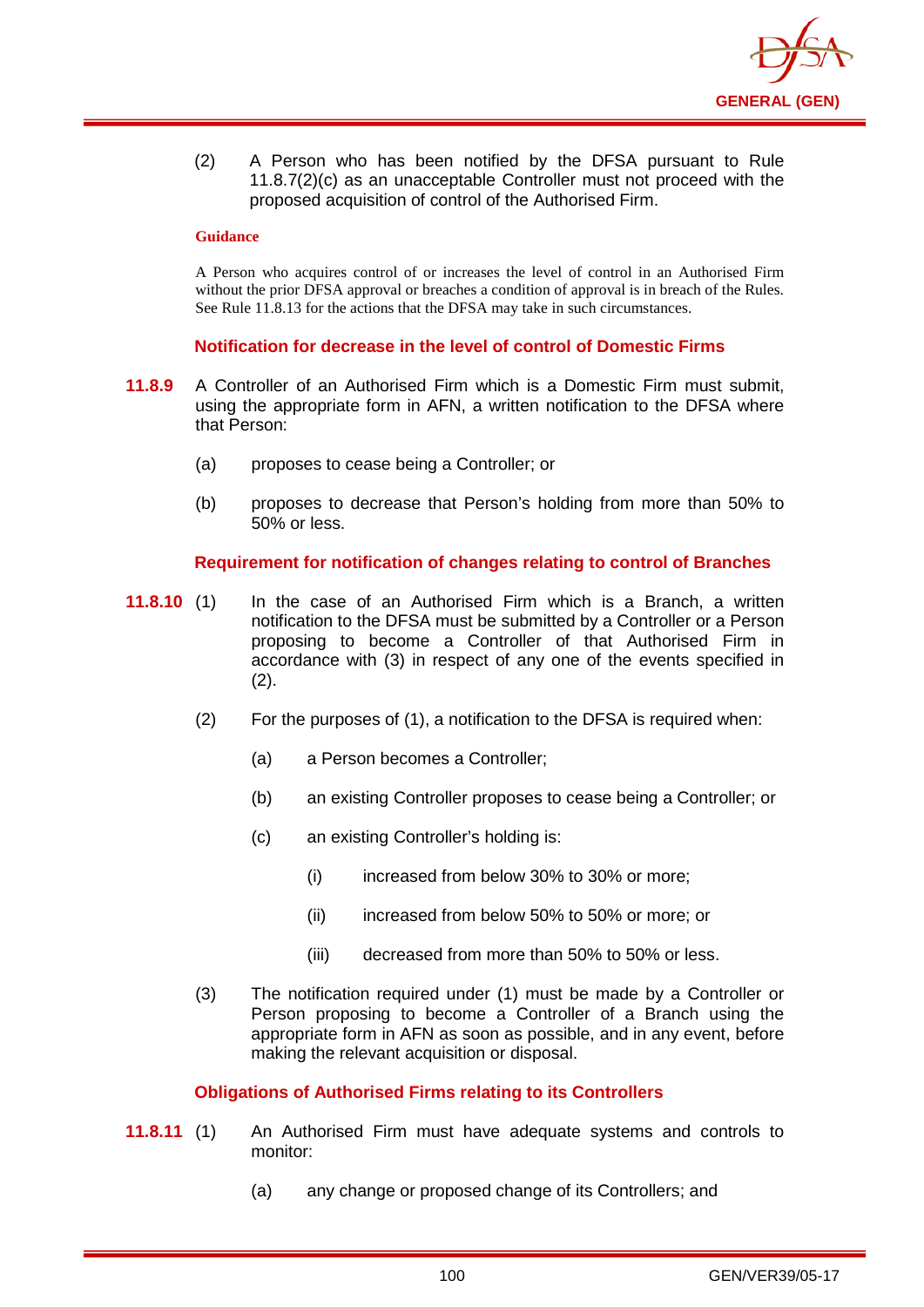

- (b) any significant changes in the conduct or circumstances of existing Controllers which might reasonably be considered to impact on the fitness and propriety of the Authorised Firm or its ability to conduct business soundly and prudently.
- (2) An Authorised Firm must, subject to (3), notify the DFSA in writing of any event specified in (1) as soon as possible after becoming aware of that event.
- (3) An Authorised Firm need not comply with the requirement in (2) if it is satisfied on reasonable grounds that a proposed or existing Controller has either already obtained the prior approval of the DFSA or notified the event to the DFSA as applicable.

Steps which an Authorised Firm may take in order to monitor changes relating to Controllers include the monitoring of any relevant regulatory disclosures, press reports, public announcements, share registers and entitlements to vote, or the control of voting rights, at general meetings.

- **11.8.12** (1) An Authorised Firm must submit to the DFSA an annual report on its Controllers within four months of its financial year end.
	- (2) The Authorised Firm's annual report on its Controllers must include:
		- (a) the name of each Controller; and
		- (b) the current holding of each Controller, expressed as a percentage.

#### **Guidance**

- 1. An Authorised Firm may satisfy the requirements of Rule 11.8.12 by submitting a corporate structure diagram containing the relevant information.
- 2. An Authorised Firm must take account of the holdings which the Controller, either alone or with any Associate, has in the Authorised Firm or any Holding Company of the firm (see the definition of a Controller in Rule 11.8.2).

## **Other Powers relating to Controllers**

- **11.8.13** (1) Without limiting the generality of its other powers, the DFSA may, subject only to (2), object to a Person as a Controller of an Authorised Firm where such a Person:
	- (a) has acquired or increased the level of control that Person has in an Authorised Firm without the prior written approval of the DFSA as required under Rule 11.8.4;
	- (b) has breached the requirement in Rule 11.8.8 to comply with the conditions of approval applicable to that Person; or
	- (c) is no longer acceptable to the DFSA as a Controller.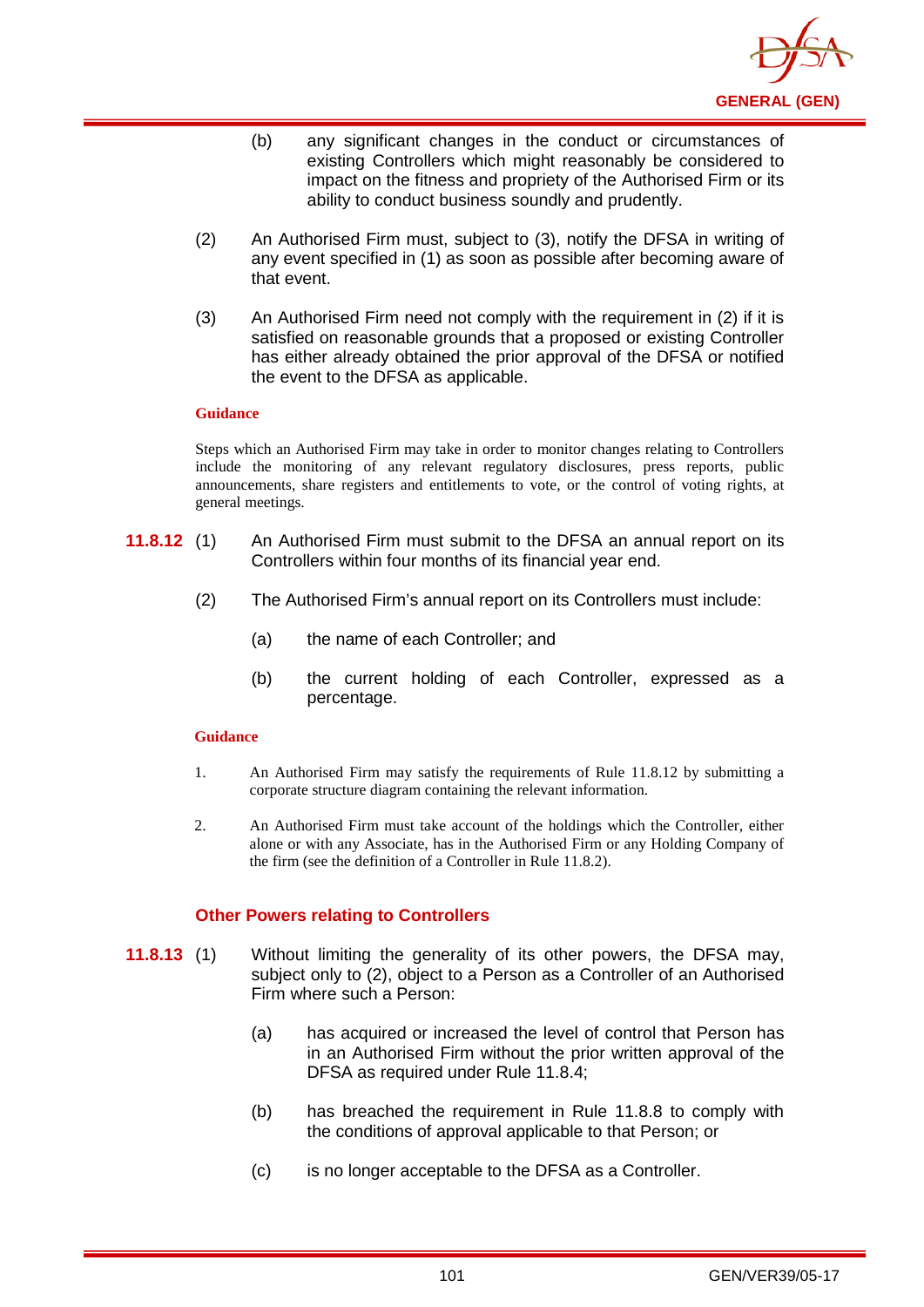

- (2) Where the DFSA proposes to object to a Person as a Controller of an Authorised Firm under (1), the DFSA must provide such a Person with:
	- (a) a written notice stating:
		- (i) the DFSA's reasons for objecting to that Person as a Controller; and
		- (ii) any proposed conditions subject to which that Person may be approved by the DFSA; and
	- (b) an opportunity to make representations within 14 days of the receipt of such objections notice or such other longer period as agreed to by the DFSA.
- (3) The DFSA must, as soon as practicable after receiving representations, or if no representations are made, after the expiry of the period for making representations referred to in (2)(b), issue a final notice stating that:
	- (a) the proposed objections and any conditions are withdrawn and the Person is an approved Controller;
	- (b) the Person is approved as a Controller subject to conditions specified in the notice; or
	- (c) the Person is an unacceptable Controller and accordingly, must dispose of that Person's holdings.
- (4) Where the DFSA has issued a final notice imposing any conditions subject to which a Person is approved as a Controller, that Person must comply with those conditions.
- (5) Where the DFSA has issued a final notice declaring a Person to be an unacceptable Controller, that Person must dispose of the relevant holdings within such period as specified in the final notice.
- (6) The DFSA must also notify the Authorised Firm of any decision it has made pursuant to (3).
- (7) If the DFSA decides to exercise its power under this Rule to object to a Person as a Controller, to impose conditions on an approval or to require a Person to dispose of their holdings, the Person may refer the matter to the FMT for review.

Sections 3.2.34 and 3.2.37 of the RPP Sourcebook set out the matters which the DFSA takes into consideration when exercising its powers under Rule 11.8.13.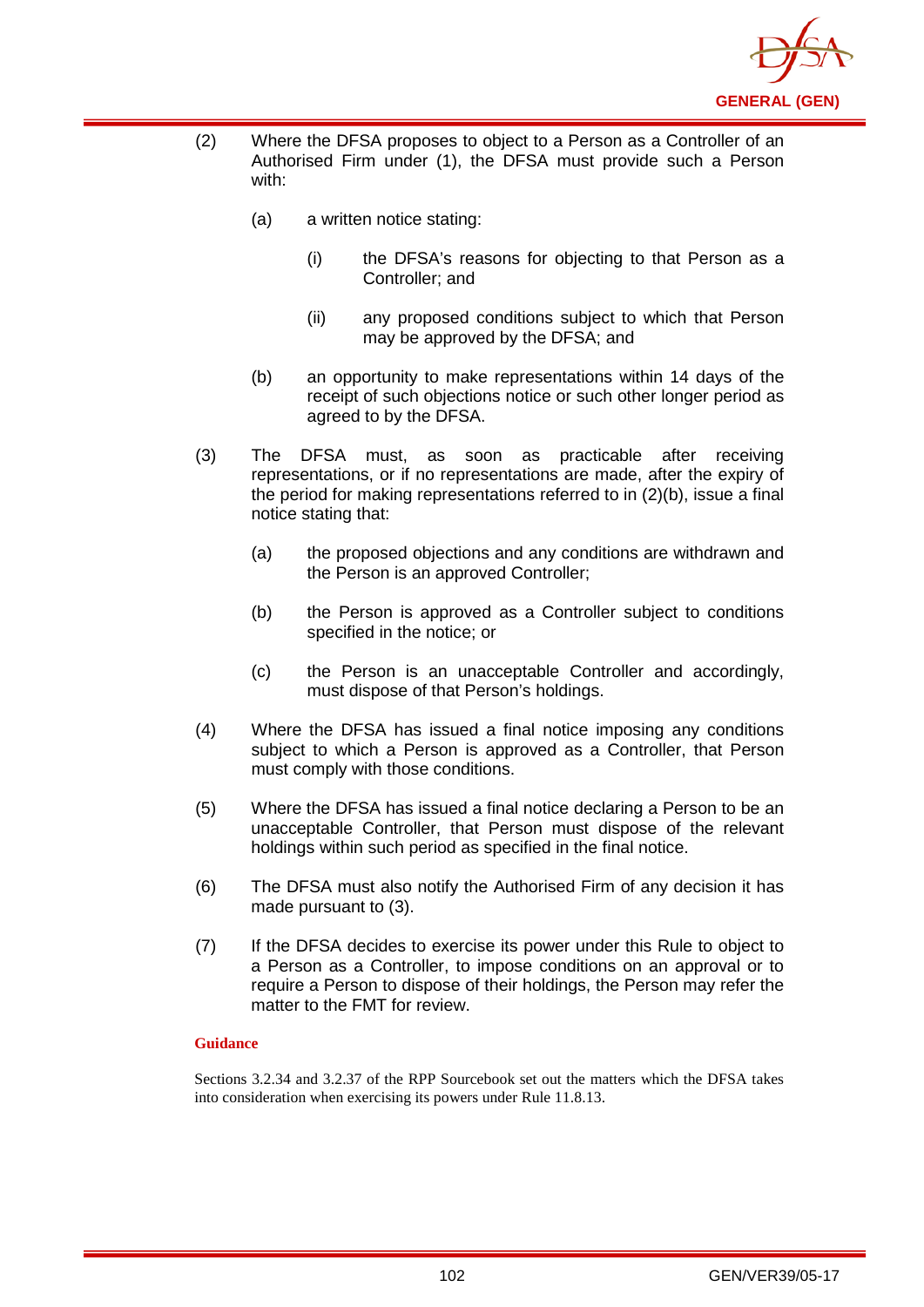

# **11.9 Creation of additional cells of a protected cell company for an Insurer**

**11.9.1** This section applies to Insurers that are Protected Cell Companies.

#### **Guidance**

- 1. An Insurer that is a Protected Cell Company is a company incorporated as, or converted into, a Protected Cell Company in accordance with the provisions of the DIFC Company Regulations.
- 2. Under the provisions of the DIFC Company Regulations dealings or transactions between Cells in relation to an Insurer may take place only with the approval of the Court.
- 3. An Authorised Firm which intends to apply to the Court for approval under the provisions is invited to consult with the DFSA before making the necessary application to the Court.
- **11.9.2** An Insurer that is a Protected Cell Company may not create a new Cell unless approval has been granted by the DFSA.
- **11.9.3** An application to the DFSA for the approval for the creation of a new Cell must be made on the appropriate form in AFN, and shall be accompanied by such documents and information and verified in such manner, as the DFSA may require.
- **11.9.4** (1) The DFSA may:
	- (a) grant approval;
	- (b) grant approval with conditions or restrictions; or
	- (c) refuse approval;

for the creation of a new Cell.

- (2) The procedures in Schedule 3 to the Regulatory Law apply to a decision of the DFSA under (1)(b) and (c).
- $(3)$  If the DFSA decides to exercise its power under  $(1)(b)$  and  $(c)$ , the Insurer may refer the matter to the FMT for review.

## **11.10 Notifications**

- **11.10.1** (1) This section applies to every Authorised Person, unless otherwise provided, with respect to the carrying on of Financial Services and any other activities whether or not financial.
	- (2) This section does not apply to a Representative Office.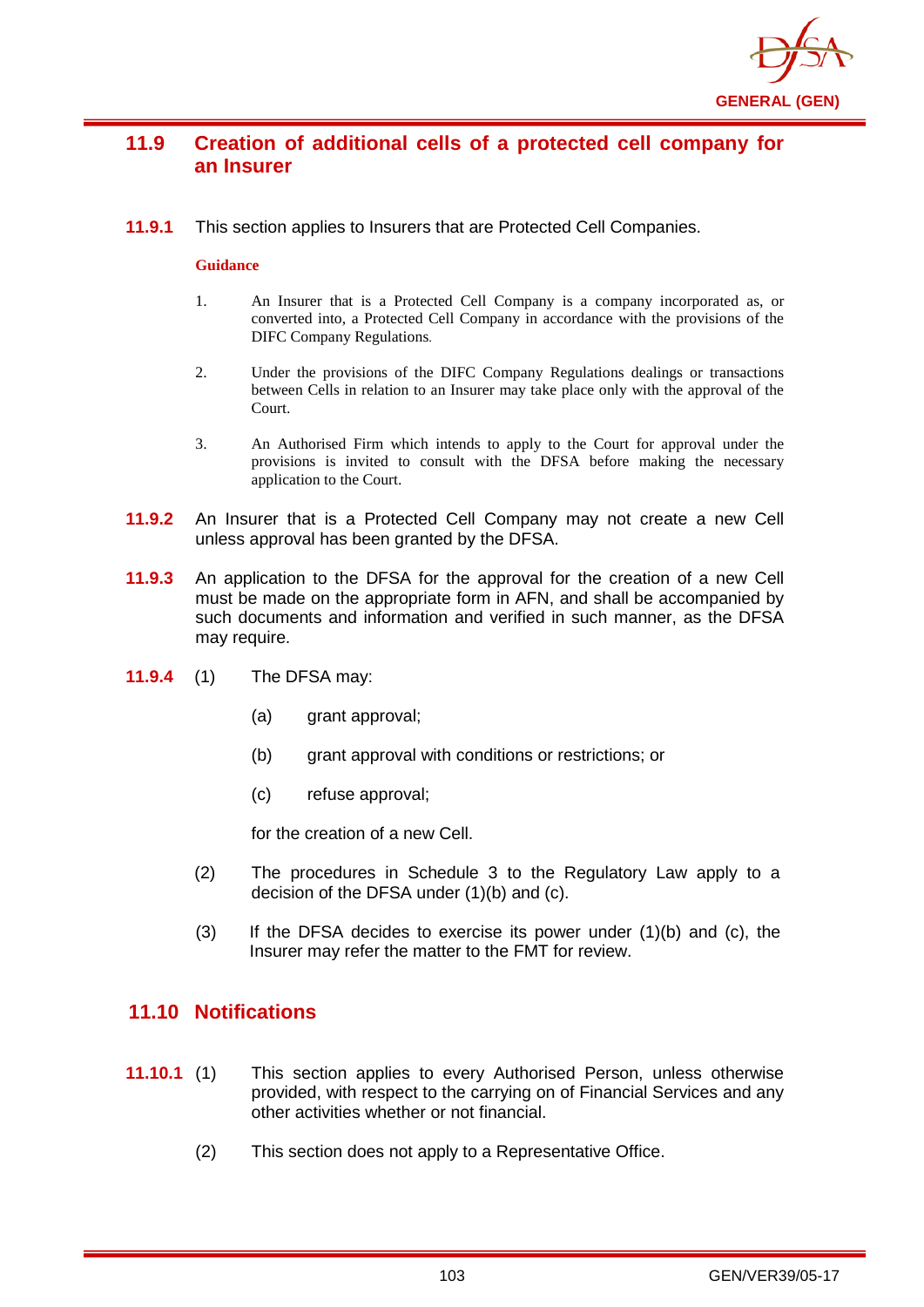

- 1. This chapter sets out Rules on specific events, changes or circumstances that require notification to the DFSA and outlines the process and requirements for notifications.
- 2. The list of notifications outlined in this chapter is not exhaustive. Other areas of the Rulebook may also detail additional notification requirements.
- 3. An Authorised Person and its auditor are also required under Article 67 to disclose to the DFSA any matter which may indicate a breach or likely breach of, or a failure or likely failure to comply with, laws or Rules. An Authorised Person is also required to establish and implement systems and procedures to enable its compliance and compliance by its auditor with notification requirements.

#### **Core information**

- **11.10.2** An Authorised Person must provide the DFSA with reasonable advance notice of a change in:
	- (a) the Authorised Person's name;
	- (b) any business or trading name under which the Authorised Person carries on a Financial Service in or from the DIFC;
	- (c) the address of the Authorised Person's principal place of business in the DIFC;
	- (d) in the case of a Branch, its registered office or head office address;
	- (e) its legal structure; or
	- (f) an Authorised Individual's name or any material matters relating to his fitness and propriety.
- **11.10.3** A Domestic Firm must provide the DFSA with reasonable advance notice of the establishment or closure of a branch office anywhere in the world from which it carries on financial services.
- **11.10.4** When giving notice under Rule 11.10.3 in relation to the establishment of a branch, a Domestic Firm must at the same time submit to the DFSA a detailed business plan in relation to the activities of the proposed branch.
- **11.10.5** (1) The DFSA may object to the establishment by a Domestic Firm of a branch office elsewhere in the world.
	- (2) If the DFSA objects to the firm establishing a branch anywhere in the world the firm may not proceed with establishment of such a branch.
	- (3) The procedures in Schedule 3 to the Regulatory Law apply to a decision of the DFSA under (1).
	- (4) If the DFSA decides to exercise its power under (1), the Domestic Firm may refer the matter to the FMT for review.

**11.10.6** Deleted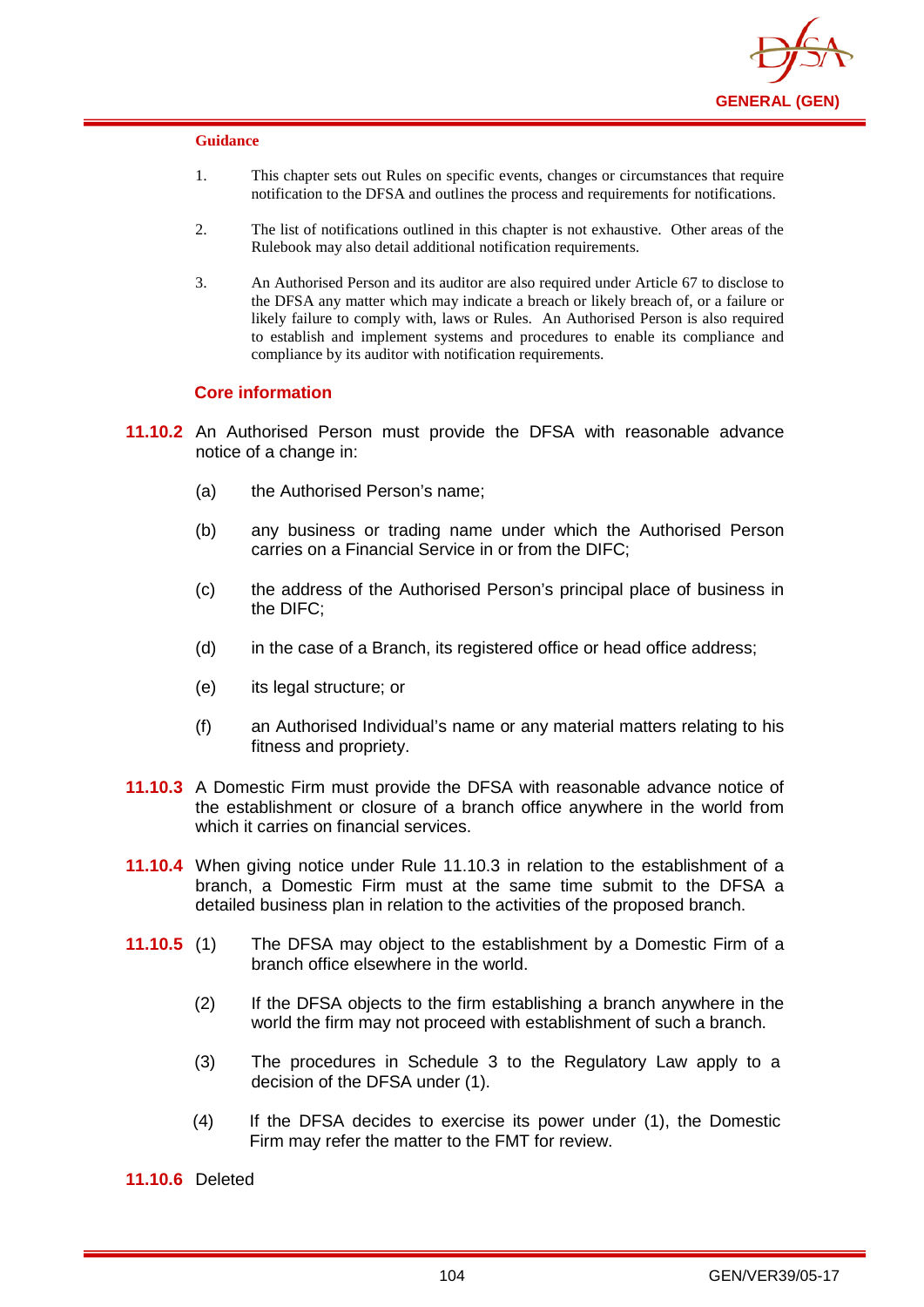

## **Regulatory impact**

- **11.10.7** An Authorised Person must advise the DFSA immediately if it becomes aware, or has reasonable grounds to believe, that any of the following matters may have occurred or may be about to occur:
	- (a) the Authorised Person's failure to satisfy the fit and proper requirements;
	- (b) any matter which could have a significant adverse effect on the Authorised Person's reputation;
	- (c) any matter in relation to the Authorised Person which could result in serious adverse financial consequences to the financial system or to other firms;
	- (d) a significant breach of a Rule by the Authorised Person or any of its Employees;
	- (e) a breach by the Authorised Person or any of its Employees of any requirement imposed by any applicable law by the Authorised Person or any of its Employees;
	- (f) subject to Rule 11.10.8, any proposed restructuring, merger, acquisition, reorganisation or business expansion which could have a significant impact on the Authorised Person's risk profile or resources;
	- (g) any significant failure in the Authorised Person's systems or controls, including a failure reported to the Authorised Person by the firm's auditor;
	- (h) any action that would result in a material change in the capital adequacy or solvency of the Authorised Firm; or
	- (i) non-compliance with Rules due to an emergency outside the Authorised Person's control and the steps being taken by the Authorised Person.

### **Major acquisitions**

- **11.10.8** (1) Subject to (2), an Authorised Firm which makes or proposes to make a Major Acquisition as defined in (3) must:
	- (a) if it is a Domestic Firm, comply with the requirements in Rule 11.10.9; and
	- (b) if it is not a Domestic Firm, comply with the requirements in Rule 11.10.10.
	- (2) The requirement in (1) does not apply to an Authorised Firm which is a Credit Rating Agency or a firm in Category 3 (as defined in PIB Rules 1.3.3 to 1.3.5) or Category 4 (as defined in PIB Rule 1.3.6).
	- (3) Subject to (4), an Authorised Firm makes a Major Acquisition if it makes or proposes to directly or indirectly acquire a shareholding in a Body Corporate where that acquisition: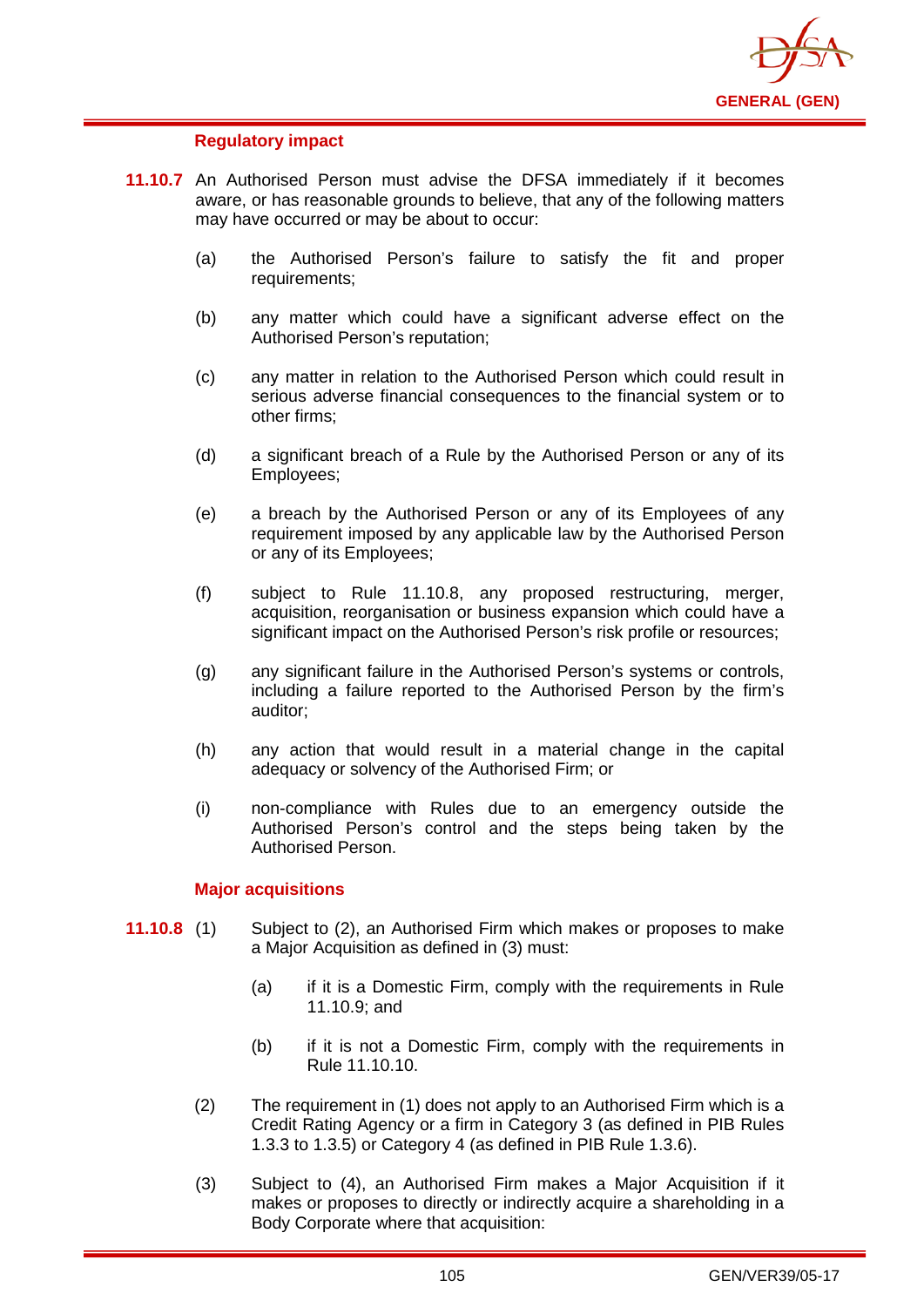

- (a) is of a value (whether by one acquisition or a series of acquisitions) of 10% or more of:
	- (i) the Authorised Firm's Capital Resources, if it is a Domestic Firm which is a Category 1 Authorised Firm (as defined in PIB Rule 1.3.1), Category 2 Authorised Firm (as defined in PIB Rule 1.3.2) or Category 5 Authorised Firm (as defined in PIB Rule 1.3.7); or
	- (ii) the Authorised Firm's Adjusted Capital Resources, if it is a Domestic Firm conducting Insurance Business; or
	- (iii) the capital resources of the Authorised Firm calculated in accordance with the requirements of the Financial Services Regulator in its home jurisdiction, if it is not a Domestic Firm; or
- (b) even if it does not exceed the 10% threshold referred to in (a), it is reasonably likely to have a significant regulatory impact on the Authorised Firm's activities.
- (4) An acquisition is not a Major Acquisition for the purposes of (3) if it is an investment made by an Authorised Firm:
	- (a) in accordance with the terms of a contract entered into by the Authorised Firm as an incidental part of its ordinary business; or
	- (b) as a routine transaction for managing the Authorised Firm's own investment portfolio and therefore can reasonably be regarded as made for a purpose other than acquiring management or control of a Body Corporate either directly or indirectly.

- 1. Examples of the kind of investments referred to in Rule 11.10.8(3)(b) include an acquisition of a stake in a small specialised trading firm that engages in high risk trades or other activities that could pose a reputational risk to the Authorised Firm.
- 2. The onus is on an Authorised Firm proposing to make an acquisition to consider whether it qualifies as a Major Acquisition under Rule 11.10.8(3)(b). Generally, in the case of an Authorised Firm that is not a Domestic Firm (i.e. a Branch operation in the DIFC), the significant regulatory impact referred to in Rule 11.10.8 (3)(b) should be prudential risk to the Authorised Firm as a whole. If an Authorised Firm is uncertain about whether or not a proposed acquisition qualifies as a Major Acquisition under Rule 11.10.8 (3)(b), the Authorised Firm may seek guidance from the DFSA.
- 3. Examples of contractual arrangements of the kind referred to in Rule 11.10.8 (4)(a) include enforcement of a security interest in the securities of the investee Body Corporate or a loan workout pursuant to a loan agreement entered into between a bank and its client.
- 4. Examples of the kind of investments referred to in Rule 11.10.8(4)(b) include temporary investments, such as investments included in the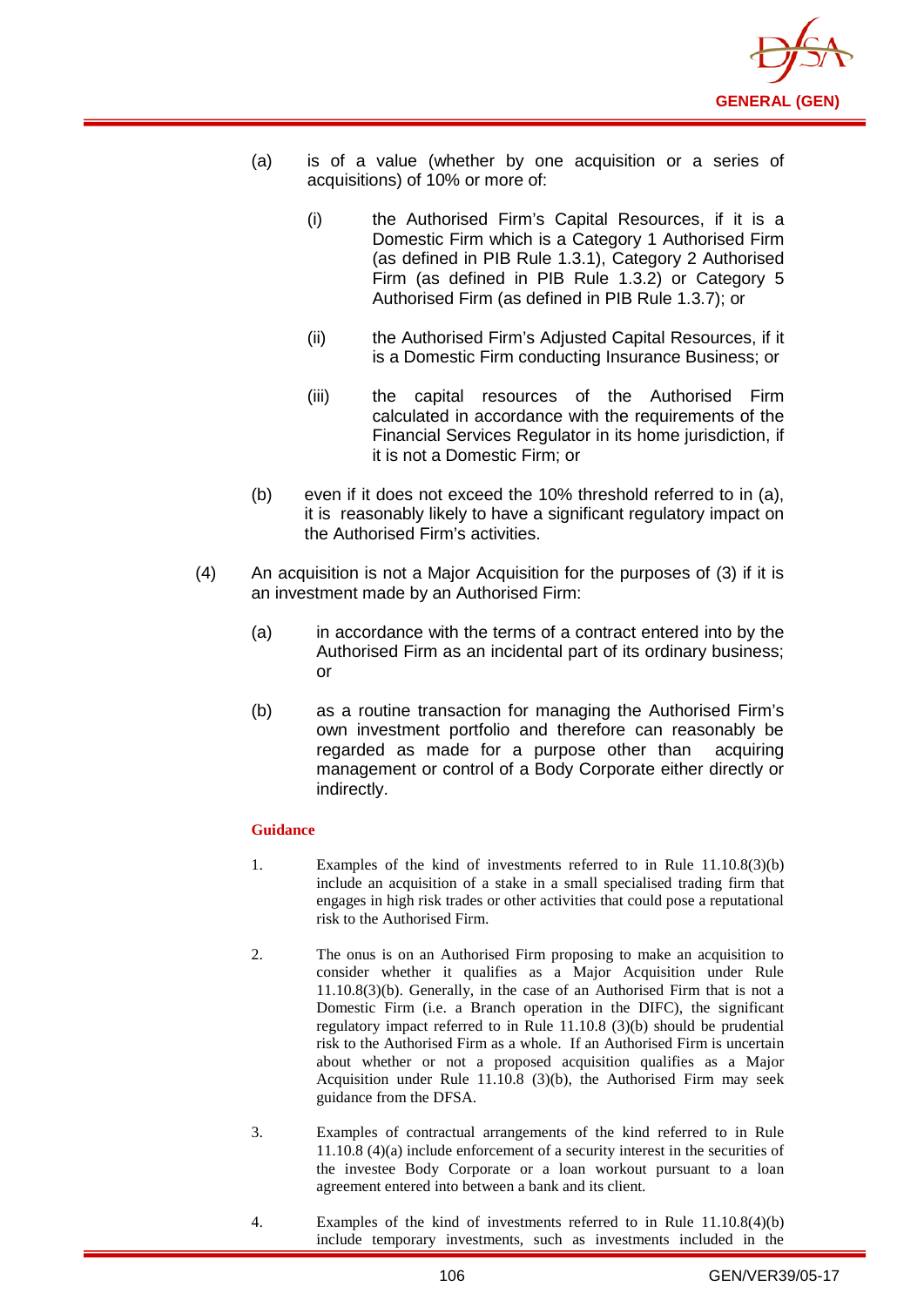

Authorised Firm's trading book or which are intended to be disposed of within a short term (e.g. within 12 months).

- **11.10.9** (1) An Authorised Firm which is a Domestic Firm must:
	- (a) before making a Major Acquisition:
		- (i) notify the DFSA in writing of the proposed Major Acquisition at least 45 days prior to the proposed date for effecting the Major Acquisition; and
		- (ii) give to the DFSA all the relevant information relating to that Major Acquisition to enable the DFSA to assess the impact of the proposed Major Acquisition on the Authorised Firm; and
	- (b) not effect the proposed Major Acquisition unless:
		- (i) the Authorised Firm has either received written advice from the DFSA that it has no objection to that Major Acquisition or has not received any written objection or request for additional information from the DFSA within 45 days after the date of the notification; and
		- (ii) if the DFSA has imposed any conditions relating to the proposed Major Acquisition, it has complied with, and has the on-going ability to comply with, the relevant conditions.
	- (2) The DFSA may only object to a proposed Major Acquisition if it is of the view that the proposed Major Acquisition is reasonably likely to have a material adverse impact on the Authorised Firm's ability to comply with its applicable regulatory requirements or on the financial services industry in the DIFC as a whole. The DFSA may also impose any conditions it considers appropriate to address any concerns it may have in relation to the proposed Major Acquisition.
	- (3) Without limiting the generality of its powers, the factors that the DFSA may take into account for the purposes of (2) include:
		- (a) the financial and other resources available to the Authorised Firm to carry out the proposed Major Acquisition;
		- (b) the possible impact of the proposed Major Acquisition upon the Authorised Firm's resources, including its capital, both at the time of the acquisition and on an on-going basis;
		- (c) the managerial capacity of the Authorised Firm to ensure that the activities of the investee Body Corporate are conducted in a prudent and reputable manner;
		- (d) the place of incorporation or domicile of the investee Body Corporate and whether or not the laws applicable to that entity are consistent with the laws applicable to the Authorised Firm. In particular, whether there are any secrecy constraints that are likely to create difficulties in relation to the DFSA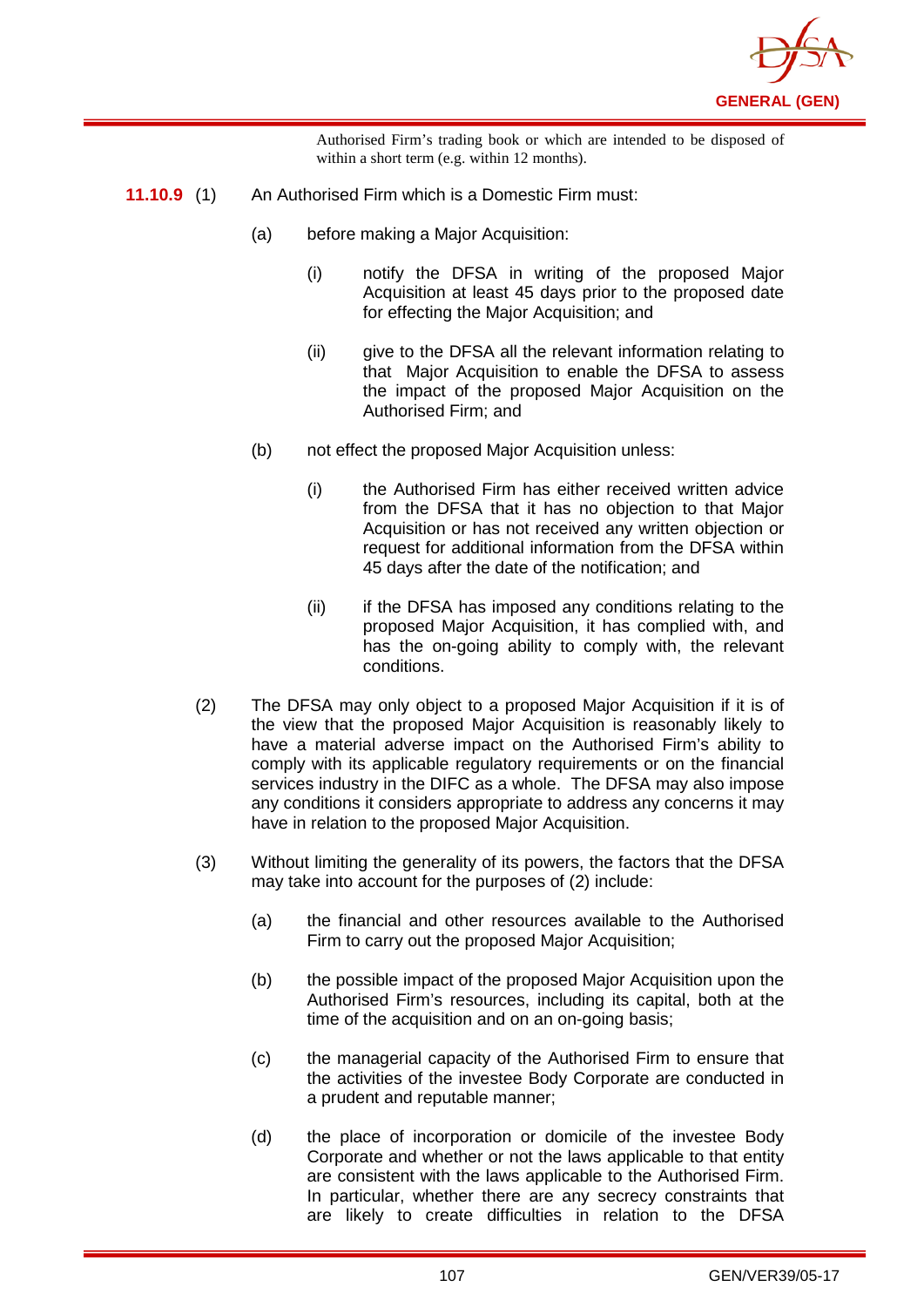

requirements including those relating to consolidated supervision by the DFSA where applicable; and

(e) any other undue risks to the Authorised Firm or the financial services industry in the DIFC as a whole arising from the proposed Major Acquisition.

#### **Guidance**

Factors which the DFSA may take into account in assessing whether there are any undue risks arising from the proposed Major Acquisition include the size and nature of the business of the investee Body Corporate, its reputation and standing, its present and proposed management structure and the quality of management, the reporting lines and other monitoring and control mechanisms available to the Authorised Firm and the past records of the Authorised Firm relating to acquisitions of a similar nature.

- **11.10.10** (1) An Authorised Firm which is not a Domestic Firm must:
	- (a) notify the DFSA in writing of any Major Acquisition in accordance with the notification requirement applying to the Authorised Firm under the requirements of the Financial Services Regulator in its home jurisdiction (the home regulator); and
	- (b) if there is no notification requirement applying to the Authorised Firm under (a), comply with the requirements in Rule 11.10.9 as if it were a Domestic Firm. The DFSA must follow the same procedures, and shall have the same powers. as set out in Rule 11.10.9 in relation to such a notification.
	- (2) An Authorised Firm which gives to the DFSA a notification under  $(1)(a)$ must:
		- (a) notify the DFSA of the Major Acquisition at the same time as it notifies the home regulator;
		- (b) provide to the DFSA the same information as it is required to provide to the home regulator; and
		- (c) provide to the DFSA copies of any communications it receives from the home regulator relating to the notification it has provided to the home regulator as soon as practicable upon receipt.
- **11.10.11** (1) The DFSA may, for the purposes of the requirements in this section, require from an Authorised Firm any additional information relating to the Major Acquisition as it may consider appropriate. An Authorised Firm must provide any such additional information to the DFSA promptly.
	- (2) The DFSA may, where it considers appropriate, withdraw its no objection position or modify or vary any condition it has imposed or any remedial action it has required under the Rules in this section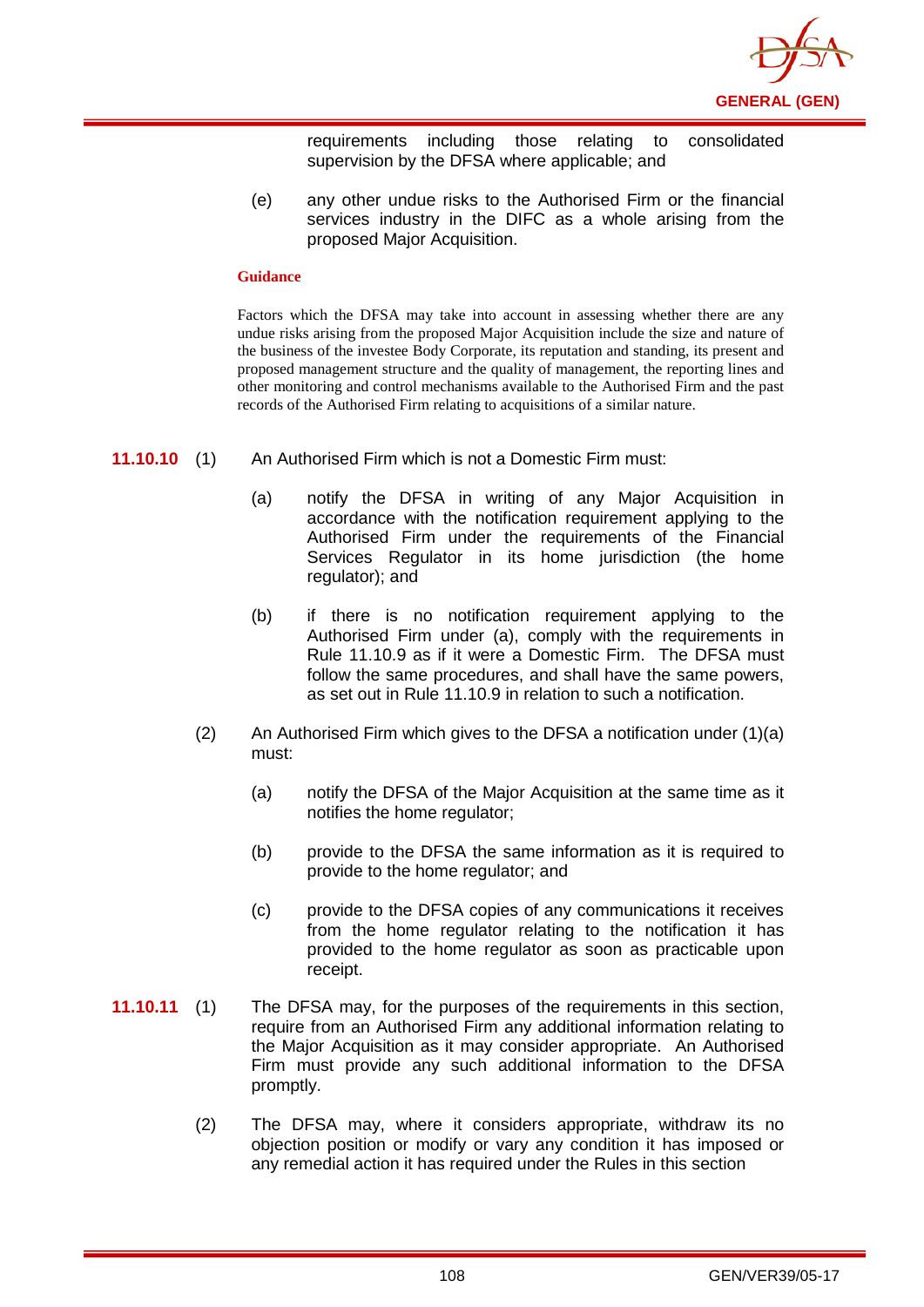

#### **Guidance**

The DFSA will generally not withdraw a no objection position it has conveyed to an Authorised Firm, except in very limited circumstances. An example of such a situation is where the Authorised Firm is found to have provided to the DFSA inaccurate or incomplete information and that commission or omission has a material impact on the DFSA's no objection decision.

- **11.10.12** (1) The procedures in Schedule 3 to the Regulatory Law apply to a decision of the DFSA under Rules 11.10.9, 11.10.10 and 11.10.11 to object to an acquisition or to impose or vary conditions.
	- (2) If the DFSA decides to exercise its power under Rule 11.10.9, 11.10.10 or 11.10.11 to object to an acquisition or to impose or vary conditions, the Authorised Firm may refer the matter to the FMT for review.

### **Suspected Market Abuse**

- **11.10.12A** (1) An Authorised Firm must notify the DFSA immediately if it:
	- (a) receives an order from a Client, or arranges or executes a transaction with or for a Client; and
	- (b) has reasonable grounds to suspect that the order or transaction may constitute Market Abuse.
	- (2) The notification under (1) must specify:
		- (a) sufficient details of the order or transaction; and
		- (b) the reasons for the Authorised Firm suspecting that the order or transaction may constitute Market Abuse.
	- (3) An Authorised Firm must not inform the Client, or any other Person involved in the order or transaction, of a notification under this Rule.

- 1. Under Rule 5.3.20, an Authorised Firm must establish and maintain systems and controls that ensure that it and its employees do not engage in market abuse or facilitate others to engage in market abuse, whether in the DIFC or elsewhere. Rule 11.10.12A requires the firm to notify the DFSA if it reasonably suspects that a client's order or transaction may constitute Market Abuse under Part 6 of the Markets Law.
- 2. In some cases, a suspicion of Market Abuse may arise when an order is received. In other cases, it may not be apparent until a transaction is executed or when viewed in the context of later information, behaviour or transactions. When a firm submits a notification, it should be able to explain to the DFSA its reasons for suspecting that the order or transaction may constitute Market Abuse.
- 3. The details of the order or transaction provided with the notification should include the date and time of the order or transaction, the relevant Investment, the client and other parties involved, the nature of the order (e.g. limit order or market order), the nature of the transaction (e.g. on-exchange or OTC) and if the client was acting on its own account or for a third party.
- 4. If a firm reasonably suspects that a client's order or transaction may constitute market abuse under the laws in another jurisdiction, it will also need to consider if it needs to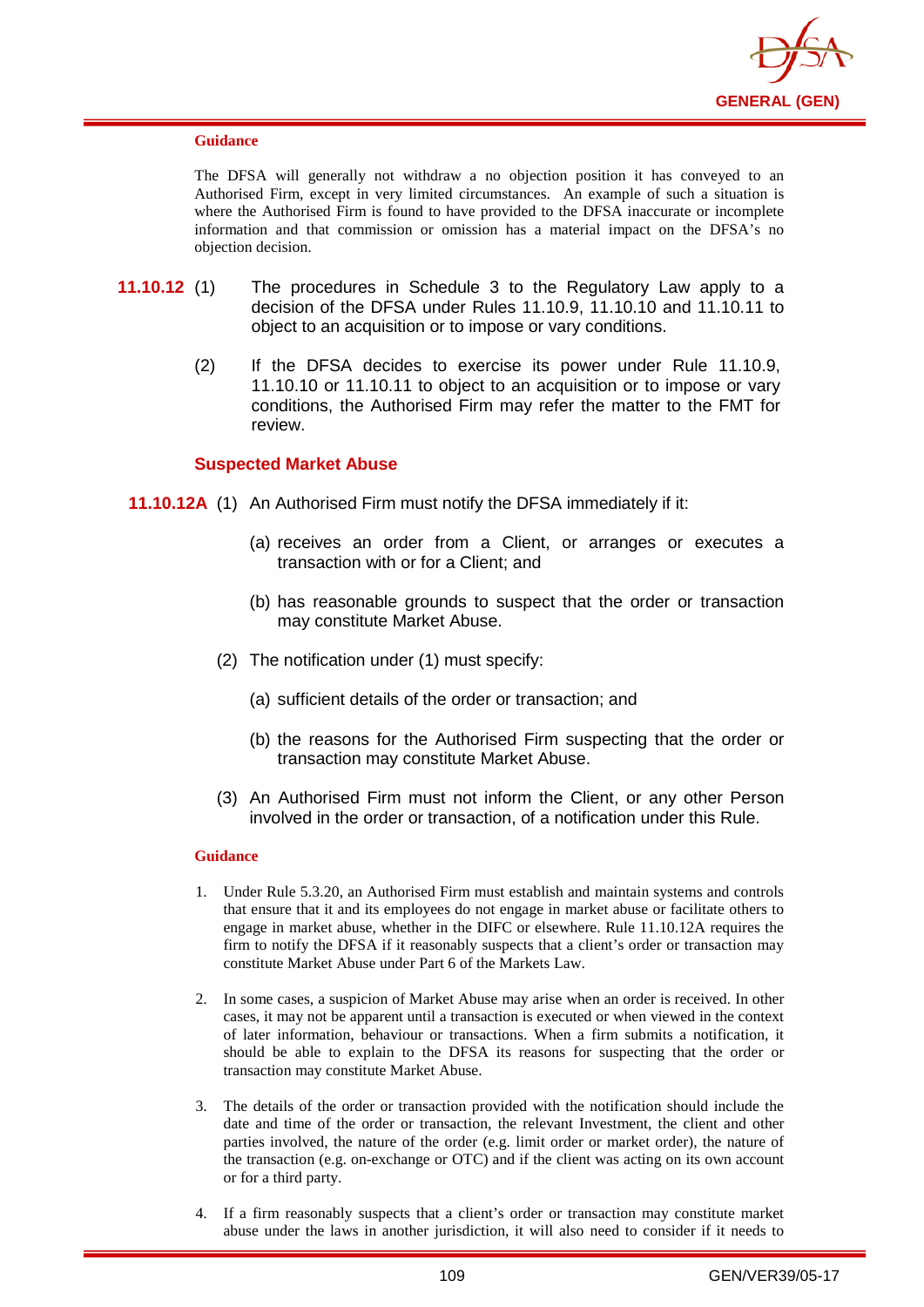

notify the regulator in that other jurisdiction (under any corresponding obligation to notify).

5. If an Authorised Firm becomes aware that the firm itself, or an employee of the firm, (rather than a client) has engaged in conduct that may constitute market abuse in the DIFC or elsewhere, it has a separate obligation to notify the DFSA under Article 67 of the Regulatory Law and Rule 11.10.7.

## **Fraud and errors**

- **11.10.13** An Authorised Person must notify the DFSA immediately if one of the following events arises in relation to its activities in or from the DIFC:
	- (a) it becomes aware that an Employee may have committed a fraud against one of its customers;
	- (b) a serious fraud has been committed against it;
	- (c) it has reason to believe that a Person is acting with intent to commit a serious fraud against it;
	- (d) it identifies significant irregularities in its accounting or other records, whether or not there is evidence of fraud; or
	- (e) it suspects that one of its Employees who is connected with the Authorised Person's Financial Services may be guilty of serious misconduct concerning his honesty or integrity.

### **Other regulators**

- **11.10.14** An Authorised Person must advise the DFSA immediately of:
	- (a) the granting or refusal of any application for or revocation of authorisation to carry on financial services in any jurisdiction outside the DIFC;
	- (b) the granting, withdrawal or refusal of an application for, or revocation of, membership of the Authorised Person of any regulated exchange or clearing house;
	- (c) the Authorised Person becoming aware that a Financial Services Regulator has started an investigation into the affairs of the Authorised Person;
	- (d) the appointment of inspectors, howsoever named, by a Financial Services Regulator to investigate the affairs of the Authorised Person: or
	- (e) the imposition of disciplinary measures or disciplinary sanctions on the Authorised Person in relation to its financial services by any Financial Services Regulator or any regulated exchange or clearing house.

#### **Guidance**

The notification requirement in Rule 11.10.14(c) extends to investigations relating to any employee or agent of an Authorised Person or a member of its Group, provided the conduct investigated relates to or impacts on the affairs of the Authorised Person.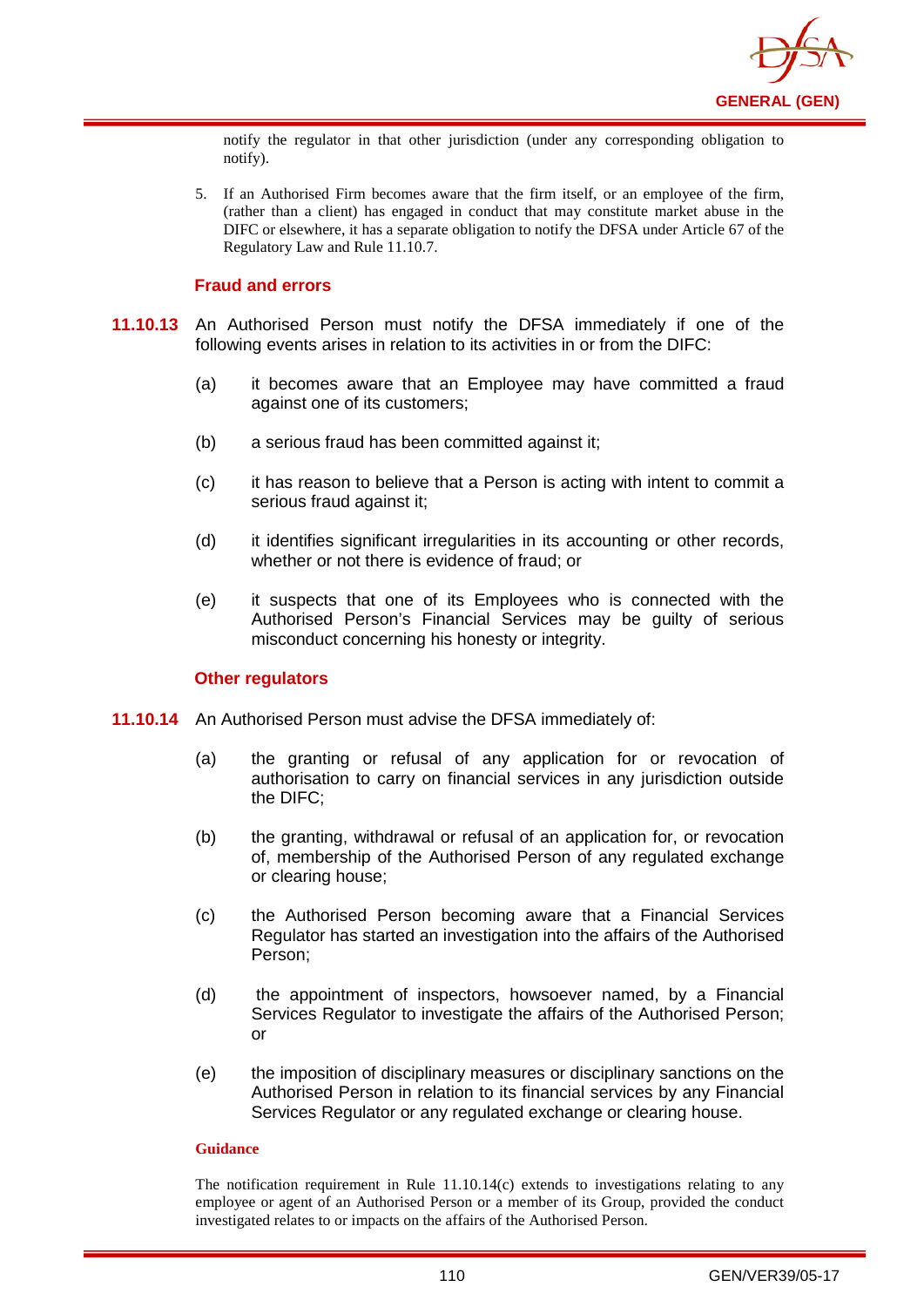

## **Action against an Authorised Person**

- **11.10.15** An Authorised Person must notify the DFSA immediately if:
	- (a) civil proceedings are brought against the Authorised Person and the amount of the claim is significant in relation to the Authorised Person's financial resources or its reputation; or
	- (b) the Authorised Person is prosecuted for, or convicted of, any offence involving fraud or dishonesty, or any penalties are imposed on it for tax evasion.

# **Winding up, bankruptcy and insolvency**

- **11.10.16** An Authorised Person must notify the DFSA immediately on:
	- (a) the calling of a meeting to consider a resolution for winding up the Authorised Person;
	- (b) an application to dissolve the Authorised Person or to strike it from the register maintained by the DIFC Registrar of Companies, or a comparable register in another jurisdiction;
	- (c) the presentation of a petition for the winding up of the Authorised Person;
	- (d) the making of, or any proposals for the making of, a composition or arrangement with creditors of the Authorised Person; or
	- (e) the application of any person against the Authorised Person for the commencement of any insolvency proceedings, appointment of any receiver, administrator or provisional liquidator under the law of any country.

### **Accuracy of information**

- **11.10.17** An Authorised Person must take reasonable steps to ensure that all information that it provides to the DFSA in accordance with any legislation applicable in the DIFC is:
	- (a) factually accurate or, in the case of estimates and judgements, fairly and properly based; and
	- (b) complete, in that it should include anything of which the DFSA would reasonably expect to be notified.
- **11.10.18** (1) An Authorised Person must notify the DFSA immediately it becomes aware, or has information that reasonably suggests, that it:
	- (a) has or may have provided the DFSA with information which was or may have been false, misleading, incomplete or inaccurate; or
	- (b) has or may have changed in a material particular.
	- (2) Subject to (3), the notification in (1) must include details of the information which is or may be false or misleading, incomplete or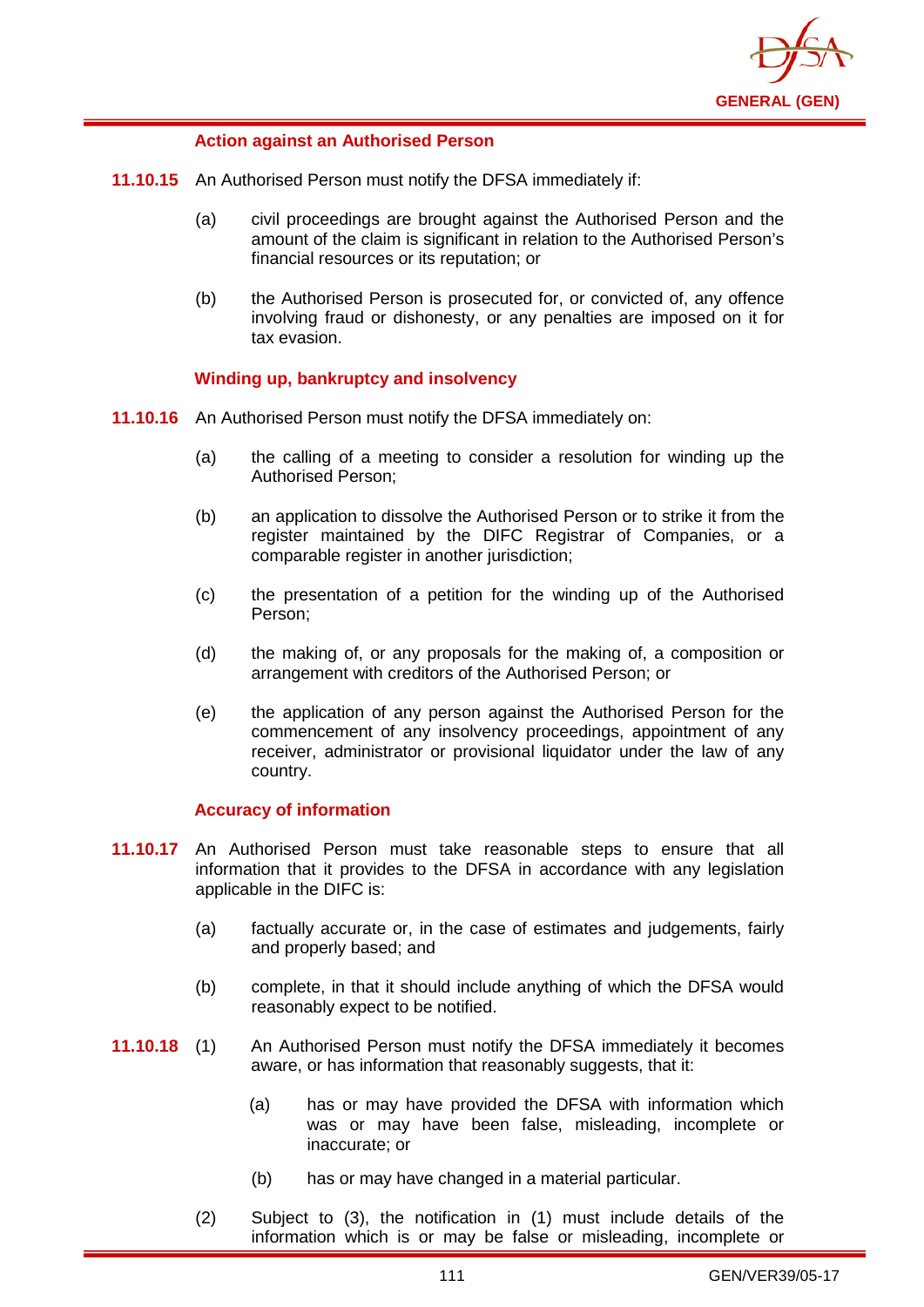

inaccurate, or has or may have changed and an explanation why such information was or may have been provided and the correct information.

- (3) If the correct information in (2) cannot be submitted with the notification it must be submitted as soon as reasonably possible.
- **11.10.19** In the case of an Insurer which is a Protected Cell Company, an Insurer must advise the DFSA immediately it becomes aware of any actual or prospective significant change in the type or scale of the business conducted through a Cell, or the ownership of the Cell shares.

### **Information relating to corporate governance and remuneration**

- **11.10.20** (1) Subject to (2), an Authorised Firm must provide to the DFSA notice of any significant changes to its corporate governance framework or the remuneration structure or strategy as soon as practicable.
	- (2) An Authorised Firm which is a Branch must provide notice of any significant changes to its corporate governance framework or the remuneration structure or strategy only if the changes are relevant to the activities and operations of the Branch.

- 1. The purpose of these notifications is to ensure that the DFSA is informed of any significant changes to the Authorised Firm's corporate governance framework and remuneration structure and strategies.
- 2. Significant changes that the DFSA expects Authorised Firms to notify the DFSA pursuant to Rule 11.10.20 generally include:
	- a. any major changes to the composition of the Governing Body;
	- b. any changes relating to Persons Undertaking Key Control Functions, such as their removal or new appointments or changes in their reporting lines; and
	- c. significant changes to the remuneration structure that apply to the members of the Governing Body, senior management, Persons Undertaking Key Control Functions and major risk taking Employees.
- 3. The DFSA expects Branches to provide to the DFSA notification of significant changes that are relevant to the Branch operations.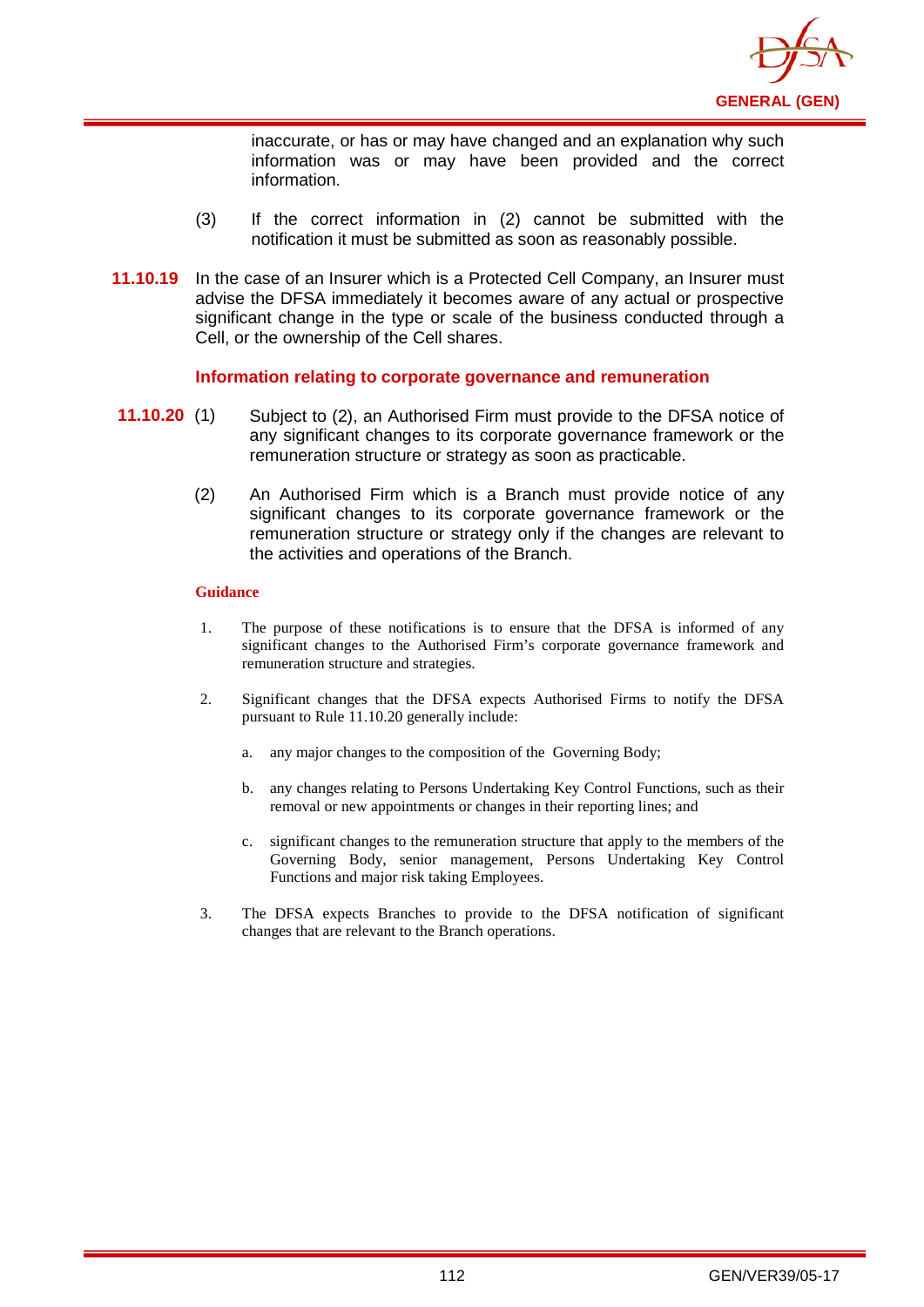

# **11.12 Requirement to provide a report**

**11.12.1** This section applies to every Authorised Person.

#### **Guidance**

- 1. Under Article 74, the DFSA may require an Authorised Person to provide it with a report on any matter. The Person appointed to make a report must be a Person nominated or approved by the DFSA. This Person will be referred to throughout the Rulebook as an independent expert.
- 2. When requesting a report under Article 74, the DFSA may take into consideration the matters set out in the RPP Sourcebook.

### **Independent Expert**

- **11.12.2** (1) The DFSA may, by sending a notice in writing, require an Authorised Person to provide a report by an independent expert. The DFSA may require the report to be in whatever form it specifies in the notice.
	- (2) The DFSA will give written notification to the Authorised Person of the purpose of its report, its scope, the timetable for completion and any other relevant matters.
	- (3) The independent expert must be appointed by the Authorised Person and be nominated or approved by the DFSA.
	- (4) The Authorised Person must pay for the services of the independent expert.

- 1. If the DFSA decides to nominate the independent expert, it will notify the Authorised Person accordingly. Alternatively, if the DFSA is content to approve the independent expert selected by the Authorised Person it will notify it of that fact.
- 2. The DFSA will only approve an independent expert that in the DFSA's opinion has the necessary skills to make a report on the matter concerned.
- **11.12.3** When an Authorised Person appoints an independent expert, the Authorised Person must ensure that:
	- (a) the independent expert co-operates with the DFSA; and
	- (b) the Authorised Person provides all assistance that the independent expert may reasonably require.
- **11.12.4** When an Authorised Person appoints an independent expert, the Authorised Person must, in the contract with the independent expert:
	- (a) require and permit the independent expert to co-operate with the DFSA in relation to the Authorised Person and to communicate to the DFSA information on, or his opinion on, matters of which he has, or had, become aware in his capacity as an independent expert reporting on the Authorised Person in the following circumstances: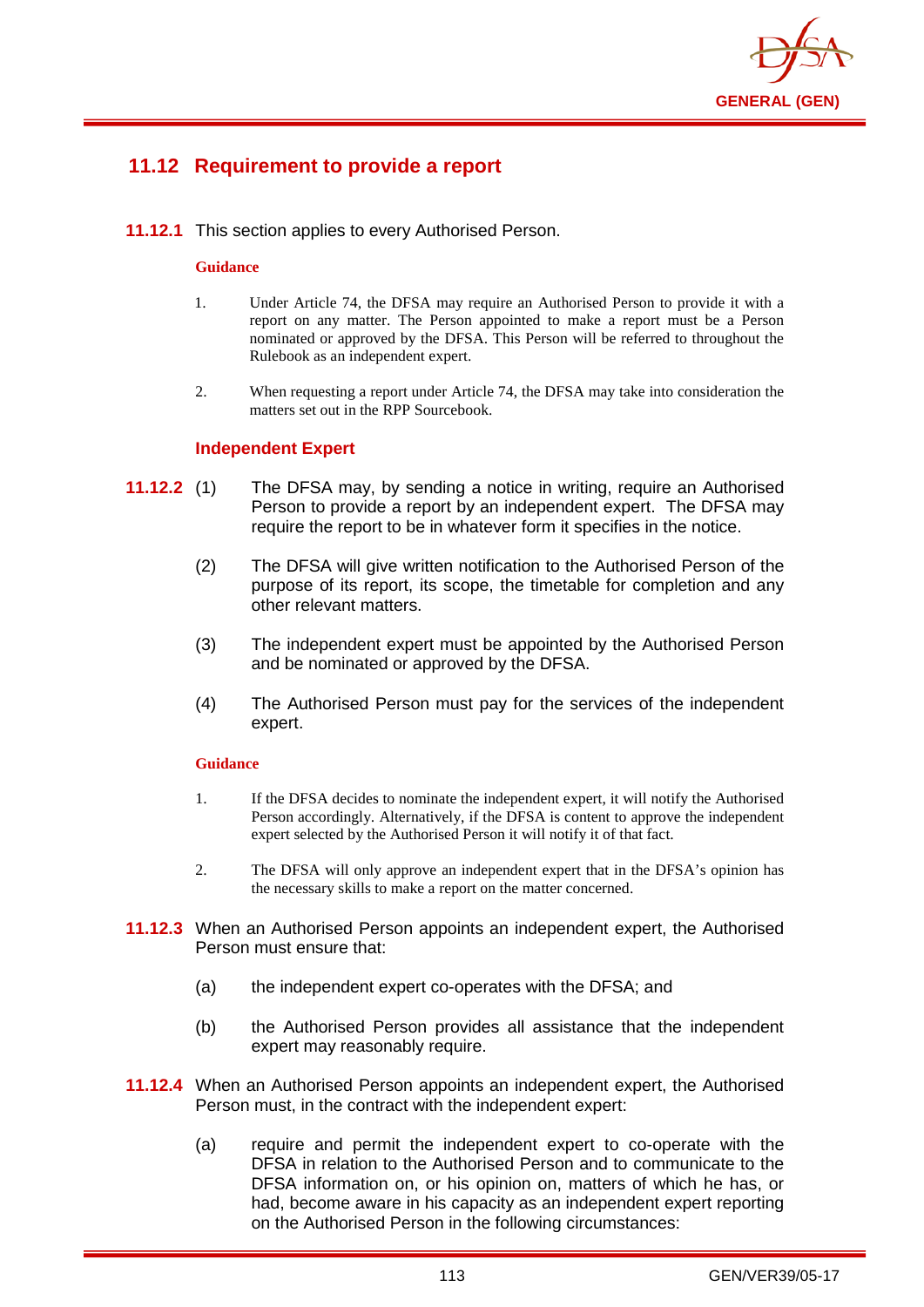

- (i) the independent expert reasonably believes that, as regards the Authorised Person concerned:
	- (A) there is or has been, or may be or may have been, a contravention of any relevant requirement that applies to the Authorised Person concerned; and
	- (B) that the contravention may be of material significance to the DFSA in determining whether to exercise, in relation to the Authorised Person concerned, any powers conferred on the DFSA under any provision of the Regulatory Law 2004;
- (ii) the independent expert reasonably believes that the information on, or his opinion on, those matters may be of material significance to the DFSA in determining whether the Authorised Person concerned satisfies and will continue to satisfy the fit and proper requirements; or
- (iii) the independent expert reasonably believes that the Authorised Firm is not, may not be, or may cease to be, a going concern;
- (b) require the independent expert to prepare a report within the time specified by the DFSA; and
- (c) waive any duty of confidentiality owed by the independent expert to the Authorised Person which might limit the provision of information or opinion by that independent expert to the DFSA in accordance with (a) or  $(b)$ .
- **11.12.5** An Authorised Person must ensure that the contract required under Rule 11.12.4:
	- (a) is governed by the laws of the DIFC;
	- (b) expressly provides that the DFSA has a right to enforce the provisions included in the contract under Rule 11.12.4;
	- (c) expressly provides that, in proceedings brought by the DFSA for the enforcement of those provisions, the independent expert is not to have available by way of defence, set-off or counter claim any matter that is not relevant to those provisions;
	- (d) if the contract includes an arbitration agreement, expressly provides that the DFSA is not, in exercising the right in (b) to be treated as a party to, or bound by, the arbitration agreement; and
	- (e) provides that the provisions included in the contract under Rule 11.12.4 are irrevocable and may not be varied or rescinded without the DFSA's consent.

# **11.13 Imposing Restrictions on an Authorised Person's business or on an Authorised Person dealing with property**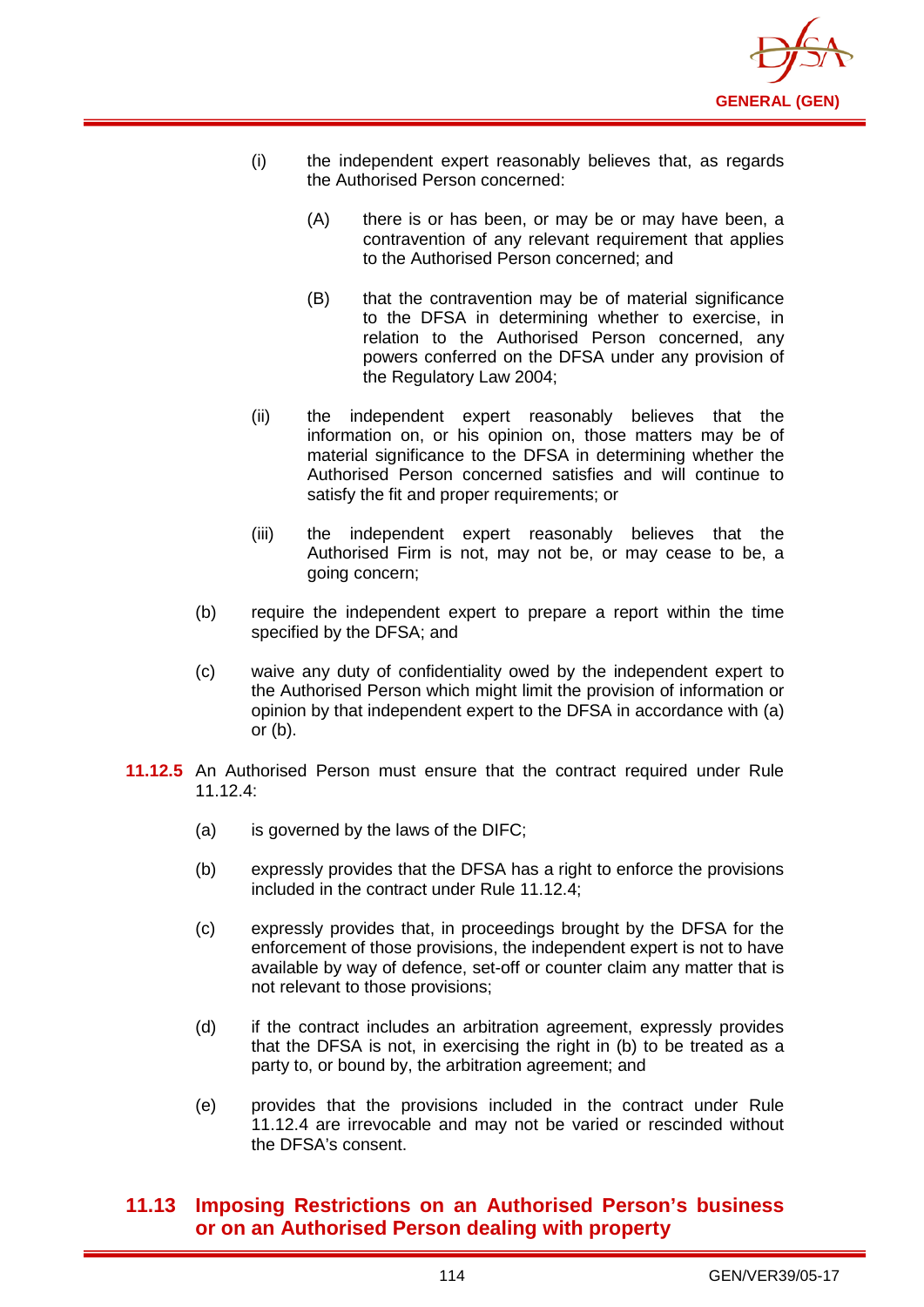

- **11.13.1** The DFSA has the power to impose a prohibition or requirement on an Authorised Person in relation to the Authorised Person's business or in relation to the Authorised Person's dealing with property under Article 75 or Article 76 in circumstances where:
	- (a) there is a reasonable likelihood that the Authorised Person will contravene a requirement of any legislation applicable in the DIFC;
	- (b) the Authorised Person has contravened a relevant requirement and there is a reasonable likelihood that the contravention will continue or be repeated;
	- (c) there is loss, risk of loss, or other adverse effect on the Authorised Person's customers;
	- (d) an investigation is being carried out in relation to an act or omission by the Authorised Person that constitutes or may constitute a contravention of any applicable law or Rule;
	- (e) an enforcement action has commenced against the Authorised Person for a contravention of any applicable law or Rule;
	- (f) civil proceedings have commenced against the Authorised Person;
	- (g) the Authorised Person or any Employee of the Authorised Person may be or has been engaged in market abuse;
	- (h) the Authorised Person is subject to a merger;
	- (i) a meeting has been called to consider a resolution for the winding up of the Authorised Person;
	- (j) an application has been made for the commencement of any insolvency proceedings or the appointment of any receiver, administrator or provisional liquidator under the law of any country for the Authorised Person;
	- (k) there is a notification to dissolve the Authorised Person or strike it from the DIFC register of Companies or the comparable register in another jurisdiction;
	- (l) there is information to suggest that the Authorised Person is involved in financial crime; or
	- (m) the DFSA considers that this prohibition or requirement is necessary to ensure customers, Authorised Persons or the financial system are not adversely affected.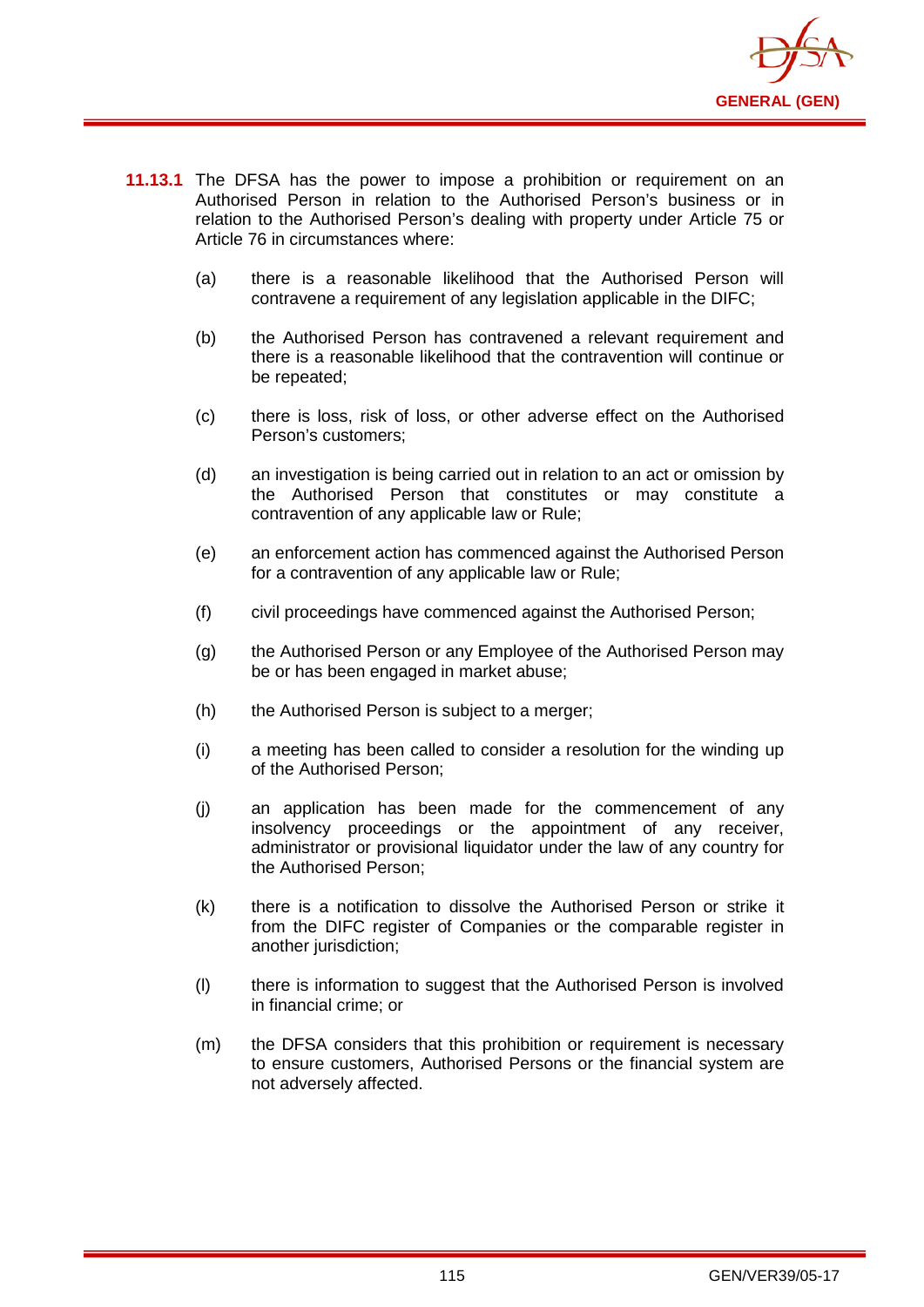

# **12 BUSINESS TRANSFER SCHEMES**

#### **Guidance**

- 1. Part 9 of the Regulatory Law ("Part 9") sets out provisions relating to financial services business transfer schemes ("transfer schemes"). Article 106 provides that no transfer scheme is to have effect unless a Court order has been made in relation to the scheme. Article 108 provides that the Court may make an order sanctioning a transfer scheme.
- 2. The DFSA may under Article 113 of the Regulatory Law make Rules providing for provisions of Part 9 to have effect in specified cases with modifications. This chapter sets out such Rules.
- 3. The intended effect of the Rules in this chapter when read with Part 9 is that:
	- (a) a Banking transfer scheme and an Insurance transfer scheme (as defined in this chapter) must continue to comply with all relevant requirements in Part 9 and such a scheme does not take effect unless a Court order has been made in relation to it under Article 108; and
	- (b) a transfer scheme, other than a scheme referred to in (a) or a scheme relating to a Domestic Fund, is not required to be sanctioned by a Court order under Article 108 if certain conditions set out in Rule 12.1.4 are met.
- 4. The Rules in this chapter do not prevent an Authorised Firm or transferee applying for a Court order sanctioning a transfer scheme under Part 9 if they consider it appropriate to do so, for example, if the scheme is complex, is likely to be contentious or if additional legal certainty is sought.

# **12.1 Modifications applying to transfer schemes**

- **12.1.1** The Rules in this chapter are prescribed under Article 113 of the Regulatory Law and Part 9 of that Law is to be read as if it was modified, in relation to the cases set out in Rule 12.1.4, as specified in this chapter.
- **12.1.2** In this chapter:
	- (a) "Banking transfer scheme" means a transfer scheme where the whole or part of the business to be transferred relates to the Authorised Firm's business of Accepting Deposits;
	- (b) "Court order" means a Court order under Article 108 of the Law;
	- (c) "Fund transfer scheme" means a transfer scheme relating to the Fund Property of a Domestic Fund or of a sub-fund of an Umbrella Fund that is a Domestic Fund;
	- (d) "Insurance transfer scheme" means a transfer scheme where the whole or part of the business to be transferred relates to the Authorised Firm's Insurance Business;
	- (e) "the Law" means the Regulatory Law; and
	- (f) "transfer scheme" has the meaning given in Article 106 of the Law.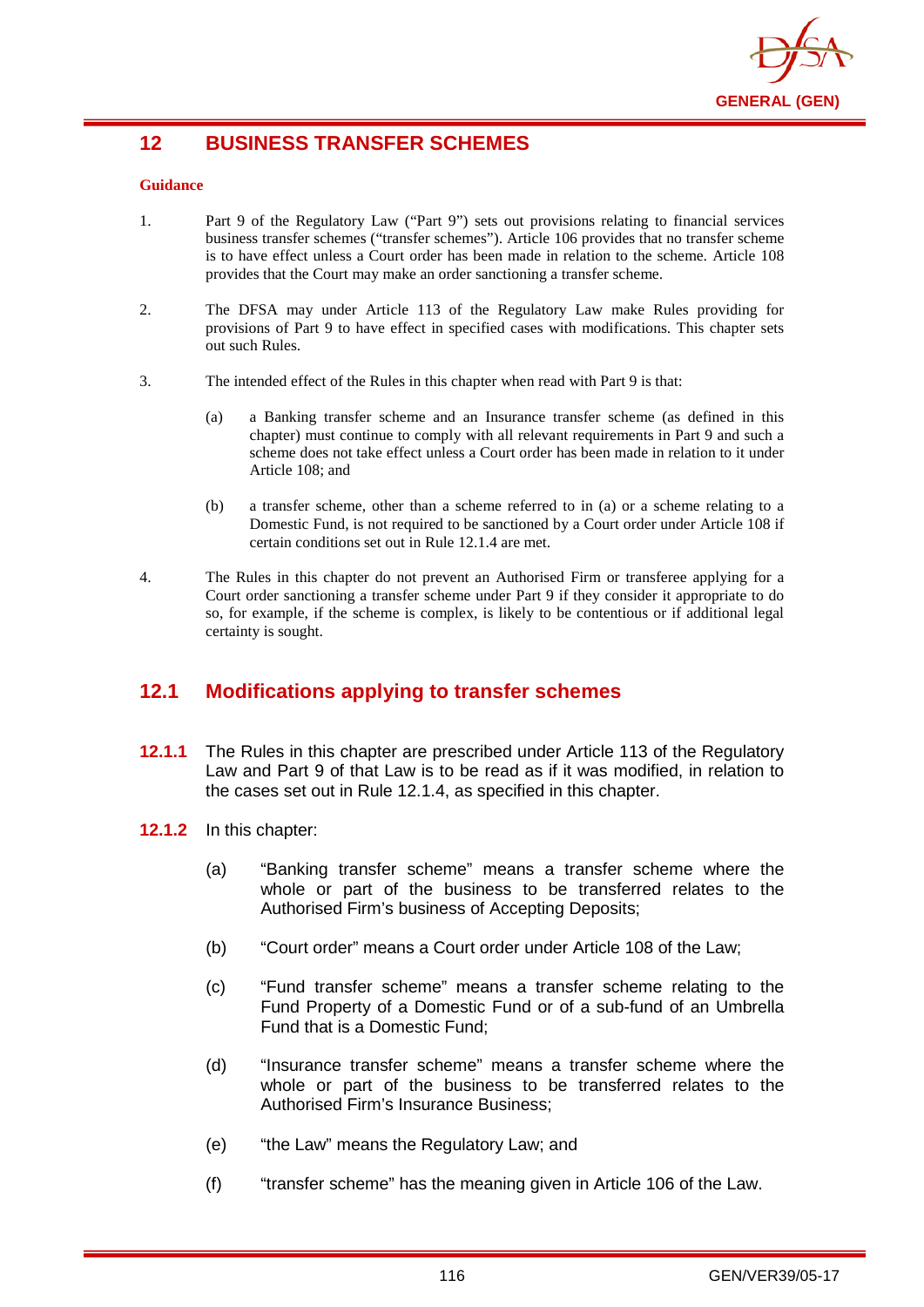

- **12.1.3** The Rules in this chapter do not modify the provisions of Part 9 of the Law so far as they apply to any of the following:
	- (a) a Banking transfer scheme;
	- (b) an Insurance transfer scheme; or
	- (c) a Fund transfer scheme.
- **12.1.4** A transfer scheme, other than a scheme referred to in Rule 12.1.3, is not required to be sanctioned by a Court order to be effective if:
	- (a) all of the Clients of the Authorised Firm who will be affected by the transfer scheme have consented to it;
	- (b) the transfer scheme is expressly permitted under agreements between the Authorised Firm or transferee and the Clients of the Authorised Firm who will be affected by the scheme and any procedures in the agreements for giving effect to the scheme have been complied with; or
	- (c) the DFSA has consented in writing to the transfer scheme under Rule 12.1.5.
- **12.1.5** (1) An Authorised Firm or transferee may apply in writing to the DFSA seeking its consent to a transfer scheme.
	- (2) The DFSA may consent in writing to the transfer scheme if it is reasonably satisfied that:
		- (a) the scheme is not a transfer scheme referred to in Rule 12.1.3;
		- (b) it is more appropriate and proportionate, and in the overall interests of Clients affected by the scheme, for the Authorised Firm or transferee to seek the DFSA's consent rather than applying to the Court for an order sanctioning the scheme;
		- (c) the Authorised Firm or transferee has taken all reasonable steps to pursue other options for giving effect to the scheme;
		- (d) the scheme is not likely to result in any material prejudice to the interests of Clients of the Authorised Firm; and
		- (e) implementation of the scheme will not result in the Authorised Firm or transferee contravening any applicable law or Rule.
	- (3) The procedures in Schedule 3 to the Law apply to a decision of the DFSA under (2) to refuse to give its consent to a transfer scheme.
	- (4) If the DFSA decides to refuse to give its consent under this Rule, the Authorised Firm may refer the matter to the FMT for review.

#### **Guidance**

1. The DFSA expects to receive applications seeking its consent to a transfer scheme only in limited circumstances, and if the scheme is not complex or contentious. If a scheme is likely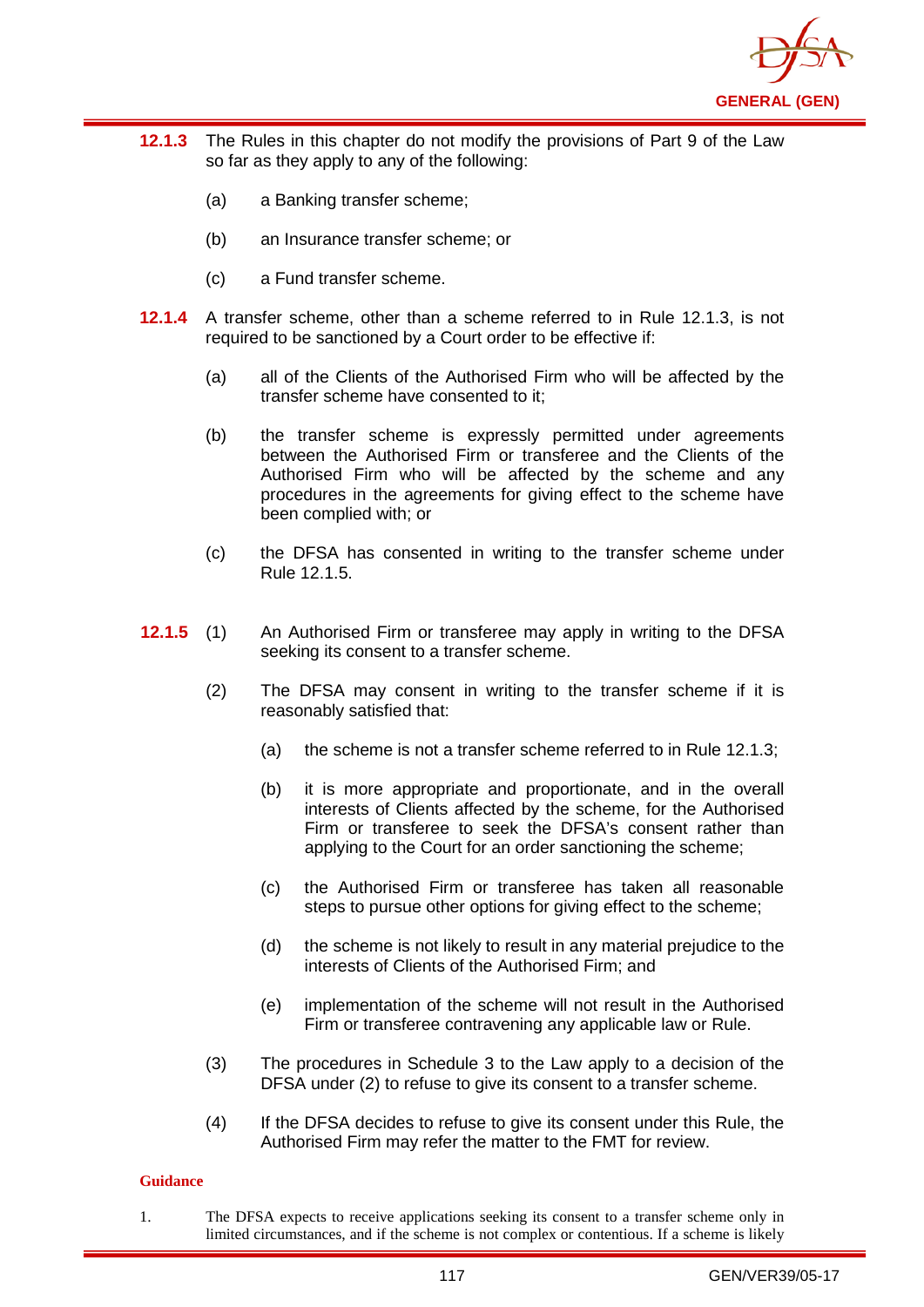

to be contentious or complex, then it is more appropriate for an application to be made to the Court.

- 2. The DFSA will not give its consent unless the applicant can demonstrate that it has taken all reasonable steps to pursue other options for implementing the scheme, such as seeking the consent of affected Clients or using existing agreements with Clients.
- 3. The DFSA also will not give its consent in cases such as where:
	- (a) the transfer scheme is likely to materially prejudice the interests of Clients;
	- (b) due to the complexity of the transfer scheme it is unclear what the precise impact of the scheme will be on Clients or whether it will be legally effective; or
	- (c) implementation of the transfer scheme will result in the Authorised Firm or transferee breaching a requirement in a law or Rule, for example, if the transferee does not have the necessary authorisation to conduct that business or if the transfer will result in the Authorised Firm or transferee breaching a prudential requirement.
- 4. The type of case where the DFSA anticipates giving its consent to a transfer scheme is where the scheme is relatively simple and the applicant has taken all reasonable steps to pursue other options but has been unable to complete the necessary processes because, for example, a small number of Clients do not respond.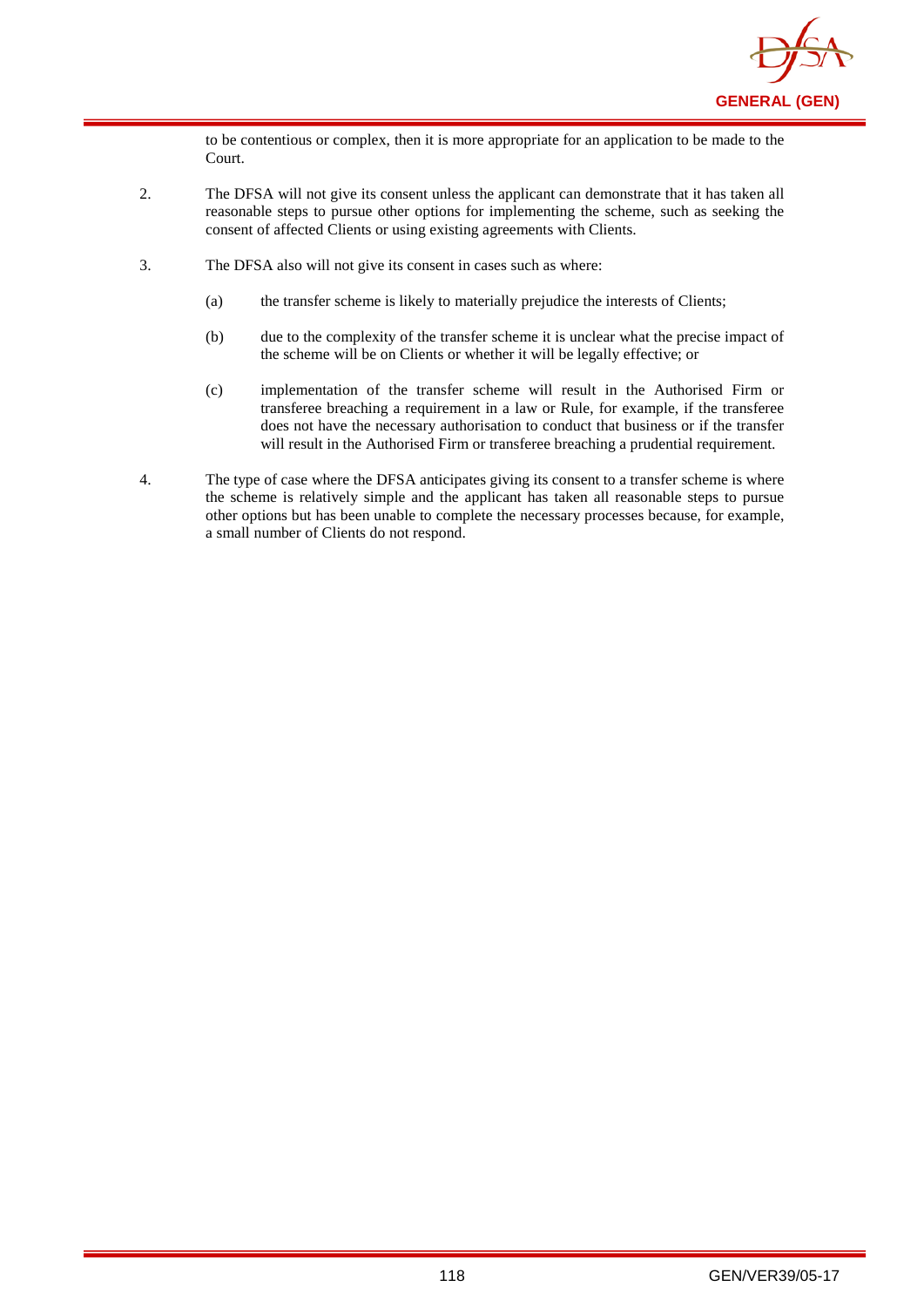

# **13. FACILITATING FINTECH INNOVATION**

### **Introduction**

- 1. This chapter sets out the DFSA's approach to dealing with businesses that wish to test innovative financial technology (Fintech) in or from the DIFC. In particular, it sets out how the DFSA will consider using its powers to waive or modify Rules for businesses that are testing innovative Fintech.
- 2. In this way the DFSA may create a simplified regulatory framework tailored to the specific Fintech business proposal. This will allow the business operator (the Fintech Operator) to test innovative products, services and business models without having to comply with Rules that may be inappropriate or disproportionate given the innovative nature of the business and that it is only at a testing stage.
- 3. The DFSA would however expect a Fintech business, once it is fully operational, to be able to comply with all relevant Rules applicable to the type of activities it carries on.

#### **Fintech businesses that can use this approach**

- 4. To be considered for this facilitative approach, a business should meet the following criteria:
	- (a) it must involve the use of innovative Fintech, by offering a new type of product or service or applying innovative Fintech to an existing product or service;
	- (b) it must involve an activity that, if carried on in or from the DIFC, is a Financial Service (i.e. it is within the scope of the activities that the DFSA regulates);
	- (c) the Fintech Operator must be ready to start live-testing of its Fintech business with customers; and
	- (d) the Fintech Operator must intend to roll-out its Fintech business on a broader scale in or from the DIFC once it has successfully completed testing.
- 5. In assessing if a business involves innovative Fintech, the DFSA will consider if the product or service uses new or emerging technology or uses technology in an innovative way and also if it addresses a problem or brings potential benefits to consumers or industry. That is, the Fintech Operator must be able to demonstrate that the business uses innovative Fintech.
- 6. The DFSA will also assess the stage of development of the product or service to check that it is ready to start-live testing with customers. If a Fintech proposal is only at a conceptual stage and not yet ready to start testing, then it is unlikely a Licence will be required as no Financial Service is being carried on. By contrast, if the Fintech business is already fully operational, then the Fintech Operator should apply for a Licence under the normal application processes (and not in accordance with this Guidance).

#### **Authorisation**

- 7. If a Fintech business involves an activity that is a Financial Service in the DIFC, and the Fintech Operator is not an Authorised Firm, it will need to obtain a Licence before it can start testing its product or service. The DFSA will assist an operator to identify what Financial Service it may be carrying on. If the Fintech Operator is already an Authorised Firm, it should refer to the Guidance in paragraphs 26 to 28. If a Fintech business does not involve a Financial Service, a DFSA Licence will not be required to test or carry on the business in the DIFC (although other DIFC approvals may still be needed).
- 8. An applicant will need to satisfy the requirements in GEN chapter 7 to be authorised. For example, it will need to demonstrate that it is fit and proper and has adequate resources. In assessing the application, the DFSA, where appropriate, will take into account the limited nature of the authorisation that is being sought, that the business is only at a testing stage and the simplified regulatory requirements that are, therefore, likely to apply.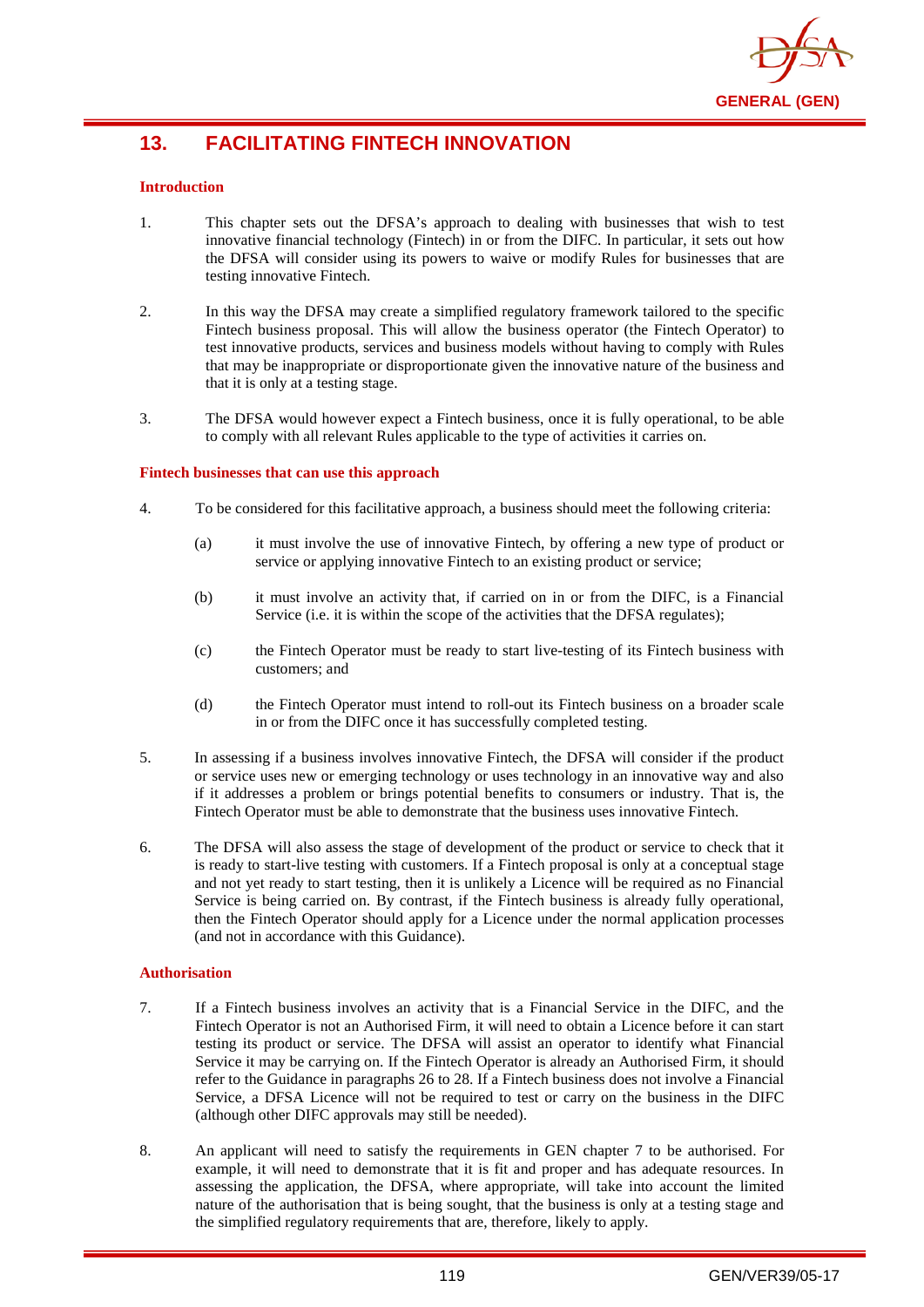

9. The DFSA may also consider if it is appropriate to grant relief from certain prudential requirements (i.e. PIB or PIN Rules) or corporate governance arrangements, for example, taking into account that management control of a new Fintech business usually lies with one or two individuals.

#### **Licence Application and Test Plan**

- 10. A potential Licence applicant should discuss its Fintech proposal with the DFSA at an early stage.
- 11. The applicant will then need to complete a special application form designed for Fintech Operators that wish to apply for the restricted Licence to test their products or services.
- 12. The applicant will need to provide a detailed test plan (a Test Plan) with its Licence application. The Test Plan must clearly describe:
	- (a) the business and the proposed innovative Fintech product or service;
	- (b) the objectives and parameters for the testing of the product or service;
	- (c) the timeline and key milestones for testing;
	- (d) the number and type of customers that will take part in testing and how they will be sourced;
	- (e) the key risks of testing and how they will be mitigated;
	- (f) how the Fintech Operator will ensure that customers understand that the product or service is being tested and the resulting risks;
	- (g) the safeguards that will be put in place to adequately protect customers in the event of a problem arising from use of the technology or the business failing;
	- (h) how communications with customers will be handled before, during and after testing, including how the Fintech Operator will deal with queries, feedback and complaints;
	- (i) how the success of the testing will be measured;
	- (j) how testing progress will be reported to the DFSA;
	- (k) the next steps if the testing is successful; and
	- (l) a clear exit plan if the testing is not successful, including how the Fintech Operator will fulfil its obligations to its testing customers.
	- 13. The DFSA will try to assist the applicant to understand what information needs to be included in the application form and in its Test Plan.
	- 14. The DFSA will need to be satisfied that the information in the application and the Test Plan is appropriate and complete before it considers the Licence application.

#### **Creating a simplified regulatory framework**

- 15. The DFSA will work with the applicant to understand its business proposal and to establish, on a case-by-case basis, what Rules should apply to that business.
- 16. While the DFSA will consider giving relief from various parts of the Rulebook, it is not likely to waive or modify certain key requirements, for example, Rules relating to:
	- (a) fitness and propriety (see Rule 7.2.5);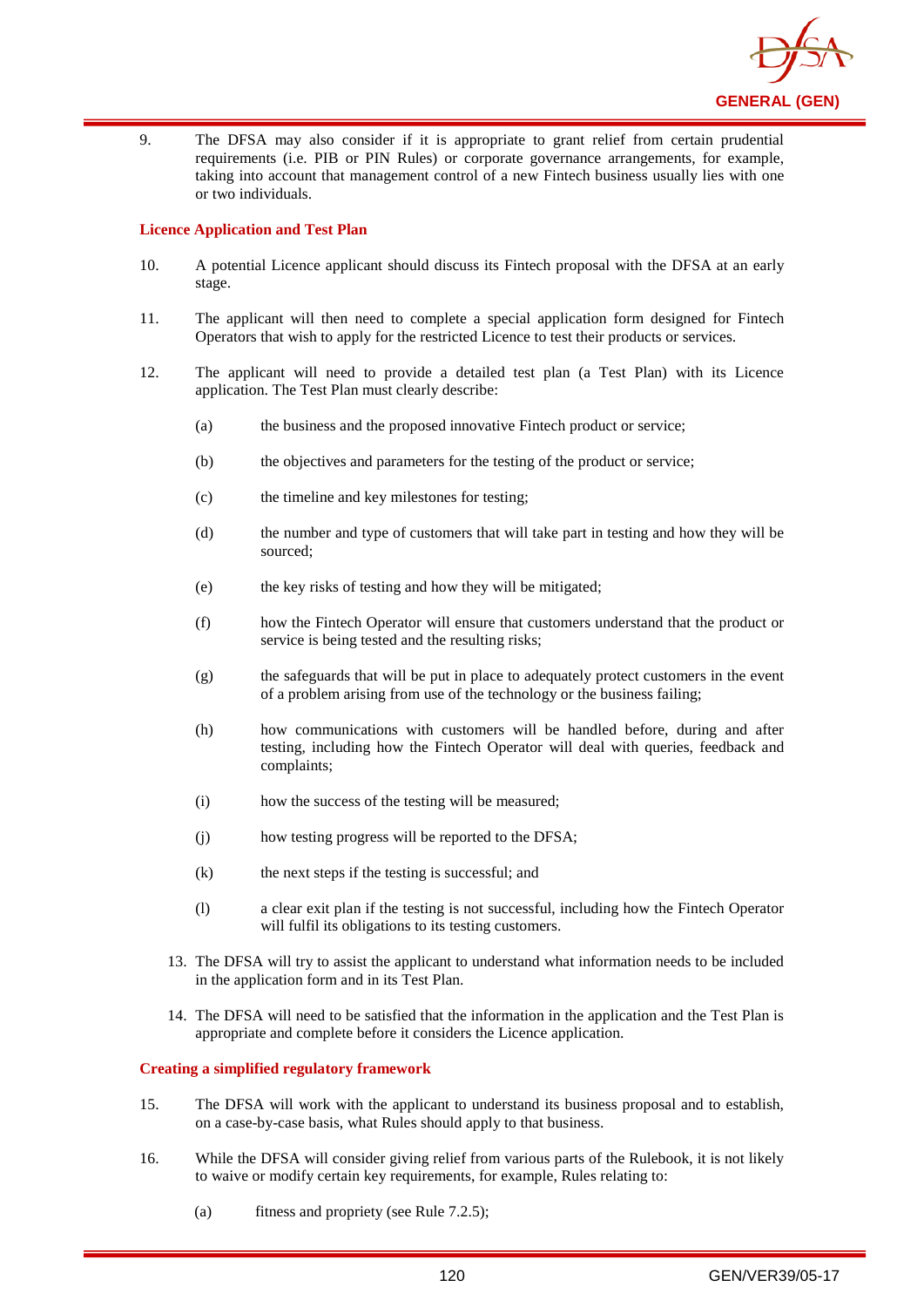

- (b) acting with integrity and with due skill, care and diligence (see Rules 4.2.1 and 4.2.2);
- (c) having due regard to customers' interests and communicating information in a way that is fair, clear and not misleading (see Rule 4.2.6);
- (d) being open and co-operative with the DFSA (e.g. Rule 4.2.10 and section 11.1);
- (e) Financial Promotions (see chapter 3); and
- (f) holding and controlling Client Assets (COB sections 6.11 to 6.13).
- 17. The DFSA will also not waive or modify requirements based on Federal Law requirements, for example, Rules relating to:
	- (a) not accepting Deposits from the State's markets or carrying on currency exchange involving the Dirham (see COB Rules 4.2.1 and 4.3.1);
	- (b) having an office in the DIFC (see Rule 6.5.1); and
	- (c) AML requirements.

#### **Restrictions and conditions**

- 18. If the DFSA grants a Licence to the Fintech Operator, it is likely to impose appropriate restrictions including, for example, restricting:
	- (a) the business that may be carried on under the Licence to testing the specific Fintech product or service;
	- (b) the number and type of customers that may take part in the testing; and
	- (c) the period during which it may carry on testing.
- 19. The DFSA is also likely to impose conditions on the Licence, for example, requiring the Fintech Operator:
	- (a) to comply with its Test Plan;
	- (b) to disclose in any communications that it is only authorised by the DFSA to test its product or service; and
	- (c) within a reasonable period after the test period ends, either to demonstrate it can comply fully with all regulatory requirements or to cease carrying on its activities.

#### **Completion of testing**

- 20. As the purpose of the DFSA's approach is to allow a Fintech Operator to test and develop its Fintech business, and not to carry on a fully operational business, the DFSA would expect the Person to use the simplified regulatory framework only for a limited period. It is, therefore, likely to grant waivers and modifications only for a finite period, normally six to twelve months. In exceptional cases, it may consider extending that period.
- 21. When the testing period ends, the Fintech Operator would be expected either:
	- (a) if the testing is successful, to carry on its Fintech business on a broader scale, in which case it will need to demonstrate to the DFSA's satisfaction that it is able to comply fully with relevant legal and regulatory requirements before the DFSA will remove the various restrictions and conditions; or
	- (b) to cease carrying on activities in the DIFC, in which case it should implement its exit plan and ensure that all obligations to customers are fulfilled.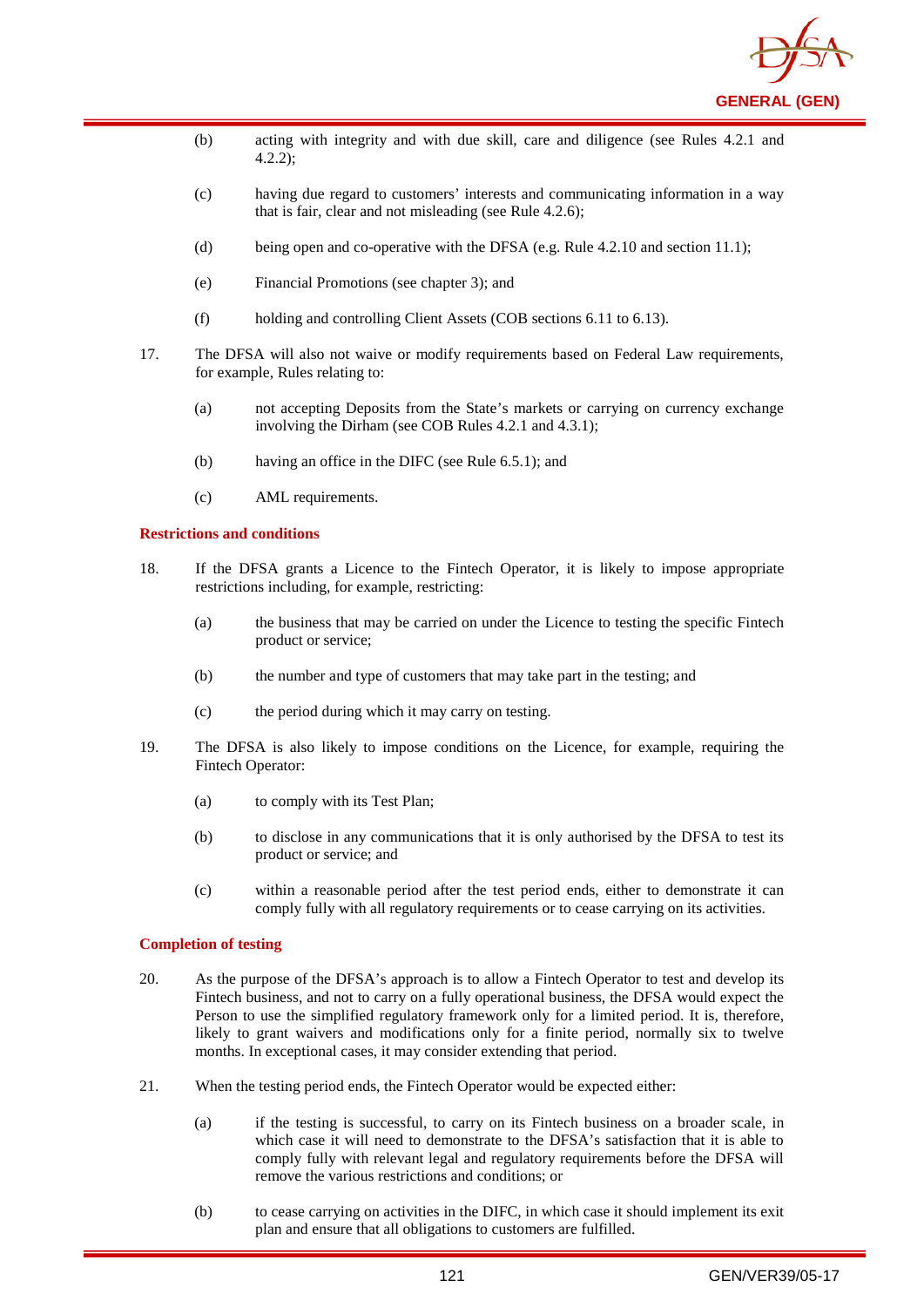

- 22. The DFSA will not permit a Licensee that has completed testing to continue to hold a restricted Licence (i.e. that only permits it to carry on testing). At this point the Licensee will be required either to apply to remove the restrictions or to apply to have the Licence withdrawn.
- 23. In appropriate cases, if testing is successful, the DFSA may consider granting further waivers or modifications to the Fintech Operator if the innovative nature of its business model, once fully operational, means that certain Rules are either not appropriate or disproportionate.

#### **Withdrawal of Licence**

- 24. Without limiting any other grounds on which it may act, the DFSA may take action to withdraw a restricted Licence at any time if the Fintech operator:
	- (a) is no longer fit and proper to hold a Licence;
	- (b) has breached any restrictions or conditions imposed on the Licence;
	- (c) has breached the Law or any Rules;
	- (d) is not carrying on testing under the Licence as set out in its Test Plan; or
	- (e) has completed its testing but has not promptly taken steps either to apply to remove the restrictions or to withdraw its Licence.

#### **Fees**

25. The normal fees that are payable by a Licensee are set out in FER. The precise fee calculation will depend on the nature of the activities being carried on. The DFSA will consider reducing or waiving fees for Fintech applicants given the 'start-up' nature of many businesses. However, once the Fintech operator has completed testing, it will be expected to pay the standard fees set out in FER.

#### **Existing Authorised Firms that wish to test Fintech**

- 26. If an existing Authorised Firm wishes to test an innovative Fintech proposal, it will not need to apply for a Licence. Instead, if it has authorisation for the activity it wishes to carry on, it may carry on the activity. Alternatively, if it does not have the relevant authorisation for the activity, it will need to apply to amend its Licence to obtain that authorisation.
- 27. If the Authorised Firm considers that there are Rules that are not appropriate or are disproportionate to the testing of its Fintech proposal, it can apply to the DFSA for a waiver or modification of the Rules. Again, if the DFSA grants waivers or modifications, it will do so only for a finite period (the period during which testing is to take place).
- 28. An Authorised Firm that wishes to test an innovative Fintech proposal should discuss its proposal with the DFSA at an early stage.

#### **Partnerships with existing Authorised Firms**

29. In some cases, a Person wishing to test a Fintech proposal may seek to do so in partnership with an Authorised Firm. If that is the case, and the activity is to be carried out under the Licence of the Authorised Firm, paragraphs 26 to 28 will be relevant. Alternatively, if the Person wishes to carry on the business in its own right, it will need to apply for a Licence.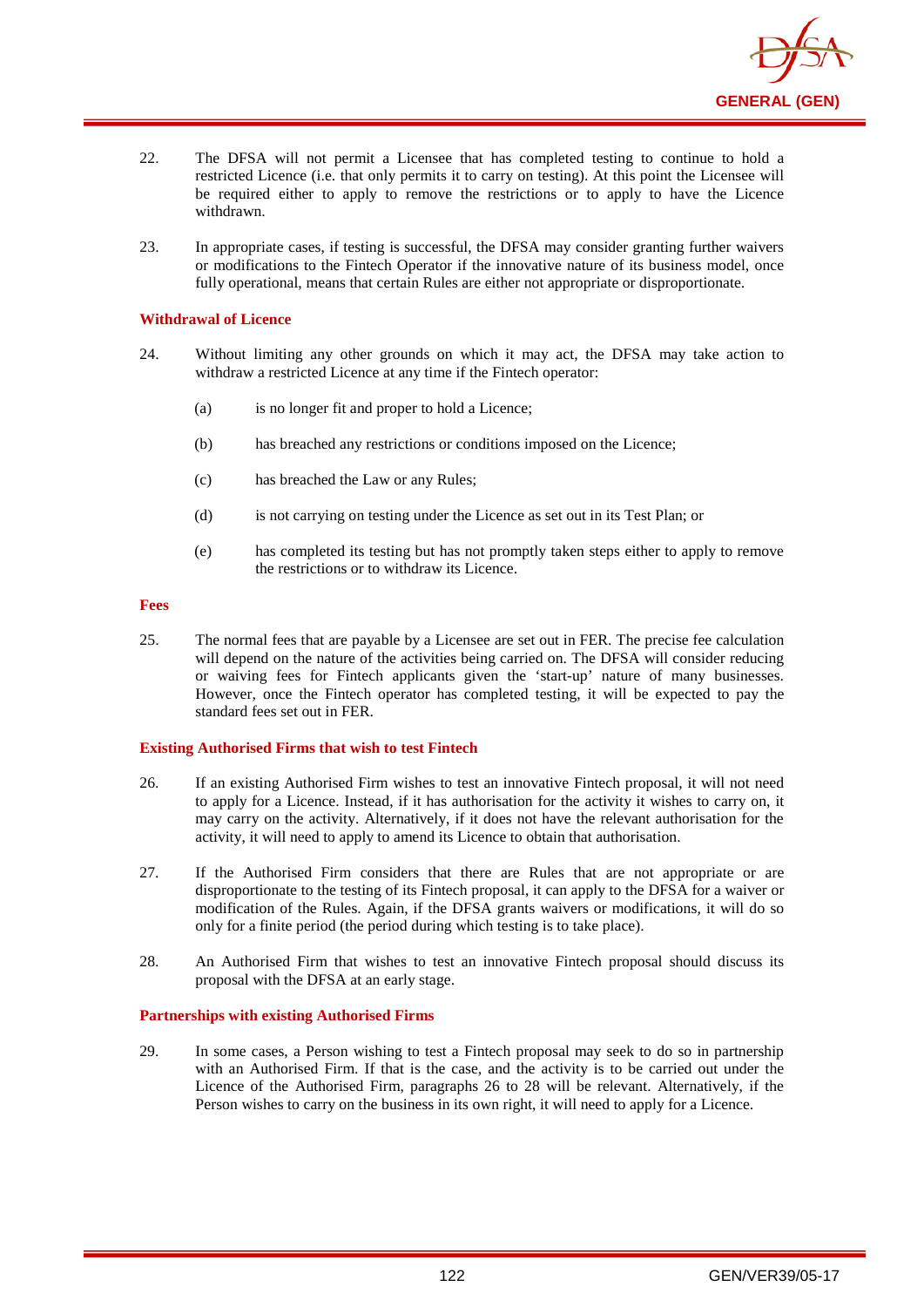

# **APP1 DEPOSITS**

# **A1.1 Definition of a deposit**

- **A1.1.1** (1) A Deposit means a sum of money paid on terms:
	- (a) under which it will be repaid, with or without interest or a premium, and either on demand or at a time or in circumstances agreed by or on behalf of the Person making the payment and the Person receiving it; and
	- (b) which is not referable to the provision of property (other than currency) or services or the giving of security.
	- (2) In (1) money is paid on terms which are referable to the provision of property or services or the giving of security if:
		- (a) it is paid by way of advance or part payment under a contract for the sale, hire or other provision of property or services, and is repayable only in the event that the property or services are not in fact sold, hired or otherwise provided;
		- (b) it is paid by way of security for the performance of a contract or by way of security in respect of loss which may result from the non-performance of a contract; or
		- (c) without prejudice to (b), it is paid by way of security for the delivery up of property, whether in a particular state of repair or otherwise.

# **Exclusions**

- **A1.1.2** A sum is not a Deposit if it is paid:
	- (a) by a Person in the course of carrying on a business consisting wholly or to a significant extent of lending money;
	- (b) by one company to another at a time when both are members of the same Group;
	- (c) by an Authorised Firm authorised under its Licence to carry on the following Financial Services:
		- (i) Accepting Deposits;
		- (ii) Effecting Contracts of Insurance; or
		- (iii) Carrying Out Contracts of Insurance; or
	- (d) by a Person who is a close relative of the Person receiving it or who is a director, manager or Controller of that Person.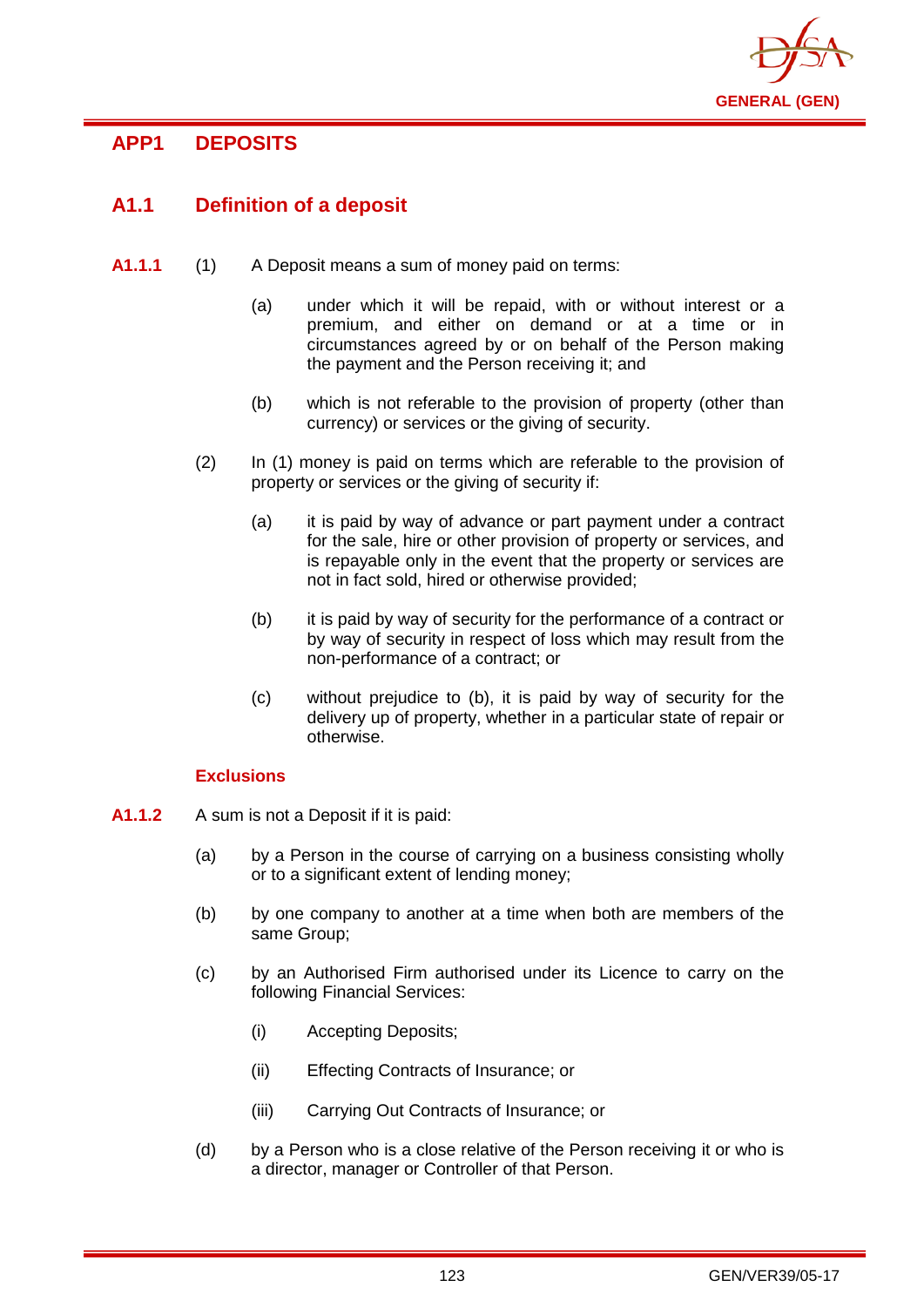

| A1.1.3 | A sum is not a Deposit if it is received: |
|--------|-------------------------------------------|
|--------|-------------------------------------------|

- (a) by a lawyer acting in his professional capacity;
- (b) by an accountant acting in his professional capacity;
- (c) by an Authorised Firm or an Authorised Market Institution authorised under its Licence to carry on any one or more of the following Financial Services:
	- (i) Dealing in Investments as Principal;
	- (ii) Dealing in Investments as Agent;
	- (iii) Arranging Deals in Investments;
	- (iv) Managing Assets;
	- (v) Operating a Collective Investment Fund;
	- (vi) Effecting Contracts of Insurance;
	- (vii) Carrying Out Contracts of Insurance;
	- (viii) Operating an Exchange;
	- (ix) Operating a Clearing House;
	- (x) Insurance Intermediation;
	- (xi) Insurance Management;
	- (xii) Managing a Profit Sharing Investment Account;
	- (xiii) Providing Trust Services; or
	- (xiv) Arranging Credit and Advising on Credit.

in the course of or for the purpose of any such Financial Service disregarding any applicable exclusions in chapter 2; or

(d) by a Person as consideration for the issue by him of a Debenture.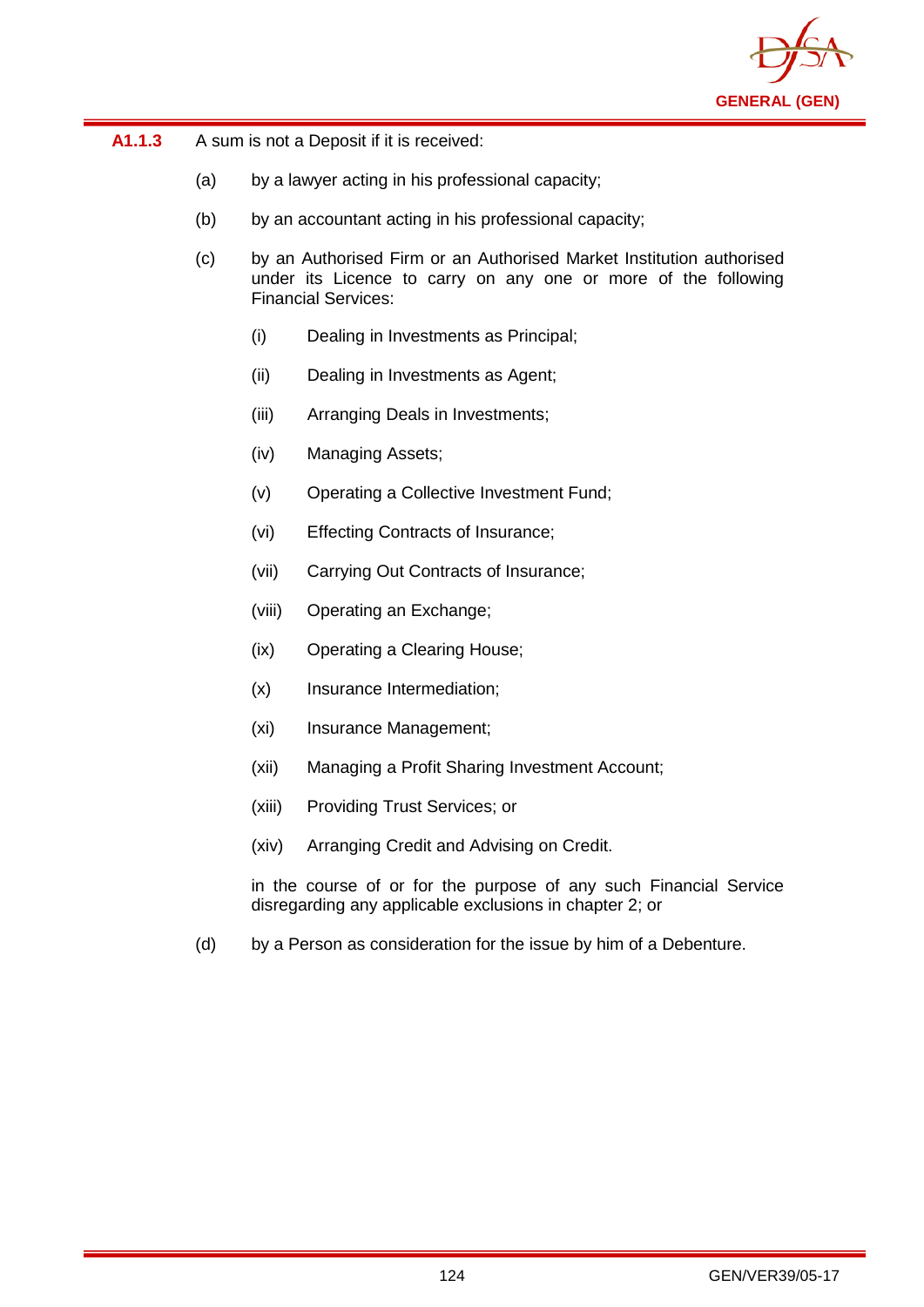

# **APP2 INVESTMENTS**

# **A2.1 General definition of investments**

# **Investments**

- **A2.1.1** (1) An Investment is, subject to (3), either:
	- (a) a Security; or
	- (b) a Derivative,

as defined in Rule A2.1.2 or Rule A2.1.3.

- (2) Such a Security or Derivative includes:
	- (a) a right or interest in the relevant Security or Derivative; and
	- (b) any instrument declared as a Security or Derivative pursuant to Rule A2.4.1(1).
- (3) Where a Rule provides that a Security or Derivative has a different classification for a specified purpose, it shall have that effect for that specified purpose and no other purpose.

## **Guidance**

An example of the application of Rule  $A2.1.1$  (3) is Rule  $A2.1.2(2)$ , where a Derivative is treated as a Security for the purposes of the requirements in PIB.

### **Security**

- **A2.1.2** (1) For the purposes of Rule A2.1.1(1)(a), a Security is:
	- (a) a Share;
	- (b) a Debenture;
	- (c) a Warrant;
	- (d) a Certificate;
	- (e) a Unit; or
	- (f) a Structured Product.
	- (2) For the purposes of the requirements in PIB, each Derivative specified in Rule A2.1.3 is to be treated as a Security.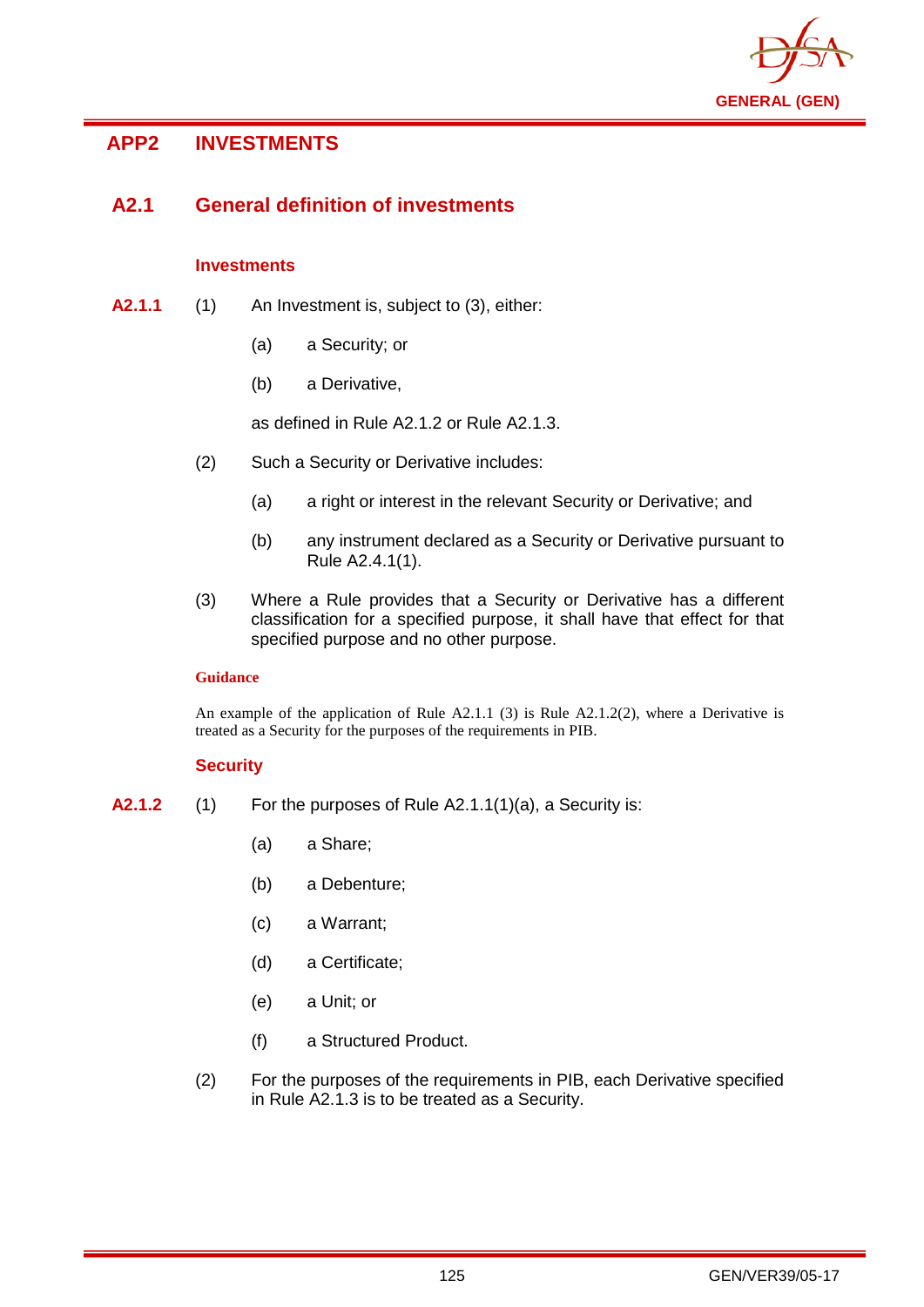

## **Derivative**

- **A2.1.3** For the purposes of Rule A2.1.1(1)(b), a Derivative is:
	- (a) an Option; or
	- (b) a Future.

# **A2.2 Definitions of specific securities**

**A2.2.1** For the purposes of Rule A2.1.2:

## **Shares**

(a) a Share is a share or stock in the share capital of any Body Corporate or any unincorporated body but excluding a Unit;

### **Debentures**

- (b) a Debenture is an instrument creating or acknowledging indebtedness, whether secured or not, but excludes:
	- (i) an instrument creating or acknowledging indebtedness for, or for money borrowed to defray, the consideration payable under a contract for the supply of goods or services;
	- (ii) a cheque or other bill of exchange, a banker's draft or a letter of credit (but not a bill of exchange accepted by a banker);
	- (iii) a banknote, a statement showing a balance on a bank account, or a lease or other disposition of property; and
	- (iv) a Contract of Insurance;

### **Guidance**

- 1. A Debenture may include a bond, debenture stock, loan stock or note. Certain Islamic products ("Sukuk") structured as a debt instrument can also fall within this definition.
- 2. If the interest or financial return component on a debt instrument is to be calculated by reference to fluctuations of an external factor such as an index, exchange rate or interest rate, that does not prevent such an instrument being characterised as a Debenture.

# **Warrants**

(c) a Warrant is an instrument that confers on the holder a right entitling the holder to acquire an unissued Share, Debenture or Unit;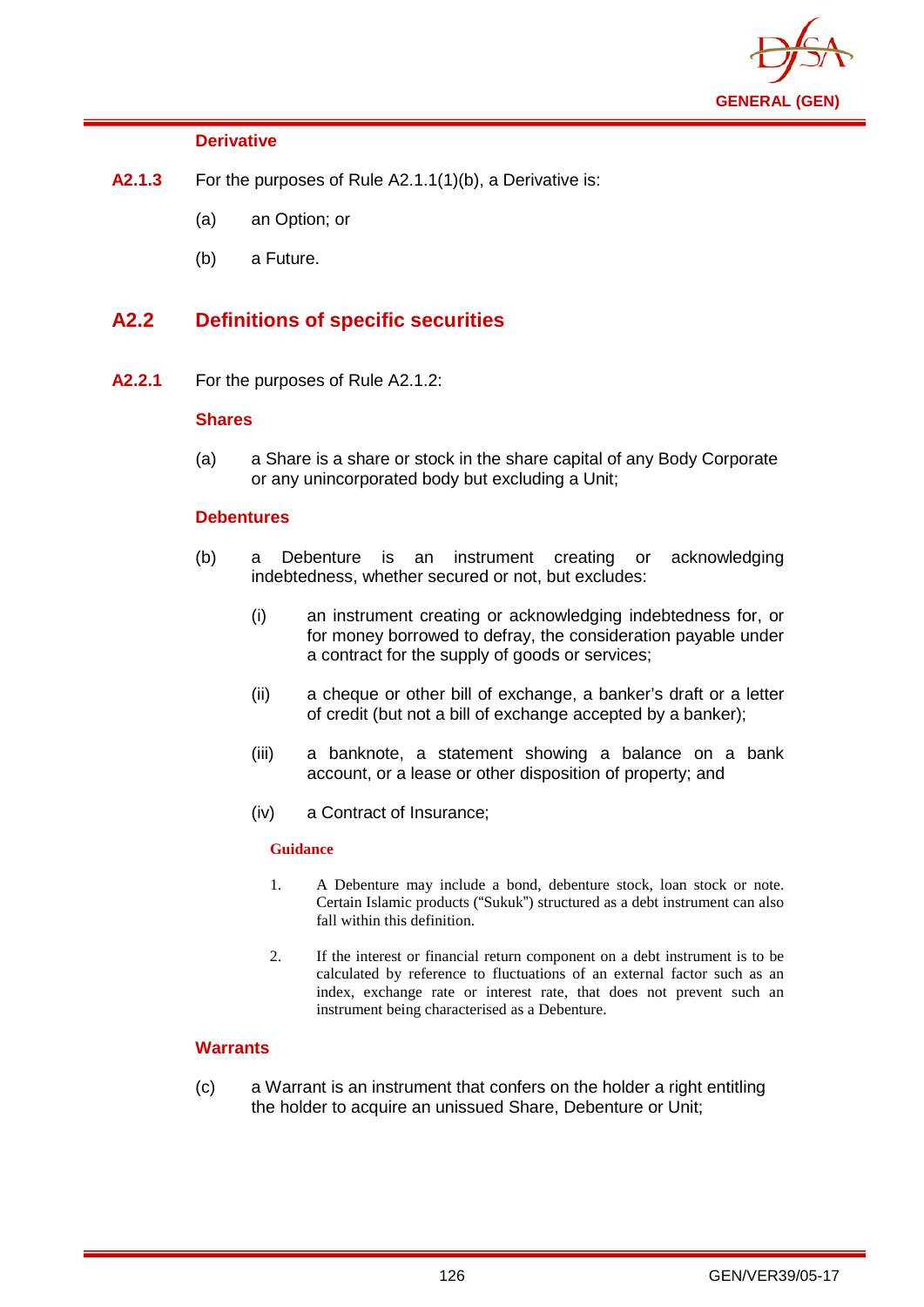

#### **Guidance**

A Warrant confers on the holder an entitlement (but not an obligation) to acquire an unissued Share, Debenture or Unit, thereby distinguishing it from a call Option which entitles the holder, upon exercise, to acquire an already issued (i.e. existing) Security.

## **Certificates**

- (d) a Certificate is an instrument:
	- (i) which confers on the holder contractual or property rights to or in respect of a Share, Debenture, Unit or Warrant held by a Person; and
	- (ii) the transfer of which may be effected by the holder without the consent of that other Person;

but excludes rights under an Option;

#### **Guidance**

Certificates confer rights over existing Shares, Debentures, Units or Warrants held by a Person and include receipts, such as Global Depository Receipts (i.e. GDRs).

### **Units**

(e) a Unit is a unit in or a share representing the rights or interests of a Unitholder in a Fund; and

### **Structured Products**

- (f) a Structured Product is an instrument comprising rights under a contract where:
	- (i) the gain or loss of each party to the contract is ultimately determined by reference to the fluctuations in the value or price of property of any description, an index, interest rate, exchange rate or a combination of any of these as specified for that purpose in the contract ("the underlying factor") and is not leveraged upon such fluctuations;
	- (ii) the gain or loss of each party is wholly settled by cash or setoff between the parties;
	- (iii) each party is not exposed to any contingent liabilities to any other counterparty; and
	- (iv) there is readily available public information in relation to the underlying factor;

but excludes any rights under an instrument:

- (v) where one or more of the parties takes delivery of any property to which the contract relates;
- (vi) which is a Debenture; or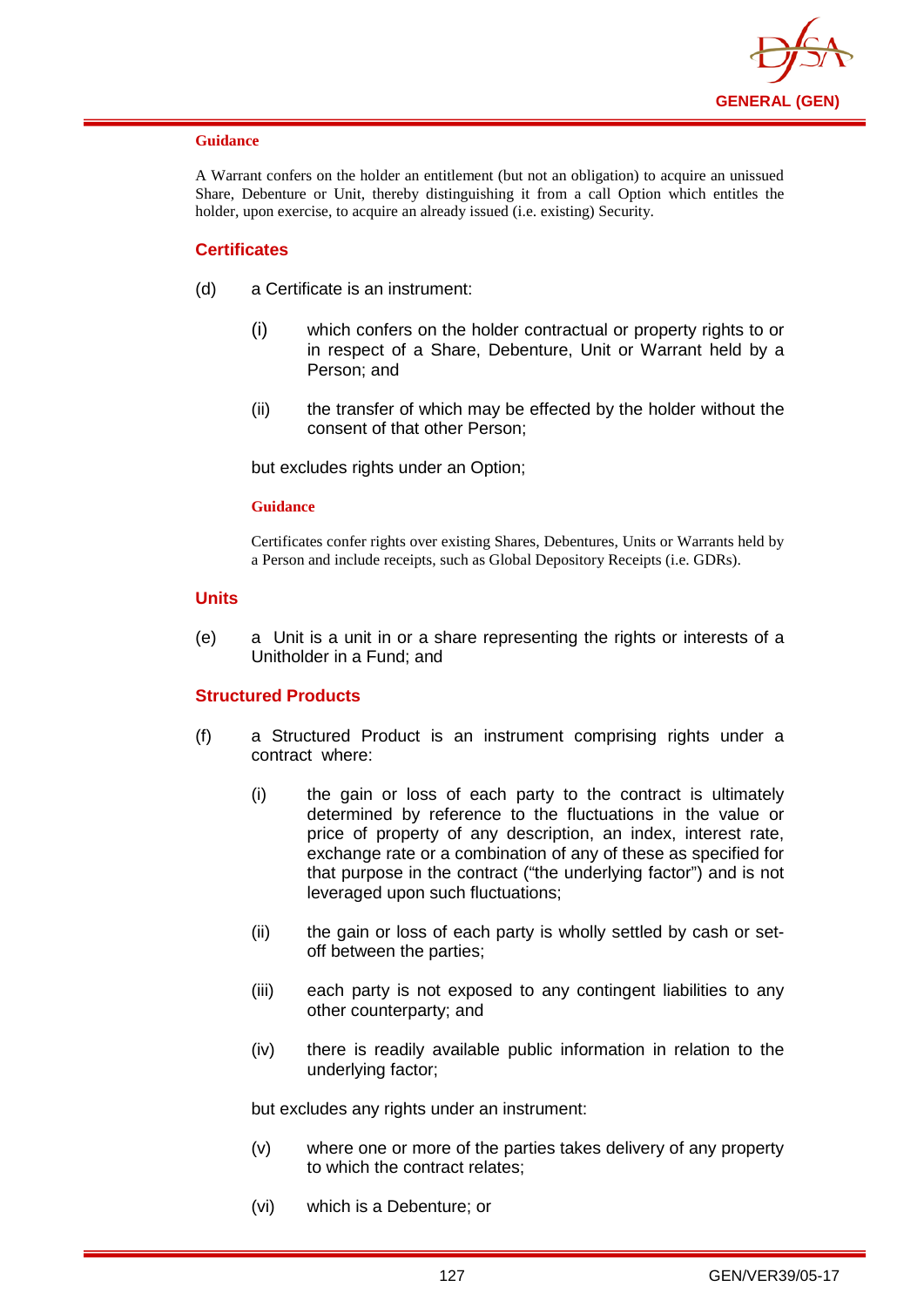

(vii) which is a Contract of Insurance.

#### **Guidance**

- 1. Instruments previously known as Designated Investments are now included within the definition of Structured Products.
- 2. The reference in Rule A2.2.1(f)(i) to "property of any description" covers tangible or intangible property, including Securities.

# **A2.3 Definitions of specific derivatives**

**A2.3.1** For the purposes of Rule A2.1.3:

### **Options**

- (a) An Option is an instrument that confers on the holder, upon exercise, rights of the kind referred to in any of the following:
	- (i) a right to acquire or dispose of:
		- (A) a Security (other than a Warrant) or contractually based investment;
		- (B) currency of any country or territory;
		- (C) a commodity of any kind;
	- (ii) a right to receive a cash settlement, the value of which is determined by reference to:
		- (A) the value or price of an index, interest rate or exchange rate; or
		- (B) any other rate or variable; or
	- (iii) a right to acquire or dispose of another Option under (i) or (ii).

- 1. For example, a call Option confers on the holder, upon exercise, a right but not an obligation to acquire an issued (i.e. existing) Security, thereby distinguishing it from a Warrant which entitles the holder, upon exercise, to acquire an unissued Share, Debenture or Unit.
- 2. Options over a 'contractually based investment' referred to in Rule A2.3.1(a)(i)(A) covers Options over Futures.
- 3. Cash settled Options such as Index Options are covered under Rule A2.3.1(a)(ii). Other cash settled Options that are covered under this Rule include instruments which confer rights determined by reference to climatic variables, inflation or other official economic statistics, freight rates or emission allowances.
- 4. Options over Options are covered under A2.3.1(a)(iii).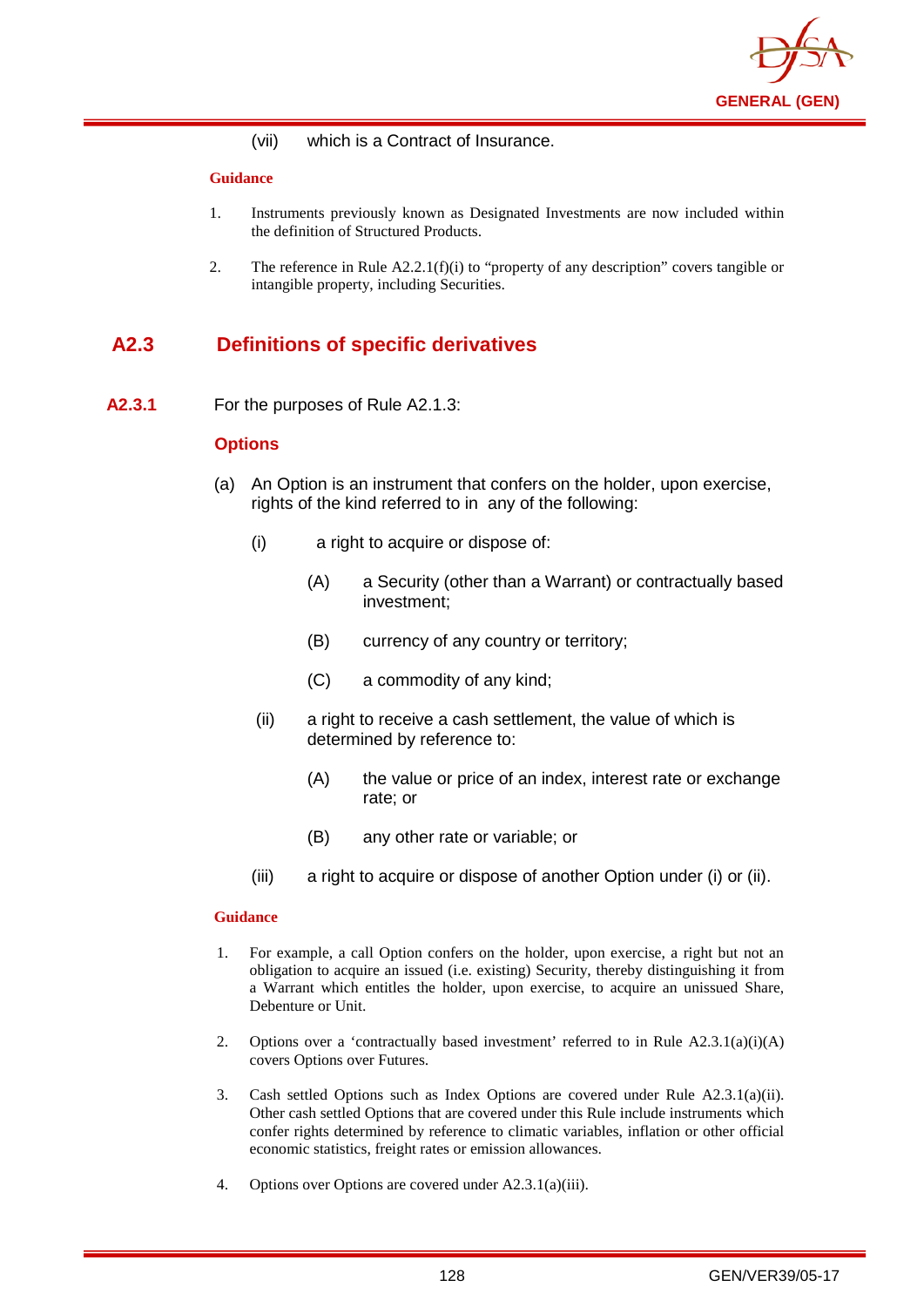

# **Futures**

- (b) a Future is an instrument comprising rights under a contract:
	- (i) for the sale of a commodity or property of any other description under which delivery is to be made at a future date and at a price agreed on when the contract is made, and that contract:
		- (A) is made or traded on a regulated exchange;
		- (B) is made or traded on terms that are similar to those made or traded on a regulated exchange; or
		- (C) would, on reasonable grounds, be regarded as made for investment and not for commercial purposes; or
	- (ii) where the value of the contract is ultimately determined by reference, wholly or in part, to fluctuations in:
		- (A) the value or price of property of any description; or
		- (B) an index, interest rate, any combination of these, exchange rate or other factor designated for that purpose in the contract; and

which is wholly settled by cash or set-off between the parties but excludes:

- (C) rights under a contract where one or more of the parties takes delivery of any property to which the contract relates;
- (D) a contract under which money is received by way of deposit or an acknowledgement of a debt on terms that any return to be paid on the sum deposited or received will be calculated by reference to an index, interest rate, exchange rate or any combination of these or other factors; or
- (E) a Contract of Insurance.

- 1. An over the counter (OTC) contract may qualify as a Future under Rule  $A2.3.1(b)(i)(C)$  if it can reasonably be regarded as being made for investment and not for commercial purposes. Some of the indicative factors that such a contract is reasonably likely to be made for commercial rather than investment purposes include the following:
	- a. a party to the contract is the producer or a user of the underlying commodity;
	- b. the delivery of the underlying commodity is intended to take place within 7 days of the date of the contract;
	- c. there is no provision made in the contract for margin arrangements; and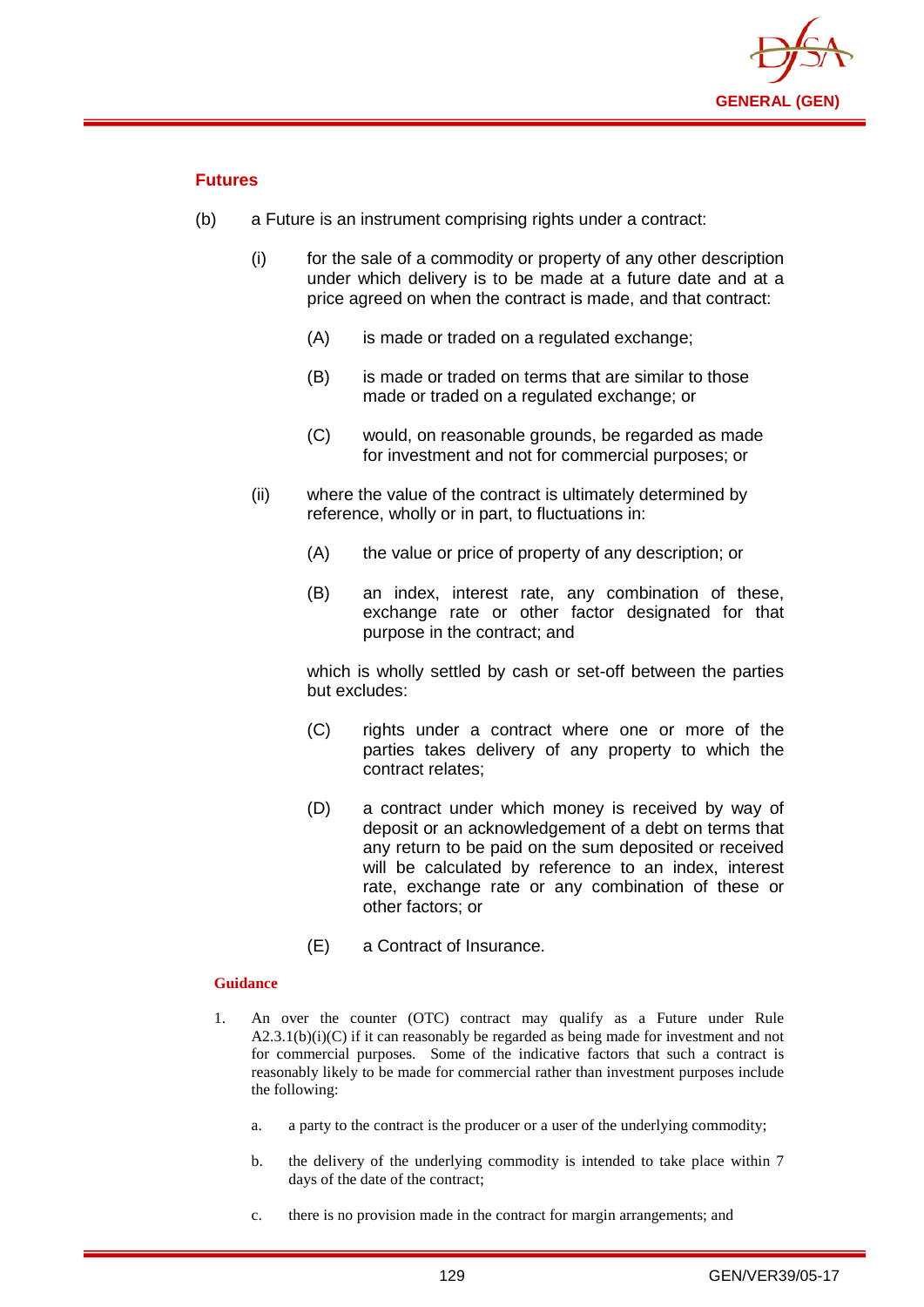

- d. the terms of the contract are not standardised terms.
- 2. A contract under Rule A2.3.1(b)(i) can provide for the physical delivery of the underlying commodity or property. Further, the price agreed under such a contract can be by reference to an underlying factor, such as by reference to an index or a spot price on a given date.
- 3. Contracts for differences (CFDs) fall under the definition in A2.3.1(b)(ii) and may include credit default swaps (CDSs) and forward rate agreements (FRAs). More exotic types of Derivative contracts may also fall within the definition in A2.3.1(b)(ii). These can include weather or electricity derivatives where the underlying factor by reference to which the parties' entitlements are calculated can be the number of days in a period in which the temperature would reach below or above a specified level.

# **A2.4 Financial instrument declared as an investment**

- **A2.4.1** (1) The DFSA may, subject to (5), declare by written notice any financial instrument or class of financial instruments to be a particular type of an existing Security or Derivative as defined in these Rules or a new type of a Security or Derivative. It may do so on such terms and conditions as it considers appropriate.
	- (2) The DFSA may exercise the power under (1) either upon written application made by a Person or on its own initiative.
	- (3) Without limiting the generality of the matters that the DFSA may consider when exercising its power under (1), it must consider the following factors:
		- (a) the economic effect of the financial instrument or class of financial instruments;
		- (b) the class of potential investors to whom the financial instrument is intended to be marketed;
		- (c) the treatment of similar financial instruments for regulatory purposes in other jurisdictions; and
		- (d) the possible impact of such a declaration on any person issuing or marketing such a financial instrument.
	- (4) A Person who makes an application for a declaration under (1) must address, as far as practicable, the factors specified in (3).
	- (5) The DFSA must publish any proposed declaration under (1) for public consultation for at least 30 days from the date of publication, except where:
		- (a) it declares a financial instrument to be a particular type of an existing Security or Derivative;
		- (b) it determines that any delay likely to result from public consultation is prejudicial to the interests of the DIFC; or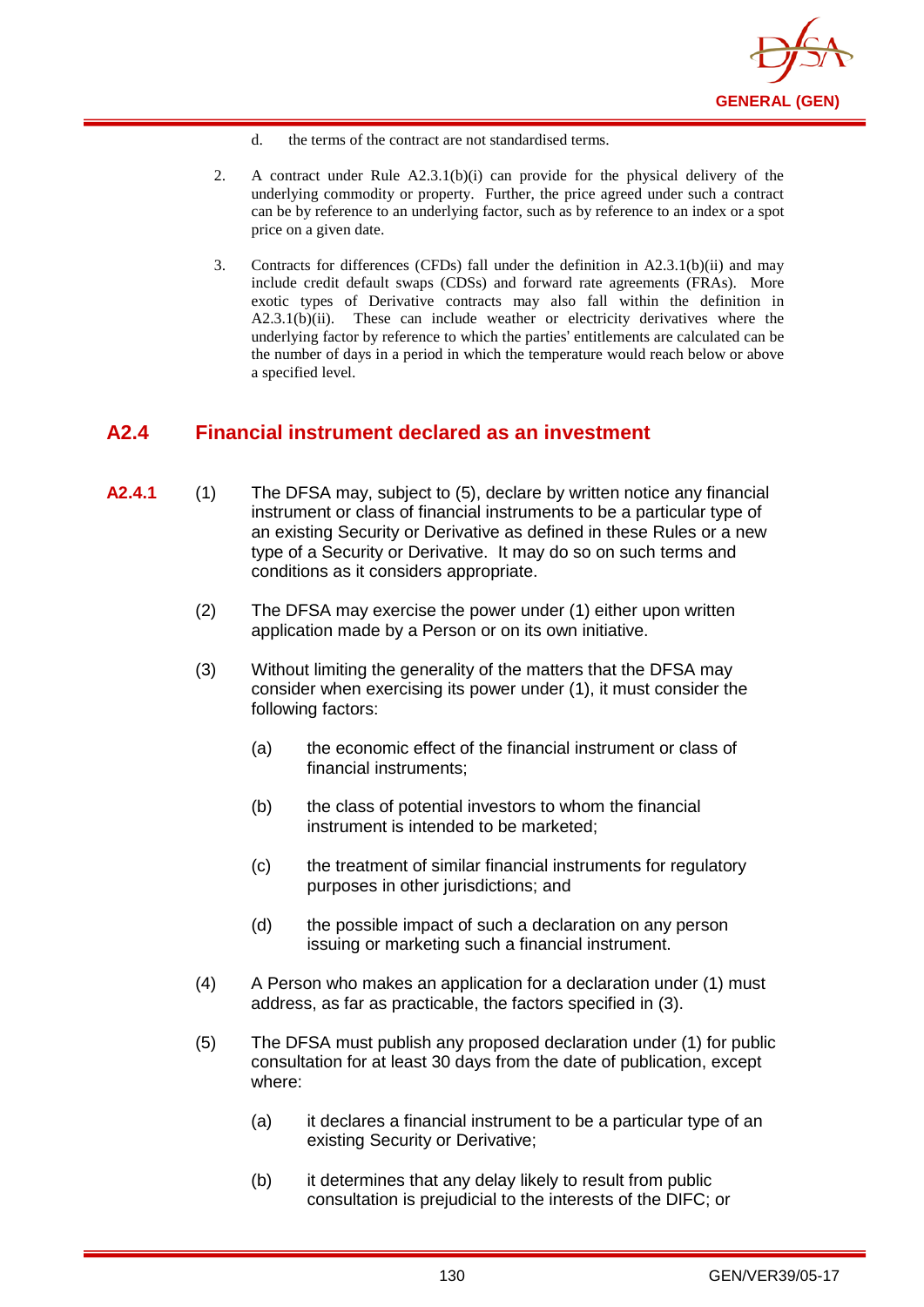

(c) it determines that there is a commercial exigency that warrants such a declaration being made without any, or shorter than 30 day, public consultation.

- 1. The terms and conditions that may be imposed on a declaration made by the DFSA under Rule A2.4.1(1) can include who should be the Reporting Entity and the type of disclosure requirements that should apply to that Reporting Entity.
- 2. If any issuer of a new financial instrument has any doubt as to whether that instrument can be included in an Official List of Securities as a particular type of a Security, that Person should first raise those issues with the relevant Authorised Market Institution before making an application to the DFSA for the exercise of the declaration power under this Rule. The DFSA has a discrete power to object to any proposed inclusion of a Security in an Official List of Securities of an Authorised Market Institution (see Article 34(1) of the Markets Law 2012).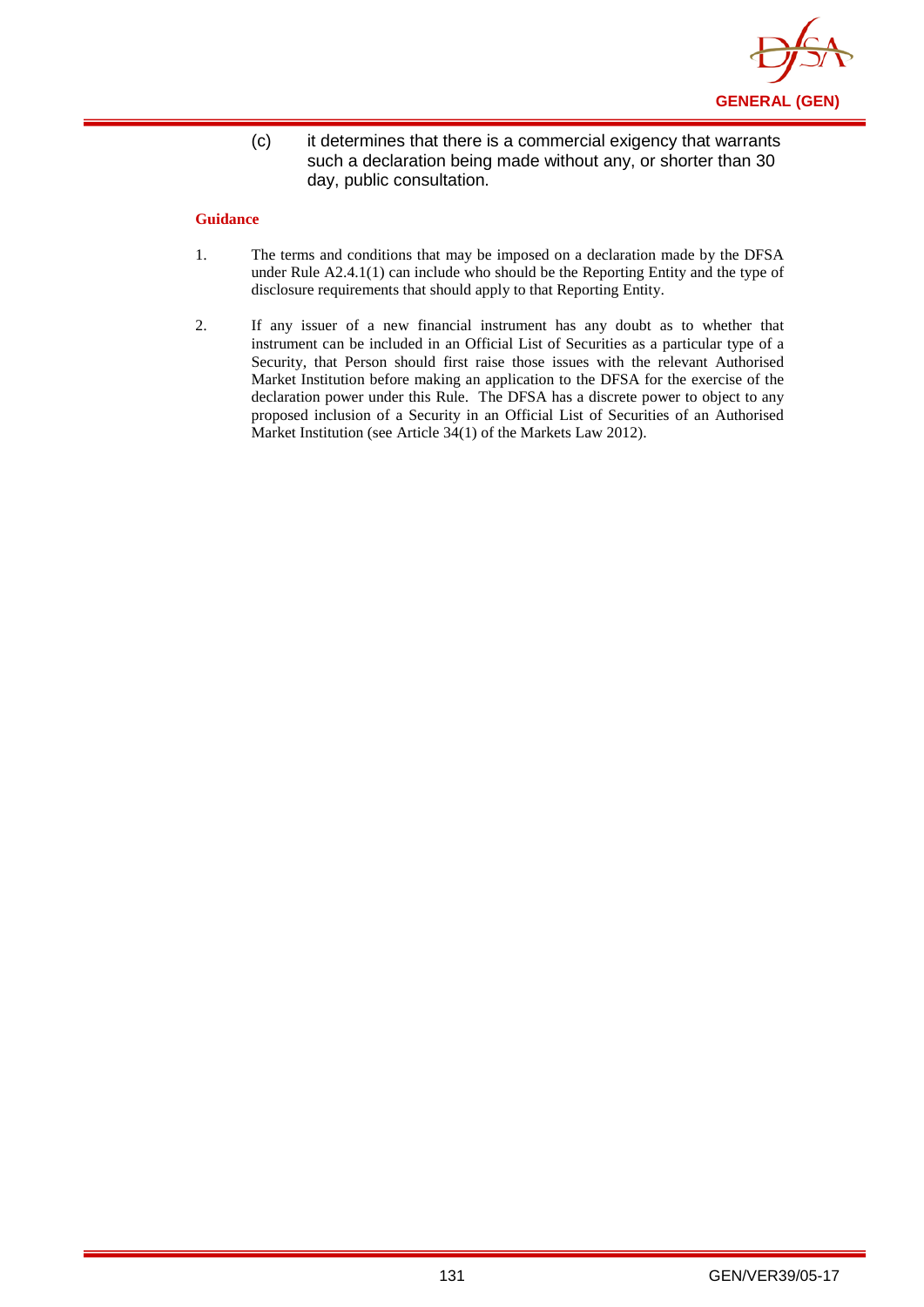

# **APP3 BEST PRACTICE RELATING TO CORPORATE GOVERNANCE AND REMUNERATION**

# **A3.1 Best practice relating to corporate governance**

#### **Guidance**

#### **Roles of the Governing Body and the senior management**

- 1. The Governing Body should adopt a rigorous process for setting and approving and overseeing the implementation of, the Authorised Person's overall business objectives and risk strategies, taking into account the long term financial safety and soundness of the firm as a whole, and the protection of its customers and stakeholders. These objectives and strategies should be adequately documented and properly communicated to the firm's senior management, Persons Undertaking Key Control Functions (such as the heads of risk management and compliance) and all the other relevant Employees. Senior management should ensure the effective implementation of such strategies in carrying out the day-to-day management of the Authorised Person's business.
- 2. The Governing Body, with the support of the senior management, should take a lead in setting the "tone at the top", including by setting the fundamental corporate values that should be pursued by the Authorised Person. These should, to the extent possible, be supported by professional standards and codes of ethics that set out acceptable and unacceptable conduct. Such professional standards and codes of ethics should be clearly communicated to those individuals involved in the conduct of business of the firm.
- 3. The Governing Body should review the overall business objectives and strategies at appropriate intervals (at least annually) to ensure that they remain suitable in light of any changes in the internal or external business and operating conditions.
- 4. The Governing Body should also ensure that the senior management is effectively discharging the day-to-day management of the Authorised Person's business in accordance with the business objectives and strategies that have been set or approved by the Governing Body. For this purpose, the Governing Body should ensure that there are clear and objective performance goals and measures (and an objective assessment against such criteria at reasonable intervals), for the Authorised Person and the members of its Governing Body and the senior management to ascertain whether the firm's business objectives and risk strategies are implemented effectively and as intended.

#### **Internal governance of the Governing Body**

- 5. The Governing Body should have appropriate practices and procedures for its own internal governance, and ensure that these are followed, and periodically reviewed to ensure their effectiveness and adequacy. These policies and procedures should cover a formal and transparent process for nomination, selection, and removal of the members of the Governing Body (see paragraph 2.2.14 of the RPP Sourcebook), and a specified term of office as appropriate to the roles and responsibilities of the member, particularly to ensure the objectivity of his decision making and judgement. Appropriate succession planning should also form part of the Governing Body's internal governance practices.
- 6. The Governing Body should meet sufficiently regularly to discharge its duties effectively. There should be a formal schedule of matters specifically reserved for its decision. The working procedures of the Governing Body should be well defined.
- 7. The Governing Body should also ensure that when assessing the performance of the members of the Governing Body and its senior managers and Persons Undertaking Key Control Functions, the independence and objectivity of that process is achieved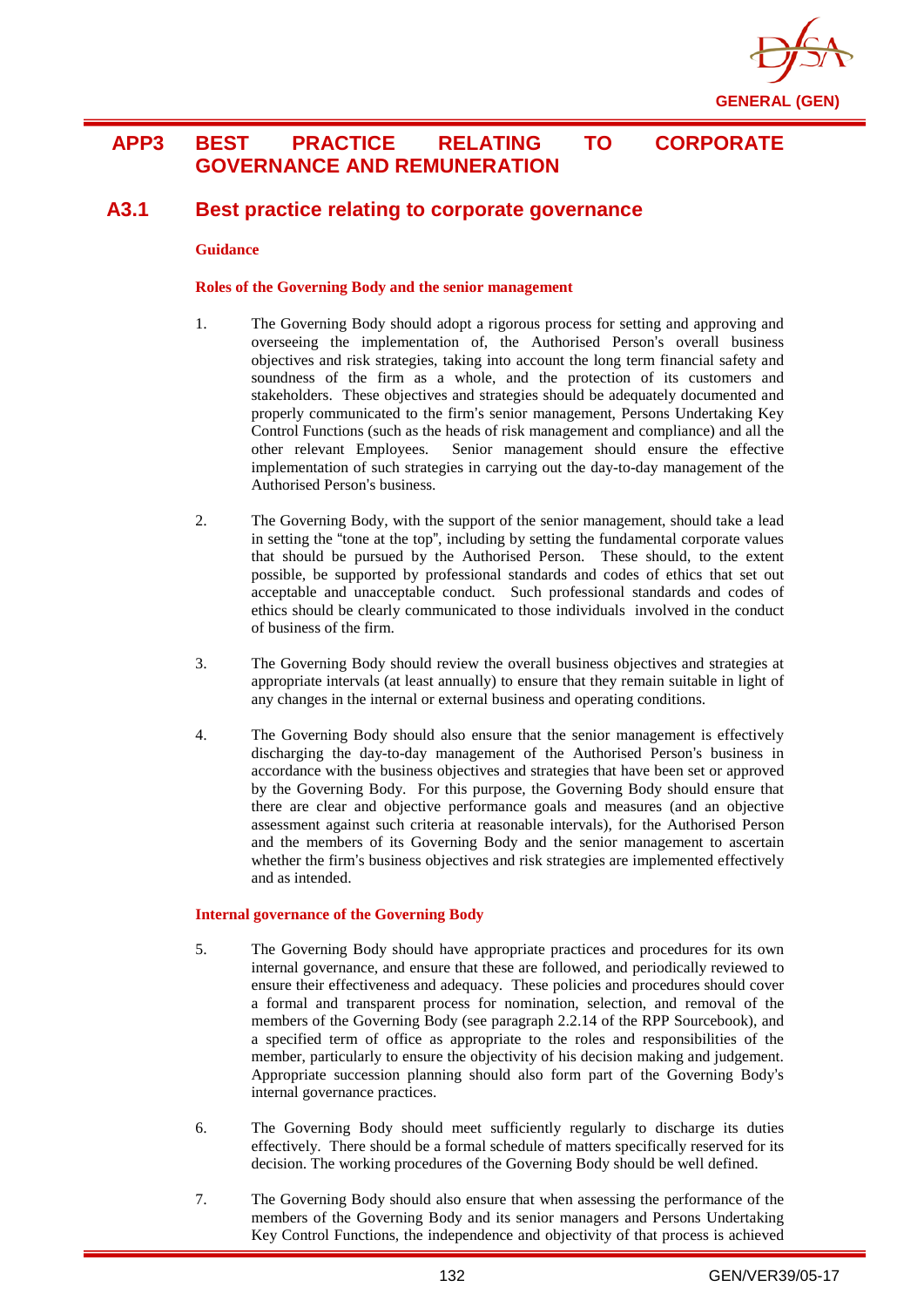

through appropriate mechanisms, such as the assignment of the performance assessment to an independent member of the Governing Body or a committee of the Governing Body comprising a majority of independent members. See paragraph 2.2.15(b)(iii) of the RPP Sourcebook for the independence criteria for Authorised Firms and paragraphs 2.2.16 and 2.2.18 of the RPP Sourcebook for the independence criteria for Authorised Market Institutions.

#### **Committees of the Governing Body**

8. To support the effective discharge of its responsibilities, the Governing Body should establish its committees as appropriate. The committees that a Governing Body may commonly establish, depending on the nature, scale and complexity of its business and operations, include the audit, remuneration, ethics/compliance, nominations and risk management committees. Where committees are appointed, they should have clearly defined mandates, authority to carry out their respective functions, and the degree of independence and objectivity as appropriate to the role of the committee. If the functions of any committees are combined, the Governing Body should ensure such a combination does not compromise the integrity or effectiveness of the functions so combined. In all cases, the Governing Body remains ultimately responsible for the matters delegated to any such committees.

#### **Independence and objectivity**

9. The Governing Body should establish clear and objective independence criteria which should be met by a sufficient number of members of the Governing Body to promote objectivity and independence in decision making by the Governing Body. See paragraph 2.2.15(b)(iii) of the RPP Sourcebook for independence criteria).

#### **Powers of the Governing Body**

10. To be able to discharge its role and responsibilities properly, the Governing Body should have adequate and well-defined powers, which are clearly set out either in the legislation or as part of the constituent documents of the Authorised Person (such as the constitution, articles of incorporation and organisational rules). These should, at a minimum, include the power to obtain timely and comprehensive information relating to the management of the firm, including direct access to relevant persons within the organisation for obtaining information such as its senior management and Persons Undertaking Key Control Functions (such as the head of compliance, risk management or internal audit).

#### **Role of user committees**

- 11. An Authorised Market Institution should consider all relevant stakeholders' interests, including those of its Members and other participants, and issuers, in making major decisions, such as those relating to its system's design, overall business strategy and rules and procedures. An Authorised Market Institution which has cross-border operations should ensure that full range of views across jurisdictions in which it operates is appropriately considered in its decision-making process.
- 12. In some instances, an Authorised Market Institution may be required under the applicable Rules to undertake public consultation in relation to certain matters, such as any proposed amendments to its Business Rules under AMI Rule 5.6.5.
- 13. Effective mechanisms for obtaining stakeholder input to the Authorised Market Institution's decision-making process, including where such input is mandatory, include the establishment of, and consultation with, user committees. As opinions among interested parties are likely to differ, an Authorised Market Institution should have clear processes for identifying and appropriately managing the diversity of stakeholder views and any conflicts of interest between stakeholders and the Authorised Market Institution.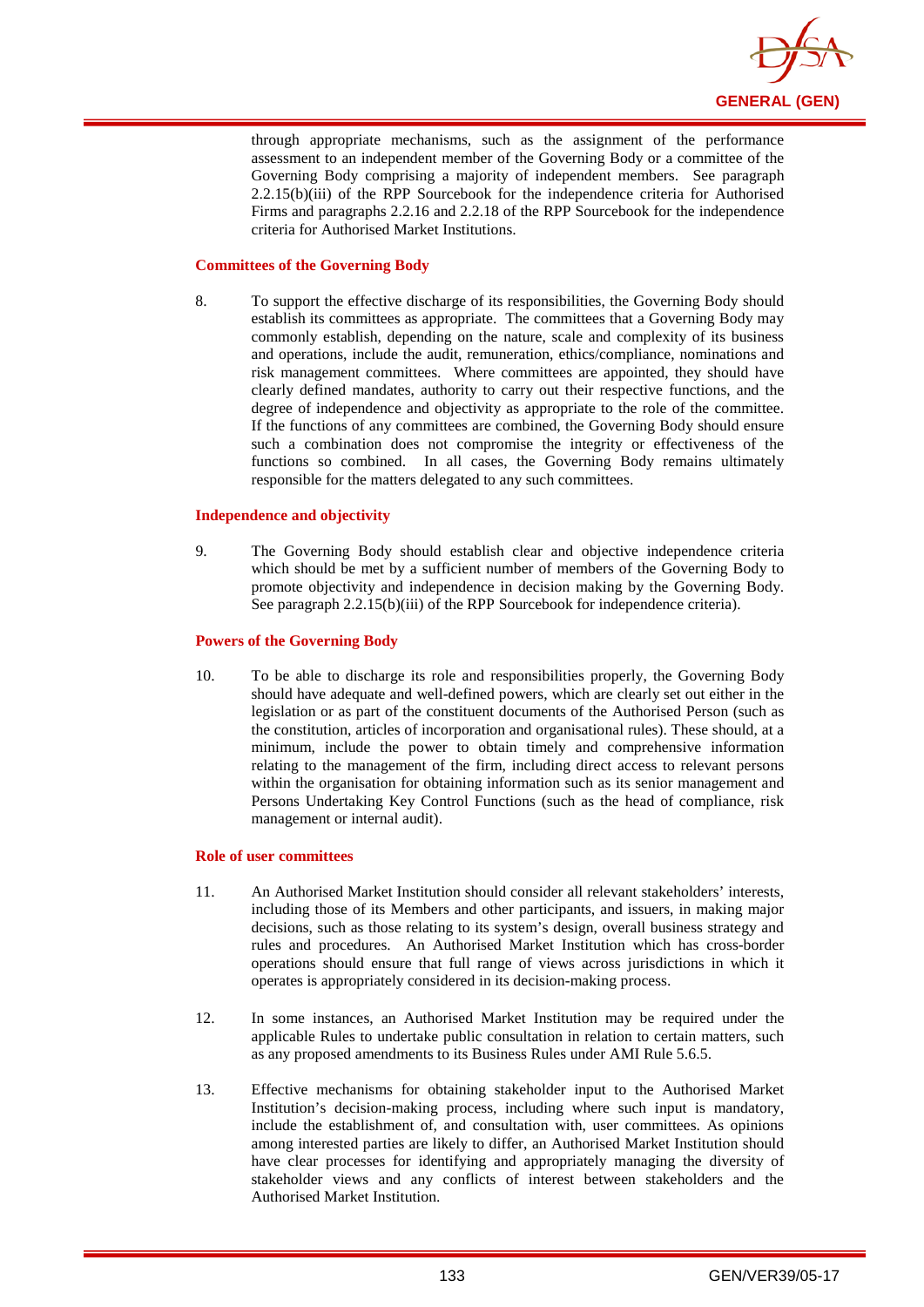

- 14. Where an Authorised Market Institution establishes user committees to obtain stakeholder input to its decision making, to enable such committees to be effective, an Authorised Market Institution should structure such committees to:
	- a. have adequate representation of the Authorised Market Institution's Members and other participants, and stakeholders including issuers. The other stakeholders of an Authorised Market Institution may include clients of its Members or participants, custodians and other service providers;
	- b. have direct access to the members of the Authorised Market Institution's Governing Body and members of the senior management as appropriate;
	- c. not be subject to any direct or indirect influence by the senior management of the Authorised Market Institution in carrying out their functions; and
	- d. have clear terms of reference (mandates) which include matters on which the advice of user committees will be sought. For example, the criteria for selecting Members, setting service levels and pricing structures and for assessing the impact on Members and other stakeholders of any proposed material changes to the Authorised Market Institution's existing arrangements (section 4.3 of AMI) and any amendments to its Business Rules (AMI Rule 5.6.4); and
	- e. have adequate internal governance arrangements (such as the regularity of committee meetings and the quorum and other operational procedures).

# **A3.2 Best practice relating to remuneration**

#### **Guidance**

#### **Development and monitoring of the remuneration structure**

- 1. To ensure that the remuneration structure and strategies of the Authorised Person are appropriate to the nature, scale and complexity of the Authorised Person's business, the Governing Body should take account of the risks to which the firm could be exposed as a result of the conduct or behaviour of its Employees. The Governing Body should play an active role in developing the remuneration strategy and policies of the Authorised Person. A remuneration committee of the Governing Body could play an important role in the development of the firm's remuneration structure and strategy.
- 2. For this purpose, particularly where remuneration structure and strategies contain performance based remuneration (see also Guidance no 7 and 8 below), consideration should be given to various elements of the remuneration structure such as:
	- a. the ratio and balance between the fixed and variable components of remuneration and any other benefits;
	- b. the nature of the duties and functions performed by the relevant Employees and their seniority within the firm;
	- c. the assessment criteria against which performance based components of remuneration are to be awarded; and
	- d. the integrity and objectivity of the process of performance assessment against the set criteria.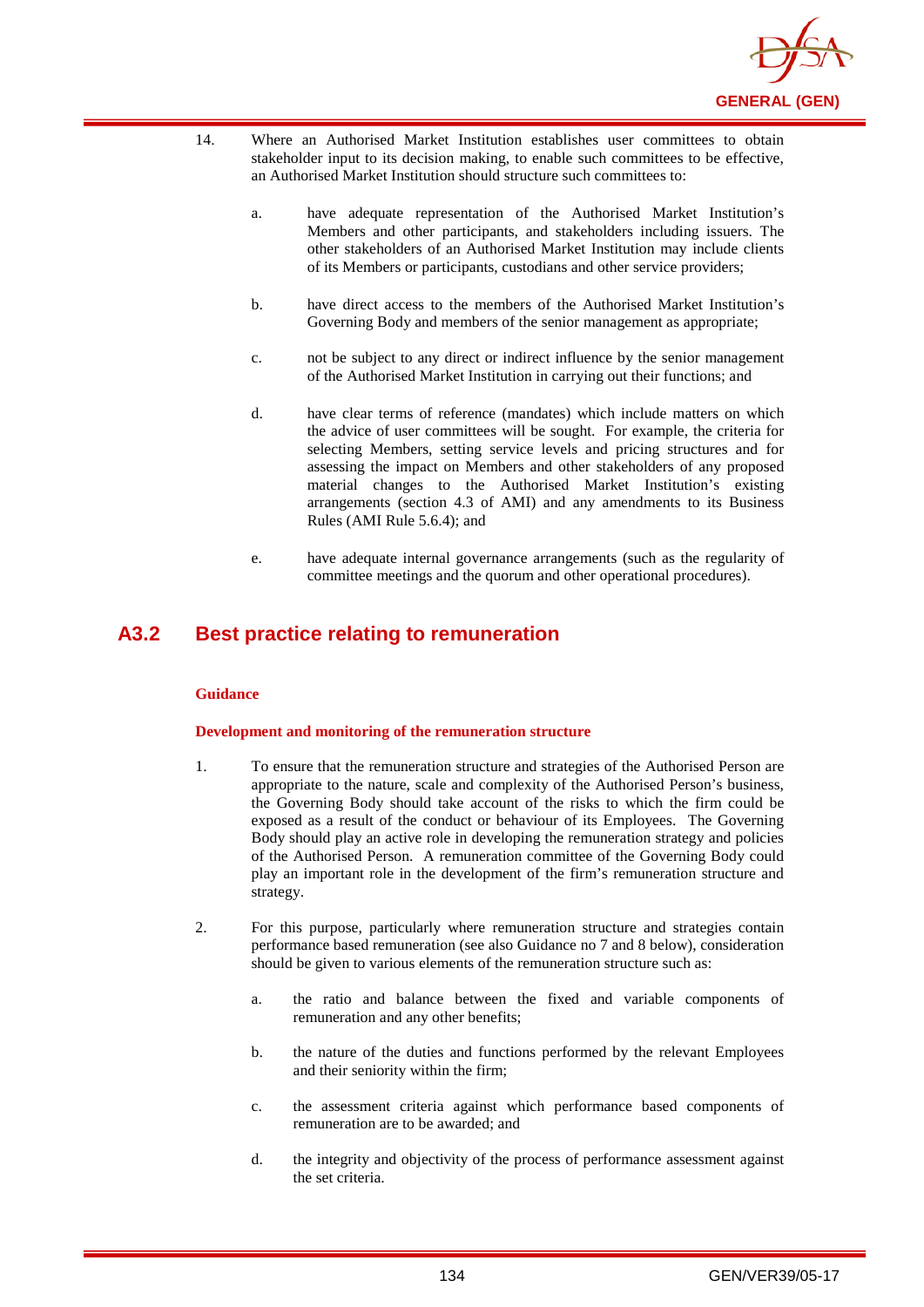

3. Generally, not only the senior management but also the Persons Undertaking Key Control Functions should be involved in the remuneration policy-setting and monitoring process to ensure the integrity and objectivity of the process.

#### **Who should be covered by remuneration policy**

4. An Authorised Person's remuneration policy should, at a minimum, cover those specified in Rule  $5.3.31(1)(c)$ . Accordingly, the members of the Governing Body, the senior management, the Persons Undertaking Key Control Functions and any major risk taking Employees should be included in the firm's remuneration policy. With the exception of the 'senior management', all the other three categories attract their own definitions. Although the expression "senior management" carries its natural meaning, Rule 5.3.30(3) describes the senior management's role as the "dayto-day management of the firm's business…" Guidance No. 3 under Rule 5.3.3 gives further clarification as to who may perform senior management functions.

#### **Remuneration of Persons Undertaking Key Control Functions**

5. Any performance based component of remuneration of Persons Undertaking Key Control Functions as well as other Employees undertaking activities under the direction and supervision of those Persons should not be linked to the performance of any business units which are subject to their control or oversight. For example, where risk and compliance functions are embedded in a business unit, a clear distinction should be drawn between the remuneration structure applicable to those Persons Undertaking Key Control Functions and the Employees undertaking activities under their direction and supervision on the one hand and the other Employees in the business unit on the other hand This may be achieved by separating the pools from which remuneration is paid to the two groups of Employees, particularly where such remuneration comprises performance based variable remuneration.

#### **Use of variable remuneration**

- 6. Where an Authorised Person includes in its remuneration structure performance based variable components (such as bonuses, equity participation rights such as share based awards or other benefits), especially if they form a significant portion of the overall remuneration structure, or remuneration of any particular Employees or class of Employees, the Governing Body should ensure that there are appropriate checks and balances relating to their award. This is because, while such performance based remuneration is an effective tool in aligning the interests of the Employees with the interests of the firm, if used without necessary checks and balances, it could lead to inappropriate risk taking by Employees.
- 7. Therefore, the Governing Body should, when using any performance based variable component in the Authorised Person's remuneration structure, ensure that:
	- a. the overall remuneration structure contains an appropriate mix of fixed and variable components. For example, if the fixed component of remuneration of an Employee is very small relative to the variable (eg. bonus) component, it may become difficult for the firm to reduce or eliminate bonuses even in a poor performing financial year;
	- b. there are clear and objective criteria for allocating performance based remuneration (see below in Guidance note (7);
	- c. there are appropriate adjustments for the material 'current' and 'future' risks associated with the performance of the relevant Employee, as the time horizon in which risks could manifest themselves may vary. For example, where practicable, the measurement of performance should be set in a multiyear framework. If this is not practicable, there should be deferral of vesting of the benefits or retention or claw-back arrangements applicable to such components as appropriate;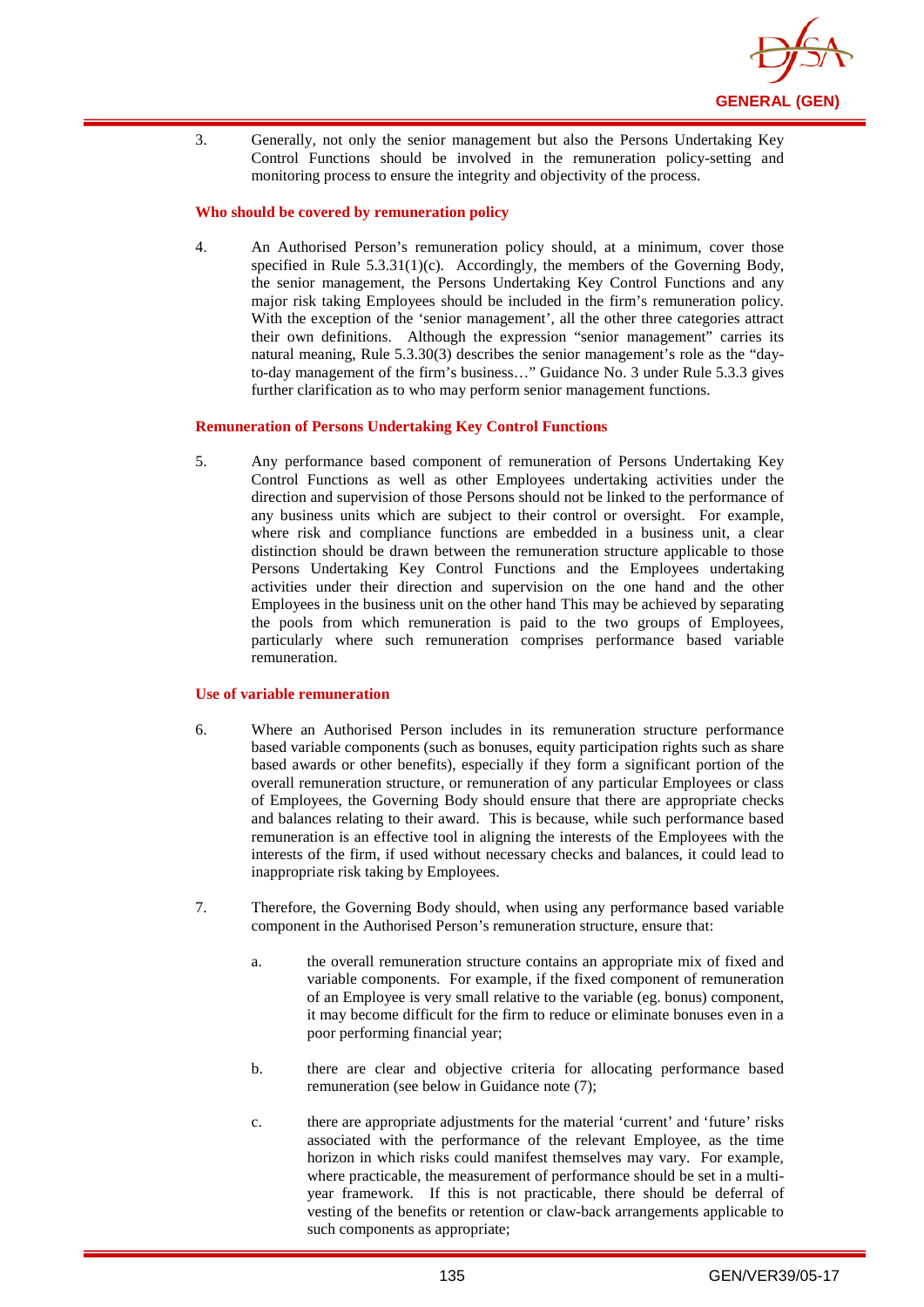

- d. there are appropriate prudential limits, consistent with the Authorised Person's capital management strategy and its ability to maintain a sound capital base taking account of the internal capital targets or regulatory capital requirements;
- e. in the case of Employees involved in the distribution of financial products whose remuneration is commission based, there are adequate controls and monitoring to mitigate marketing which is solely commission driven; and
- f. the use of guaranteed bonuses is generally avoided as such payments are not consistent with sound risk management and performance based rewards. However, there may be circumstances where such guaranteed bonuses may be paid to attract new Employees (for example to compensate bonuses forfeited from the previous employer).

#### **Performance assessment**

- 8. The performance criteria applicable, particularly relating to the variable components of remuneration, as well as the performance assessment against such criteria, contribute to the effectiveness of the use of performance based remuneration. Therefore, the Governing Body should ensure that such criteria:
	- a. are clearly defined and objectively measurable;
	- b. include not only financial but also non-financial elements as appropriate (such as compliance with regulation and internal rules, achievement of risk management goals as well as compliance with market conduct standards and fair treatment of customers);
	- c. take account of not only the individual's performance, but also the performance of the business unit concerned and the overall results of the firm and if applicable the Group; and
	- d. do not treat growth or volume as an element in isolation from other performance measurements included in the criteria.

#### **Severance payments**

9. Where an Authorised Person provides discretionary payouts on termination of employment ("severance payments", also called "golden parachutes"), such payment should generally be subject to appropriate limits or shareholder approval. In any case, such payouts should be aligned with the firm's overall financial condition and performance over an appropriate time horizon and should not be payable in the case of failure or threatened failure of the firm, particularly to an individual whose actions may have contributed to the failure or potential failure of the firm.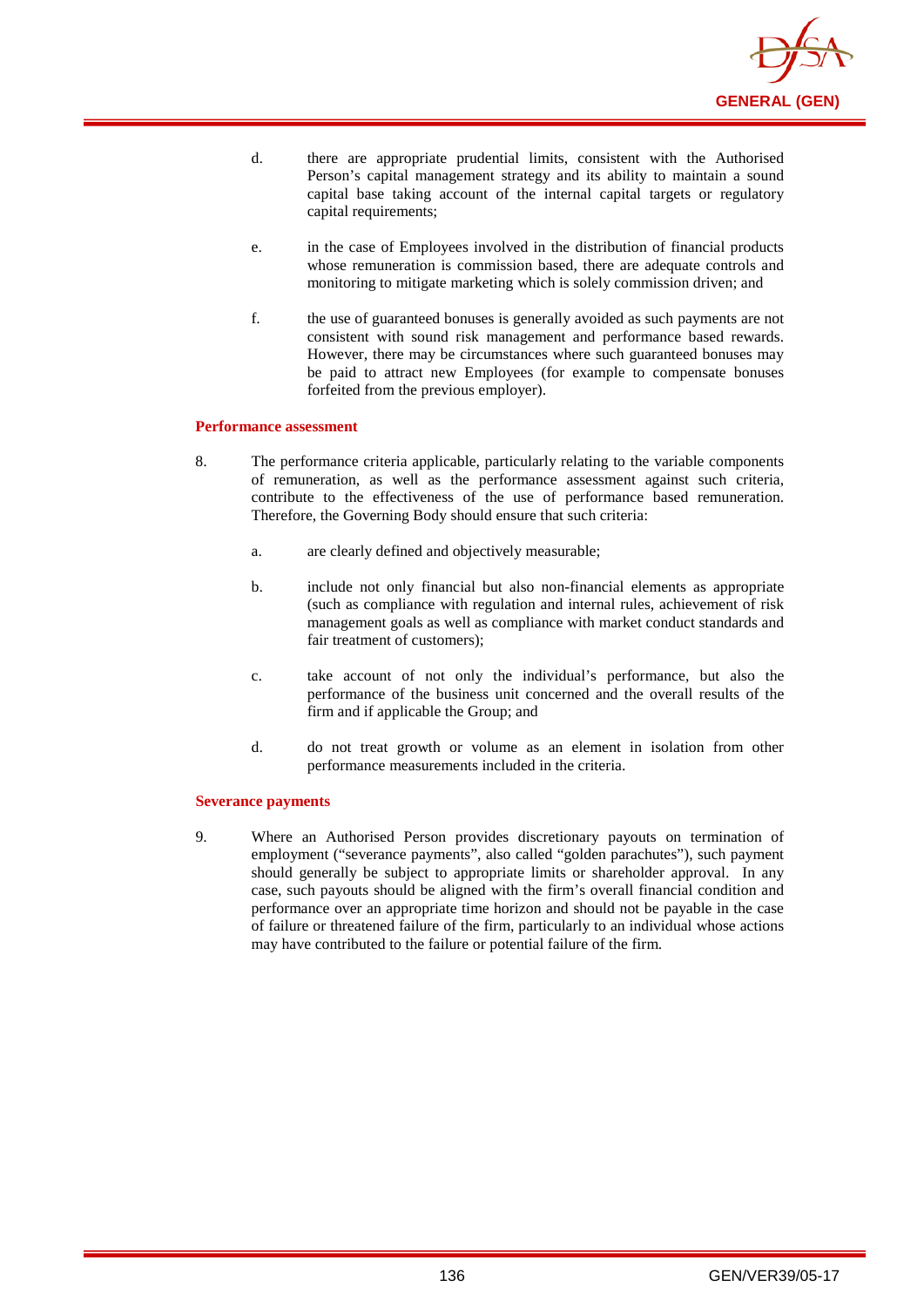

# **APP4 CONTRACTS OF INSURANCE**

# **A4.1 Definition of a contract of insurance**

- **A4.1.1** A Contract of Insurance means any contract of insurance or contract of reinsurance.
- **A4.1.2** The classes of life insurance are as follows:

## **Class I – Life and annuity**

(a) Contracts of insurance on human life or contracts to pay annuities on human life, but excluding, in each case, contracts within (c).

## **Class II – Marriage and birth**

(b) Contracts of insurance to provide a sum on marriage or on the birth of a child, being contracts expressed to be in effect for a period of more than one year.

## **Class III – Linked long term**

(c) Contracts of insurance on human life or contracts to pay annuities on human life where the benefits are wholly or partly to be determined by reference to the value of, or the income from, property of any description (whether or not specified in the contracts) or by reference to fluctuations in, or in an index of, the value of property of any description (whether or not so specified).

# **Class IV – Permanent health**

- (d) Contracts of insurance providing specified benefits against risks of individuals becoming incapacitated in consequence of sustaining injury as a result of an accident or of an accident of a specified class or of sickness or infirmity, being contracts that:
	- (i) are expressed to be in effect for a period of not less than five years, or until the normal retirement age for the individuals concerned, or without limit of time; and
	- (ii) either are not expressed to be terminable by the Insurer, or are expressed to be so terminable only in special circumstances mentioned in the contract.

# **Class V - Tontines**

(e) Tontines.

# **Class VI - Capital redemption**

(f) Contracts, other than contracts in (a) to provide a capital sum at the end of a term.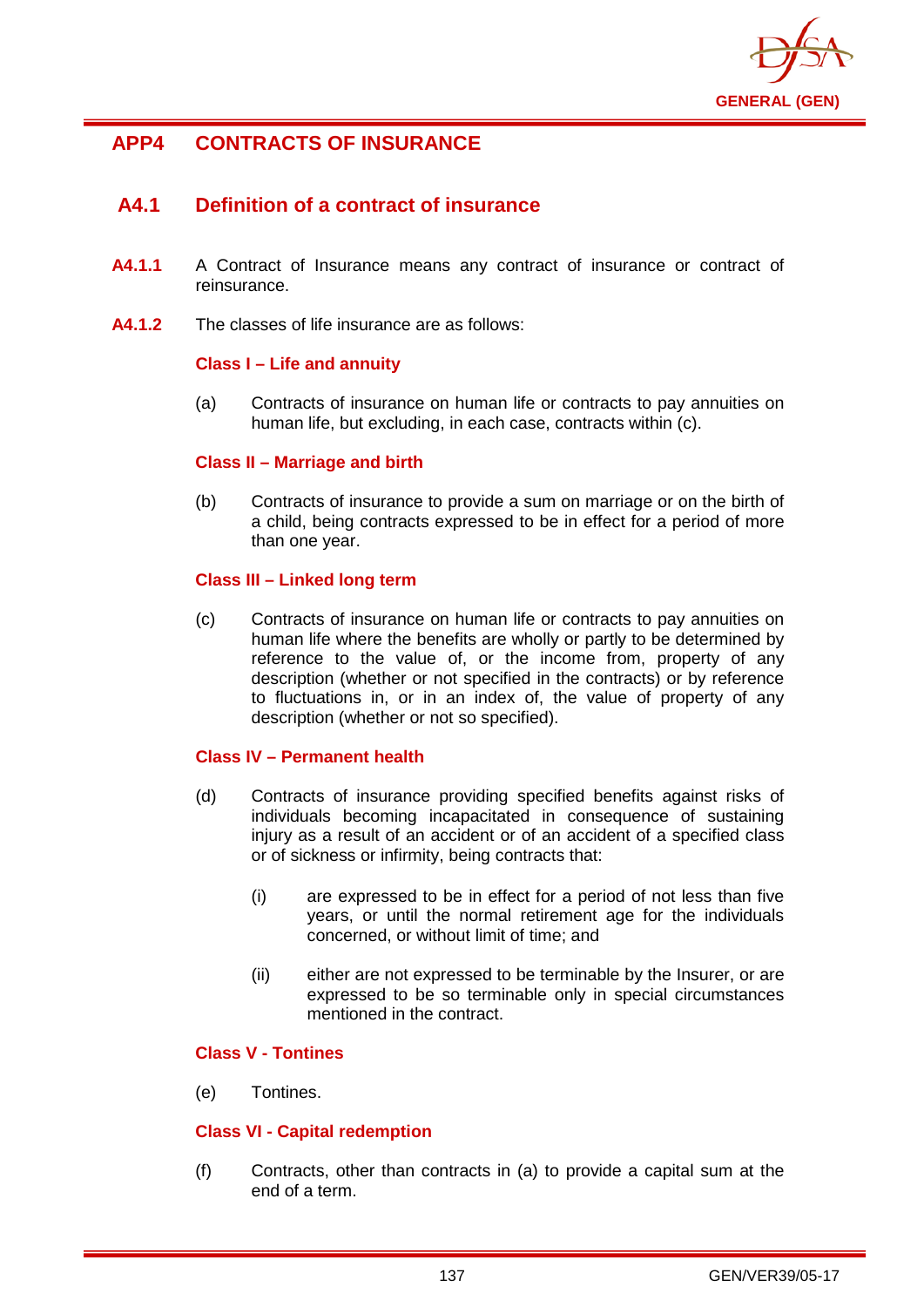

# **Class VII – Pension fund management**

- (g) (i) pension fund management contracts; or
	- (ii) contracts of the kind mentioned in (i) that are combined with contracts of insurance covering either conservation of capital or payment of a minimum interest.
- **A4.1.3** The classes of non-life insurance are as follows:

# **Class 1 – Accident**

- (a) Contracts of insurance providing fixed pecuniary benefits or benefits in the nature of indemnity, or a combination of both, against risks of the Person insured:
	- (i) sustaining injury as the result of an accident or of an accident of a specified class;
	- (ii) dying as the result of an accident or of an accident of a specified class; or
	- (iii) becoming incapacitated in consequence of disease or of disease of a specified class;

inclusive of contracts relating to industrial injury and occupational disease.

# **Class 2 – Sickness**

(b) Contracts of insurance providing fixed pecuniary benefits or benefits in the nature of indemnity, or a combination of the two, against risks of loss to the Persons insured attributable to sickness or infirmity.

# **Class 3 – Land vehicles**

(c) Contracts of insurance against loss of or damage to vehicles used on land, including motor vehicles but excluding railway rolling stock.

# **Class 4 – Marine, aviation and transport**

- (d) Contracts of insurance:
	- (i) against loss of or damage to railway rolling stock;
	- (ii) upon aircraft or upon the machinery, tackle, furniture or equipment of aircraft;
	- (iii) upon vessels used on the sea or on inland water, or upon the machinery, tackle, furniture or equipment of such vessels; or
	- (iv) against loss of or damage to merchandise, baggage and all other goods in transit, irrespective of the form of transport.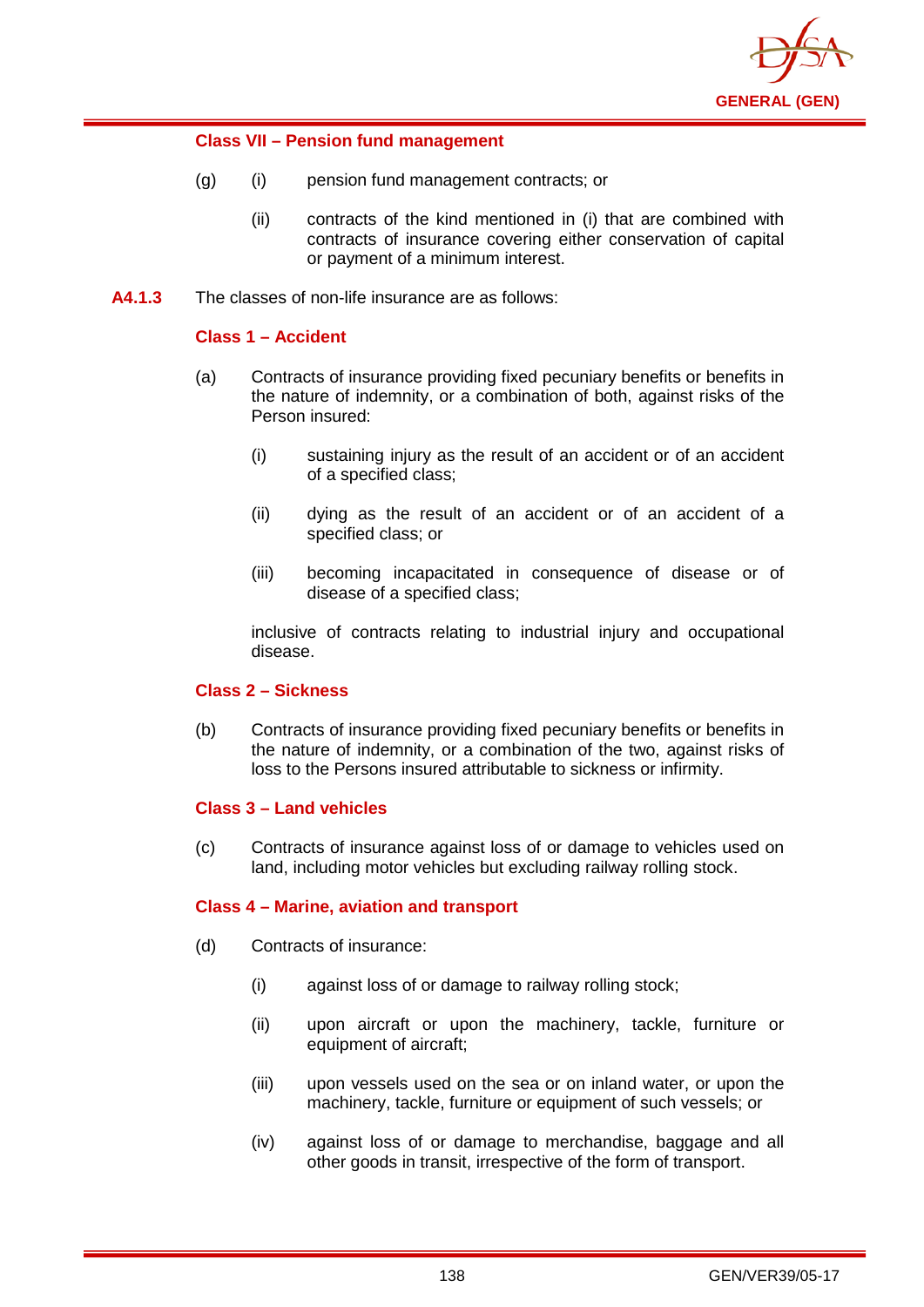

# **Class 5 – Fire and other property damage**

(e) Contracts of insurance against loss of or damage to property, other than property to which classes 3 and 4 relate, due to fire, explosion, storm, natural forces other than storm, nuclear energy, land subsidence, hail, frost or any event, such as theft.

# **Class 6 – Liability**

(f) Contracts of insurance against risks of the Persons insured incurring liabilities to third parties, including risks of damage arising out of or in connection with the use of motor vehicles on land, aircraft and vessels on the sea or on inland water, including third-party risks and carrier's liability.

## **Class 7a – Credit**

(g) contracts of insurance against risks of loss to the Persons insured arising from the insolvency of debtors of theirs or from the failure, otherwise than through insolvency, of debtors of theirs to pay their debts when due;

# **Class 7b – Suretyship**

- (h) (i) contracts of insurance against risks of loss to the Persons insured arising from their having to perform contracts of guarantee entered into by them; or
	- (ii) contracts for fidelity bonds, performance bonds, administration bonds, bail bonds or customs bonds or similar contracts of guarantee.

### **Class 8 – Other**

- (i) Contracts of Insurance:
	- (i) against risks of loss to the Persons insured attributable to interruptions of the carrying on of business carried on by them or to reduction of the scope of business so carried on;
	- (ii) against risks of loss to the Persons insured attributable to their incurring unforeseen expense;
	- (iii) against risks of loss to the Persons insured attributable to their incurring legal expenses, including costs of litigation; and
	- (iv) providing assistance, whether in cash or in kind, for Persons who get into difficulties, whether while travelling, while away from home, while away from their permanent residence, or otherwise.